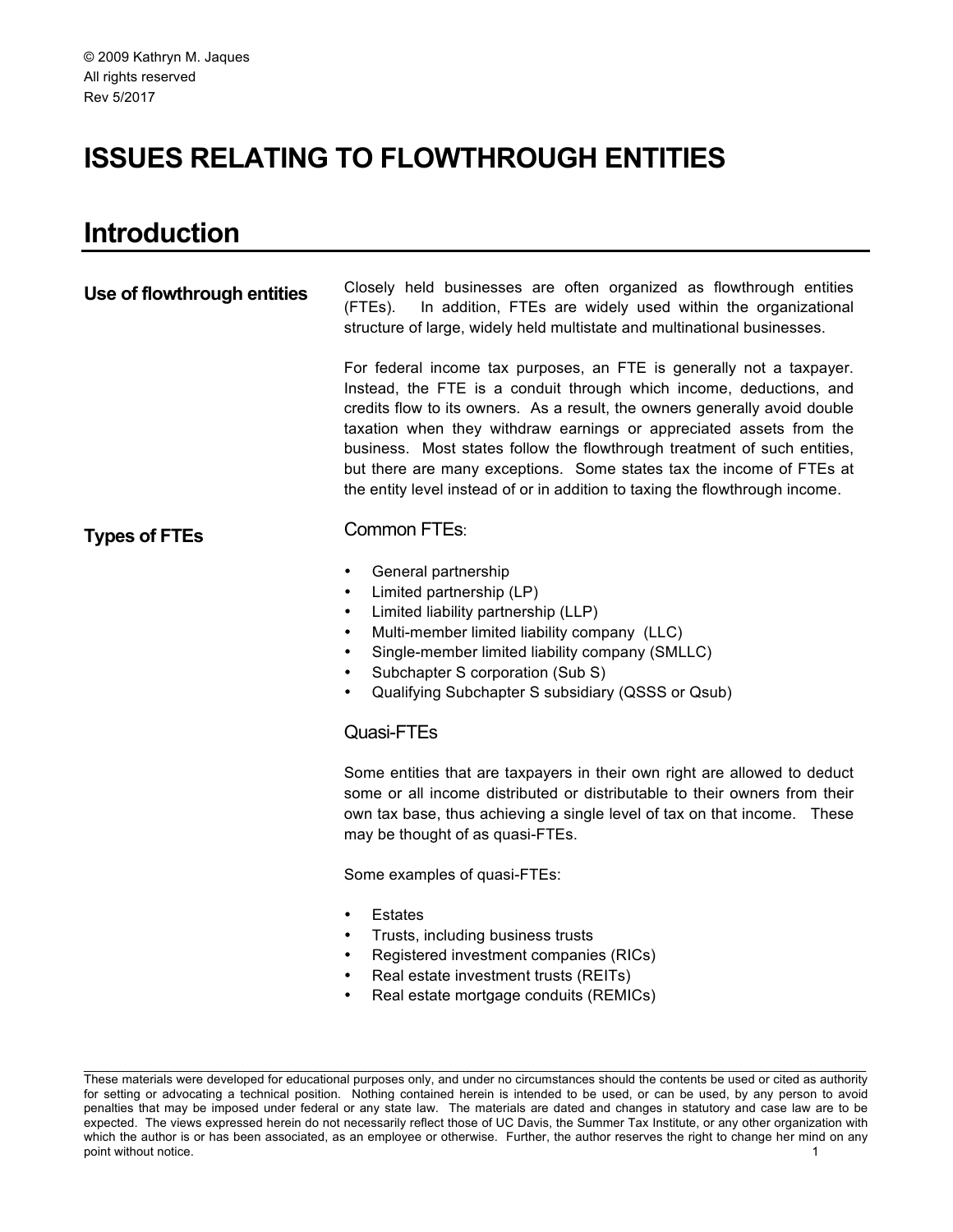**Owners of FTEs: Terminology**

The owners of an FTE are called by different terms depending on the form of the FTE. Partnerships are owned by partners; LLCs by members; and S corporations and Qsubs by stockholders. Unless the context relates only to one type of FTE, the term "owner" will be used in this material to mean partner, member, or stockholder.

**Trends in state taxation of FTEs and their owners** IRS statistics show that between 2000 and 2008, the number of partnerships (including LLCs taxed as partnerships) in the U.S. increased by almost 53%, while the number of S corporations rose by 41.5%. The number of general partnerships actually declined over that period, while the number of limited partnerships increased only slightly. The big increase was in LLCs taxed as partnerships, which increased 164% between 2000 and 2008 $<sup>1</sup>$ </sup>

> As of 2013-14 there were about 3.5 million partnerships (including LLCs taxed as partnerships)<sup>2</sup> and more than 4 million S corporations<sup>3</sup> in the US. These figures are not significantly different from 2008.

# • **Increased withholding and composite return requirements**

The proliferation of FTEs after the 1986 repeal of the *General Utilities<sup>4</sup>* doctrine created a dramatic increase in the number of FTEs operating in more than one state, and having owners residing in multiple states. As a result, states soon noticed the difficulty of enforcing compliance by nonresident individual owners.

In 1991, **California** instituted a program of withholding 7% of California source income distributed to nonresident partners (including members of LLCs taxed as partnerships). Other states soon followed suit, either requiring withholding or requiring the entity to pay the tax on behalf of nonresident owners.

<sup>&</sup>lt;sup>1</sup> IRS business statistics can be found at http://www.irs.gov/uac/SOI-Tax-Stats-Integrated-Business-Data (accessed 5/31/2013). The IRS figures do not identify LLCs taxed as S corporations, which are included in S corp numbers.

<sup>2</sup> http://www.irs.gov/uac/SOI-Tax-Stats-Partnership-Statistics-by-Entity-Type

<sup>3</sup> http://www.irs.gov/uac/SOI-Tax-Stats-Table-1-Returns-of-Active-Corporations,-Form-1120S

 $\_$  , and the state of the state of the state of the state of the state of the state of the state of the state of the state of the state of the state of the state of the state of the state of the state of the state of the <sup>4</sup> In *General Utilities & Operating Co. v. Helvering*, 296 U.S. 200 (1935) the U.S. Supreme Court held that a corporation was not required to recognize gain when it distributed appreciated property to its stockholders. Statutory provisions enacted before 1986 had reversed the *General Utilities* ruling except for the one-year liquidation rule of former IRC Sec. 337, which was repealed by the Tax Reform Act of 1986.

These materials were developed for educational purposes only, and under no circumstances should the contents be used or cited as authority for setting or advocating a technical position. Nothing contained herein is intended to be used, or can be used, by any person to avoid penalties that may be imposed under federal or any state law. The materials are dated and changes in statutory and case law are to be expected. The views expressed herein do not necessarily reflect those of UC Davis, the Summer Tax Institute, or any other organization with which the author is or has been associated, as an employee or otherwise. Further, the author reserves the right to change her mind on any point without notice. 2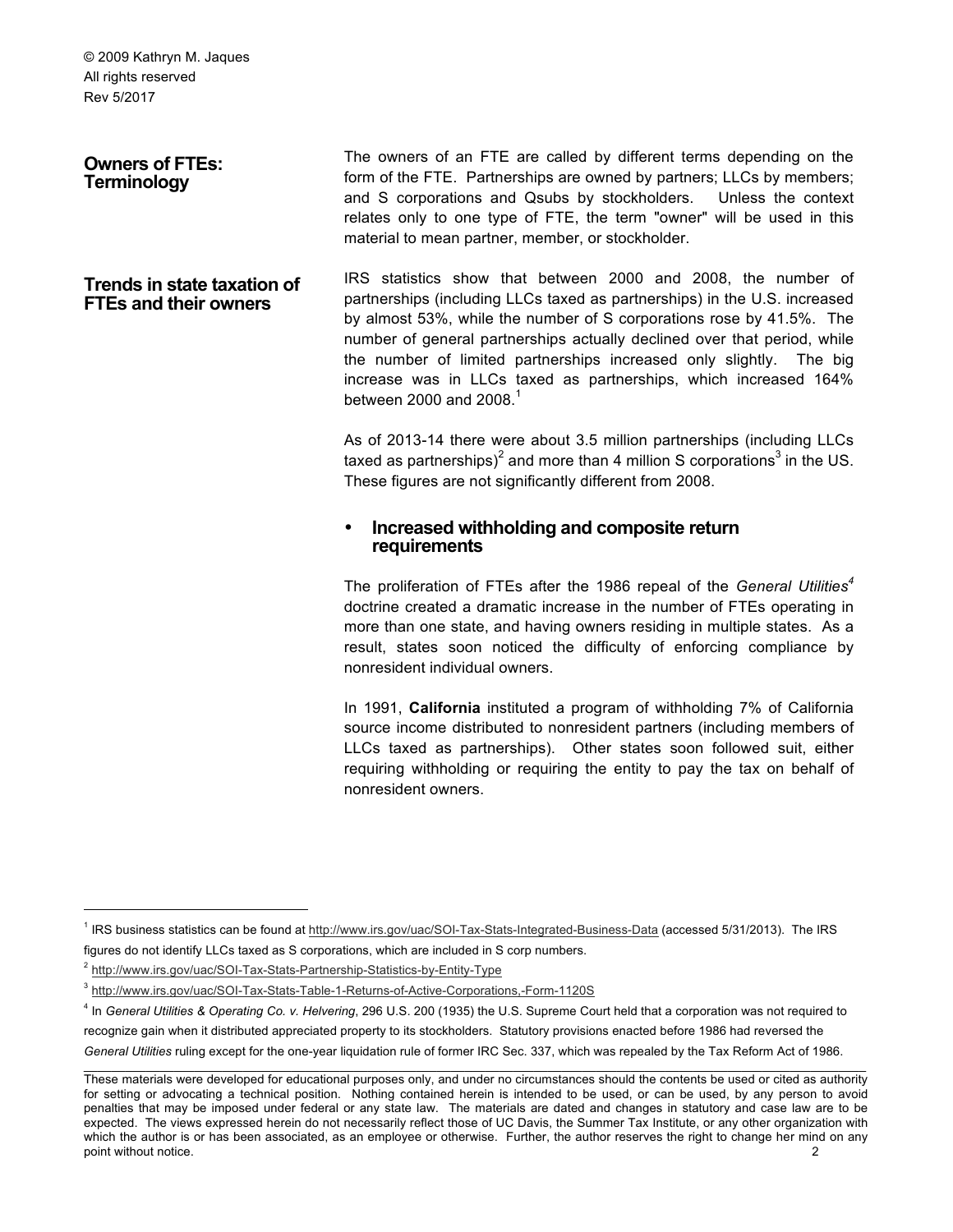> In 2003 the Multistate Tax Commission issued a model nonresident partner withholding statute, which prompted several more states to enact withholding laws. Almost all states that impose individual income taxes now have such provisions. In some cases, withholding can be avoided if the nonresident owners execute and file a consent to jurisdiction and agree to file returns and pay the tax. If a nonresident owner fails to file and pay, the FTE may be contingently liable. In a few states the FTE is primarily liable for the nonresident owners' tax.

> Most states imposing comprehensive individual income taxes allow nonresident owners to elect to be included in a composite return filed on their behalf by the FTE. In some states, the entity is required to file a composite return on behalf of all nonresident individual partners and pay the tax on their behalf. $5$  On the other hand, effective for years ending on or after December 31, 2014, **Illinois** repealed its composite return provision and replaced it with a more comprehensive withholding rule.<sup>6</sup>

#### • **State imposition of entity-level taxes on FTEs**

The first state statute enabling the formation of LLCs was enacted by the state of **Wyoming** in 1977. After the IRS ruled in 1988 that a Wyoming LLC would be taxed as a partnership as long as it failed two of the four "corporate characteristics" tests of former Treas. Reg. § 301.7701-2, other states hastened to enact LLC statutes in response to enthusiastic lobbying by business interests. By 1997 all states had enacted statutes authorizing the formation of LLCs and prescribing rules for their governance.

 <sup>5</sup> For years beginning after 2008 and ending before December 31, 2014, **Illinois** required FTEs to include a composite return on behalf of nonresident owners, on Form IL-1000, with its replacement tax return. Out-of-state owners that are businesses could elect out of inclusion in the composite but individual owners could not. See 2013 Form IL-1000 and Form IL-1000-E. For years beginning after 2011, the **Vermont**  Commissioner of Taxes may require an FTE with more than 50 owners to file a composite return on behalf of its nonresident owners. Vt. Stat. Ann. 32 §5920(b). After 2000, **Louisiana** requires a composite return on behalf of all nonresident individual members who do not file with the Department an agreement to make timely returns and payment. La. Rev. Stat. Ann. § 47:201.1. Since 2007, **Indiana** requires a composite nonresident individual return including all nonresident individual partners. Ind. Code § 6-3-4-12(h). **Alabama** requires a composite return and payment of tax by the partnership beginning in 2009.

 $6$  35 ILCS 502(f) and 709.5(f) as amended by L. 2013, H3157 (P.A. 98-0478), effective 01/01/2014.

 $<sup>7</sup>$  Limited liability, centralized management, free transferability of interests, and continuity of life</sup>

These materials were developed for educational purposes only, and under no circumstances should the contents be used or cited as authority for setting or advocating a technical position. Nothing contained herein is intended to be used, or can be used, by any person to avoid penalties that may be imposed under federal or any state law. The materials are dated and changes in statutory and case law are to be expected. The views expressed herein do not necessarily reflect those of UC Davis, the Summer Tax Institute, or any other organization with which the author is or has been associated, as an employee or otherwise. Further, the author reserves the right to change her mind on any point without notice. 3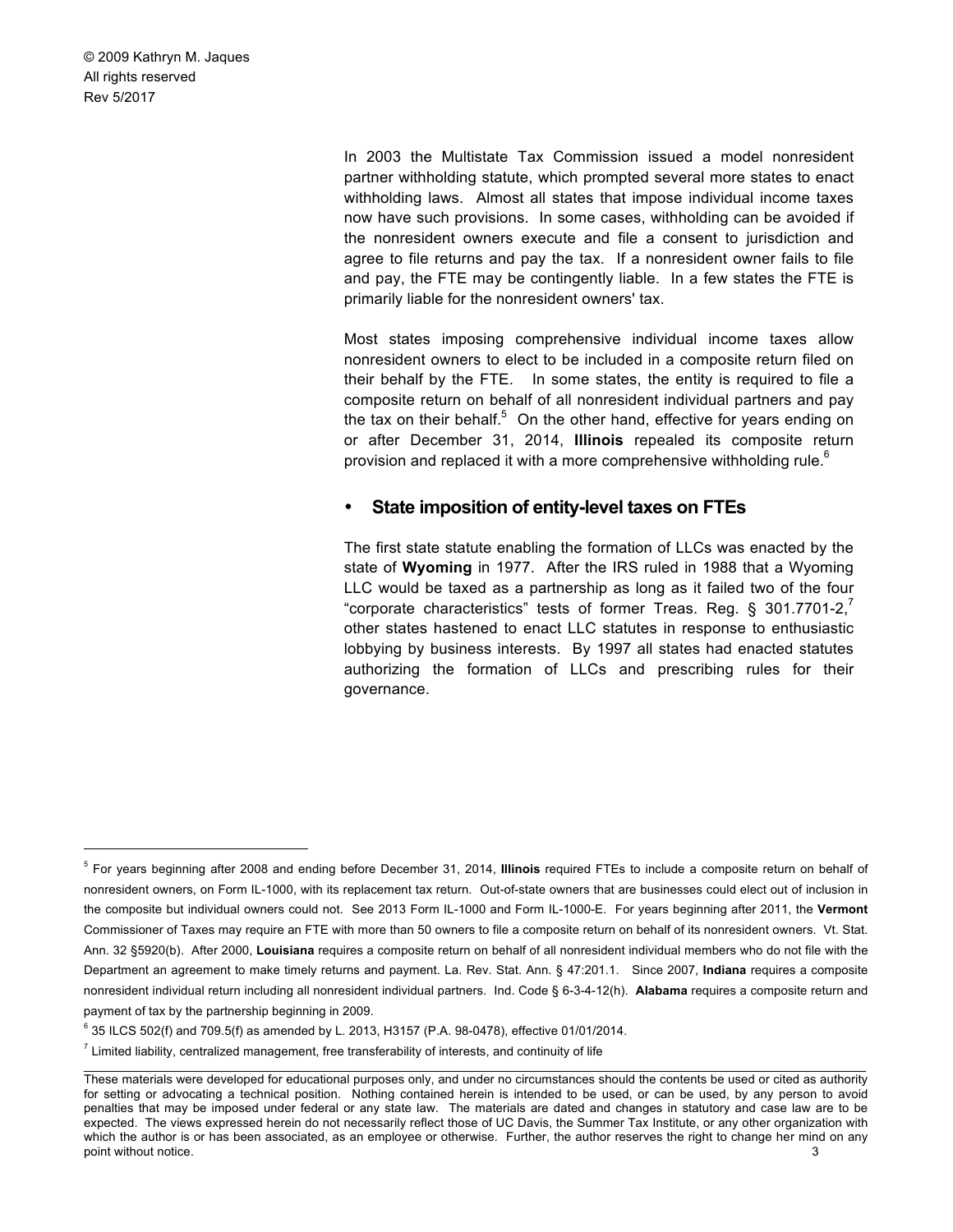> To the extent that enterprises that would otherwise have been organized as C corporations choose to operate as LLCs taxed as partnerships or S corporations, there is a revenue loss at the federal level. In a long series of private letter rulings on LLCs issued between 1988 and 1996, the IRS and Treasury appear to have given little thought to the potential revenue impact, leaving that issue to Congress. Congress, in turn, seemed unperturbed by the potential revenue loss.

> Beginning January 1, 1997, the "check-the-box" regulations treat any unincorporated business entity as a partnership (or disregarded entity, if it has only one owner) unless it elects to be treated as a C corporation. $8$ Exceptions are provided for entities organized in certain foreign countries, which are *per se* corporations under the regulations.

> In the early days of LLCs (and their cousins, LLPs and LLLPs) it was expected that these structures would be used primarily by small businesses. Since the advent of check-the-box, which gives entities that provide limited liability to all of their owners an automatic option to avoid corporate income taxes, many very large organizations have taken advantage of that opportunity.<sup>9</sup>

> A Congressional Budget Office study estimates that the federal treasury lost \$76 billion in revenue in 2007 due to S corporations and LLCs reporting as FTEs rather than corporations.<sup>10</sup> That year there were almost as many FTEs as corporations with more than \$50 million of gross revenue.<sup>11</sup> In a working paper presented at the April 2016 New York University Tax Policy Colloquium, the authors estimated that if 2011 total business income had been earned by the same business structures (mostly C corporations and sole proprietorships) as existed in 1980, federal revenue would have increased by \$100 million.<sup>12</sup> Evidently, after all this time, some authorities at the federal level are noticing the revenue effects of check-the-box.

https://www.cbo.gov/sites/default/files/112th-congress-2011-2012/reports/43750-TaxingBusinesses2.pdf

 <sup>8</sup> Treas. Reg. § 301.7701-3.

<sup>&</sup>lt;sup>9</sup> Examples are Koch Industries, with revenues exceeding \$100 billion and 80,000 employees, and Cargill with 160,000 employees. Construction firm Bechtel is another example, along with GMAC and Kaiser Permanente. http://www.prlog.org/11980873-the-biggest-llcs-inthe-usa-2012-edition.html, accessed 03/31/2015. Lucasfilm Ltd. was a sole-stockholder S corporation when it was acquired from George Lucas by Disney for \$4 billion in 2012. Hamilton, Amy, *The Year Partnership Issues Take Center Stage?,* State Tax Notes, April 11, 2016 (80 State Tax Notes 141)

<sup>&</sup>lt;sup>10</sup> Taxing Businesses Through the Individual Income Tax, Appendix B, Congressional Budget Office, December 2012,

 $\_$  , and the state of the state of the state of the state of the state of the state of the state of the state of the state of the state of the state of the state of the state of the state of the state of the state of the <sup>11</sup> In Tax Overhaul Debate, Large vs. Small Companies, New York Times, May 24, 2013, http://www.nytimes.com/2013/05/24/business/in-taxoverhaul-debate-its-large-vs-small-companies.html?pagewanted=all&\_r=1&

These materials were developed for educational purposes only, and under no circumstances should the contents be used or cited as authority for setting or advocating a technical position. Nothing contained herein is intended to be used, or can be used, by any person to avoid penalties that may be imposed under federal or any state law. The materials are dated and changes in statutory and case law are to be expected. The views expressed herein do not necessarily reflect those of UC Davis, the Summer Tax Institute, or any other organization with which the author is or has been associated, as an employee or otherwise. Further, the author reserves the right to change her mind on any point without notice. 4 and  $\sim$  4 and  $\sim$  4 and  $\sim$  4 and  $\sim$  4 and  $\sim$  4 and  $\sim$  4 and  $\sim$  4 and  $\sim$  4 and  $\sim$  4 and  $\sim$  4 and  $\sim$  4 and  $\sim$  4 and  $\sim$  4 and  $\sim$  4 and  $\sim$  4 and  $\sim$  4 and  $\sim$  4 and  $\sim$  4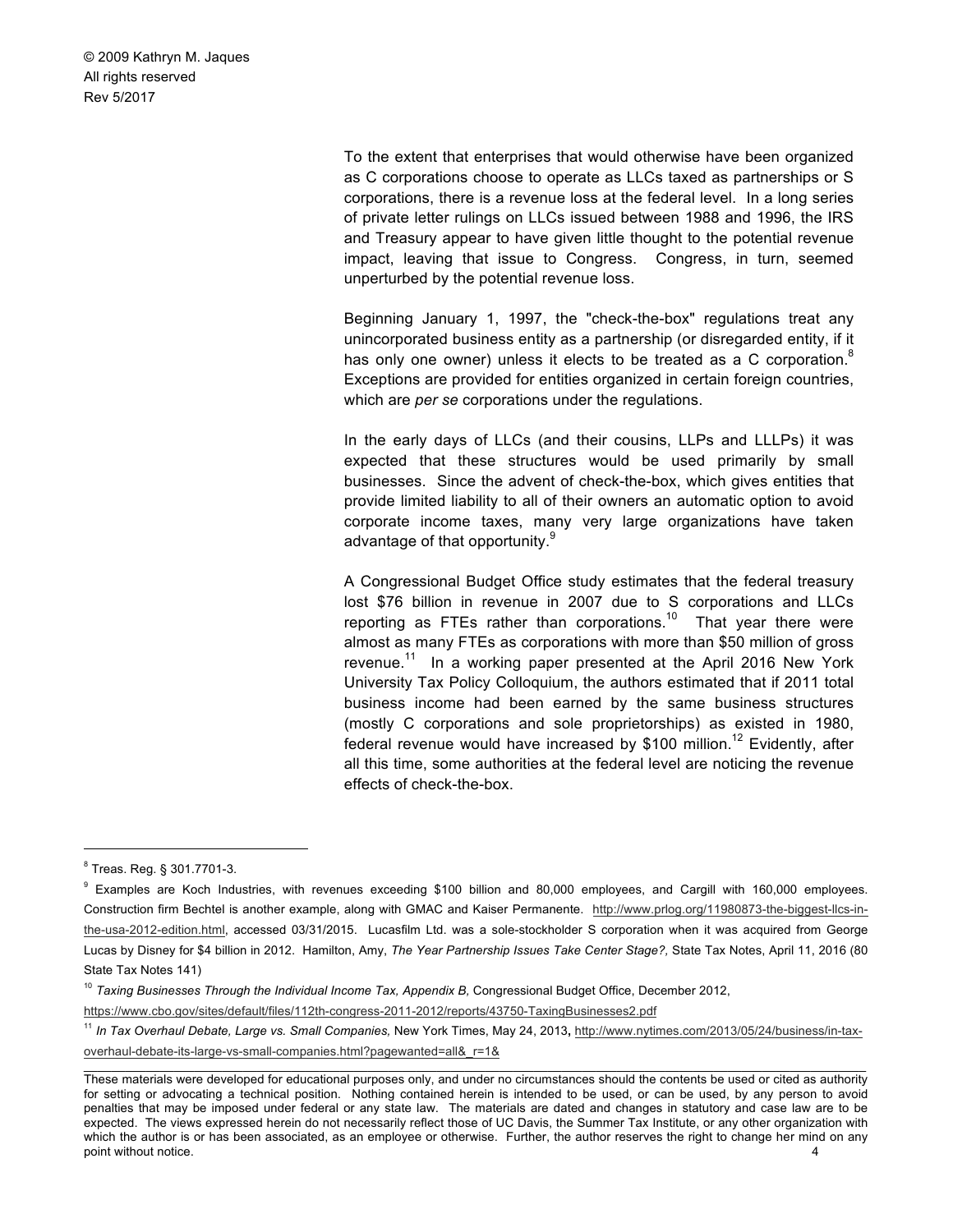> Net income from flowthrough businesses has exceeded C corporation net income almost every year since 1998. In 2011, flowthrough income was \$1.3 trillion, which was 63.9% of total business income.<sup>13</sup>

> As LLC statutes were adopted by the states, a few considered the potential revenue loss and either decided to absorb it (*e.g*., **New York**) or imposed a toll charge for use of the LLC structure (*e.g*., **California**). Some states already imposed entity-level taxes on partnerships (*e.g*., the **Illinois** personal property tax replacement tax, the **Michigan** Single Business Tax, and the **New Hampshire** dividends and interest tax and business profits tax), and those were generally also applied to flowthrough LLCs.

> In recent years, more states have imposed entity-level taxes on limited liability entities. **Tennessee**, **Ohio**, **Kentucky** and **Texas** are examples.

# • **Adoption of simplified merger and conversion statutes**

Since 2000 a number of states have enacted laws that allow a whollyowned subsidiary to be easily converted into an FTE, often an SMLLC. Rather than going through the steps of organizing a new LLC and merging an existing partnership or corporation into it, or transferring the assets of an existing entity into an LLC, many states now allow the simple filing of a certificate of conversion. In that case, generally the LLC is not considered to be a new entity, as it would be in a traditional merger, but is deemed to be the same entity as the transferor. As a result, in some cases, sales or use tax on the transfer of assets can be avoided.

However, the federal check-the-box regulations specify that converting an unincorporated entity taxed as an S or C corporation, or a corporation organized under state law, to a flowthrough or disregarded entity results in a taxable transaction. The "corporation" is deemed to have distributed its assets and liabilities to its stockholders in liquidation, and in turn the stockholders contribute the assets and liabilities to a newly formed partnership.<sup>14</sup> The tax treatment of such a change of classification is determined with reference to the relevant Code provisions and tax principles.<sup>15</sup>

<sup>&</sup>lt;sup>12</sup> Richard Prisinzano, U.S. Treasury Department, and Danny Yagan, University of California at Berkeley Economics Department, et al., *Business in the United States: Who Owns It and How Much Tax Do They Pay?*, http://www.mtc.gov/getattachment/Uniformity/ Project-Teams/Partnership-Informational-Project/NYU-2016-Business-in-US-Analysis-of-tax-paid.pdf.aspx

<sup>13</sup> http://taxfoundation.org/article/overview-pass-through-businesses-united-states

<sup>14</sup> Treas. Reg. § 7701-3(g)(1)

These materials were developed for educational purposes only, and under no circumstances should the contents be used or cited as authority for setting or advocating a technical position. Nothing contained herein is intended to be used, or can be used, by any person to avoid penalties that may be imposed under federal or any state law. The materials are dated and changes in statutory and case law are to be expected. The views expressed herein do not necessarily reflect those of UC Davis, the Summer Tax Institute, or any other organization with which the author is or has been associated, as an employee or otherwise. Further, the author reserves the right to change her mind on any point without notice. 5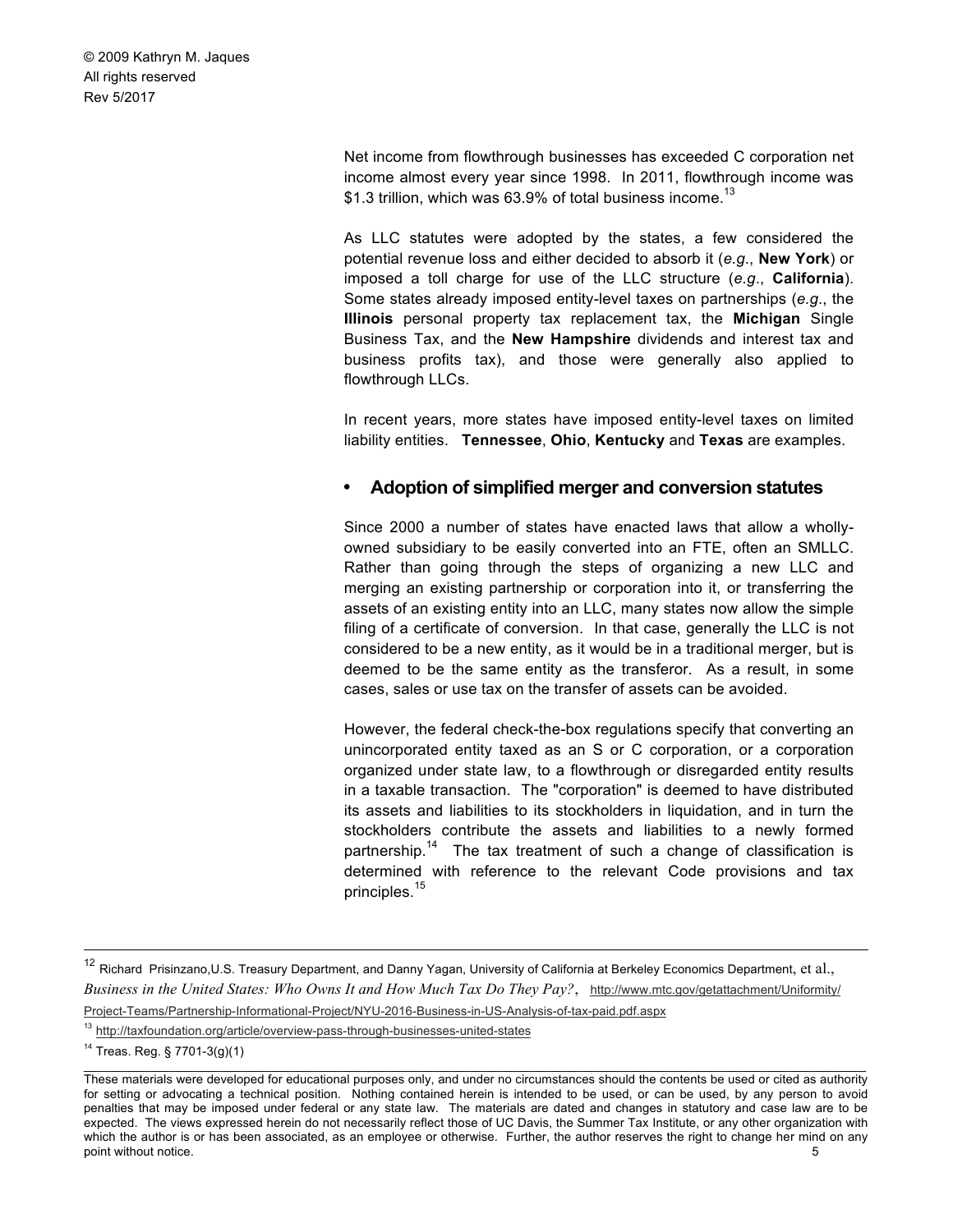> Thus if the entity taxed as a corporation has appreciated assets, the gain on the distribution of those assets in liquidation will be recognized at the entity level. The owners will have capital gain to the extent of the excess of the fair market value of the distributed assets and liabilities over their basis in the entity. Then their basis in the "partnership" will be the fair market value of the assets and liabilities contributed to it.

# • **Creative ways of limiting liability**

# Multiple LLCs

Businesses are organized as limited liability entities primarily to protect their owners' other assets from claims of the creditors of the business. In this regard, LLCs have an advantage over corporations. If a corporation is sued, its creditors can reach only the assets of the corporation, not those of the stockholders.<sup>16</sup> However, creditors of the stockholders can reach their assets, including the stock of the corporation, and stand in the stockholders' shoes. Once the creditors control the corporation, they can sell or pledge its assets to satisfy their claims.

An LLC, by contrast, may provide both outside-in and inside-out liability protection. The LLC's creditors cannot reach the members' other assets, and in addition, creditors of the members of the LLC can obtain only a charging order, which gives them an economic interest in the LLC but does not transfer the membership interest or give the creditors the power to control the entity, sell its assets, etc. In order to maximize this protection, many advisers counsel clients to form a separate LLC for each property or activity. For example, a real estate business may be organized with an LLC for each piece of property. As a result, creditors of each LLC can reach only that LLC's assets; the assets of the other LLCs are protected.

 <sup>15</sup> Treas. Reg. § 7701-3(g)(2)

<sup>&</sup>lt;sup>16</sup> Assuming, of course, that the corporation is not determined to be the alter ego of the stockholders.

 $\_$  , and the state of the state of the state of the state of the state of the state of the state of the state of the state of the state of the state of the state of the state of the state of the state of the state of the These materials were developed for educational purposes only, and under no circumstances should the contents be used or cited as authority for setting or advocating a technical position. Nothing contained herein is intended to be used, or can be used, by any person to avoid penalties that may be imposed under federal or any state law. The materials are dated and changes in statutory and case law are to be expected. The views expressed herein do not necessarily reflect those of UC Davis, the Summer Tax Institute, or any other organization with which the author is or has been associated, as an employee or otherwise. Further, the author reserves the right to change her mind on any point without notice. 6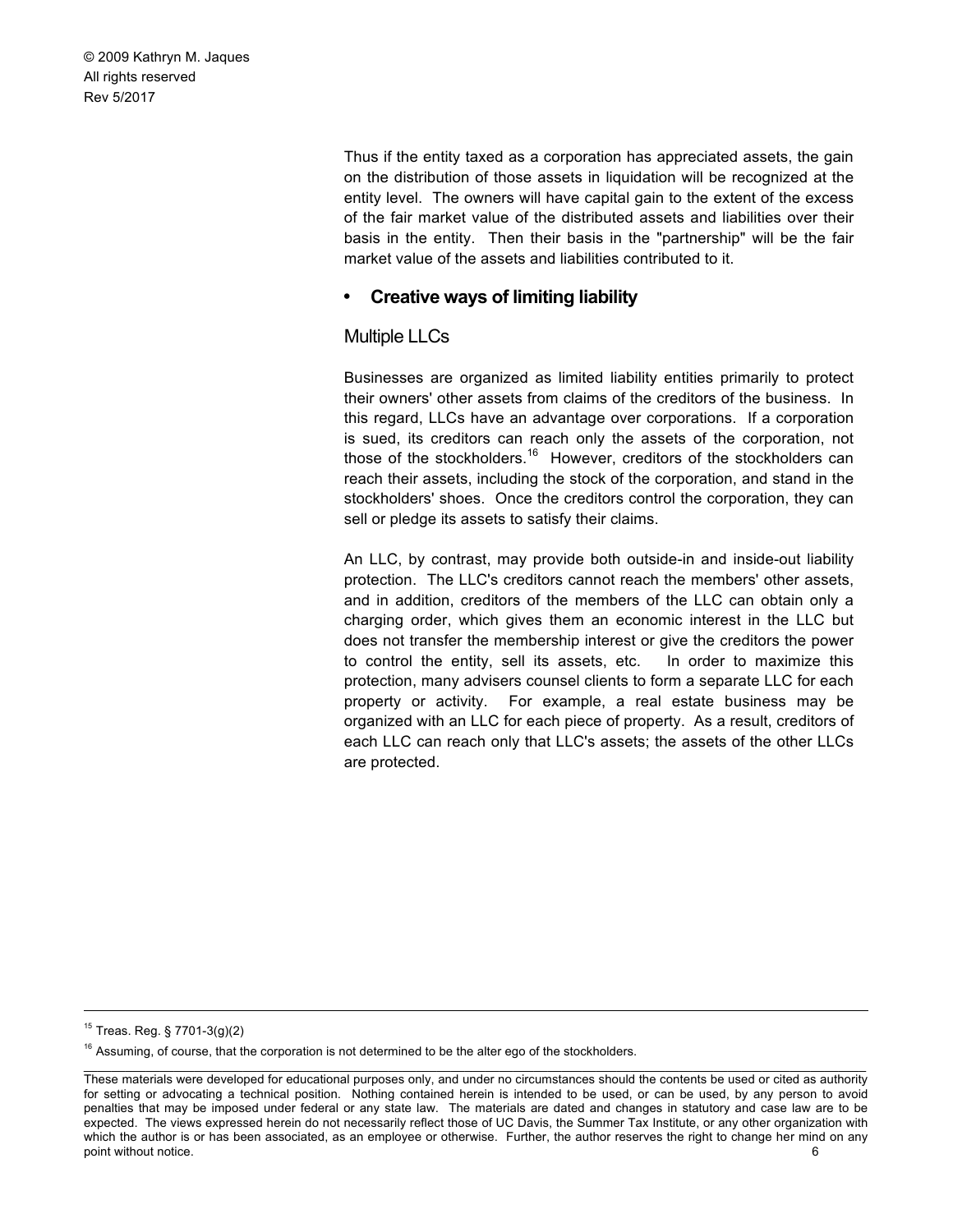> A single-member LLC (SMLLC) may not provide the same protection. A 2003 bankruptcy court decision allowed a trustee to sell property held by an SMLLC and distribute the proceeds to the creditors of the bankrupt individual owner. Thus an SMLLC may protect the owner's other assets from claims by the LLC's creditors, but an SMLLC's assets may not be protected from claims by the owner's creditors. The court noted that if the LLC had other members, only the bankrupt member's distributions would have been available to the trustee.<sup>17</sup>

> The state of **Nevada** enacted legislation in 2011 that specifies a charging order as the sole remedy for creditors of an SMLLC.18 **Wyoming** has a similar statutory rule. Legislation updating the **Delaware** Limited Liability Company Act confirms that a charging order is the only remedy available to a creditor of an LLC member, and provides that the law applies to single-member as well as multiple-member LLCs.<sup>19</sup>

#### Series LLCs

To simplify these structures, **Delaware** and other states have enacted "series LLC" statutes. $^{20}$  These laws allow the formation of a single LLC with a number of separate "series" (like cells or compartments), with separate liability protection for each series.

Series LLCs raise a number of technical questions under both federal and state tax law. On the federal side, many of the questions are answered by the regulations proposed by the IRS in September 2010.<sup>21</sup> These proposed regulations provide some clarification as to when a series organization will be treated as a single entity or multiple entities for federal income tax purposes. When the regulations are finalized, more states may move to authorize the formation of series LLCs and provide guidance as to their treatment for state tax purposes. $^{22}$ 

 <sup>17</sup> *Ashley Albright*, 291 BR 538, Bankr. D. Colo. 4/4/03. Also see *Olmstead v. Federal Trade Comm.,* 2010 Fla. LEXIS 990 (June 24, 2010) and *In re Jonas*, 2012 WL 2994724 (Bkrtcy.D.Mont., Slip Copy, July 23, 2012). http://goo.gl/06dz1

<sup>&</sup>lt;sup>18</sup> SB 405, Ch. 455, 2011 Stats. Of Nev. See https://trustprovident.com/nevada-extends-charging-order-protection-to-single-member-llcs-aninterview-with-steven-j-oshins-esq-protection-to-single-member-llcs-an-interview-with-steven-j-oshins-esq/, accessed 03/31/2015.

<sup>19</sup> **Delaware** L. 2013, H126 (c. 74), effective 08/01/2013

<sup>20</sup> **Illinois, Iowa, Kansas, Missouri, Montana, Nevada, Oklahoma, Texas, Tennessee, Utah,** the **District of Columbia,** and **Puerto Rico**.

<sup>21</sup> Prop Reg §301.7701-1(a)(5)

<sup>&</sup>lt;sup>22</sup> Ely, Bruce et al., An Update on the State Tax Treatment of LLCs and LLPs, State Tax Notes, Feb. 15, 2016 (79 State Tax Notes 505).

These materials were developed for educational purposes only, and under no circumstances should the contents be used or cited as authority for setting or advocating a technical position. Nothing contained herein is intended to be used, or can be used, by any person to avoid penalties that may be imposed under federal or any state law. The materials are dated and changes in statutory and case law are to be expected. The views expressed herein do not necessarily reflect those of UC Davis, the Summer Tax Institute, or any other organization with which the author is or has been associated, as an employee or otherwise. Further, the author reserves the right to change her mind on any point without notice. 7 7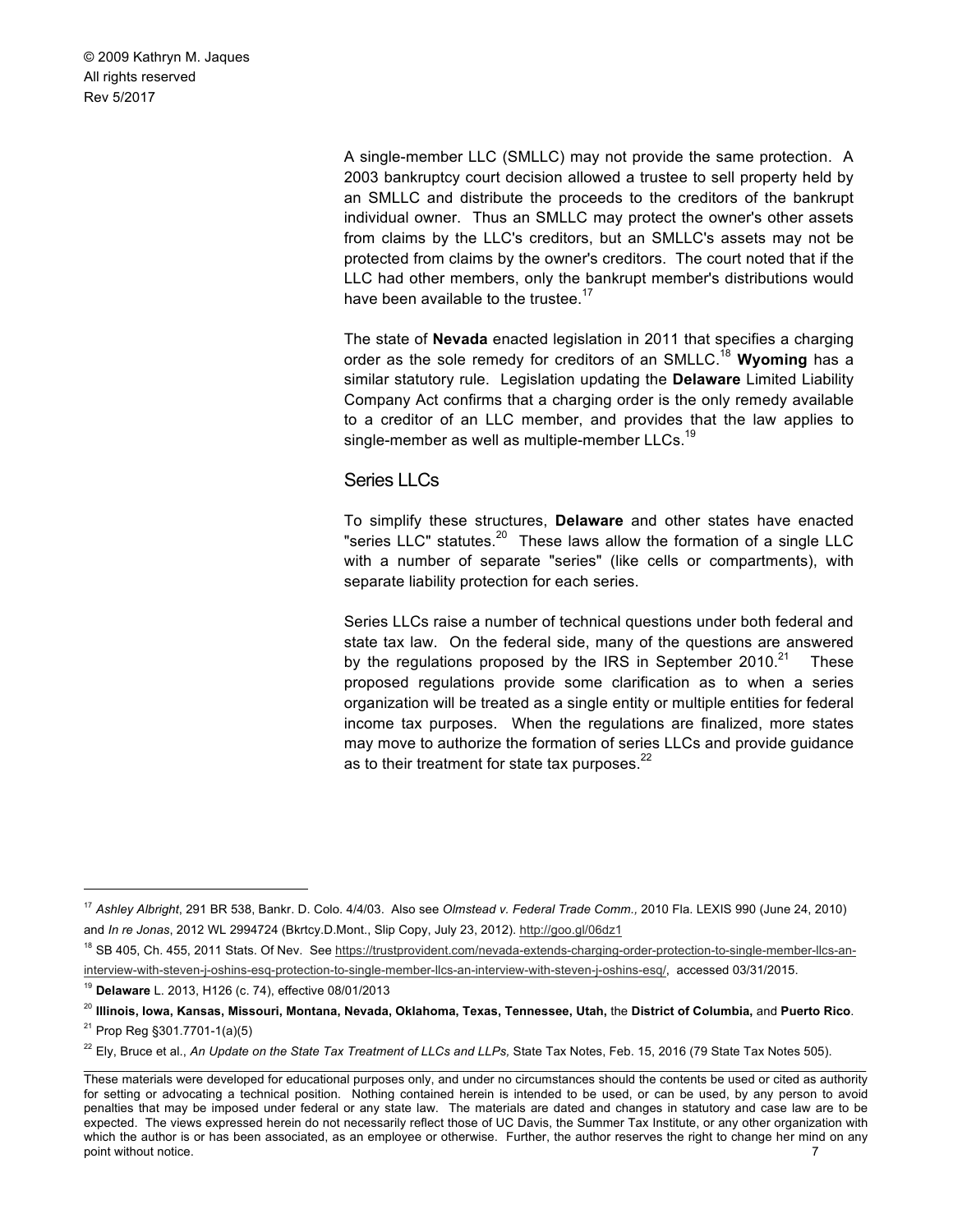> In general, the proposed regulations treat each series or cell in the organization for tax purposes as if it were a separate entity formed under state law. Each series may "check the box" electing to be taxed as a C or S corporation, a partnership, or a disregarded entity, regardless of the election made by any other series or by the series organization itself (the umbrella entity, as opposed to the series within it). The series organization is not required to file a federal information return unless it has its own income, deductions, credits, etc. independent of the series within it.

> A task force appointed by the America Bar Association's Taxation Section has surveyed the states in order to inform the IRS and the public as to whether, and to what extent, the states intend to conform to the proposed regulations. It issued a preliminary report on April 30, 2013.<sup>23</sup>

> The task force surveyed all 50 states and received responses from 31 by the date of its report. Not all responding states answered all of the task force's questions.

> Twenty-two states so far said they will conform to the federal classification of a series within a series organization; 6 states were undecided. Texas did not respond to the survey but has ruled that a series LLC will be treated as a single entity for margin tax purposes. One series within a series LLC organization cannot file a separate margin tax return.<sup>24</sup>

> For employment tax purposes. 9 states responded that they would treat each series as a separate employer.

> For sales and use tax purposes, 13 states said they will consider a transfer of taxable property between two series or between a series and the series organization to be a taxable transaction. Nine states were undecided.

> Details are available in the task force report (see note below). There is still a great deal of uncertainty on many of these issues.

> The **California** FTB has stated that a series LLC organization will be treated as a single LLC, subject to only one \$800 minimum tax, unless BOTH of the following apply:

 <sup>23</sup> Ramelli, Rudolph R., *ABA Tax Section Submits Comments on Series Entities,* State Tax Notes, May 20, 2013 (68 State Tax Notes 627)

 $\_$  , and the state of the state of the state of the state of the state of the state of the state of the state of the state of the state of the state of the state of the state of the state of the state of the state of the <sup>24</sup> Texas Policy Letter Ruling No. 201005184L, 05/05/2010. Also see Ely, et al., *State Tax Treatment of LLCs and LLPs: Update*, 75 State Tax Notes 533, March 2, 2015.

These materials were developed for educational purposes only, and under no circumstances should the contents be used or cited as authority for setting or advocating a technical position. Nothing contained herein is intended to be used, or can be used, by any person to avoid penalties that may be imposed under federal or any state law. The materials are dated and changes in statutory and case law are to be expected. The views expressed herein do not necessarily reflect those of UC Davis, the Summer Tax Institute, or any other organization with which the author is or has been associated, as an employee or otherwise. Further, the author reserves the right to change her mind on any point without notice. 8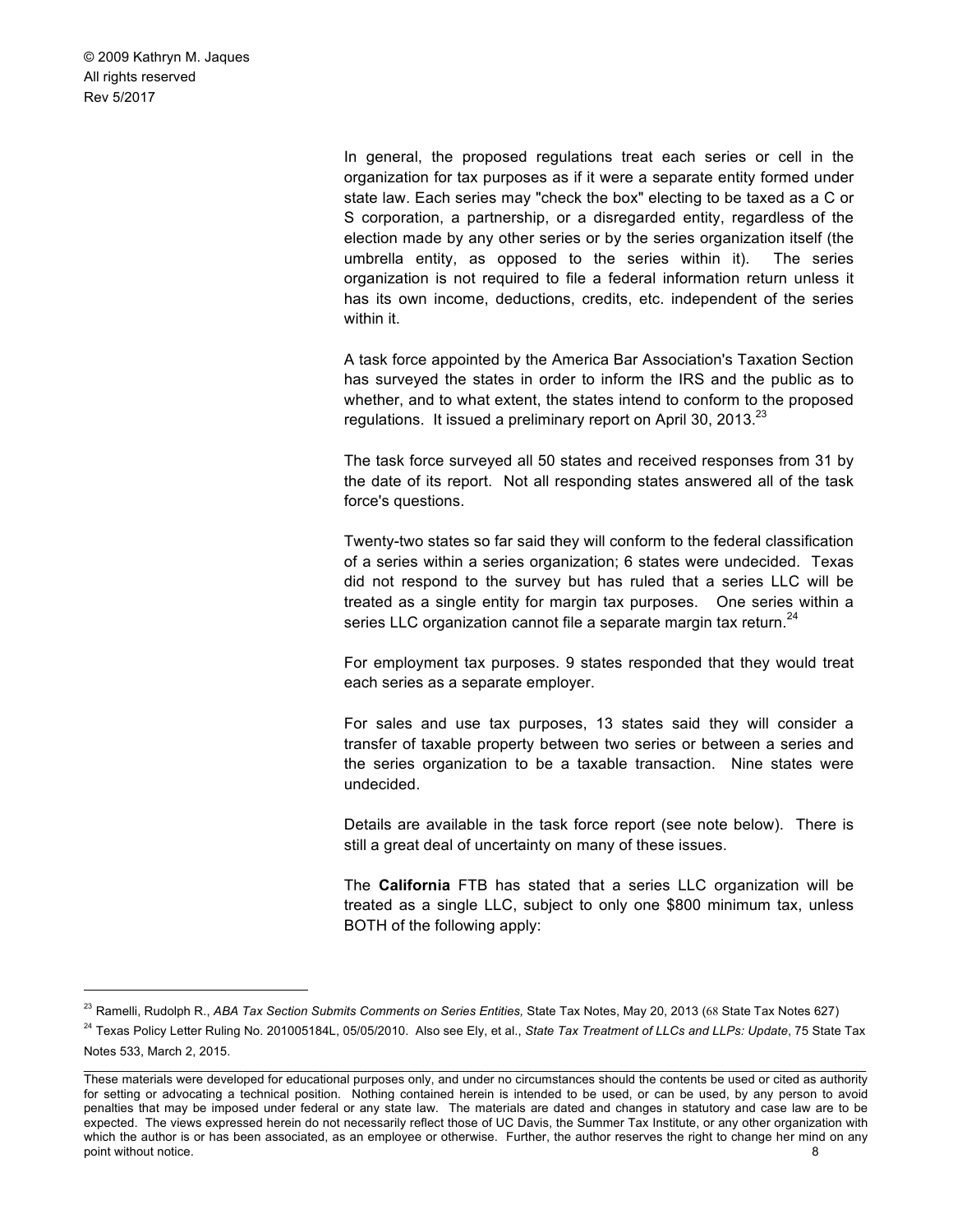- The holders of the interest in each series are limited to the assets of that series on redemption, liquidation, or termination, and may share in the income only of that series.
- Under state law, the payment of the expenses, charges, and obligations of the series is limited to the assets only of that series.<sup>25</sup>

#### • **State tax issues raised by new federal partnership audit procedures**

For years beginning on or after January 1, 2018, Congress has replaced the TEFRA<sup>26</sup> partnership audit procedures with new rules. The 2015 Budget  $Act^{27}$  provides for audit and payment of assessment at the partnership level. Under the new rules, the IRS will examine the partnership return for the taxable year (the "reviewed year"), and the adjustments will be taken into account in the year the audit or judicial proceeding becomes final (the "adjustment year").

As a result, the cost of the partnership adjustments will be borne by the partners in the adjustment year, some of whom may not have been partners in the reviewed year. Alternatively, the partnership may elect to send notices to the reviewed-year partners, who would then calculate the additional tax due for the reviewed year; the underpayment would then be added to the partner's tax liability for the adjustment year. This is familiarly known as the "push-out" election and relieves the partnership from liability for the additional tax.

In the alternative, the partnership may provide information to the reviewed-year partners that enables them to prepare and file amended reviewed-year returns and pay the tax deficiency. This is known as the "pay-up" election. To the extent that the partnership can document the filing of amended returns by the partners or show that partners are not taxable (e.g., exempt organizations), the partnership will be relieved of liability.

These new rules will pose problems for states, whether or not they conform to them. State tax officials are already considering how to react.<sup>28</sup>

 $25$  FTB Publication 3556, rev 4-2011, sides 4-5

<sup>&</sup>lt;sup>26</sup> Tax Equity and Fiscal Responsibility Act of 1982, P.L. 97-248, 96 Stat. 324

 $27$ . Bipartisan Budget Act of 2015, P.L. 114-74, 129 Stat. 584

 $\_$  , and the state of the state of the state of the state of the state of the state of the state of the state of the state of the state of the state of the state of the state of the state of the state of the state of the <sup>28</sup> See Bergmann, et al., *Adapt or Adopt? New IRS Partnership Audit Rules Affect States, State Tax Today, Jan. 16, 2016 (2016 STT 15-9),* and MTC Counsel Bruce Fort's Dec. 10, 2015 presentation to the MTC's fall uniformity meeting,

These materials were developed for educational purposes only, and under no circumstances should the contents be used or cited as authority for setting or advocating a technical position. Nothing contained herein is intended to be used, or can be used, by any person to avoid penalties that may be imposed under federal or any state law. The materials are dated and changes in statutory and case law are to be expected. The views expressed herein do not necessarily reflect those of UC Davis, the Summer Tax Institute, or any other organization with which the author is or has been associated, as an employee or otherwise. Further, the author reserves the right to change her mind on any point without notice. 9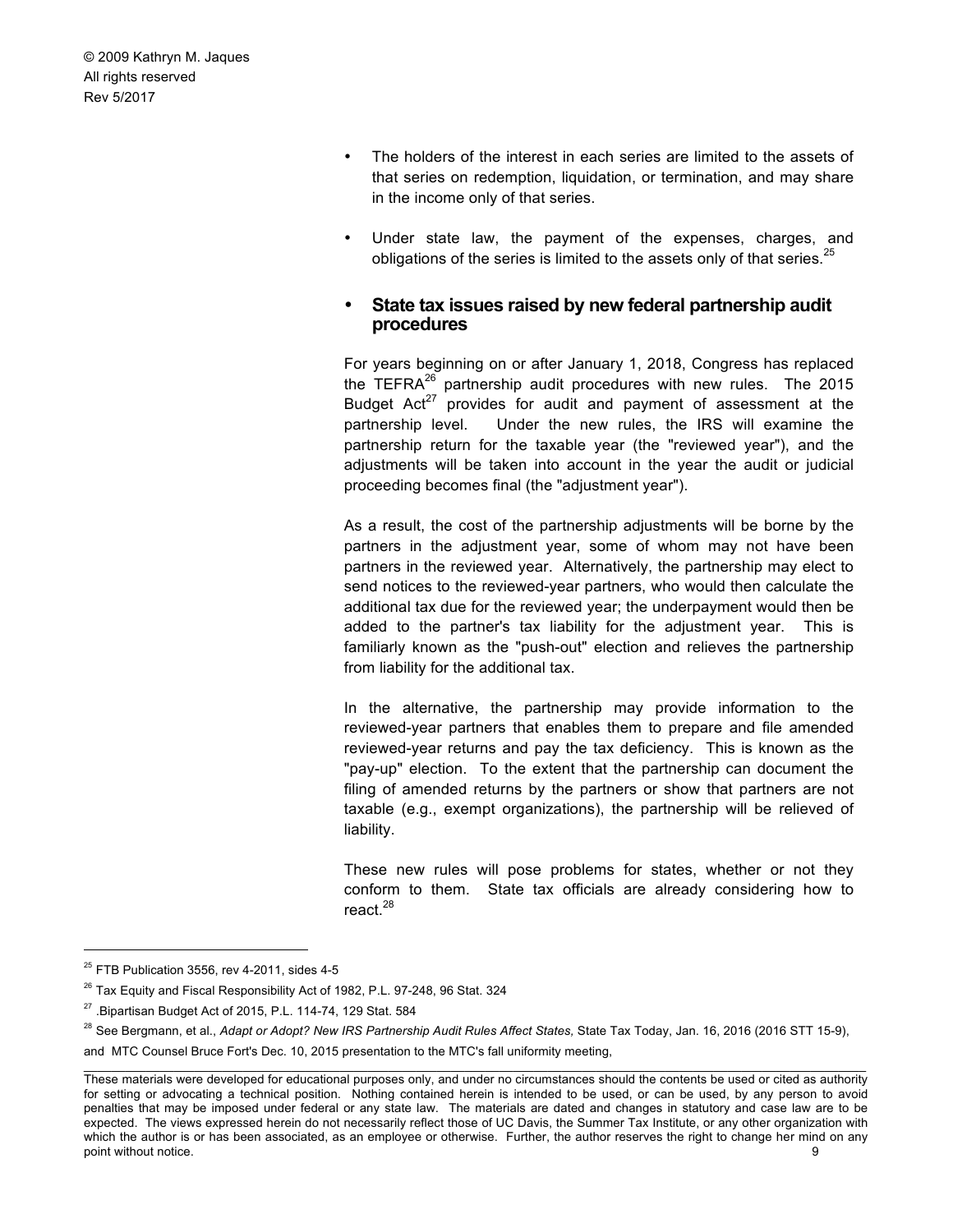### **State tax issues arising from flowthrough entities**

The use of FTEs as business structures gives rise to many potentially significant state tax issues, including the following:

- Does state law conform to the federal law exempting the FTE from income tax at the entity level and imposing the tax at the owner level? If not, what taxes are imposed at the entity level? Is the entity subject to a net worth tax or other business activity tax?
- How is the flowthrough income taxed to:
	- Resident owners?
	- − Nonresident owners?
	- Corporate owners?
- In what states is the entity required to file income tax returns?
	- States where the FTE does business or derives income
	- States where the owners reside
	- The state where the FTE is organized
- Does state law impose restrictions on the kinds of activity that can be engaged in by an FTE? For example, can an FTE, or only a certain type of FTE, be licensed as a construction contractor, a financial institution, or an alcoholic beverage distributor? $29$

http://www.mtc.gov/getattachment/Uniformity/Uniformity-Committee/2015/Uniformity-Committee-Agenda-12-

2015/partnershippresentation3a.pdf.aspx

1

 $\_$  , and the state of the state of the state of the state of the state of the state of the state of the state of the state of the state of the state of the state of the state of the state of the state of the state of the <sup>29</sup> In California, an LLC can engage in any business except banking, insurance, trust company operations, or professional services requiring licensing by the state (Cal. Corp. Code sections 13401, 13401.3, and 17375). Due to some confusion as to the definition of "professional services" for this purpose, it appears the Secretary of State registered some LLCs that may not qualify under the law. The FTB has indicated that an LLC that is determined by a court to be illegal because it is engaged in a professional services business will not be eligible for a refund of the LLC minimum tax or fee. See Wright, K., *Out-of-State LLCs and LLC Members -- Beware the Long Arm of California!*, 42 State Tax Notes 527, November 6, 2006. According to the FTB Tax Advocate, an LLC can perform services requiring a license, certification, or registration, but only if the law requiring the license specifically allows an LLC to be the licensee. For example, an LLC cannot perform dental services, even if the member actually performing the service is a licensed dentist. See https://www.ftb.ca.gov/professionals/taxnews/2014/August/Ask\_the\_Advocate.shtml. **Delaware, Illinois** and **Pennsylvania** are examples of other states that do not allow LLCs to engage in certain activities such as banking and insurance.

These materials were developed for educational purposes only, and under no circumstances should the contents be used or cited as authority for setting or advocating a technical position. Nothing contained herein is intended to be used, or can be used, by any person to avoid penalties that may be imposed under federal or any state law. The materials are dated and changes in statutory and case law are to be expected. The views expressed herein do not necessarily reflect those of UC Davis, the Summer Tax Institute, or any other organization with which the author is or has been associated, as an employee or otherwise. Further, the author reserves the right to change her mind on any point without notice. 10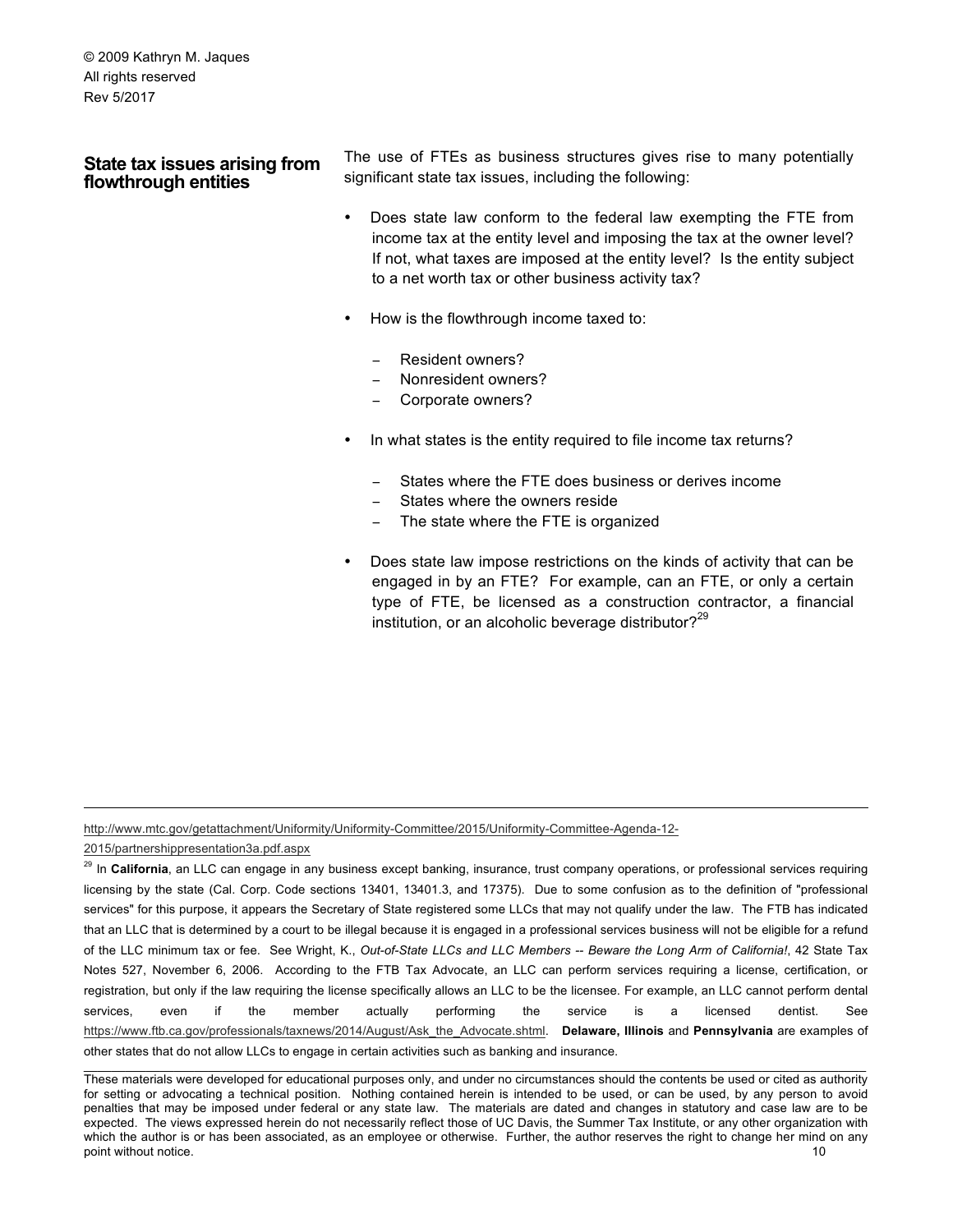# **State Conformity to Federal Flowthrough Status**

**State conformity to IRC Subchapter K** With respect to partnerships, virtually all states adopt or conform to Subchapter K of the Internal Revenue Code. Federal rules governing contributions to and distributions from partnerships, special allocations, calculation of the partner's basis, and the flowthrough of the partner's distributive share of income, gain, loss, credit, etc. apply for state tax purposes. State adjustments may be required in the computation of partnership income, e.g., depreciation differences, tax-exempt interest income, etc.

**State conformity to "checkthe-box" rules**  Most states have conformed to the federal "check-the-box" regulations, allowing unincorporated businesses such as LLCs to elect to be taxed as corporations. An entity that does not elect corporate treatment will be taxed as a partnership if it has more than one owner. A non-electing entity with only one owner (SMLLC) is disregarded; it is not treated as an entity separate from its owner for income tax purposes.

> There are some exceptions. For example, **Texas** imposes its corporate franchise tax on LLCs and SMLLCs as if they were C corporations. LLC income does not flow through to members. Also, beginning with returns due in May 2008 (based on results for years ending in 2007), the Texas franchise tax applies to all businesses, except for sole proprietorships, general partnerships, businesses with less than \$300,000 in revenue or less than \$1,000 in tax liability, and certain unincorporated passive entities.30 Another example is **Washington**, which for business and occupation tax (and sales and use tax) purposes treats an LLC as a taxpayer (a "person" or "company") regardless of its federal classification as a partnership, corporation, or disregarded entity.<sup>31</sup>

> LLCs, LLPs, and limited partnerships may be subject to state franchise taxes measured by net worth, even though treated as flowthroughs for income tax purposes. LLCs electing corporate treatment under the check-the-box rules are subject to **North Carolina's** franchise tax.<sup>32</sup> **Wyoming<sup>33</sup>** imposes its "annual report license fee" on LLCs. **Tennessee**  imposes its franchise tax on LLCs, LLPs, and limited partnerships.<sup>34</sup>

 <sup>30</sup> HB3, Laws 2006

<sup>&</sup>lt;sup>31</sup> Wash. Rev. Code § 82.04.030

 $32$  N.C. Gen. Stat. section 105-114(b)(2).

<sup>33</sup> Wyo Stat. §§ 17-16-1630(a) and 17-29-209(a)

<sup>34</sup> Tenn Code Ann. §§ 67-4-2105(a) & 2106(a)

These materials were developed for educational purposes only, and under no circumstances should the contents be used or cited as authority for setting or advocating a technical position. Nothing contained herein is intended to be used, or can be used, by any person to avoid penalties that may be imposed under federal or any state law. The materials are dated and changes in statutory and case law are to be expected. The views expressed herein do not necessarily reflect those of UC Davis, the Summer Tax Institute, or any other organization with which the author is or has been associated, as an employee or otherwise. Further, the author reserves the right to change her mind on any point without notice. 11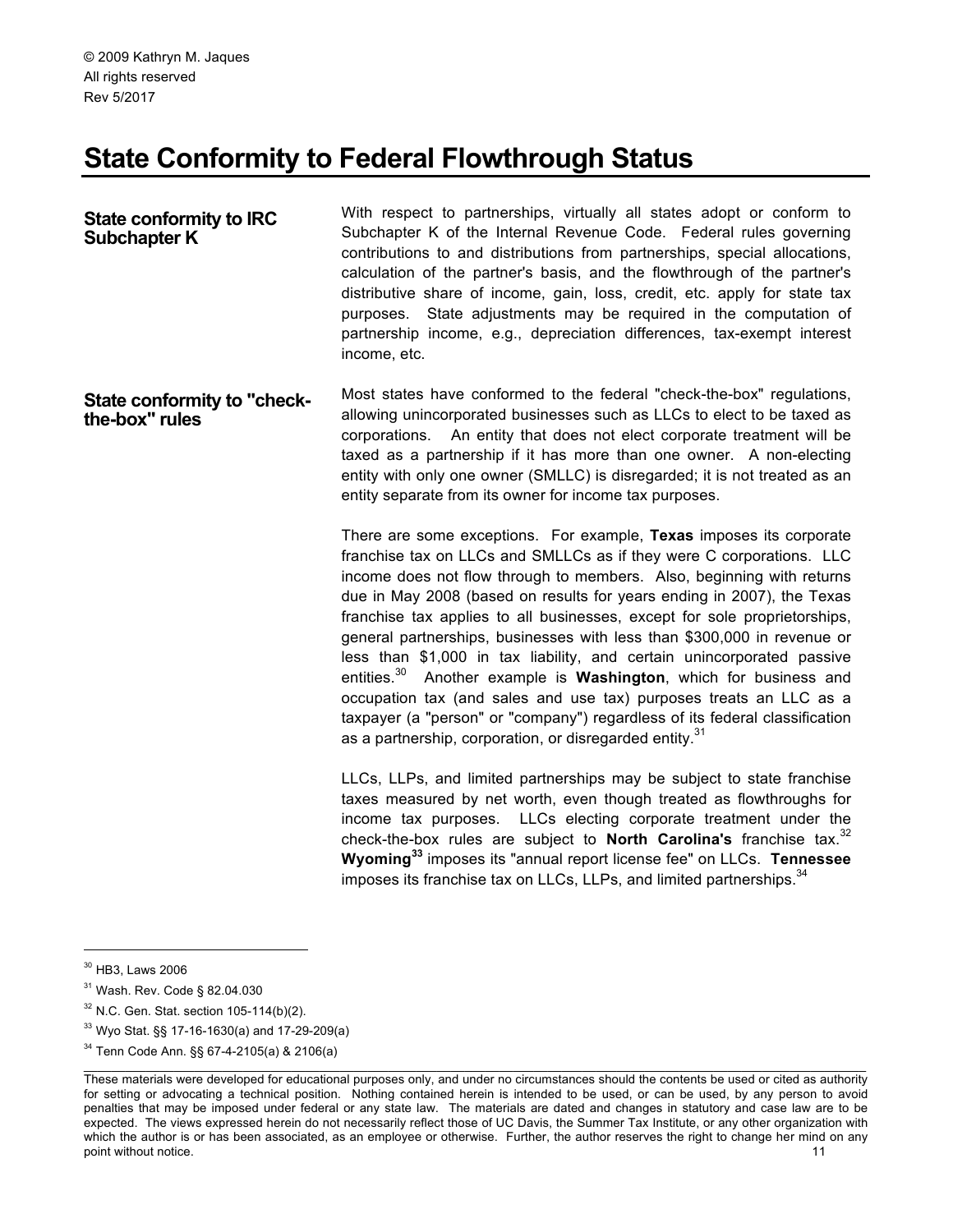|                                                     | Before January 1, 2017, Louisiana's franchise tax does not apply to any<br>unincorporated limited liability entity, even if it has elected corporate<br>treatment for income tax purposes. An LLE electing C or S corporation<br>status is not subject to franchise tax. <sup>35</sup> However, for tax periods<br>beginning after December 31, 2016, the franchise tax has been expanded<br>to apply to all entities that are taxed as C corporations for federal income<br>tax purposes. $36$                                                                                                                           |
|-----------------------------------------------------|---------------------------------------------------------------------------------------------------------------------------------------------------------------------------------------------------------------------------------------------------------------------------------------------------------------------------------------------------------------------------------------------------------------------------------------------------------------------------------------------------------------------------------------------------------------------------------------------------------------------------|
|                                                     | The recent trend is to repeal or phase out these taxes. For example,<br>Kansas imposed its franchise tax on LLCs, LLPs, and LPs before the tax<br>was repealed. <sup>37</sup> Pennsylvania's capital stock and franchise taxes apply<br>to LLCs; $^{38}$ however, the tax is phased out effective January 1, 2016.                                                                                                                                                                                                                                                                                                        |
| State conformity to federal S<br>corporation status | An S corporation is a corporation organized under state law that elects<br>the flowthrough status provided by Subchapter S of the Internal Revenue<br>Code <sup>39</sup> for federal income tax purposes. Most states conform to the<br>federal treatment of S corporations. In most conforming states, qualifying<br>S corporations are exempt from tax at the corporate level (except, in<br>some cases, for taxes on built-in gains and excess net passive income<br>that are taxed at the corporate level under federal law), and pass all items<br>of income and deduction through to their individual stockholders. |
|                                                     | Note that S corporation status is irrelevant at the corporate level in states<br>that do not impose taxes on or measured by corporate net income.                                                                                                                                                                                                                                                                                                                                                                                                                                                                         |
|                                                     | A few jurisdictions do not recognize the flowthrough nature of S<br>corporations, but tax them as Subchapter C corporations. Examples are<br>Texas, New Hampshire, the District of Columbia, and New York City.<br>Louisiana taxes S corporations as C corporations, but excludes income<br>on which Louisiana income tax has been paid by the S corporation's<br>stockholders. <sup>40</sup>                                                                                                                                                                                                                             |

<sup>&</sup>lt;sup>35</sup> La. Rev. Info. Bulletin No. 03-015, 08/25/2003 ;La. Priv. Ltr. Rul. 05-015 (Dec. 28, 2005); Filing Requirements for Partnerships and Sole Proprietorships, Dept. of Rev., 09/29/2010.).

<sup>39</sup> IRC §§ 1361-1379

<sup>40</sup> La. Rev. Stat. Ann. § 47:287.732(B)

<sup>36</sup> Act No. 12, 2016 Extra Sess. (1st Extra. Sess.) HB 19 (March 10, 2016)

 $37$  Kan. Stats. Ann. §§79-5401(a)(2) as amended by 2007 HB 2264. The franchise tax applied only to entities (corporations, LLCs, LLPs, LPs, business trusts) with taxable equity, net capital accounts, or corpus of \$1 million or more, and was capped at \$20,000 per year. The tax was imposed at rates that declined annually beginning in 2005 and phased out entirely after December 31, 2010.

 $38$  Pa. Stat. Ann. 72 §7601(a) This tax was scheduled to phase out at the end of 2010; however, in 2009 it was extended for three more years, and further extended by 2013 legislation. Act 50 of 2009 (L. 2009, H1531), Act 52 of 2013 (L. 2013, H645). The tax expires as of December 31, 2015. Pa. Stat. Ann. 72 §7607.

These materials were developed for educational purposes only, and under no circumstances should the contents be used or cited as authority for setting or advocating a technical position. Nothing contained herein is intended to be used, or can be used, by any person to avoid penalties that may be imposed under federal or any state law. The materials are dated and changes in statutory and case law are to be expected. The views expressed herein do not necessarily reflect those of UC Davis, the Summer Tax Institute, or any other organization with which the author is or has been associated, as an employee or otherwise. Further, the author reserves the right to change her mind on any point without notice. 12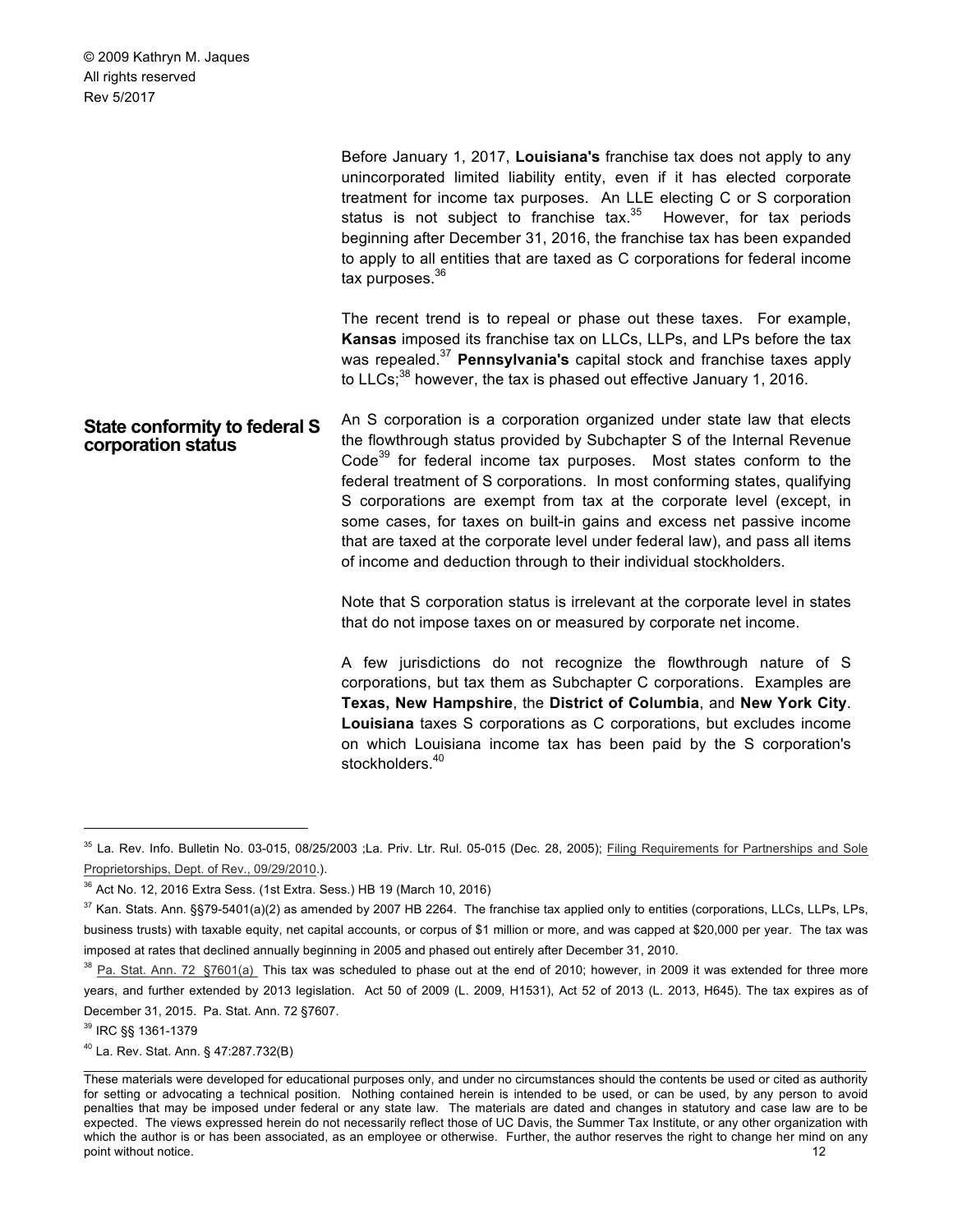#### **State requirements for recognition and election of S corporation status**

Many states recognize the federal S election without further action by the corporation or its stockholders.

A few states allow the taxpayer the choice to remain a C corporation for state purposes. Some of these states require a separate state election, made by filing either a copy of the federal election form or a special state form, in order to perfect S corporation status. The state election must be filed by a specified date; failure to file the state election results in default to C corporation status. **New Jersey<sup>41</sup>** and **New York42** appear to be the last states in this category. **Pennsylvania** had a similar rule before  $2006.<sup>43</sup>$ 

**Election out of S status** A few states allow an "election out" of S corporation status at the corporation's option.

#### Georgia

**Georgia** does not require a separate state S election, but treats a federal S corporation as a C unless all of the stockholders are Georgia residents, or all of the nonresident stockholders execute consent agreements to pay tax on their distributive shares of Georgia source income. The corporation must file consents for all nonresident stockholders with its first Georgia income/franchise tax return, and for any nonresident individuals who become stockholders in a subsequent year with that year's S corporation return. A federal S with nonresident stockholders therefore could effectively "elect out" of S treatment if all of the nonresident stockholders do not consent. Resident shareholders of such a corporation may make a state adjustment on their individual income tax returns to avoid double taxation, but only if the corporation has actually filed a Georgia corporate income tax return and paid tax. $44$ 

 <sup>41</sup> N.J.R.S. § 54:10A-5.22(c)

<sup>42</sup> N.Y. Tax Law § 660(a)

<sup>43</sup> Pa. Stat. Ann. 72 § 7307.1(b)

<sup>44</sup> Ga. Code Ann. § 48-7-27(d)(2); S Corporation Instructions, Form IT-611S, Individual Income Tax Instructions, Form 500, p. 12, item 10.

These materials were developed for educational purposes only, and under no circumstances should the contents be used or cited as authority for setting or advocating a technical position. Nothing contained herein is intended to be used, or can be used, by any person to avoid penalties that may be imposed under federal or any state law. The materials are dated and changes in statutory and case law are to be expected. The views expressed herein do not necessarily reflect those of UC Davis, the Summer Tax Institute, or any other organization with which the author is or has been associated, as an employee or otherwise. Further, the author reserves the right to change her mind on any point without notice. 13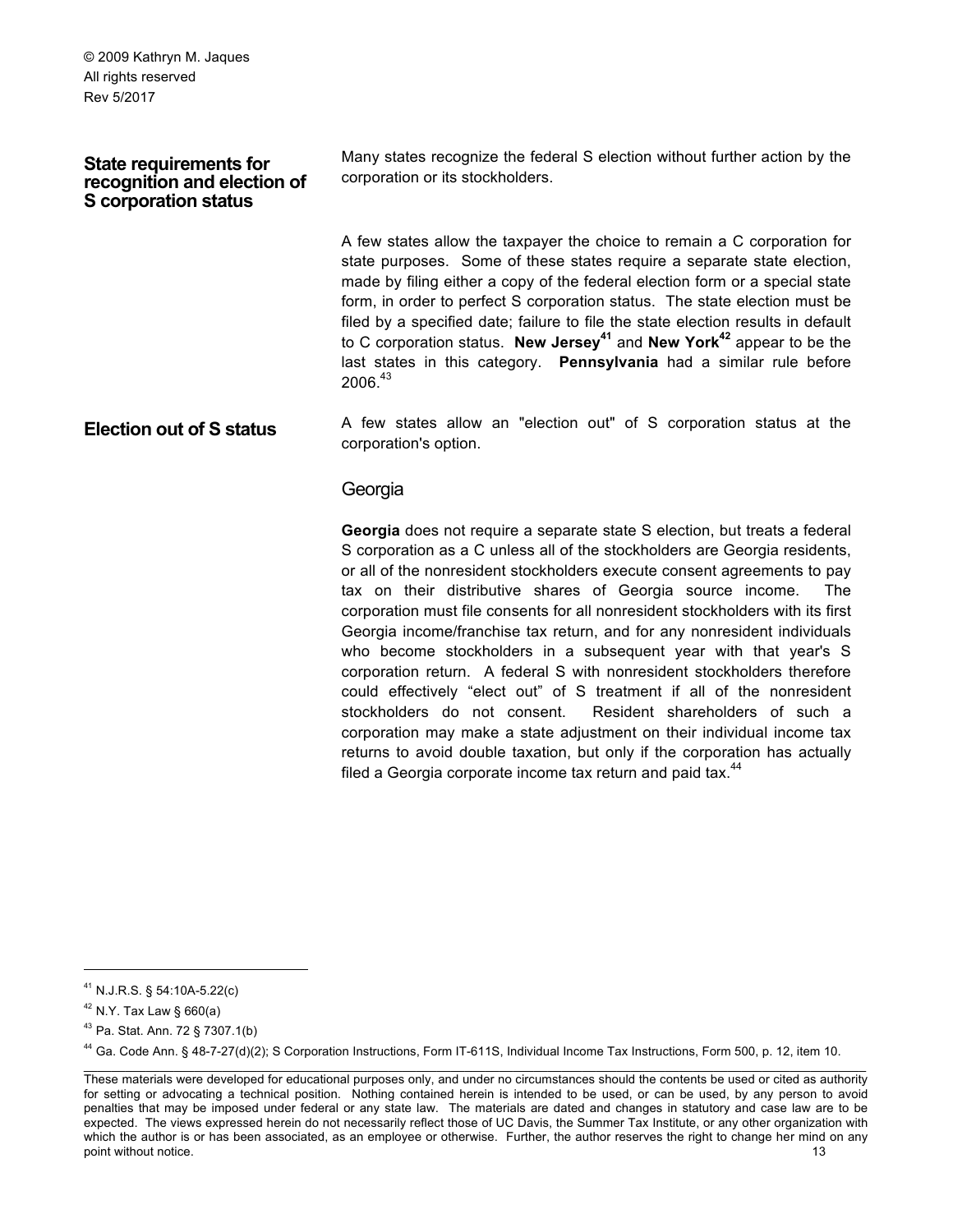#### **California**

In **California** before 2002, a federal S corporation could elect to be treated as either an S or a C corporation under certain circumstances. However, beginning January 1, 2002, all federal S corporations are treated as S corporations for California purposes. Any federal S corporation that had previously elected C corporation status for California purposes was required to convert to S status on its 2002 return.<sup>45</sup> A C corporation that was involuntarily converted to S status for its first year beginning on or after January 1, 2002 is considered to have made its California S election on the same date as its federal election. Thus it has no taxable built-gain or net passive investment income unless it has them for federal purposes.<sup>46</sup> In addition, the tax on PII is not imposed on any S corporation that has no excess net passive income for federal purposes.<sup>47</sup> Current law denies the carryforward or carryback of an NOL from a C corporation year to an S year, and limits the carryforward of credits earned as a C corporation to 1/3 of their value when utilized in an S year. As a result, S corporations that had elected C treatment for California purposes and were forced to convert to S status in 2002 lost any NOL and two-thirds of the credit carryforwards to which they would otherwise have been entitled. However, unexpired C corporation NOLs can be offset against built-in gains that are taxed at C corporation rates. **State-Only S Treatment** To date, no state allows S treatment to a corporation that does not have a valid federal S election in force.<sup>48</sup>

 <sup>45</sup> AB 1122, Ch. 35, Laws 2002.

<sup>46</sup> AB 2328, Ch. 782, Laws 2004

 $47$  Calif. Rev. & Tax. Code § 23811(a)

<sup>&</sup>lt;sup>48</sup> Indiana once provided "special corporation" status for corporations that qualified to be S corporations but had not made an S election. These corporations were exempt from the former Indiana gross income tax, although they were subject to the adjusted gross income tax and the supplemental income tax. The gross income tax and the special corporation status were repealed effective for years beginning on or after January 1, 2003.

These materials were developed for educational purposes only, and under no circumstances should the contents be used or cited as authority for setting or advocating a technical position. Nothing contained herein is intended to be used, or can be used, by any person to avoid penalties that may be imposed under federal or any state law. The materials are dated and changes in statutory and case law are to be expected. The views expressed herein do not necessarily reflect those of UC Davis, the Summer Tax Institute, or any other organization with which the author is or has been associated, as an employee or otherwise. Further, the author reserves the right to change her mind on any point without notice. 14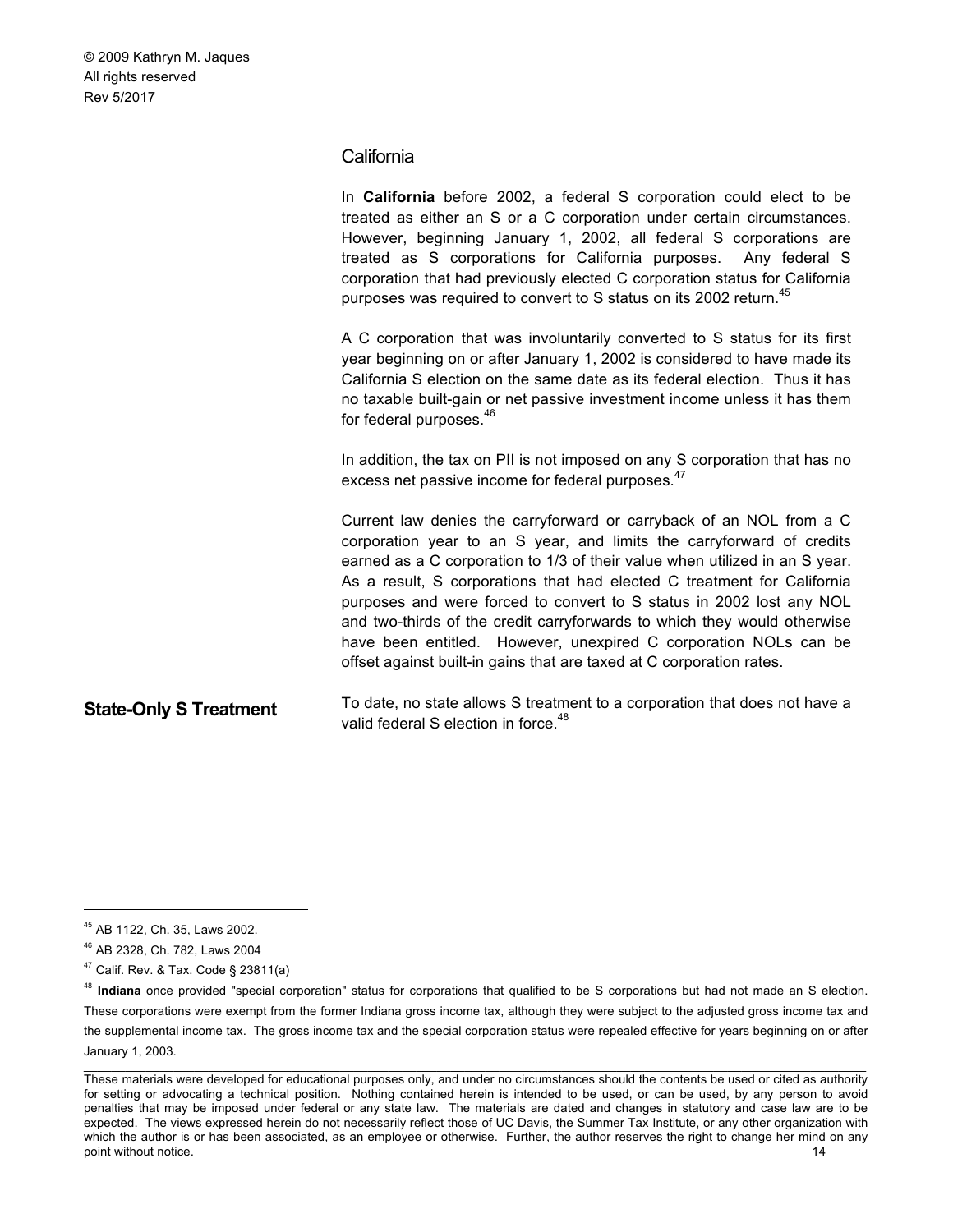# **State jurisdiction to tax FTEs and their owners**

| State jurisdiction over<br>flowthrough entities | In general, the due process and commerce clause standards of nexus<br>and taxability applicable to C corporations also apply to businesses<br>carried on in FTE form.                                                                                                                                                                                                                                                                                              |
|-------------------------------------------------|--------------------------------------------------------------------------------------------------------------------------------------------------------------------------------------------------------------------------------------------------------------------------------------------------------------------------------------------------------------------------------------------------------------------------------------------------------------------|
|                                                 | The fact that a state recognizes the flowthrough status of a limited<br>partnership, LLC, or other FTE does not necessarily mean that there is no<br>tax imposed at the entity level. Many states impose entity-level taxes on<br>FTEs.                                                                                                                                                                                                                            |
|                                                 | P.L. 86-272 may protect the entity itself from income-based taxes. <sup>49</sup><br>However, other business activity taxes (e.g., fixed-dollar minimum taxes,<br>the California LLC fee, franchise taxes measured by net worth) are not<br>subject to P.L. 86-272 protection.                                                                                                                                                                                      |
|                                                 | Most states require an FTE to file an information return under one or more<br>of the following conditions:                                                                                                                                                                                                                                                                                                                                                         |
|                                                 | • The FTE is organized under the laws of the state.<br>The FTE is doing business in the state.<br>The FTE has income from sources in the state.<br>$\bullet$                                                                                                                                                                                                                                                                                                       |
| Partnership return filing<br>requirements       | In addition to the conditions listed above, approximately 13 states require<br>a partnership to file a state information return if there is a resident partner,<br>even if the partnership has no other nexus with the state. These states<br>include Hawaii, <sup>50</sup> Maine, Missouri, New Jersey, New York, Oregon,<br>Utah, and West Virginia. In Nebraska, filing is required only if there is a<br>resident general (not limited) partner. <sup>51</sup> |

 <sup>49</sup> 15 U.S.C.A. §§381-384

<sup>50</sup> Haw. Admin. Rules § 18-235-95(b)(1)

<sup>51</sup> Neb. Admin. R. & Regs § 25-002.02

These materials were developed for educational purposes only, and under no circumstances should the contents be used or cited as authority for setting or advocating a technical position. Nothing contained herein is intended to be used, or can be used, by any person to avoid penalties that may be imposed under federal or any state law. The materials are dated and changes in statutory and case law are to be expected. The views expressed herein do not necessarily reflect those of UC Davis, the Summer Tax Institute, or any other organization with which the author is or has been associated, as an employee or otherwise. Further, the author reserves the right to change her mind on any point without notice. 15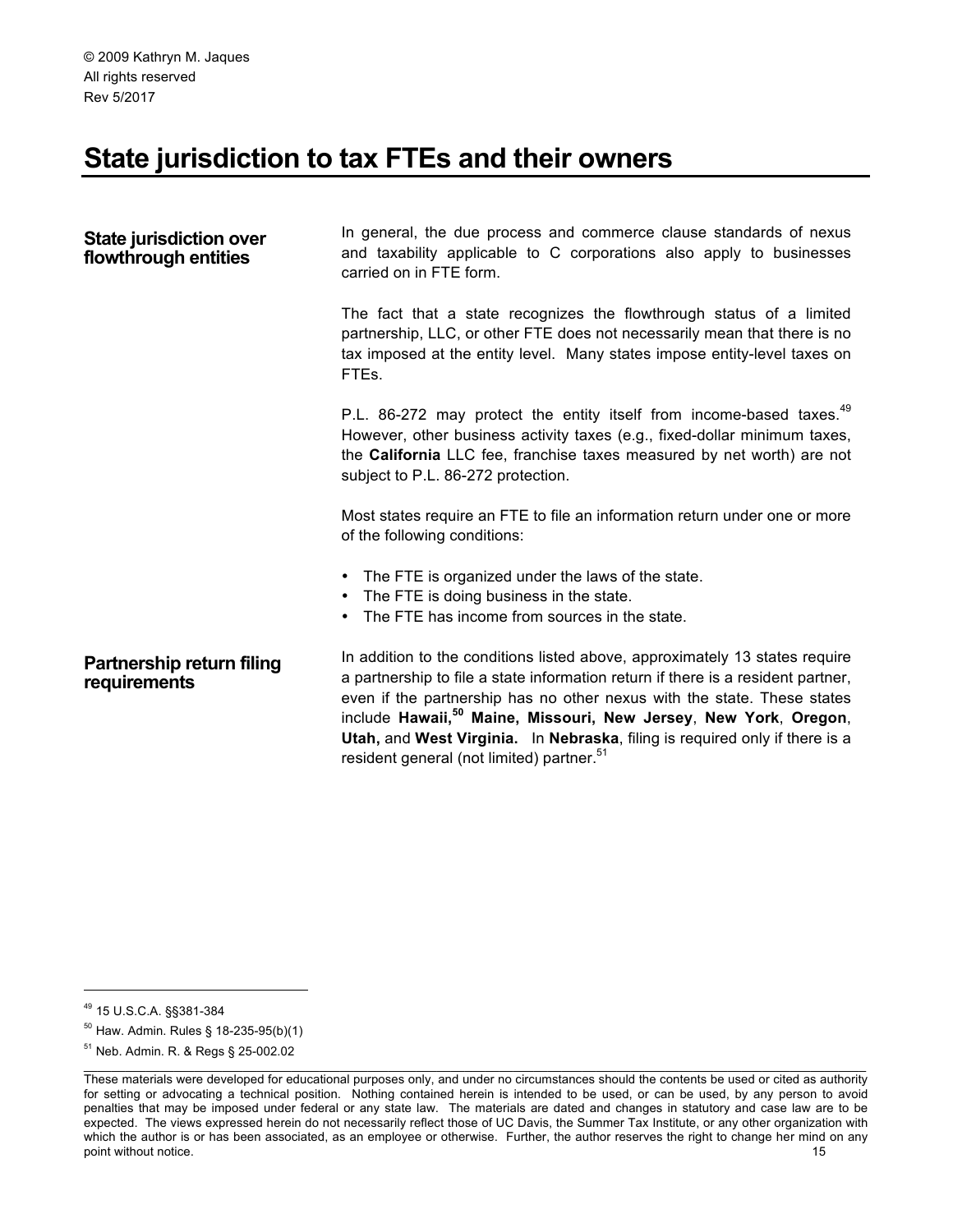**California** law requires "every partnership" to file a return.<sup>52</sup> This provision could be read to require every partnership in the world to file a California return. Obviously the state cannot require a partnership that has no nexus to file a return. As a practical matter, California requires partnerships that are organized, registered, doing business, or deriving income from sources in California, or making an election on behalf of a resident partner, to file returns. There is no requirement to file if the only contact with the state is the existence of a California resident partner.<sup>53</sup>

#### Tiered partnerships

- Does the existence of a lower-tier partnership (P2) doing business in the state create a filing requirement for the upper-tier partnership (P1) that is a partner in P2? Evidently it does, since P1 would have source income derived from its interest in P2.
- Next question: assuming P1 is a limited partnership, is it subject to the minimum tax? See below for discussion of attribution of "doing business" by the partnership to the out-of-state partner.

# Failure to file penalties

A number of states impose penalties for failure to file partnership returns. Some of these penalties are similar to the federal penalty imposed by IRC § 6648 (\$50 per partner per month, for a maximum of 5 months).

States imposing per-partner-per-month penalties include **California, Idaho, Oregon, Delaware,** and **NY.** Effective for years beginning in 2011, the **California** penalty is increased from \$10 to \$18 per partner per month, and the maximum number of months is increased from 5 to 12. $54$ 

Other states impose penalties in flat amounts, or a certain amount per month or per day, without reference to the number of partners. Many of these penalties are nominal, while a few are more substantial. A few of the daily or monthly penalties are capped, but most are not.

Some examples: **Arizona, North Dakota, Connecticut, Florida, Indiana, Mississippi, New Jersey, Indiana.**

 $\_$  , and the state of the state of the state of the state of the state of the state of the state of the state of the state of the state of the state of the state of the state of the state of the state of the state of the

**Penalties for failure to file partnership returns or pay** 

**tax**

 <sup>52</sup> CRTC § 18633(a)(1)

<sup>53</sup> https://www.ftb.ca.gov/forms/2013/13\_565bk.pdf, Item D, p. 6

<sup>54</sup> CRTC §19172

These materials were developed for educational purposes only, and under no circumstances should the contents be used or cited as authority for setting or advocating a technical position. Nothing contained herein is intended to be used, or can be used, by any person to avoid penalties that may be imposed under federal or any state law. The materials are dated and changes in statutory and case law are to be expected. The views expressed herein do not necessarily reflect those of UC Davis, the Summer Tax Institute, or any other organization with which the author is or has been associated, as an employee or otherwise. Further, the author reserves the right to change her mind on any point without notice. 16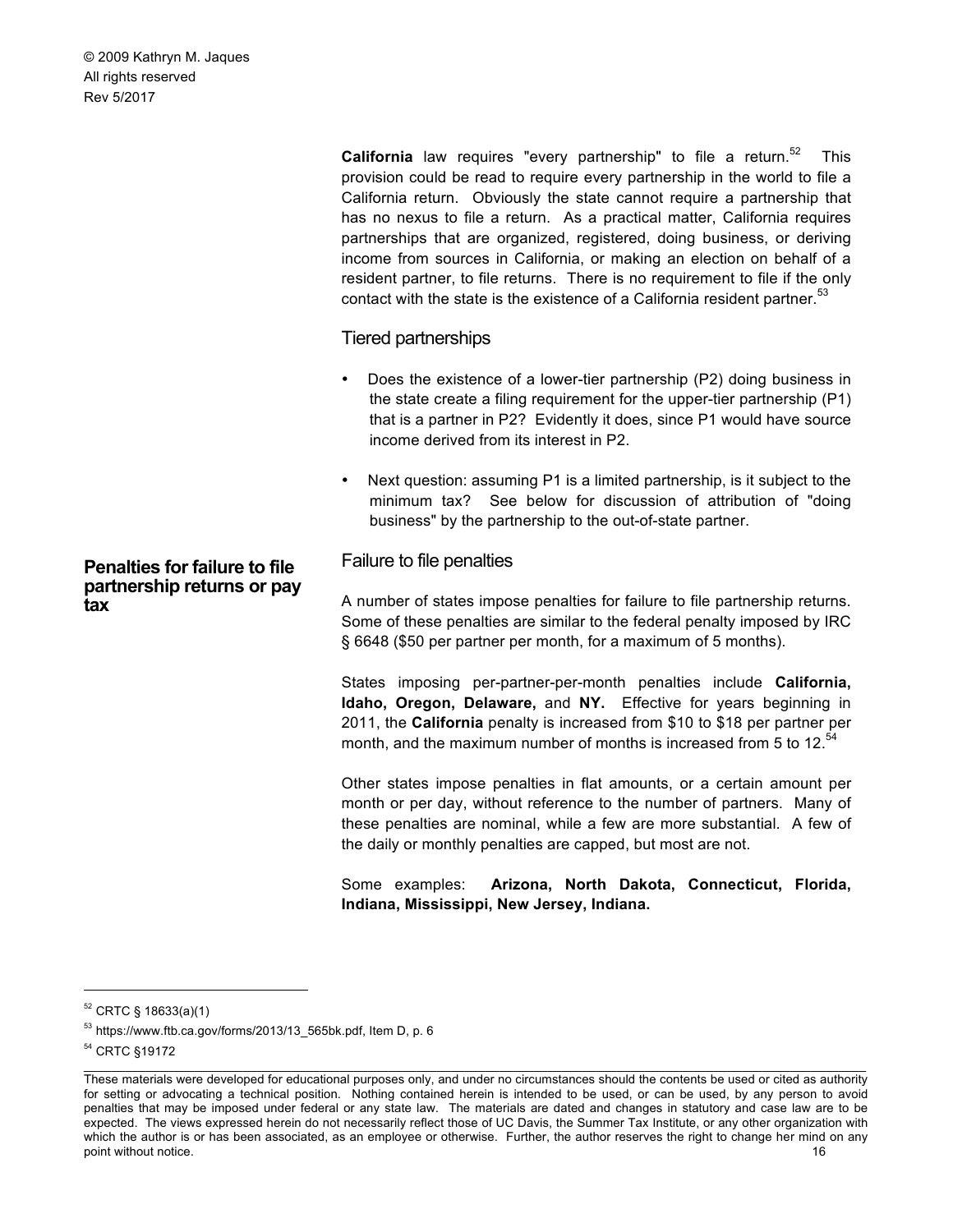| Late file/late pay penalties |  |
|------------------------------|--|
|------------------------------|--|

In states that impose taxes on partnerships at the entity level, penalties for late filing and late payment, based on the tax required to be shown on the return (before or after prepayment credits), are generally imposed.

Examples include the **District of Columbia** and **New York City**  unincorporated business taxes, the **Illinois** personal property tax replacement tax, the **New Hampshire** business profits/business enterprise taxes, the **Texas** margin tax, and the **Ohio** commercial activity tax.

**State elections on partnership returns** Many elections are required to be made at the partnership level, such as choice of accounting method, choice of reporting year, election out of the installment method, inventory accounting methods, amortization of startup costs, depreciation methods, etc. Failing to make a special state election could trigger higher taxes for the partners or burdensome administrative inquiries.

> Although many states automatically accept federal elections, a few require specific state-level elections or statements. For example:

- **Hawaii** requires a partnership that elects to be excluded from the application of Subchapter K of the IRC to make a separate state election.<sup>55</sup>
- Although **Louisiana** generally follows federal law, an election that is made for federal tax purposes must also be separately made on the state return.<sup>56</sup>

The opportunity to make an election for state purposes that is different from the federal election may be beneficial. For example, where the partners' NOL utilization is limited for state purposes, electing out of installment treatment for state purposes to avoid increasing a partner's NOL may save tax dollars. **California** allows such inconsistent elections for some purposes.<sup>57</sup>

 <sup>55</sup> Hawaii Regulation §18-235-95

<sup>56</sup> La. Rev. Stat. Ann. §§ 47:203B and 47:220.1.

<sup>57</sup> Cal. Rev. & Tax. Code §17024.5(e)

These materials were developed for educational purposes only, and under no circumstances should the contents be used or cited as authority for setting or advocating a technical position. Nothing contained herein is intended to be used, or can be used, by any person to avoid penalties that may be imposed under federal or any state law. The materials are dated and changes in statutory and case law are to be expected. The views expressed herein do not necessarily reflect those of UC Davis, the Summer Tax Institute, or any other organization with which the author is or has been associated, as an employee or otherwise. Further, the author reserves the right to change her mind on any point without notice. 17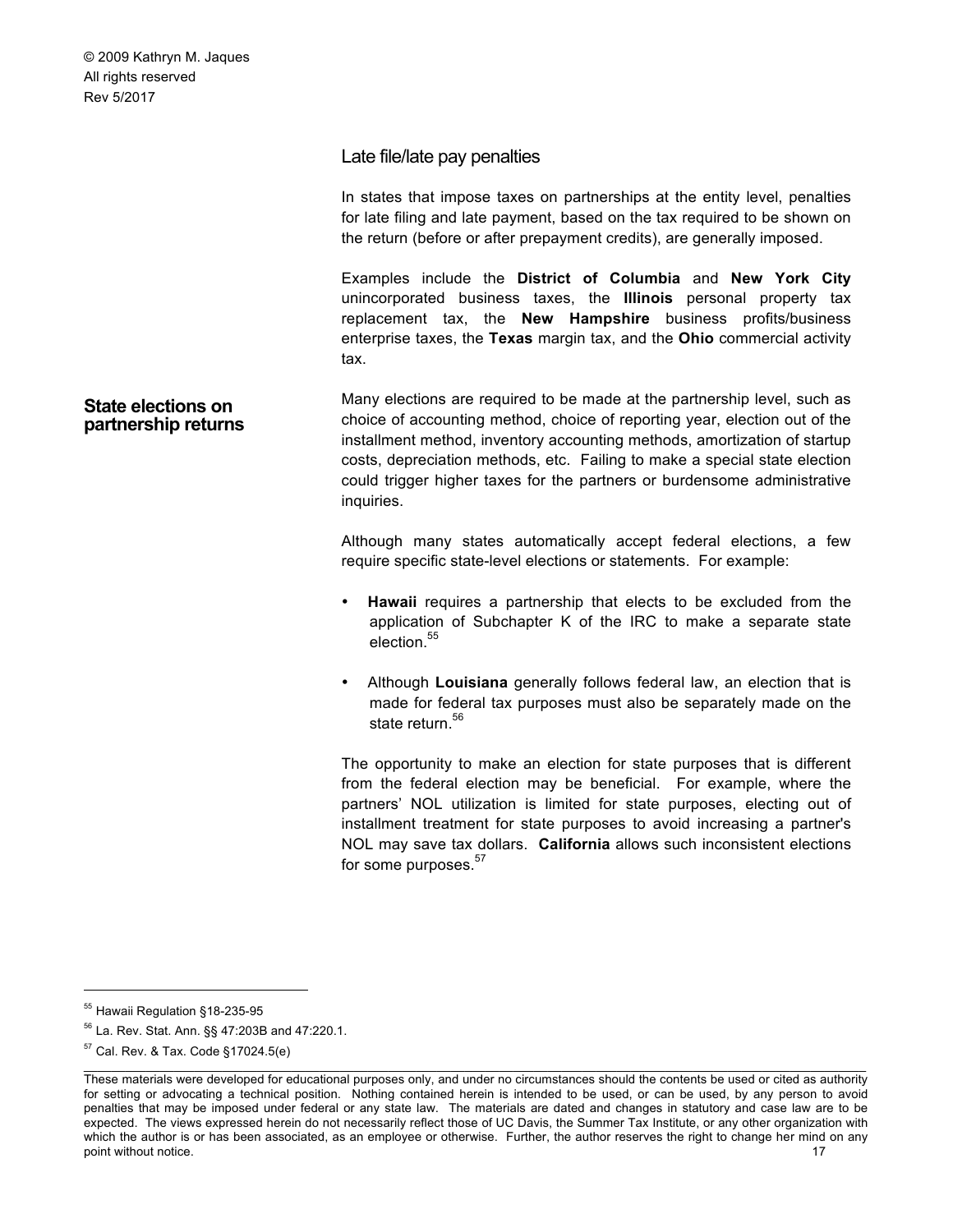# **Filing requirements for LLCs** Multiple-member LLCs

Multiple-member LLCs electing to be treated as partnerships are considered in many states to be subject to the same filing requirements as partnerships.

However, an LLC is not the same kind of entity as a partnership. LLC laws provide that the members own a pro rata "membership interest," not an undivided interest in the underlying assets. A unit of interest in an LLC may be considered more like a share of stock in a corporation than a partnership interest.

Clearly the state where an LLC is organized or qualified to do business, or where it has due process/commerce clause nexus and is not protected by P.L. 86-272, may require it to file an information return. The state's power to require an information return solely on the basis that there is a resident member, without other connections to the state, may be questionable. Nevertheless, several states continue to require an LLC to file a return based solely on the existence of a resident owner.

Penalties for failure to file partnership returns presumably also apply to LLCs electing to be treated as partnerships. In addition, some states impose special non-filing penalties on noncompliant LLCs. For example, **California** Rev. & Tax. Code § 19135, before 2013, imposed a penalty of \$2,000 per year on any foreign corporation that has not qualified to do business in the state, is doing business there, and that fails to file a return within 60 days after notice and demand by the Franchise Tax Board. Effective January 1, 2013, the penalty is extended to apply to any foreign corporation or LLC that has not qualified to do business or that has been forfeited, does business in the state, and fails to file a return within 60 days after notice and demand. The penalty now also applies to any domestic corporation or LLC that has been suspended but continues doing business and fails to file after notice and demand.<sup>58</sup>

 <sup>58</sup> Ch. 313, Stats. 2012, § 3.

 $\_$  , and the state of the state of the state of the state of the state of the state of the state of the state of the state of the state of the state of the state of the state of the state of the state of the state of the These materials were developed for educational purposes only, and under no circumstances should the contents be used or cited as authority for setting or advocating a technical position. Nothing contained herein is intended to be used, or can be used, by any person to avoid penalties that may be imposed under federal or any state law. The materials are dated and changes in statutory and case law are to be expected. The views expressed herein do not necessarily reflect those of UC Davis, the Summer Tax Institute, or any other organization with which the author is or has been associated, as an employee or otherwise. Further, the author reserves the right to change her mind on any point without notice. 18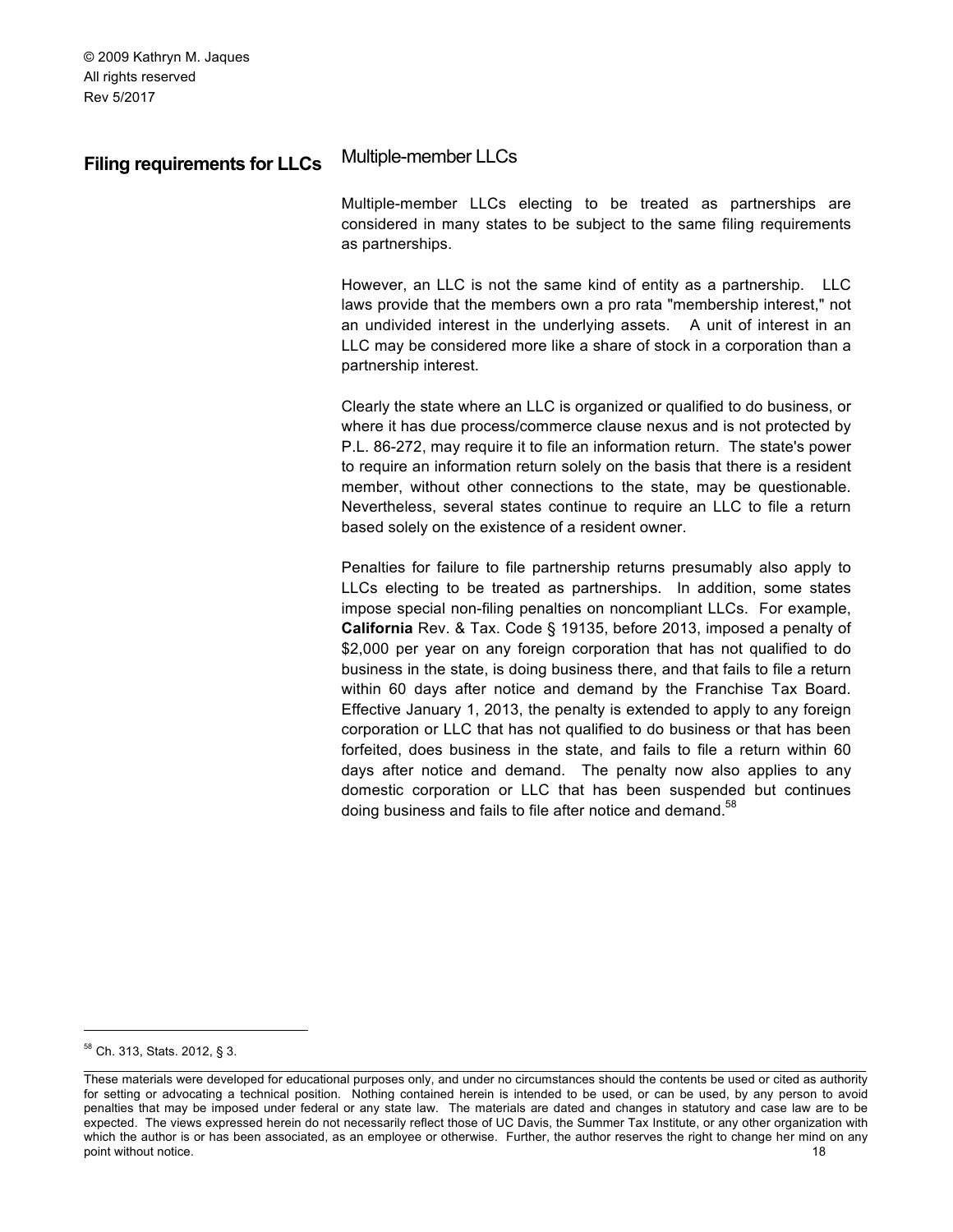# Single-member LLCs

|                                                               | An SMLLC is not a partnership. If it does not elect to be taxed as a<br>corporation, it is disregarded for federal income tax purposes as an entity<br>separate from its owner. Most states follow the federal "check-the-box"<br>classification of SMLLCs. As a result, an SMLLC is not required to file an<br>information return in the states where it does business or derives income.<br>However, the single member, whether individual or corporate, is generally<br>required to file an income tax return including the SMLLC's activities. |
|---------------------------------------------------------------|----------------------------------------------------------------------------------------------------------------------------------------------------------------------------------------------------------------------------------------------------------------------------------------------------------------------------------------------------------------------------------------------------------------------------------------------------------------------------------------------------------------------------------------------------|
|                                                               | The California Franchise Tax Board issued a legal ruling early in 2011<br>affirming that if a disregarded entity (SMLLC or Qsub) is doing business in<br>California, its owner is doing business and is subject to the personal<br>income tax or the corporate franchise tax. <sup>59</sup> California requires an<br>SMLLC to file its own Form 568 to report and pay the \$800 minimum tax<br>and the LLC fee.                                                                                                                                   |
|                                                               | An exception to the general rule is Alabama, which requires an SMLLC to<br>file a partnership information return and a K-1 for its owner. <sup>60</sup>                                                                                                                                                                                                                                                                                                                                                                                            |
| <b>State filing requirements for</b><br><b>S</b> corporations | Generally, an S corporation must file a return in the state where it is<br>incorporated and in each state where it has due process/commerce<br>clause nexus and is not protected by P.L. 86-272. A state's jurisdiction to<br>require an S corporation to file a return based solely on the existence of a<br>resident shareholder may be questionable. Maine previously had such a<br>statute, but it was repealed in 2012. <sup>61</sup>                                                                                                         |
| Jurisdiction to tax owners of<br><b>FTEs</b>                  | In general                                                                                                                                                                                                                                                                                                                                                                                                                                                                                                                                         |
|                                                               | A state has the power to tax all of the income of its residents and all<br>property and business transactions within its borders. <sup>62</sup> Thus the state<br>can tax all income of a resident individual, estate or trust, and can also tax                                                                                                                                                                                                                                                                                                   |

State jurisdiction over business activities is governed by due process and commerce clause principles and the limitations imposed by P.L. 86-272.

all income of nonresidents that arises from sources within the state.

 <sup>59</sup> FTB Legal Ruling 2011-1, 1/11/2011

 $60$  Alabama Regulations, Reg. 810-3-28-.01(1)(a) and (b), as amended April 30, 1998

 $61$  Me. Rev. Stats. § 5421, repealed by L. 2012, c. 655

<sup>62</sup> See *Shaffer v. Carter*, 252 U.S. 37, 40 S. Ct. 221, 1920.

These materials were developed for educational purposes only, and under no circumstances should the contents be used or cited as authority for setting or advocating a technical position. Nothing contained herein is intended to be used, or can be used, by any person to avoid penalties that may be imposed under federal or any state law. The materials are dated and changes in statutory and case law are to be expected. The views expressed herein do not necessarily reflect those of UC Davis, the Summer Tax Institute, or any other organization with which the author is or has been associated, as an employee or otherwise. Further, the author reserves the right to change her mind on any point without notice. 19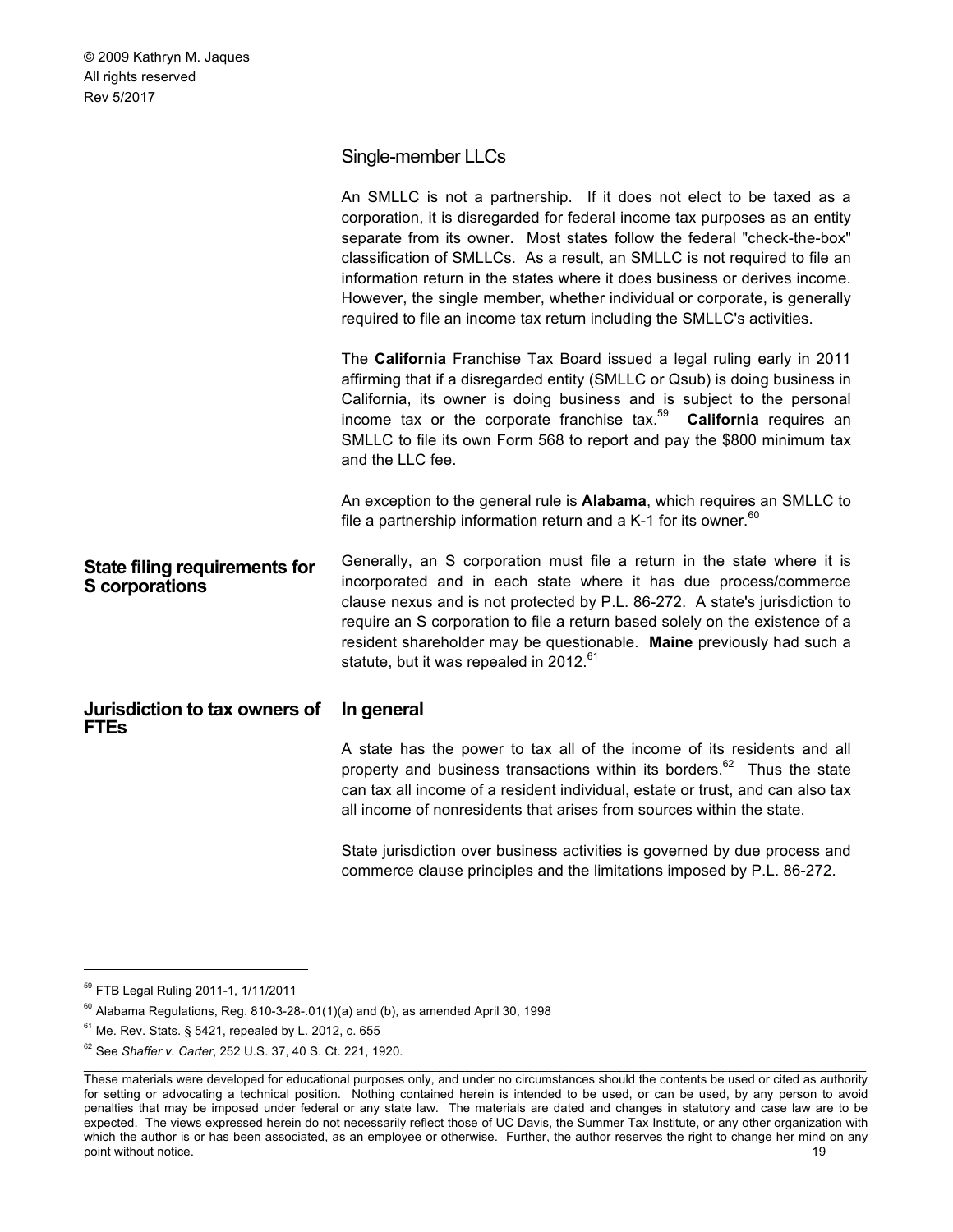### **State taxation of resident individual owners**

States can tax all income of residents, including income earned before, but received after, establishing residence in the taxing state. $63$  Residence provides a sufficient basis under the due process clause to permit a state to tax all income regardless of source. $64$  Enjoyment of the privileges of residence in the state is inseparable from responsibility for sharing the costs of government.

Most states that impose individual income taxes include all income of resident taxpayers, from whatever source, in the tax base. However, a few states, by statute, exempt some or all income of residents from outof-state sources. Residents of **Michigan**, **New Mexico** and **Oklahoma**  are not taxed on income from real and tangible personal property, business activities, and gain or loss on sale of real property located in another state, whether held directly or through an FTE. For years beginning after 2012, **Kansas** excludes business income of individual taxpayers reportable on Form 1040 lines 12, 17 or 18 and Schedules C, E and  $F<sup>65</sup>$ 

#### Nonresident individual partners

The **aggregate** partnership theory of ownership is based on the principle that the partnership is an aggregation of its owners. This was the common-law approach. Under an **entity** theory, the partnership is considered an entity separate and distinct from the partners, who own only an interest in the entity, not an undivided interest in the entity's assets and operations. The Revised Uniform Partnership Act, and the Revised Uniform Limited Partnership Act, which have been adopted by most states, take the entity approach.

Subchapter K of the Internal Revenue Code applies a mixture of the aggregate and entity theories of partnerships. For example, it applies the aggregate principle by providing nonrecognition of gain or loss on contributions to and distributions from partnerships. On the other hand, the computation of partnership taxable income and the treatment of gain or loss on transfers of partnership interests apply the entity concept.

 <sup>63</sup> *Lawrence v. State Tax Comm.,* 286 U.S. 276, 52 S.Ct. 556 (1932); *Hardy v. State Tax Com'r,* 258 N.W.2d 249 (N.D. 1977).

<sup>64</sup> *New York ex rel. Cohn v. Graves*, 300 U.S. 308 (1937).

 $\_$  , and the state of the state of the state of the state of the state of the state of the state of the state of the state of the state of the state of the state of the state of the state of the state of the state of the <sup>65</sup> K.S.A. 79-32,1<u>17(c)</u>(xix)

These materials were developed for educational purposes only, and under no circumstances should the contents be used or cited as authority for setting or advocating a technical position. Nothing contained herein is intended to be used, or can be used, by any person to avoid penalties that may be imposed under federal or any state law. The materials are dated and changes in statutory and case law are to be expected. The views expressed herein do not necessarily reflect those of UC Davis, the Summer Tax Institute, or any other organization with which the author is or has been associated, as an employee or otherwise. Further, the author reserves the right to change her mind on any point without notice. 20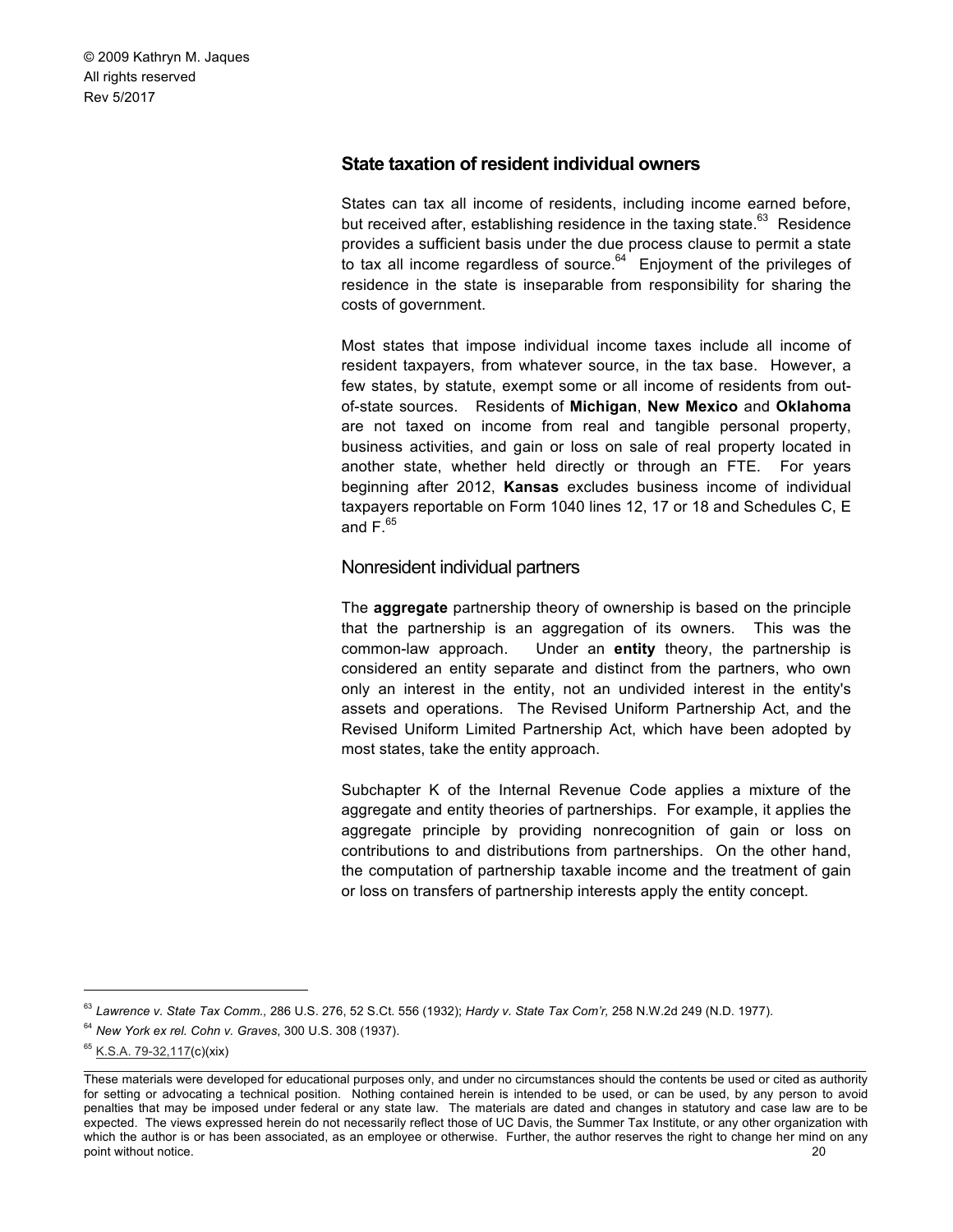> States generally assert jurisdiction to tax partnership income of nonresident partners under the aggregate theory. In general, states do not distinguish between general and limited partners for this purpose.

> In states that require nonresident individuals to file returns only if tax is owed, a nonresident may not be required to file an income tax return if the FTE's activity results in a loss in that state. In order to make that determination, however, the nature of the loss must be considered, i.e., whether it is a passive loss and whether the presence of portfolio income may still result in a filing requirement and tax due. It may be wise to file voluntarily in some states to record and preserve losses, and to begin the running of the statute of limitations.

> If an FTE is doing business in more than one state, a nonresident owner's income from sources within the state is generally calculated by an allocation and apportionment method similar to UDITPA.<sup>66</sup>

#### Nonresident individual LLC members

Most states assert jurisdiction to tax the distributive share of a nonresident member of an LLC (or SMLLC) that has elected partnership treatment (or to be disregarded) for federal income tax purposes, to the extent that it arises from sources within the state. A survey conducted by the law firm of Baker & McKenzie in July 1998 found almost all states taking that approach, whether the LLC is member-managed or managermanaged.

The aggregate theory, however, is out of place in the LLC context. An LLC clearly is an entity separate and distinct from its members, and owns its own property and activities. Members own interests in the entity, not undivided interests in the LLC's assets.<sup>67</sup>

Of course, if a state could not tax a nonresident's distributive share of LLC income, it could simply legislate an entity-level tax on LLCs. Another approach, used by almost all states today, is to require nonresident partner withholding (equally applicable to LLC members) or mandatory composite returns filed by the LLC on behalf of nonresident owners.

<sup>&</sup>lt;sup>66</sup> Uniform Division of Income for Tax Purposes Act, available at www.mtc.gov (Article IV of the Multistate Tax Compact).

<sup>&</sup>lt;sup>67</sup> See Rosen, Arthur, *Is Flow-Through Nexus For Nonresident Members Of LLCs Legitimate?*, State Tax Notes, Dec. 21, 2015 (78 State Tax

 $\_$  , and the state of the state of the state of the state of the state of the state of the state of the state of the state of the state of the state of the state of the state of the state of the state of the state of the Notes 905), and Ely, Bruce et al., *Blurred Lines: State Taxation of Nonresident Partners,* State Tax Notes, Aug. 29, 2016 (81 State Tax Notes 689)

These materials were developed for educational purposes only, and under no circumstances should the contents be used or cited as authority for setting or advocating a technical position. Nothing contained herein is intended to be used, or can be used, by any person to avoid penalties that may be imposed under federal or any state law. The materials are dated and changes in statutory and case law are to be expected. The views expressed herein do not necessarily reflect those of UC Davis, the Summer Tax Institute, or any other organization with which the author is or has been associated, as an employee or otherwise. Further, the author reserves the right to change her mind on any point without notice. 21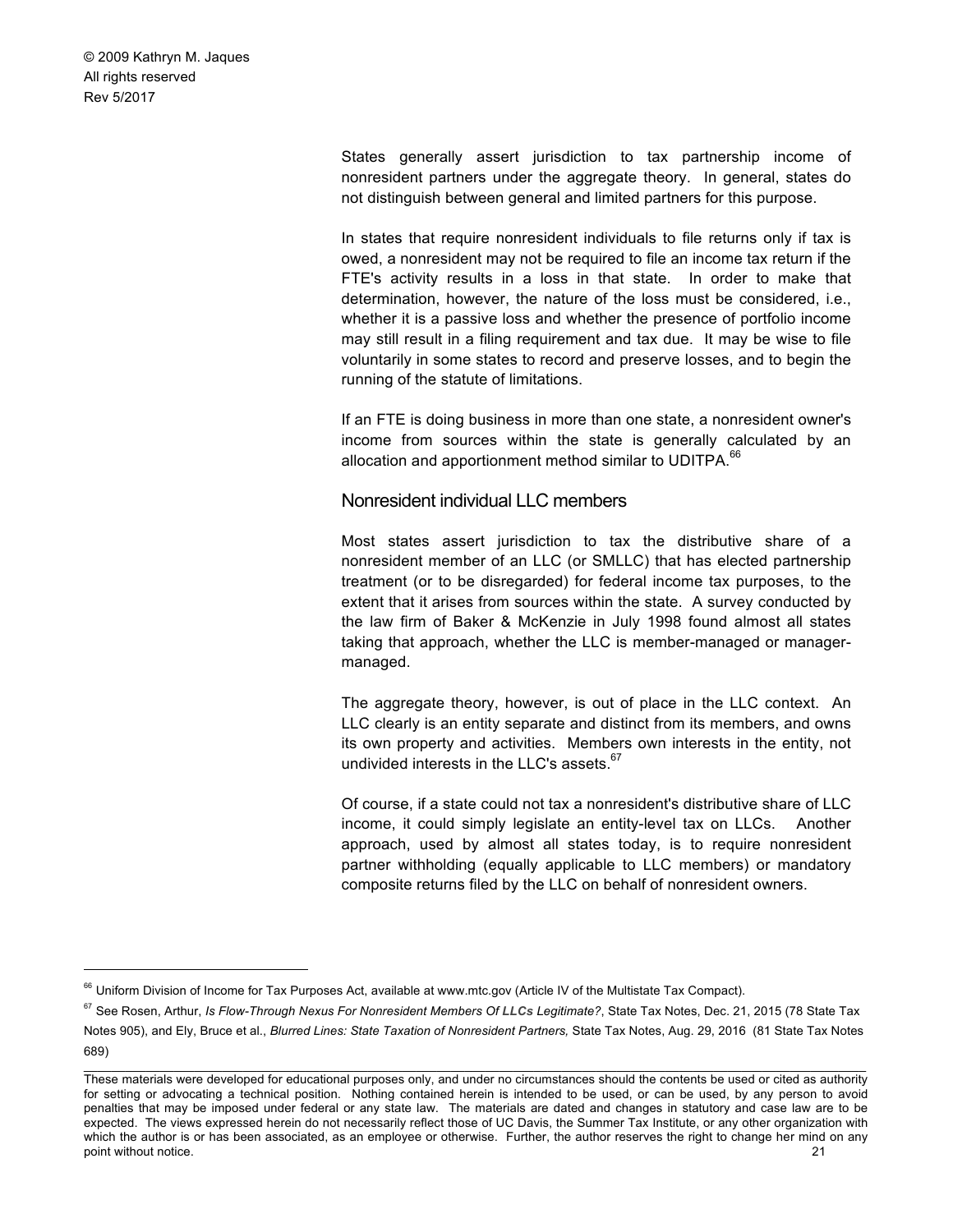# Nonresident individual S corporation stockholders

An S corporation is an FTE only because of a special federal income tax rule allowing it to elect that status. For all other purposes, including the nature of the stockholders' interests, it is a corporation organized under state law (or an LLC organized under state law electing to be taxed as an S corporation). In general, states do not assert jurisdiction over nonresident stockholders. Owning stock in General Motors does not make a person a **Michigan** taxpayer.

Nevertheless, states that recognize the FTE status of S corporations universally assert jurisdiction over nonresident stockholders. Courts in **California**<sup>68</sup> and **Iowa**<sup>69</sup> have upheld the state's power to impose the tax.

Even if jurisdiction over the nonresident stockholders is not questioned, states face practical problems in identifying and enforcing compliance by nonresidents. As a result, most states that treat S corporations as FTEs require one or more of the following:

- Written consent to jurisdiction by the nonresident stockholders to be filed with the S corporation's return as a condition of maintaining S status.<sup>70</sup>
- Imposition of either primary or secondary liability on the corporation for the tax on income allocated to nonresident shareholders. Examples are **Delaware** (primary liability to corporation);<sup>71</sup> **Mississippi** (corporation liable if nonresidents fail to file consents and pay tax);<sup>72</sup> Oklahoma (corporation liable if nonresidents fail to file and pay),<sup>73</sup> and **Idaho** (corporation taxed on any income not properly reported by a nonresident stockholder).<sup>74</sup>

<sup>74</sup> Idaho Code § 63-3022(3)(k)

<sup>&</sup>lt;sup>68</sup> Valentino, et al. v. FTB, Cal. Ct. of Appeal, 4<sup>th</sup> Dist, No. D036034, March 23, 2001

<sup>69</sup> *Camacho v. Iowa Department of Revenue and Finance*, Supreme Court of Iowa, 666 NW2d 537, 6/11/2003

 $70$  *E.g.*, former Cal. Rev. & Tax. Code § 23801(b)(1) – repealed effective May 28, 2002

 $71$  Del. Code Ann. Tit. 30, § 1902(b)

<sup>72</sup> Miss. Code Ann. § 27-7-29(b)

<sup>73</sup> Okla. Stat. Tit. 68, § 2365

These materials were developed for educational purposes only, and under no circumstances should the contents be used or cited as authority for setting or advocating a technical position. Nothing contained herein is intended to be used, or can be used, by any person to avoid penalties that may be imposed under federal or any state law. The materials are dated and changes in statutory and case law are to be expected. The views expressed herein do not necessarily reflect those of UC Davis, the Summer Tax Institute, or any other organization with which the author is or has been associated, as an employee or otherwise. Further, the author reserves the right to change her mind on any point without notice. 22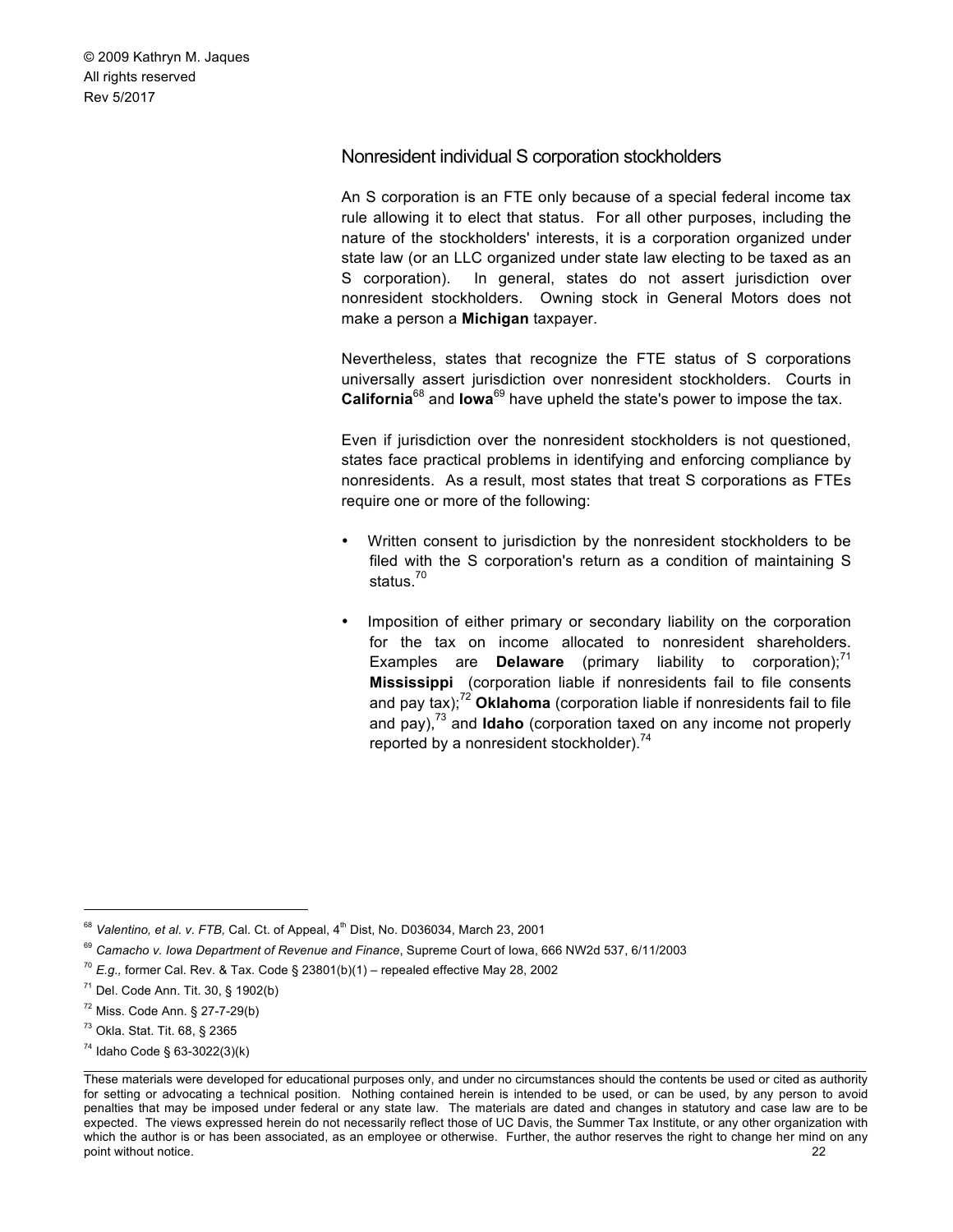> • Requirement for S corporation to withhold state income tax from nonresidents' distributive shares, whether or not actually distributed. Examples are **California** (after 2001), **Georgia, Indiana, Nebraska**  (unless stockholder consents to jurisdiction), and **Minnesota.** In some states, withholding satisfies the state income tax filing requirement of nonresident stockholders who have no other income from sources within the state.

Calculating source income taxable to nonresident individual owners

Nonresident individuals generally are subject to tax on income with a source in the taxing state.

For corporate tax purposes, income is generally apportioned and allocated to a state in accordance with UDITPA or other similar provisions. Business income is apportioned to the state by means of a mathematical formula. Income that is classified as nonbusiness under UDITPA or that is specifically allocated by state law, or that cannot be apportioned under U.S. Constitutional standards, is allocated to its situs. If such income arises from intangible assets, it is usually allocated to the commercial domicile of a corporate recipient.

Some states (e.g., **Michigan, Illinois**) determine the source of income for individuals by allocation and apportionment rules similar to UDITPA. Others apply somewhat different rules.

In **California** and other states, the source of income to a nonresident is determined under rules such as the following: $<sup>75</sup>$ </sup>

- Income from real and tangible personal property has its source at the location of the property.
- Income from a trade or business has its source where the business is carried on. If a nonresident carries on a single trade or business in more than one state, income is sourced in accordance with the UDITPA or other corporate apportionment rules.
- Income from personal services has its source where the services are performed.

 <sup>75</sup> See, *e.g.,* Cal. Rev. & Tax. Code §17951 *ff.*

These materials were developed for educational purposes only, and under no circumstances should the contents be used or cited as authority for setting or advocating a technical position. Nothing contained herein is intended to be used, or can be used, by any person to avoid penalties that may be imposed under federal or any state law. The materials are dated and changes in statutory and case law are to be expected. The views expressed herein do not necessarily reflect those of UC Davis, the Summer Tax Institute, or any other organization with which the author is or has been associated, as an employee or otherwise. Further, the author reserves the right to change her mind on any point without notice. 23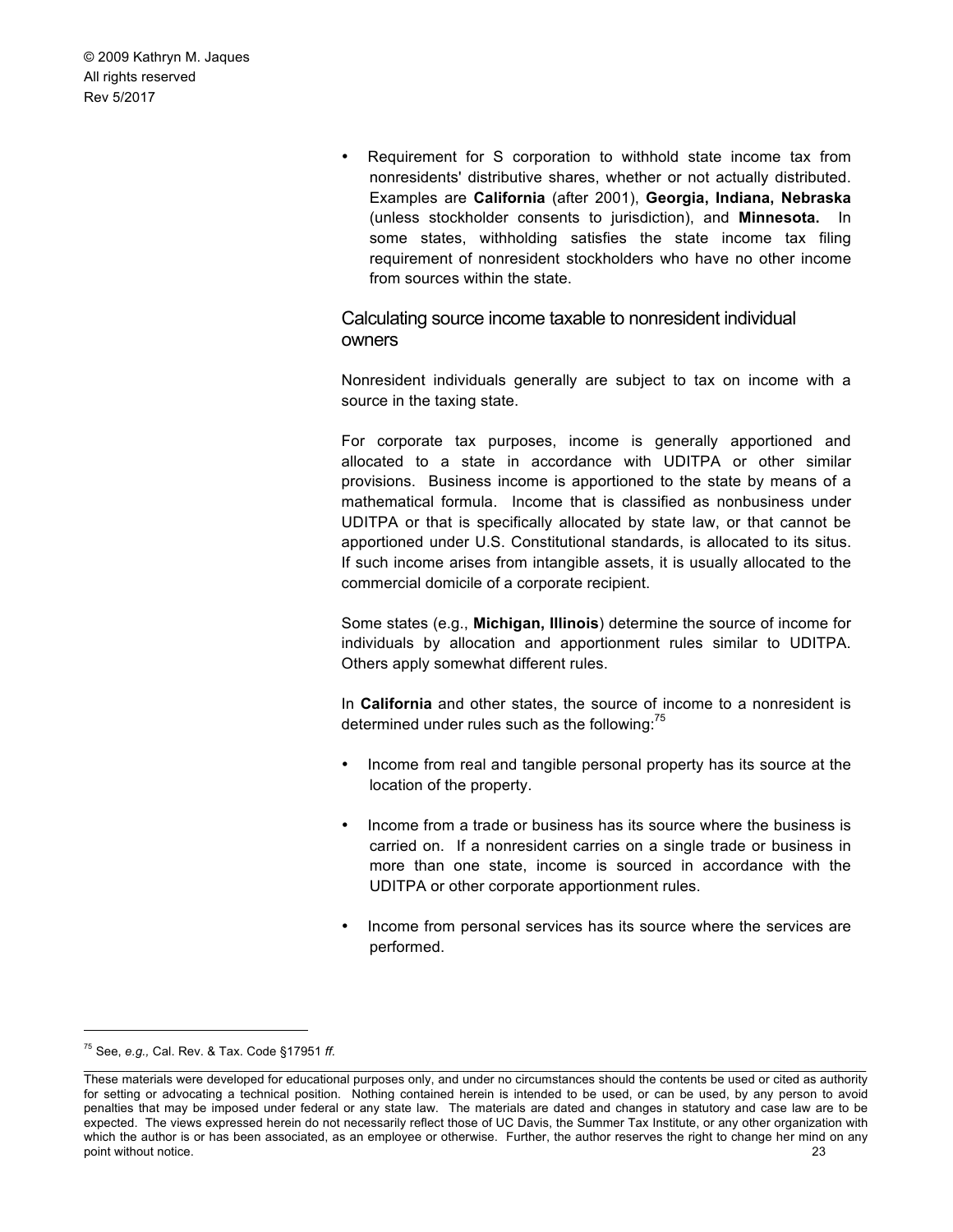> • Income from intangible assets has its source at the residence of the owner, unless the intangible has acquired a business situs somewhere else.

#### **Corporate owners with no other connection to the state**

In almost all states, the ownership of a partnership interest by a corporation subjects the corporation to a filing requirement, regardless of whether any tax is owed. Most states do not distinguish between general partners and limited partners or LLC members.

A few states have held that a corporate limited partner does not have nexus as long as it has no other connections to the state. However, most of these rules have been rescinded or modified to specify that certain actions by a limited partner will create taxability. In addition, some states that do not attribute nexus to a corporate limited partner now impose income-based taxes on FTEs at the entity level.

- **Texas** has no individual income tax, and previously exempted limited partnerships from its franchise tax. It also is one of a few states that do not consider a corporate limited partner with no other connection to the state to have nexus. However, beginning with the 2008 privilege year (based on 2007 financial data), the franchise (margin) tax is imposed on most limited partnerships.
- In **Alabama**, as of July 1998, the policy of the Department of Revenue was that a corporate LLC member or limited partner that had no other connection with the state did not have nexus with Alabama. In 2006, the Alabama Court of Civil Appeals held that a nonresident individual limited partner did not have sufficient Due Process connection with the state to allow it to tax the partner's flowthrough income from a partnership doing business in Alabama.<sup>76</sup> However, in 2008 the law was amended to require a "Subchapter K entity" with one or more nonresident owners to file a composite return and make a composite tax payment with respect to all of its nonresident owners, unless the entity is a qualified investment partnership or a publicly-traded partnership taxed as such for federal income tax purposes. Nonresident corporate or individual nonresident partners may file Alabama returns and claim their proportionate share of tax paid by the partnership as a credit.<sup>77</sup> The assessment of tax at the entity level has been upheld by the Alabama courts.<sup>78</sup>

 <sup>76</sup> *Lanzi v. Alabama DOR,* Ala. Ct. of Civ. App., 968 So 2d 18 (2006)

These materials were developed for educational purposes only, and under no circumstances should the contents be used or cited as authority for setting or advocating a technical position. Nothing contained herein is intended to be used, or can be used, by any person to avoid penalties that may be imposed under federal or any state law. The materials are dated and changes in statutory and case law are to be expected. The views expressed herein do not necessarily reflect those of UC Davis, the Summer Tax Institute, or any other organization with which the author is or has been associated, as an employee or otherwise. Further, the author reserves the right to change her mind on any point without notice. 24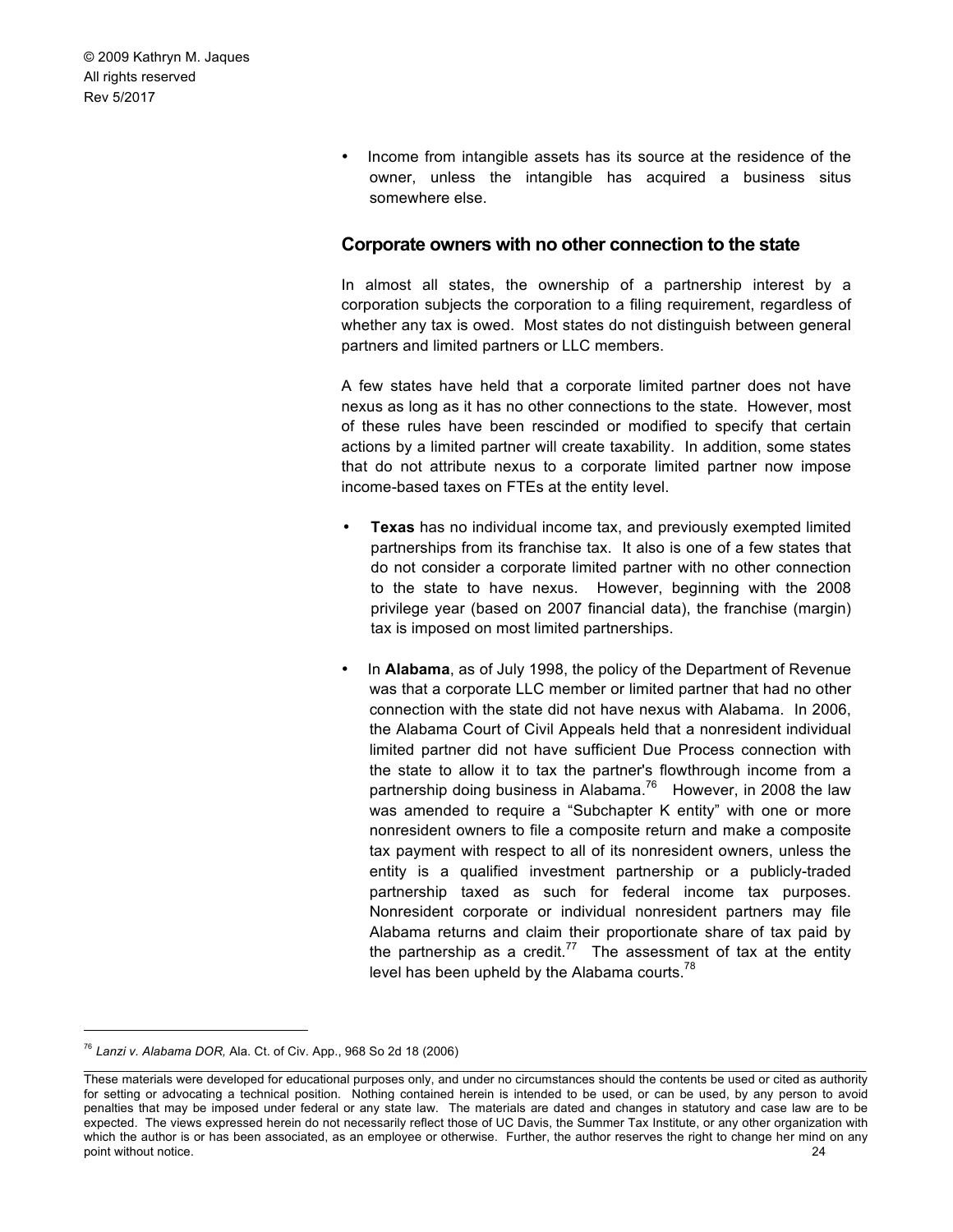- **Tennessee** does not consider a corporate limited partner with no other connection to the state to have nexus. However, effective in 1999, Tennessee's excise (income) tax applies to all entities other than sole proprietors and general partnerships. Limited partnerships and LLCs are specifically included as taxable entities.
- In 1988 the **New York** State Tax Commission issued several advisory opinions to the effect that a corporate limited partner with no other connection to the state was not subject to the corporate franchise tax. $79$

However, in 1990 the Division of Taxation promulgated a regulation specifying that a corporate limited partner that participates in, controls or dominates all or any portion of the partnership's business activities is subject to the tax. $80^\circ$  A limited partner that owns at least a 1% interest in the partnership, or whose interest has a value in excess of \$1 million, is conclusively determined to have the requisite participation, control or domination. The regulation also describes additional factual situations in which a limited partner is conclusively subject to the tax, and other facts that are to be considered as indications that the requisite participation, control or domination exists.

• **Massachusetts** also has a *de minimis* rule. A corporate limited partner with no other connection to the state does not have nexus arising from the partnership's activities in Massachusetts as long as the corporation does not own more than a 5% limited interest in the partnership. In addition, the partner's share of the partnership's Massachusetts property, its Massachusetts payroll, and its Massachusetts sales must be less than \$10,000 each.<sup>81</sup>

 $80$  20 NYCRR 1-3.2(a)(6)

 <sup>77</sup> Ala. Code § 40-18-24.2

<sup>78</sup> *Tsitalia LLC v. Alabama,* BIT. 12-492 (Admin. Law Div. 2/1/2013); *K & W Producers v. Alabama,* BIT. 12-811 (Alabama Tax Tribunal, 8/11/2015)

<sup>79</sup> See, *e.g., Med-Tech Ventures, Inc*. (Advisory Opinion), State Tax Commission, Petition No. C871027A, April 19, 1988, TSB-A-88(10)C

 $\_$  , and the state of the state of the state of the state of the state of the state of the state of the state of the state of the state of the state of the state of the state of the state of the state of the state of the <sup>81</sup> 830 CMR § 63.39.1(8)(d)(1)

These materials were developed for educational purposes only, and under no circumstances should the contents be used or cited as authority for setting or advocating a technical position. Nothing contained herein is intended to be used, or can be used, by any person to avoid penalties that may be imposed under federal or any state law. The materials are dated and changes in statutory and case law are to be expected. The views expressed herein do not necessarily reflect those of UC Davis, the Summer Tax Institute, or any other organization with which the author is or has been associated, as an employee or otherwise. Further, the author reserves the right to change her mind on any point without notice. 25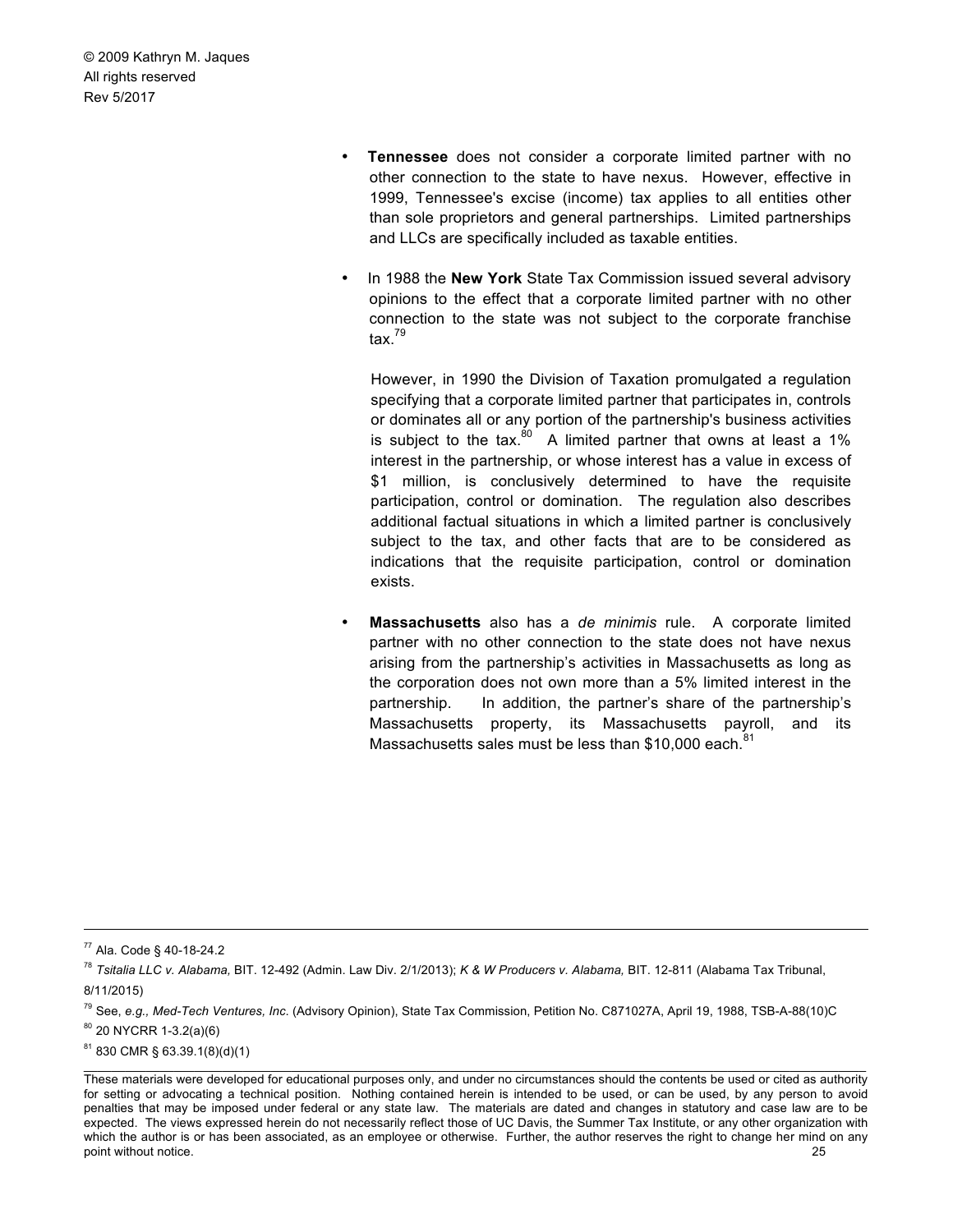- The **Louisiana** Court of Appeal held in 2011 that a foreign corporation with no connection to the state other than a limited partner interest in a partnership that did business there was not subject to the Louisiana franchise tax.<sup>82</sup> However, 2016 legislation expands the reach of the franchise tax to corporate partners, effective for years beginning on or after January 1, 2017.<sup>83</sup>
- Historically, the **New Jersey** Division of Taxation regarded a partnership as an entity separate from its corporate partners. A partnership interest, general or limited, did not create nexus for a corporate partner. $84$  A regulatory change effective for years beginning after July 31, 1997 provides that a general partner, or a limited partner that takes an active part in the management of the partnership, is subject to the corporation business (income) tax.

In 2002 New Jersey enacted a comprehensive reform of its corporation business tax law. Under the new law, any entity that has due process/commerce clause nexus with the state and derives income from sources there is subject to the tax. Partnerships and LLCs taxed as partnerships are required to withhold the CBT from out-of-state corporate partners' distributive shares of income from New Jersey sources. The amounts withheld are credited to the account of the partner and may be claimed as a credit against its tax liability.

However, New Jersey regulations still provide that a foreign corporation that has no connection with the state other than a limited partner interest in a partnership doing business in the state is not subject to the CBT unless it (1) is also a general partner in the partnership; (2) takes an active part in the control or management of the partnership's business; (3) is otherwise doing business in the state; or  $(4)$  is integrally related with the partnership.<sup>85</sup>

 <sup>82</sup> *Utelcom Inc. v. Bridges,* 77 So 3d 39 (2011)

 $83$ La. Rev. Stat. Ann. § 47:601(A)(3), as amended by L. 2016, 1st Ex. Sess., Act 12, §2

<sup>84</sup> *State Tax News*, May/June 1991.

<sup>85</sup> N.J.A.C. § 18:7-1.9, §18:7-7.6(c)

These materials were developed for educational purposes only, and under no circumstances should the contents be used or cited as authority for setting or advocating a technical position. Nothing contained herein is intended to be used, or can be used, by any person to avoid penalties that may be imposed under federal or any state law. The materials are dated and changes in statutory and case law are to be expected. The views expressed herein do not necessarily reflect those of UC Davis, the Summer Tax Institute, or any other organization with which the author is or has been associated, as an employee or otherwise. Further, the author reserves the right to change her mind on any point without notice. 26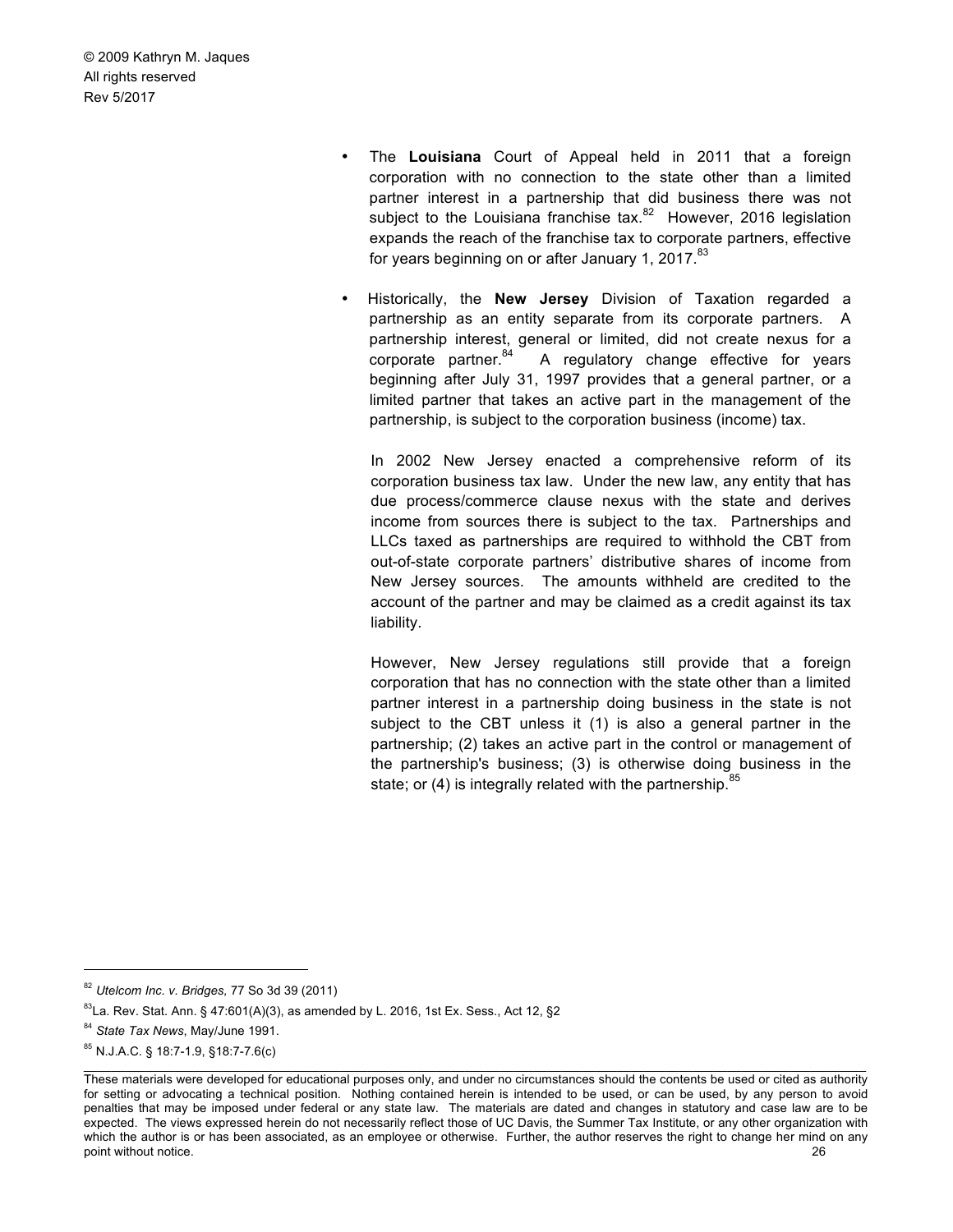1

So far, the New Jersey courts are interpreting condition (4) by looking only to the corporation that is the immediate owner of the limited partner interest, and not to integration with the corporate group as a whole. Thus if a passive intermediate holding company, based in a tax-friendly state, is formed to hold the LP interest, its income will not be subject to the CBT, regardless of the relationship between the partnership and other members of the affiliated group. As a result the LP's income will escape the CBT.<sup>86</sup>

• The **California** Franchise Tax Board has always asserted jurisdiction to tax the flowthrough income of a corporate partner in a partnership, general or limited, that does business in California. Historically, the FTB took the view that a corporation whose only connection to California is a limited partner interest in a partnership doing business in California is itself doing business and is subject to the California franchise tax (CFT) which imposes an \$800 minimum. However, the State Board of Equalization ruled to the contrary in 1996.<sup>87</sup> A corporate limited partner is, however, subject to the corporation income tax, which has no fixed-dollar minimum.<sup>88</sup>

<sup>87</sup> *Appeal of Amman & Schmid Finanz AG, et al.,* Cal. St. Bd. of Equal., April 11, 1996

*<sup>86</sup> BIS LP v. Director, Div. Of Tax*., Docket No. A-1172-09T2, NJ Superior Ct., Appellate Div., 8/23/2011. The case was remanded to the Tax Court to determine whether the plaintiff, which was the corporate limited partner, or the partnership itself (which had paid the tax on the partner's behalf) was entitled to the refund ordered by the appellate division. The partnership had not filed a claim for refund, and the statute of limitations had expired. The Tax Court issued a summary judgment in the plaintiff's favor, finding that the Director's position was "outrageous, egregious, preposterous" (quoting *Seinfeld*). *BIS LP, Inc., v. Director, Div. of Tax*., 27 NJTax 58, 10/25/2012. The Appellate Division agreed with the Tax Court. *BIS LP, Inc. v. Director, Division of Taxation*, N.J. Super. Ct. App. Div., Dkt. No. A-1647-12T3, 04/11/2014.) The Legislature responded by amending the law to provide that payments made by a partnership on behalf of a nonresident partner are refundable only to a partner that has itself filed a New Jersey tax return, reported the NJ source income, and claimed credit for the tax paid by the partnership. N.J.S.A. 54:10A-15.11(b), as amended by P.L. 2014, c.13, effective for years ending on or after July 1, 2014. In a later case, the Tax Court held a foreign corporation holding a limited partner interest in a New Jersey partnership was itself doing business in NJ and therefore had nexus. The limited partner corporation was in the same line of business (grocery stores) as the partnership, and all of its officers, directors, and management and administrative personnel (with the exception of local store management) were employed at its corporate headquarters in New Jersey. *Village Super Market of PA, Inc. v. Director, Div. Of Tax,* Tax Court of NJ, 021002-2010, 10/23/2013. In a footnote, the court states that the unitary business principle is irrelevant to its determination of nexus in this case (fn. 25). Presumably, if the plaintiff in *Village Super Market* had formed a passive holding company subsidiary in Delaware or Nevada to hold the limited partner interest in the NJ partnership, its flowthrough income would have escaped New Jersey taxation.

<sup>88</sup> Appeal of Reitman Atlantic Corp., Cal. St. Bd. of Equal., May 31, 2001, fn 9.

These materials were developed for educational purposes only, and under no circumstances should the contents be used or cited as authority for setting or advocating a technical position. Nothing contained herein is intended to be used, or can be used, by any person to avoid penalties that may be imposed under federal or any state law. The materials are dated and changes in statutory and case law are to be expected. The views expressed herein do not necessarily reflect those of UC Davis, the Summer Tax Institute, or any other organization with which the author is or has been associated, as an employee or otherwise. Further, the author reserves the right to change her mind on any point without notice. 27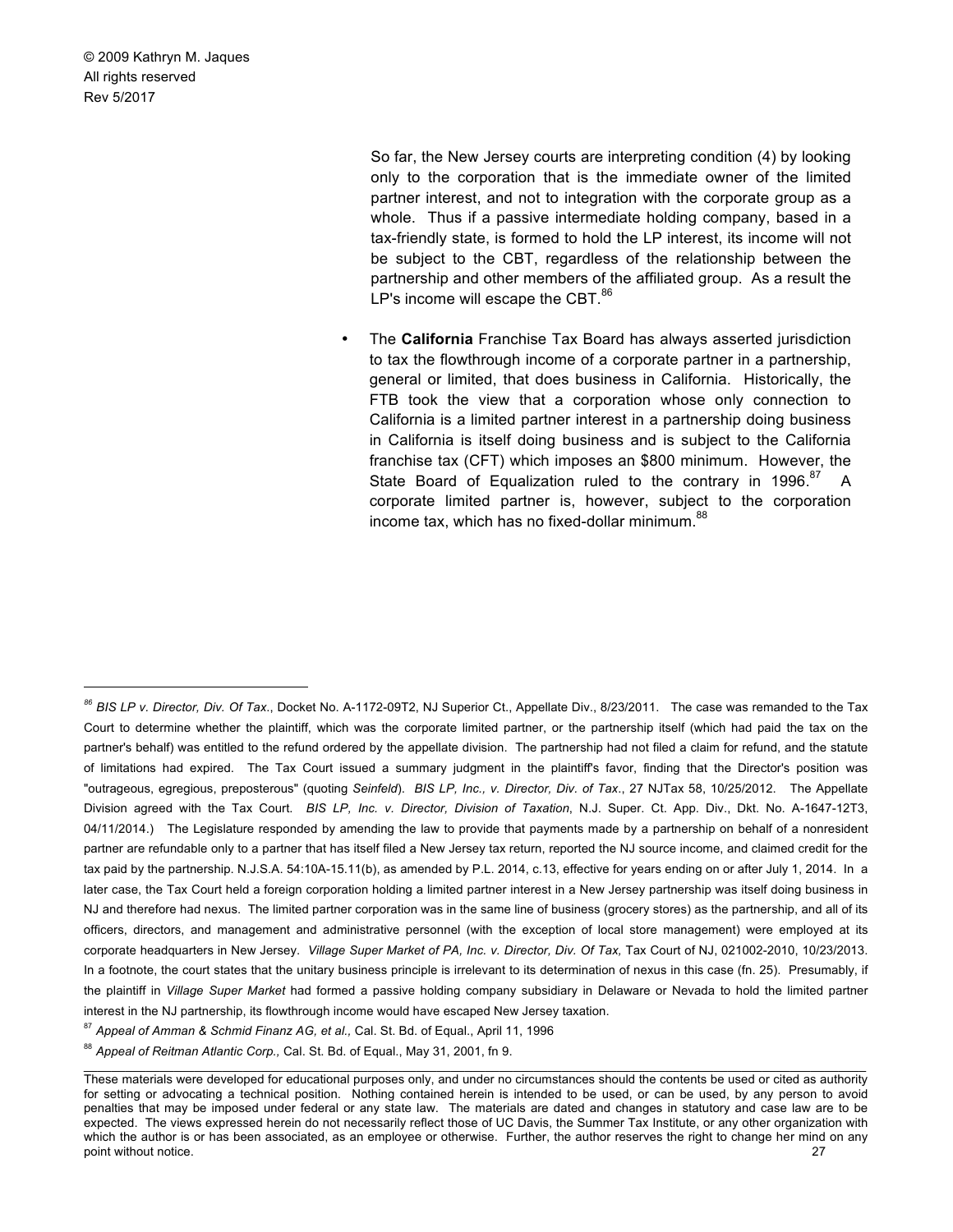> However, after 2010, the "factor presence" rules of CRTC § 23101 define "doing business" for franchise tax purposes. Sec. 23101(d) provides that for this purpose, the property, payroll and sales of the taxpayer include its distributive share of the property, payroll and sales of flowthrough entities. As a result, corporate limited partners whose distributive share of the factors exceeds the threshold amounts, or more than 25% of the taxpayer's factors, is now subject to the franchise tax rather than the corporate income tax.

> Despite *Amman & Schmid*, the **California** FTB took the position that a business entity, including a corporation, that is a member of a multimember LLC doing business in California is itself doing business and subject to the franchise tax. In July 2014 the FTB issued a legal ruling explaining its position.<sup>89</sup> According to the ruling, under California law even a non-managing member of a manager-managed LLC is doing business, because unlike limited partners, LLC members have the power to fire the manager.

> The FTB's position was challenged by an Iowa corporation with no California connection other than a passive membership in a California LLC, and the Fifth District Court of Appeal sustained the trial court's ruling in a published decision in favor of the taxpayer.<sup>90</sup> The FTB announced that it would not appeal the decision, and will follow it in cases *with the same facts.*<sup>91</sup>

> Swart was an Iowa corporation that operates a 60-acre farm and cattle feeding business in Kansas. In 2007 it acquired a 0.2% interest in a California LLC that acquires, holds, leases and disposes of capital equipment. Swart acquired its interest after the founding members of the LLC had decided that it would be manager-managed. Swart was not a manager and had no power to take part in the management, control, business decisions, or operations of the LLC. It was purely a passive investor. Swart had no connection with California other than its passive interest in the LLC. The FTB in its notice declares that it will follow the appellate court decision in cases with the same facts.

 $89$  FTB Legal Ruling 2014-01, July 14, 2014  $_{th}$ 

<sup>89</sup> FTB Legal Ruling 2014-01, July 14, 2014 <sup>90</sup> *Swart Enterprises, Inc. v. FTB*, 7 Cal. App. 5 497, 01/17/2017

<sup>&</sup>lt;sup>91</sup> FTB Notice 2017-01, 02/28/2017

These materials were developed for educational purposes only, and under no circumstances should the contents be used or cited as authority for setting or advocating a technical position. Nothing contained herein is intended to be used, or can be used, by any person to avoid penalties that may be imposed under federal or any state law. The materials are dated and changes in statutory and case law are to be expected. The views expressed herein do not necessarily reflect those of UC Davis, the Summer Tax Institute, or any other organization with which the author is or has been associated, as an employee or otherwise. Further, the author reserves the right to change her mind on any point without notice. 28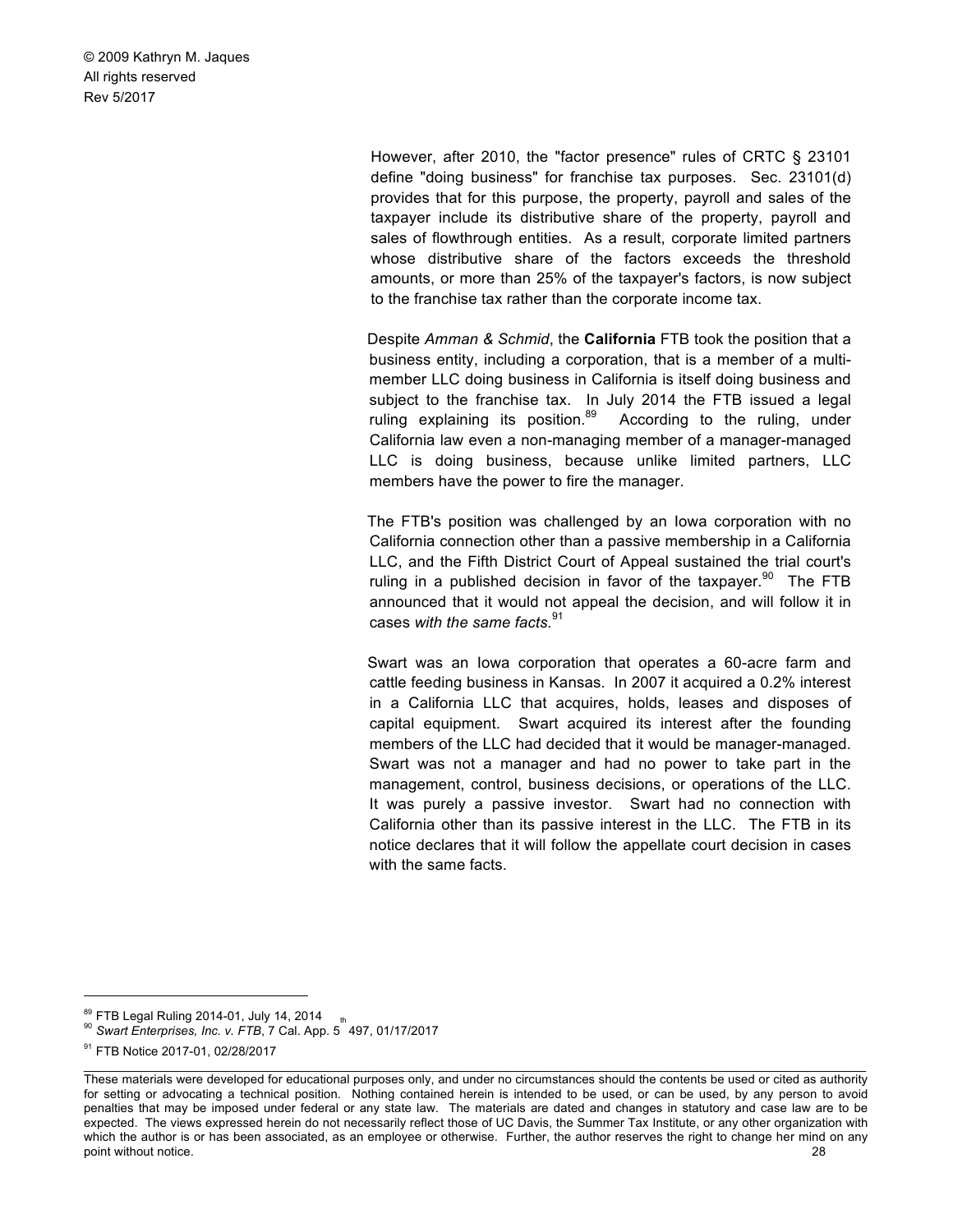#### Tiered entities

Some states require the filing of a return by an owner who owns an interest in an FTE that owns an interest in another FTE doing business in that state -- a tiered structure. The activities of the bottom-tier entity will subject its owners to nexus and may, in turn, subject the owners of the top-tier entity to nexus. Whether those top-tier owners will have any income apportioned to them depends on how the state taxes the activities of an FTE to its owners.

- **New Jersey** regulations state that the corporate partner in a partnership that, in turn, owns an interest in a partnership that does business in New Jersey has nexus and taxable income arising from the lower tier partnership's activities. $92$
- The **New York** Commissioner of Taxation and Finance issued an advisory opinion stating that the source and character of income flowing from a lower tier partnership is not affected by the fact that it passes through one or more upper tiers before reaching the corporate owner.<sup>93</sup>
- A corporation that owned a tiered limited partner interest in a partnership that operated restaurants in **North Carolina** was held to be "doing business" in the state for purposes of income taxation and the general business franchise tax. The Department of Revenue ruled that a limited or general partner in a partnership that is, in turn, a general or limited partner in a partnership that is "doing business" in North Carolina is itself "doing business" in the state.<sup>94</sup>
- By contrast, the **Indiana** Tax Court held that a **Kentucky** S corporation was not required to withhold Indiana individual income tax on its stockholders' distributive shares of income passed through from an Indiana LLC (taxed as a partnership) that operated a riverboat casino and hotel in Indiana. The income was not from an Indiana source because it arose from an intangible, the S corporation's interest in the LLC, and not from the LLC's activities in Indiana. The Indiana Supreme Court denied the Department of Revenue's petition for review.<sup>95</sup>

<sup>&</sup>lt;sup>92</sup> N.J. Reg. 18:7-7.6.

<sup>93</sup> *BT Capital Partners, Inc.* (Advisory Opinion), Commissioner of Taxation and Finance, Petition No. C970220B, TSB-A-97(11)C, May 19, 1997.

<sup>94</sup> Docket No. 97-548, North Carolina Department of Revenue, April 24, 1998.

<sup>95</sup> *Riverboat Development, Inc. v. Indiana Dept. of Revenue*, 881 NE2d 107, 02/22/2008, Ind. S. Ct. review denied 08/28/2008

These materials were developed for educational purposes only, and under no circumstances should the contents be used or cited as authority for setting or advocating a technical position. Nothing contained herein is intended to be used, or can be used, by any person to avoid penalties that may be imposed under federal or any state law. The materials are dated and changes in statutory and case law are to be expected. The views expressed herein do not necessarily reflect those of UC Davis, the Summer Tax Institute, or any other organization with which the author is or has been associated, as an employee or otherwise. Further, the author reserves the right to change her mind on any point without notice. 29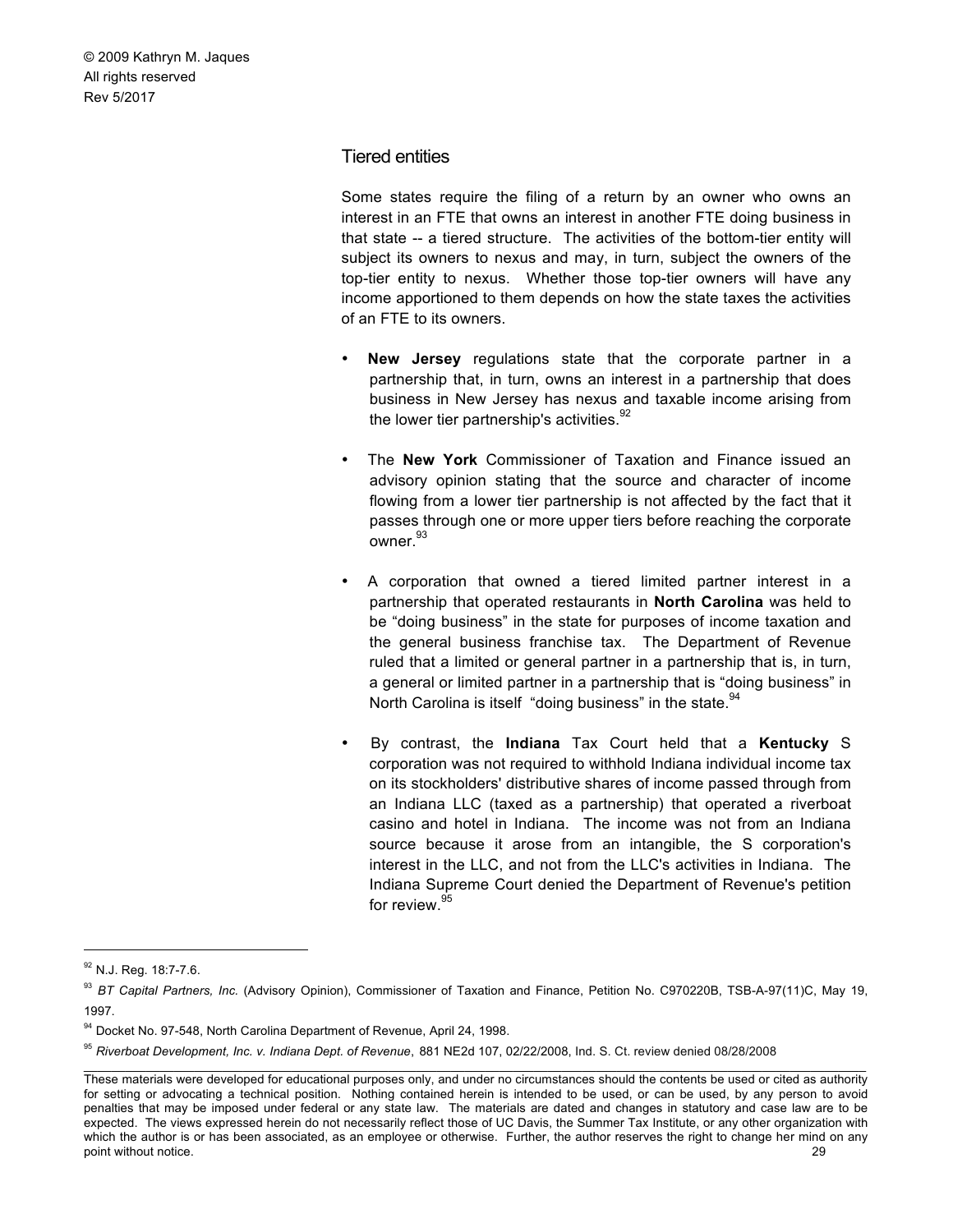# **Entity-level state taxes on flowthrough entities**

#### **MTC draft model statute abandoned**

The Multistate Tax Commission considered a draft model statute that would impose corporate income tax on any FTE (LLC, partnership, S corporation) to the extent it is owned by an entity that is not subject to income tax. This proposal was aimed primarily at flowthrough entities owned by insurance companies, which in most states are subject to a gross premiums tax in lieu of an income  $\text{tax.}^{\text{96}}$  It addressed a perceived inequity in that income from business and investment activities carried on through FTEs owned by insurance companies escapes state corporate income taxes, while similar activities carried on through FTEs by noninsurance corporations are subject to the tax.

In response to energetic opposition from the insurance industry, the National Conference of State Legislatures, and legislators from various states, the MTC terminated this project in May 2013. $97$ 

**Entity-level state taxes imposed on partnerships and LLCs electing partnership treatment** 

A number of states, while treating partnerships as flowthrough entities, also impose taxes at the entity level. These entity-level taxes generally also apply to LLCs that elect to be taxed as partnerships.

# **California**

**California** imposes a minimum tax on limited partnerships for the privilege of doing business or being registered as a limited partnership in the state. The tax is \$800. It is due on the original due date of the return; no estimated tax prepayment is required. A limited partnership for this purpose is any partnership with at least one general and one limited partner.<sup>98</sup>

What constitutes "doing business" for this purpose?

• "Doing business" is as defined for corporations by CRTC § 23101, regulations, and case law.<sup>99</sup>

<sup>&</sup>lt;sup>96</sup> Griffith, Cara, Potential Effects of the MTC Draft Model Passthrough Entities Statute, 59 State Tax Notes 803 (April 18, 2011)

<sup>97</sup> Hamilton, Amy, *MTC Terminates Passthrough Model Statute,* 68 State Tax Notes 507 (May 13, 2013)

<sup>98</sup> Cal. Rev. & Tax. Code § 17935

<sup>99</sup> Cal. Rev. & Tax. Code § 17935

These materials were developed for educational purposes only, and under no circumstances should the contents be used or cited as authority for setting or advocating a technical position. Nothing contained herein is intended to be used, or can be used, by any person to avoid penalties that may be imposed under federal or any state law. The materials are dated and changes in statutory and case law are to be expected. The views expressed herein do not necessarily reflect those of UC Davis, the Summer Tax Institute, or any other organization with which the author is or has been associated, as an employee or otherwise. Further, the author reserves the right to change her mind on any point without notice. 30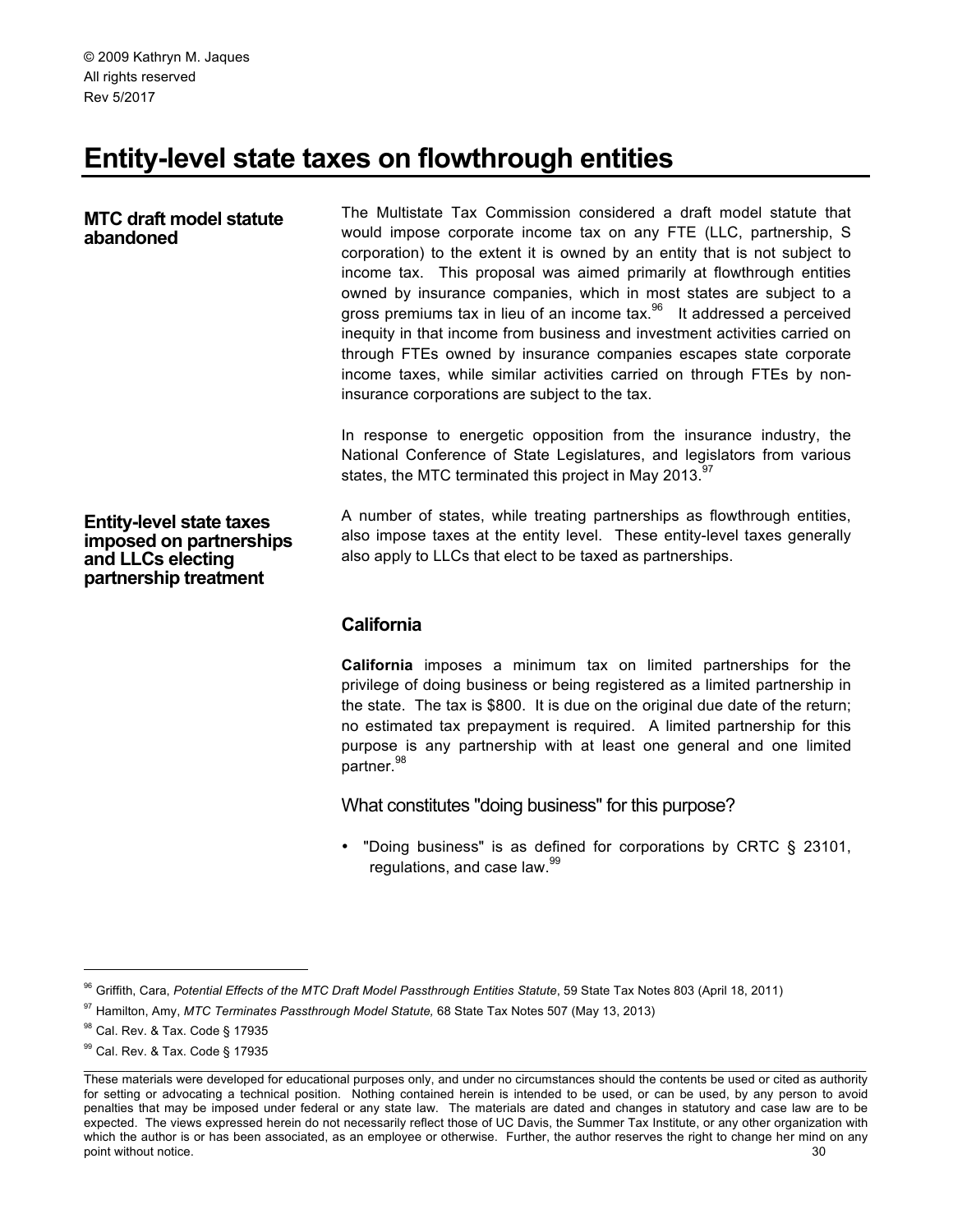- A partnership is "doing business" if it is actively engaging in any transaction within California for the purpose of financial or pecuniary gain or profit.
- Effective for years beginning after 2010, thresholds for "doing business" are established. An entity is "doing business" if (a) it is organized or commercially domiciled in California; (b) it has California sales in excess of the lesser of \$500,000 or 25% of its total sales; (c) its real and tangible personal property in the state exceed the lesser of \$50,000 or 25% of its total real and tangible personal property; or (d) it pays compensation to employees in California in excess of the lesser of \$50,000 or the total compensation paid by the entity. The property, payroll and sales dollar thresholds are adjusted annually for inflation.<sup>100</sup> The property, payroll and sales of the entity include its distributive shares of property, payroll and sales of flowthrough entities. <sup>101</sup>
- If a partnership, or a general partner acting on behalf of the partnership, has California activity of its own, the partnership is "doing business" in California.
- If neither the partnership nor a general partner acting on its behalf has activities in California, the activities of an agent, independent contractor, investment manager, etc. acting on behalf of the partnership will be taken into account. Thus the standard would appear to be approximately the same as the standard for imposition of use tax collection.<sup>102</sup>
- The above standards would apply to general or limited partnerships engaged in investment activity.

Even though a partnership may be required to file a return and pay the minimum tax, nonresident partners will be taxed only on their distributive share of California source income. A partnership may be "doing business" for this purpose without generating California source income. A "qualified investment partnership" as defined in the statute<sup>103</sup> does not generate California source income for its nonresident partners.<sup>104</sup>

 $100$  For taxable year 2015, the threshold amounts are \$536,446 \$53,644 sales and \$53,644 property or payroll.

<sup>&</sup>lt;sup>101</sup> CRTC § 23101 as amended by Stats. 2009, c. 10 (3rd Ex. Sess.), § 7; Stats. 2009, c. 17 (3rd Ex. Sess.), § 7.) Similar "factor presence" standards have been proposed by the MTC (see http://www.mtc.gov/Uniformity.aspx?id=524) and have been enacted by several other states, including **Colorado, Connecticut, Michigan, Ohio, Oklahoma** and **Washington.**

<sup>102</sup> See *Scripto v. Carson*, 362 U.S. 207 (1960); *Quill Corp. v. North Dakota*, 112 S.Ct. 1904 (1992)

<sup>103</sup> Cal. Rev. & Tax. Code § 17955 (added by SB 723, 1993)

These materials were developed for educational purposes only, and under no circumstances should the contents be used or cited as authority for setting or advocating a technical position. Nothing contained herein is intended to be used, or can be used, by any person to avoid penalties that may be imposed under federal or any state law. The materials are dated and changes in statutory and case law are to be expected. The views expressed herein do not necessarily reflect those of UC Davis, the Summer Tax Institute, or any other organization with which the author is or has been associated, as an employee or otherwise. Further, the author reserves the right to change her mind on any point without notice. 31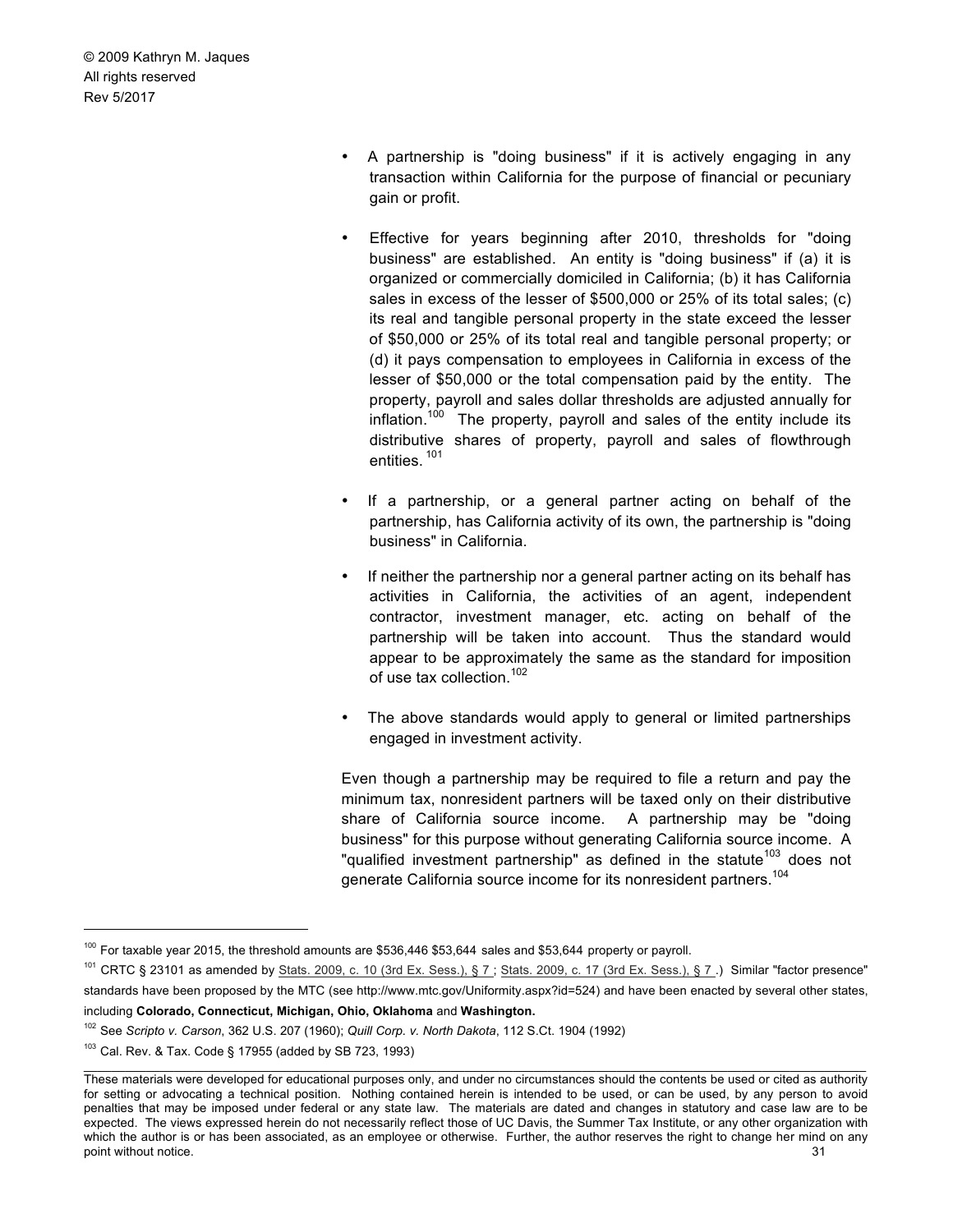# LLCs and SMLLCs

LLCs and SMLLCs that elect partnership or disregarded entity treatment are also subject to the \$800 minimum tax.<sup>105</sup> An LLC must pay the minimum tax by the 15<sup>th</sup> day of the 4<sup>th</sup> month of the taxable year.

In addition, **California** calculated a revenue loss of \$254 million over the 4 fiscal years following enactment of LLC legislation in 1993, after imposition of the \$800 minimum tax, and achieved estimated revenue neutrality by adopting a fee structure. The fee is based on (not measured by) "total income." Before 2001, the fee was recomputed by the FTB each year, beginning in 1999, to an amount calculated to achieve revenue neutrality.

The FTB's study would have resulted in a small decrease in the fee for 2001. However, the law was amended in 2001 $106$  to fix the fee for 2001 and subsequent years at the levels shown below.

| <b>Total Income</b>     | 1996-1998 | 1999  | 2000  | After<br>2000 |
|-------------------------|-----------|-------|-------|---------------|
| \$0-\$250,000           | 0         | 0     | 0     |               |
| \$250,000-\$500,000     | 500       | 865   | 1.042 | 900           |
| \$500,000-\$1,000,000   | 1,500     | 2,595 | 3,126 | 2,500         |
| \$1,000,000-\$5,000,000 | 3,000     | 5,190 | 6,251 | 6,000         |
| Over \$5,000,000        | 4,500     | 7,785 | 9,377 | 11,790        |

An LLC's distributive share of gross receipts of a lower tier LLC that were taken into account in determining the lower tier LLC's fee is not included in the calculation of the upper tier LLC's fee.<sup>107</sup>

The fee does not apply to LLCs or SMLLCs that elect to be taxed as corporations. The fee (but not the \$800 minimum tax) is deductible from income passed through to members.

**California, Georgia, Idaho, Illinois, Kentucky, Maryland, New Jersey, New Mexico, New York, North Carolina, Ohio, and Texas**. Ely, Grissom & Houser, "*State Tax Treatment of LLCs and LLPs 2008,* 49 State Tax Notes 813

<sup>105</sup> Cal. Rev. & Tax. Code § 17941

<sup>107</sup> For information and examples, see California FTB Tax News No. 06/01/2013, 06/01/2013.

 <sup>104</sup> States that exempt nonresident partners' distributive shares of income from investment partnerships include **Alabama, Arkansas,** 

<sup>106</sup> AB 898, Ch. 391, Stats. 2001

These materials were developed for educational purposes only, and under no circumstances should the contents be used or cited as authority for setting or advocating a technical position. Nothing contained herein is intended to be used, or can be used, by any person to avoid penalties that may be imposed under federal or any state law. The materials are dated and changes in statutory and case law are to be expected. The views expressed herein do not necessarily reflect those of UC Davis, the Summer Tax Institute, or any other organization with which the author is or has been associated, as an employee or otherwise. Further, the author reserves the right to change her mind on any point without notice. 32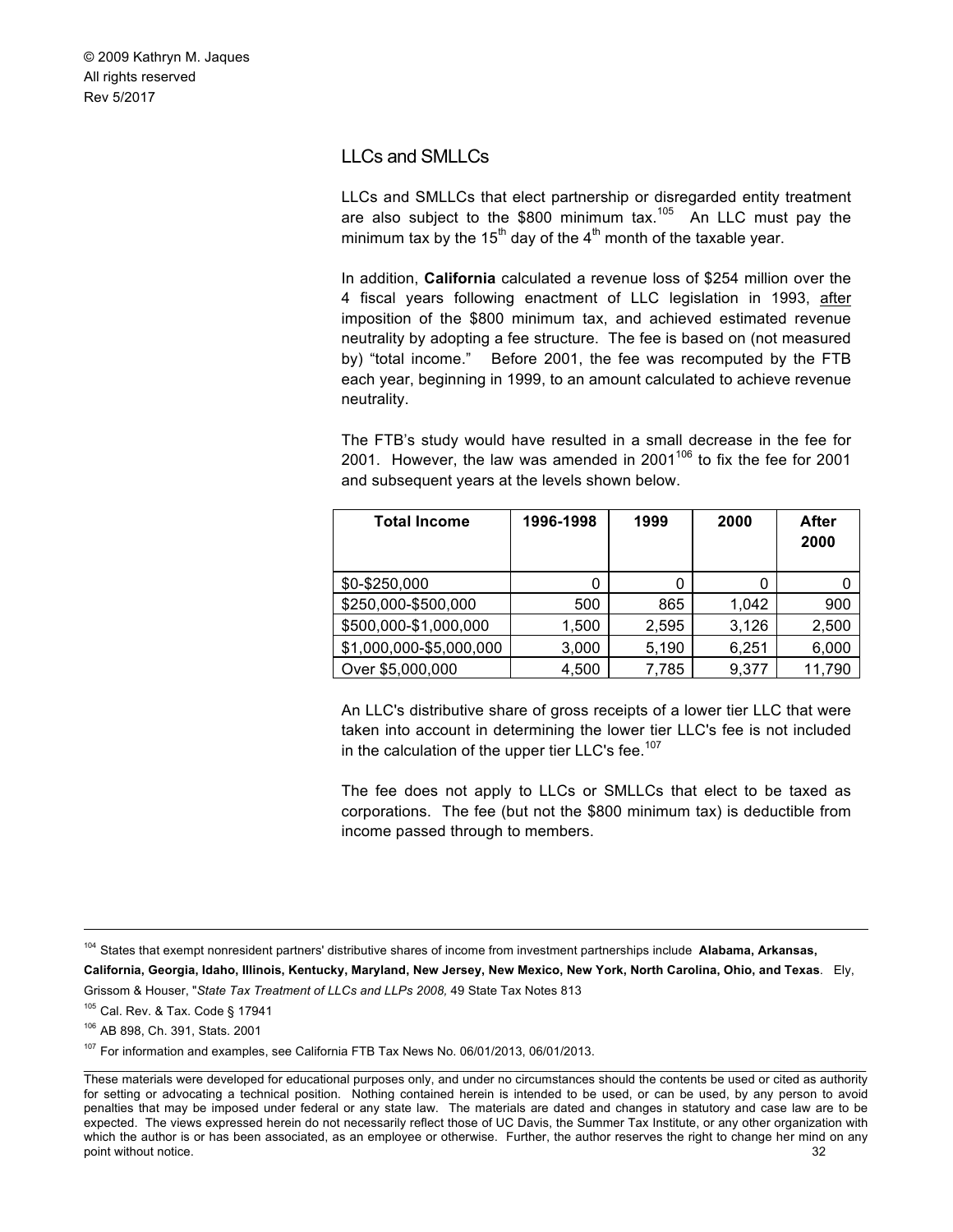What is "total income"?

CRTC §17942 defines "total income" for LLC purposes as "gross income, as defined in Section 24271, plus the cost of goods sold that are paid or incurred in connection with the trade or business of the taxpayer." In a 2016 Legal Ruling, the FTB clarified that the adjusted basis of real property held for sale in the ordinary course of business is "cost of goods sold" for this purpose. By contrast, the adjusted basis of real property held for investment is not "cost of goods sold" and is not added back to gross income.108

The infamous LLC fee controversy

As originally enacted, the LLC fee was based on total income from all sources -- before apportionment. It seemed obvious that this violated the commerce clause of the U.S. Constitution because it was internally inconsistent. If other states had the same rules, an LLC doing business only in California would pay the fee only once, while an LLC that also did business in other states would pay it multiple times.

The LLC fee was challenged in three lawsuits:

- *Northwest Energetic Services,* involving an LLC that was registered but did no business and had no nexus with California.<sup>109</sup>
- *Ventas Finance I LLC,* an LLC that did business within and without California.<sup>110</sup>
- *Bakersfield Mall LLC,* an LLC that did business only within California<sup>111</sup>

The FTB provided instructions for filing protective claims for refund of the fee at www.ftb.ca.gov and held such claims pending resolution of the litigation. In the meantime, a statutory fix for the fee was enacted in 2007, as discussed below.

 <sup>108</sup> FTB Legal Ruling 2016-01, July 14, 2016

<sup>109</sup> *Northwest Energetic Services, LLC v. California Franchise Tax Board*, California Superior Court County of San Francisco, Dkt. No. CGC-05-437721, 03/02/2006; (January 31, 2008) 159 Cal.App. 4th 841, mod. (Mar. 3, 2008). The California Supreme Court denied the FTB's petition for review of the constitutional issue on June 11, 2008.

<sup>110</sup> *Ventas Finance I LLC v. FTB,* CGC-05-44000I, 11/07/2006.

<sup>111</sup> *Bakersfield Mall, LLC v. FTB*, CGC-07-462728, 04/25/2007.

These materials were developed for educational purposes only, and under no circumstances should the contents be used or cited as authority for setting or advocating a technical position. Nothing contained herein is intended to be used, or can be used, by any person to avoid penalties that may be imposed under federal or any state law. The materials are dated and changes in statutory and case law are to be expected. The views expressed herein do not necessarily reflect those of UC Davis, the Summer Tax Institute, or any other organization with which the author is or has been associated, as an employee or otherwise. Further, the author reserves the right to change her mind on any point without notice. 33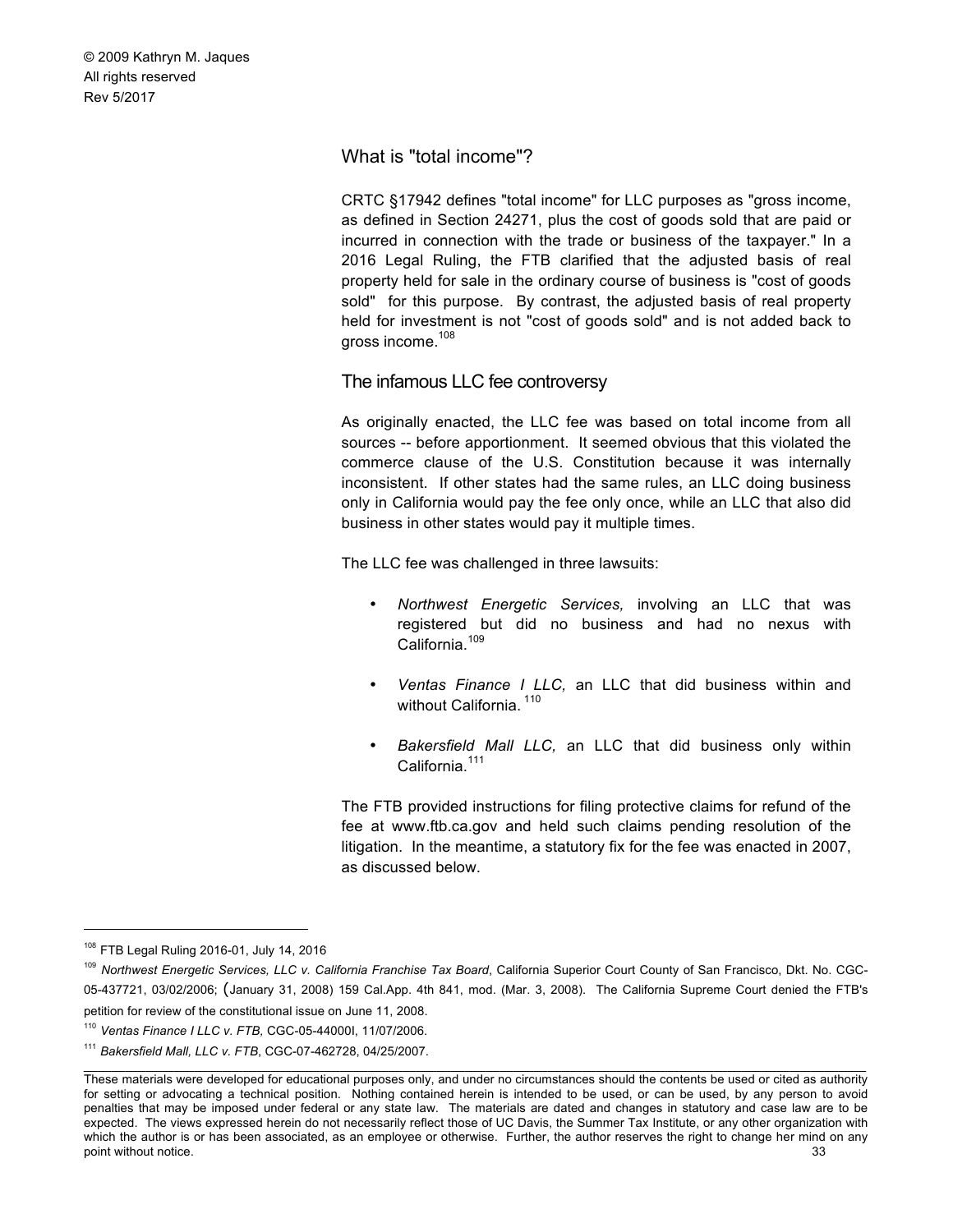#### Northwest Energetic Services

In January 2008, the First District Court of Appeal ruled in favor of the taxpayer in *Northwest Energetic Services.* That case is now final.

#### Statutory fix

*.*

In the meantime, the Legislature resolved the issue going forward, and limited claims for refund for prior years.<sup>112</sup>

The law provides that for years beginning on or after January 1, 2007, the basis for the fee is calculated by following California's version of the UDITPA rules for assigning sales to the numerator of the sales factor in the apportionment formula, $113$  other than provisions that exclude receipts from the sales factor.  $114$ 

In addition, the law provides that if the prior law is finally adjudicated to be unconstitutional, as it has been, refunds for prior years (for which timely claims for refund are filed) will be limited to the excess of the fee paid over the amount that would have been paid if the new rules had applied in prior years.<sup>115</sup>

The new law salvaged the LLC fee, reducing the annual revenue arising from it to about \$350 million from \$400 million.<sup>116</sup>

# Ventas Finance I LLC

This case, filed in the same San Francisco superior court as *Northwest Energetic*, involved an LLC that did business within and without California.<sup>117</sup> The trial court held that the fee is unconstitutional for want of apportionment. The First District Court of Appeal agreed, but limited the refund to the amount that exceeded what would have been due if an apportionment formula had been applied. The California Supreme Court denied the petition for review on Nov. 12, 2008, and the U.S. Supreme Court denied the plaintiff's petition for certiorari.<sup>118</sup>

 $116$  FTB's projection of revenue from the LLC fee for fiscal year 2014-15 is \$427 million.

https://www.ftb.ca.gov/aboutFTB/Tax\_Statistics/Reports/Revenue\_Estimating\_Exhibits/05022014.pdf

 <sup>112</sup> AB 198, Ch. 381, Stats. 2007.

<sup>113</sup> CRTC §§ 25135-25137

<sup>114</sup> CRTC § 17942(b)(1)(B)

<sup>115</sup> CRTC § 19394

<sup>117</sup> *Ventas Finance I LLC v. FTB*, Docket No. 05-440001, San Francisco Superior Court

These materials were developed for educational purposes only, and under no circumstances should the contents be used or cited as authority for setting or advocating a technical position. Nothing contained herein is intended to be used, or can be used, by any person to avoid penalties that may be imposed under federal or any state law. The materials are dated and changes in statutory and case law are to be expected. The views expressed herein do not necessarily reflect those of UC Davis, the Summer Tax Institute, or any other organization with which the author is or has been associated, as an employee or otherwise. Further, the author reserves the right to change her mind on any point without notice. 34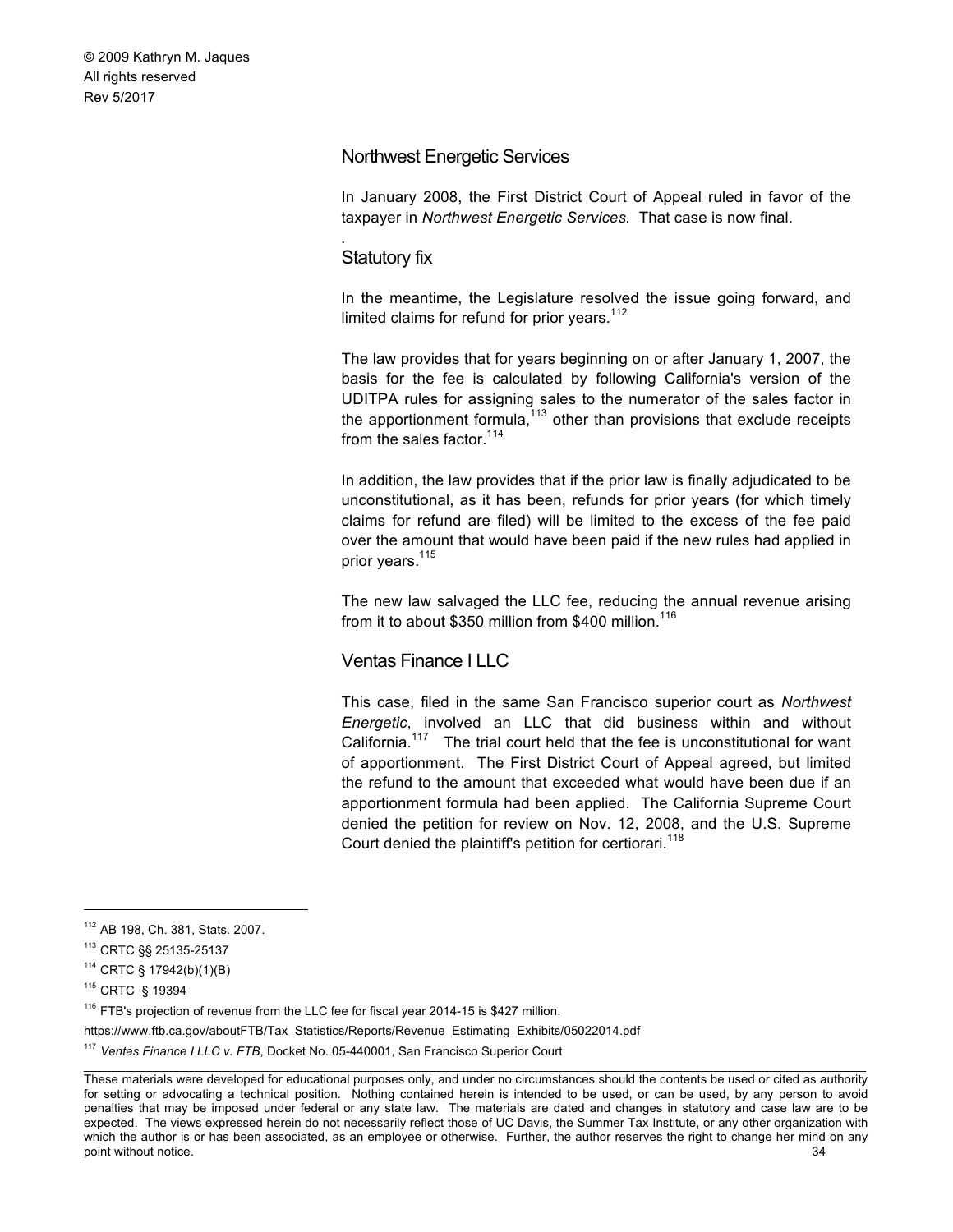# Bakersfield Mall and CA-Centerside

These cases involve taxpayers that had all of their activity within California. They have been coordinated and are on appeal in the Fifth Circuit Court of Appeal. The same attorneys represent the taxpayers in both cases. According to the FTB's March 2017 litigation roster, the cases are now fully briefed and the parties await the scheduling of oral argument.

# **Ohio**

Ohio Imposes a Commercial Activity Tax, measured by gross receipts, which for most corporations has replaced the corporate franchise tax (which was measured by income or net worth). The CAT, which was phased in beginning July 1, 2005 and is fully effective for years beginning on or after July 1, 2010, applies to all businesses with \$150,000 or more of annual gross receipts, however organized. Thus everything from a sole proprietorship to General Motors is covered. The tax is \$150 plus .26% of Ohio gross receipts in excess of \$1 million.

# **Texas**

As part of a major overhaul of the state's entire tax system in order to comply with court-mandated revision of school funding, Texas replaced its dual-measure franchise tax with a "gross margin" tax beginning with returns due in 2008 (based on financial results for years ending in 2007). The tax applies to all active businesses except sole proprietorships, general partnerships, and exempt organizations. Certain passive entities are not subject to the tax. Taxable entities with gross receipts less than \$300,000 or tax liability less than \$1,000 owe no tax.

<sup>118</sup> Ventas Finance I LLC v. Calif. FTB, Cal. Ct. App. (2008) 81 Cal Rptr 3d 823, Dkt. Nos. A116277, A117751, 08/11/2008, petition for cert. denied, U.S. S. Ct., Dkt No. 08–1022, 04/06/2009.)

 $\_$  , and the state of the state of the state of the state of the state of the state of the state of the state of the state of the state of the state of the state of the state of the state of the state of the state of the These materials were developed for educational purposes only, and under no circumstances should the contents be used or cited as authority for setting or advocating a technical position. Nothing contained herein is intended to be used, or can be used, by any person to avoid penalties that may be imposed under federal or any state law. The materials are dated and changes in statutory and case law are to be expected. The views expressed herein do not necessarily reflect those of UC Davis, the Summer Tax Institute, or any other organization with which the author is or has been associated, as an employee or otherwise. Further, the author reserves the right to change her mind on any point without notice. 35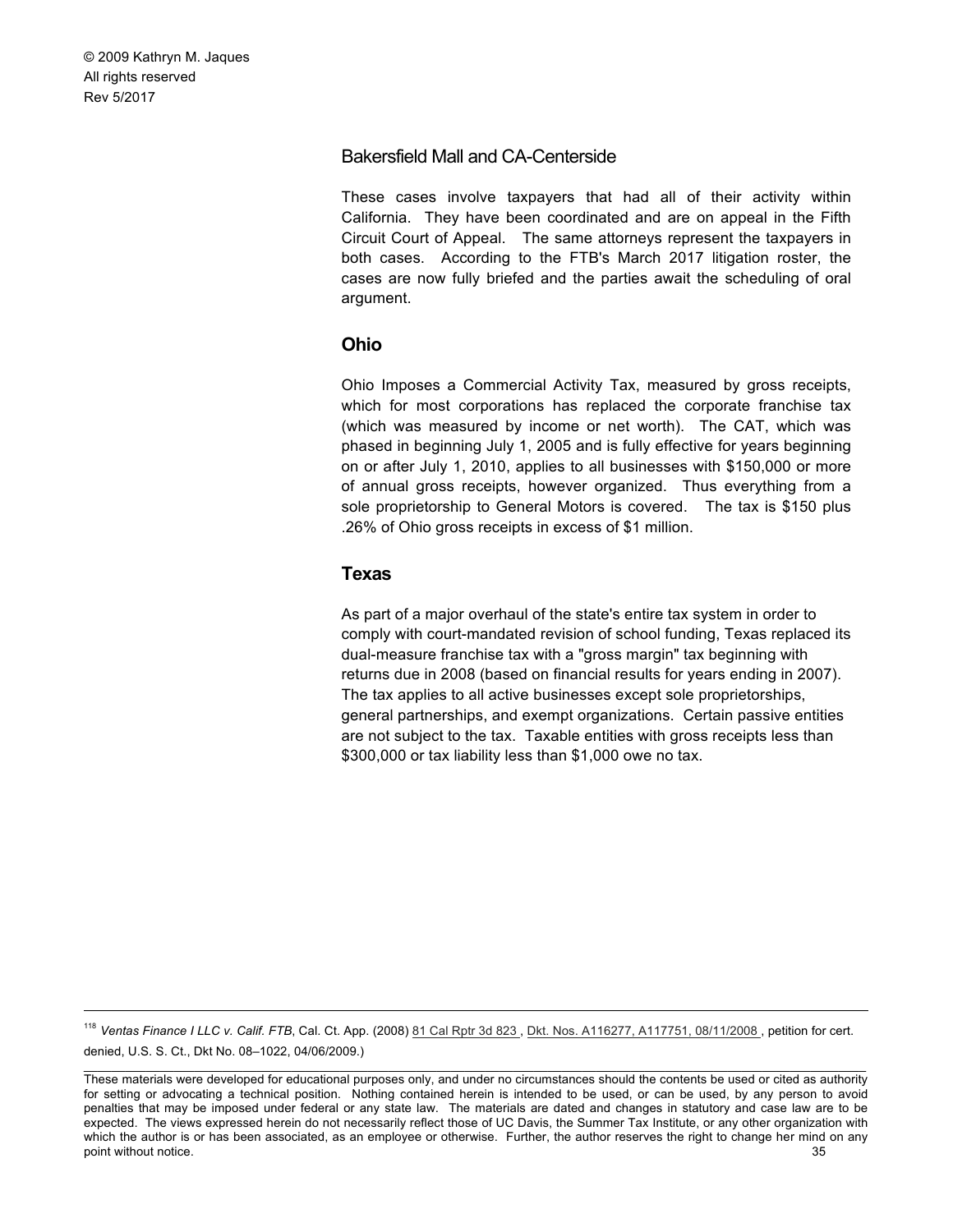#### **Kentucky**

In an unprecedented 5-day special session in June 2006, the Legislature enacted a reform of its business tax structure.<sup>119</sup> For years beginning on or after January 1, 2007, flowthrough treatment is restored for LLCs, LLPs, LPs, and S corporations (which had been taxed as corporations under a previous reform that was in effect in 2005 and 2006). Withholding is required for nonresident individual owners, and for corporate owners if the corporation's only connection with Kentucky is its interest in an FTE doing business in the state.

H1 imposed a Limited Liability Entity Tax (LLE Tax), which applies to all corporations and limited liability FTEs. The LLE Tax has a fixed-dollar minimum of \$175, and is measured by either gross receipts or gross profits. Entities with gross receipts or gross profits from all sources of \$3 million or less pay only a \$175 minimum. Entities with gross receipts or gross profits between \$3 million and \$6 million enjoy a reduction in the LLE tax calculated by a formula. The LLE tax in excess of \$175 is allowed as a credit against the corporate income tax or the individual income tax of an FTE owner.

#### **Illinois**

**Illinois** imposes its personal property tax replacement tax, which is measured by net income, on partnerships and LLCs electing partnership treatment at a rate of 1.5 percent of net Illinois income.<sup>120</sup>

#### **Michigan**

The **Michigan** Single Business Tax, applicable to years beginning before 2008, was imposed on all "persons," including partnerships and LLCs, with business activity in the state.<sup>121</sup> Income passed through from FTEs that was included in an individual owner's federal adjusted gross income was also included in the Michigan individual income tax base, subject to a subtraction for business income apportionable to other states. A corporate or other business owner, however, subtracted FTE income from its SBT tax base.

 <sup>119</sup> H1, 6/28/06

 $120$  III. Rev. Stat. Ch. 120, § 2-201(c) and (d)

 $121$  Mich. Comp. Law Ann. § 208.6(1) and 208.31). The Michigan SBT is repealed for years beginning after 2007.

These materials were developed for educational purposes only, and under no circumstances should the contents be used or cited as authority for setting or advocating a technical position. Nothing contained herein is intended to be used, or can be used, by any person to avoid penalties that may be imposed under federal or any state law. The materials are dated and changes in statutory and case law are to be expected. The views expressed herein do not necessarily reflect those of UC Davis, the Summer Tax Institute, or any other organization with which the author is or has been associated, as an employee or otherwise. Further, the author reserves the right to change her mind on any point without notice. 36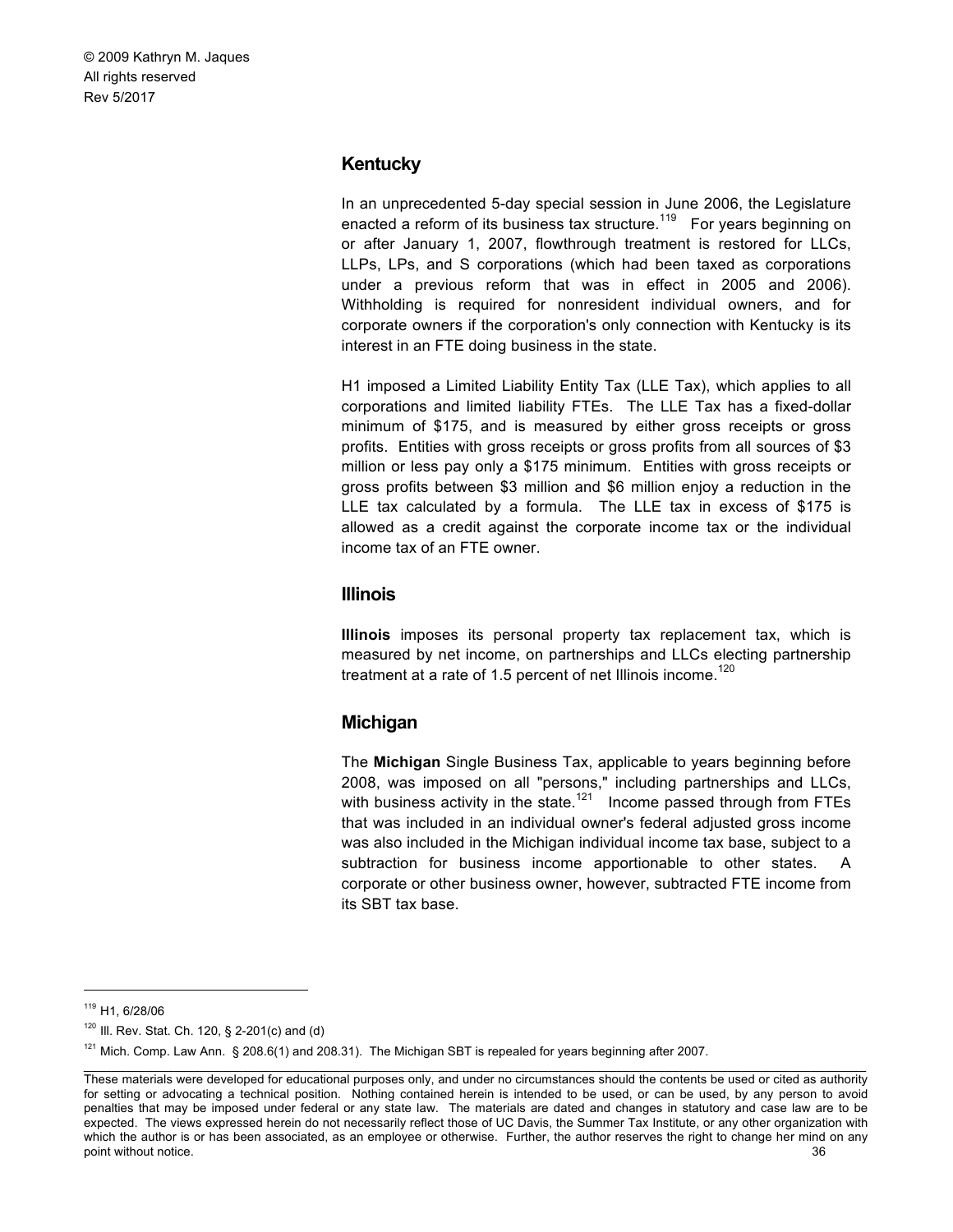> For years beginning on or after January 1, 2008 and before January 1, 2012, Michigan imposed the "Michigan Business Tax," replacing the SBT. The MBT had two components, a tax on net income and a tax on modified gross receipts, which were applied cumulatively. Like the SBT, it was imposed on all business enterprises, however organized.<sup>122</sup> Net income passed through from flowthrough entities to individual owners was still included in the Michigan individual income tax base, subject to a deduction for income allocated or apportioned outside Michigan (or addition for out-of-state losses). However, a corporation or other MBT taxpayer subtracted from its tax base income or gross receipts flowing through from another entity that was subject to the MBT or would be subject if it did business in Michigan.<sup>123</sup>

> Effective for years beginning on or after January 1, 2012, Michigan has repealed the MBT and replaced it with a corporate income tax on C corporations. There is no entity-level tax on limited liability entities unless they elect C corporation status.

#### **New Hampshire**

In **New Hampshire**, a 7 percent business profits tax (BPT) is imposed on partnership and LLC income apportioned to the state.<sup>124</sup> Interest and dividend income attributable to resident partners is subject to a 5 percent New Hampshire levy at the partnership or LLC level.<sup>125</sup>

Partnerships and LLCs are also subject to the New Hampshire Business Enterprise Tax (BET), which is imposed on the sum of compensation, interest and dividends paid by any entity engaged in business activities in the state. The rate is 0.25% of the apportioned base. Partnerships and LLCs are taxable business enterprises.<sup>126</sup>

The BET is allowed as a credit against the BPT, though not in excess of the amount of BPT due.<sup>127</sup> The net result is that the taxpayer pays the BPT or the BET, whichever is greater.

 $122$  Mich. Comp. Law Ann. § 208.1113(3)

<sup>123</sup> Mich. Comp. Law Ann. § 208.1201(2)(e)

<sup>124</sup> N.H. Rev. Stat. Ann. §§ 77-A:1.III(c), 77-A:3.

<sup>125</sup> N.H. Rev. Stat. Ann. §§ 77:3, 77:14.)

<sup>126</sup> N.H. Rev. Stat. Ann. § 77-E:1, E:2.

 $\_$  , and the state of the state of the state of the state of the state of the state of the state of the state of the state of the state of the state of the state of the state of the state of the state of the state of the <sup>127</sup> N.H. Rev. Stat. Ann. § 77-A:5, X

These materials were developed for educational purposes only, and under no circumstances should the contents be used or cited as authority for setting or advocating a technical position. Nothing contained herein is intended to be used, or can be used, by any person to avoid penalties that may be imposed under federal or any state law. The materials are dated and changes in statutory and case law are to be expected. The views expressed herein do not necessarily reflect those of UC Davis, the Summer Tax Institute, or any other organization with which the author is or has been associated, as an employee or otherwise. Further, the author reserves the right to change her mind on any point without notice. 37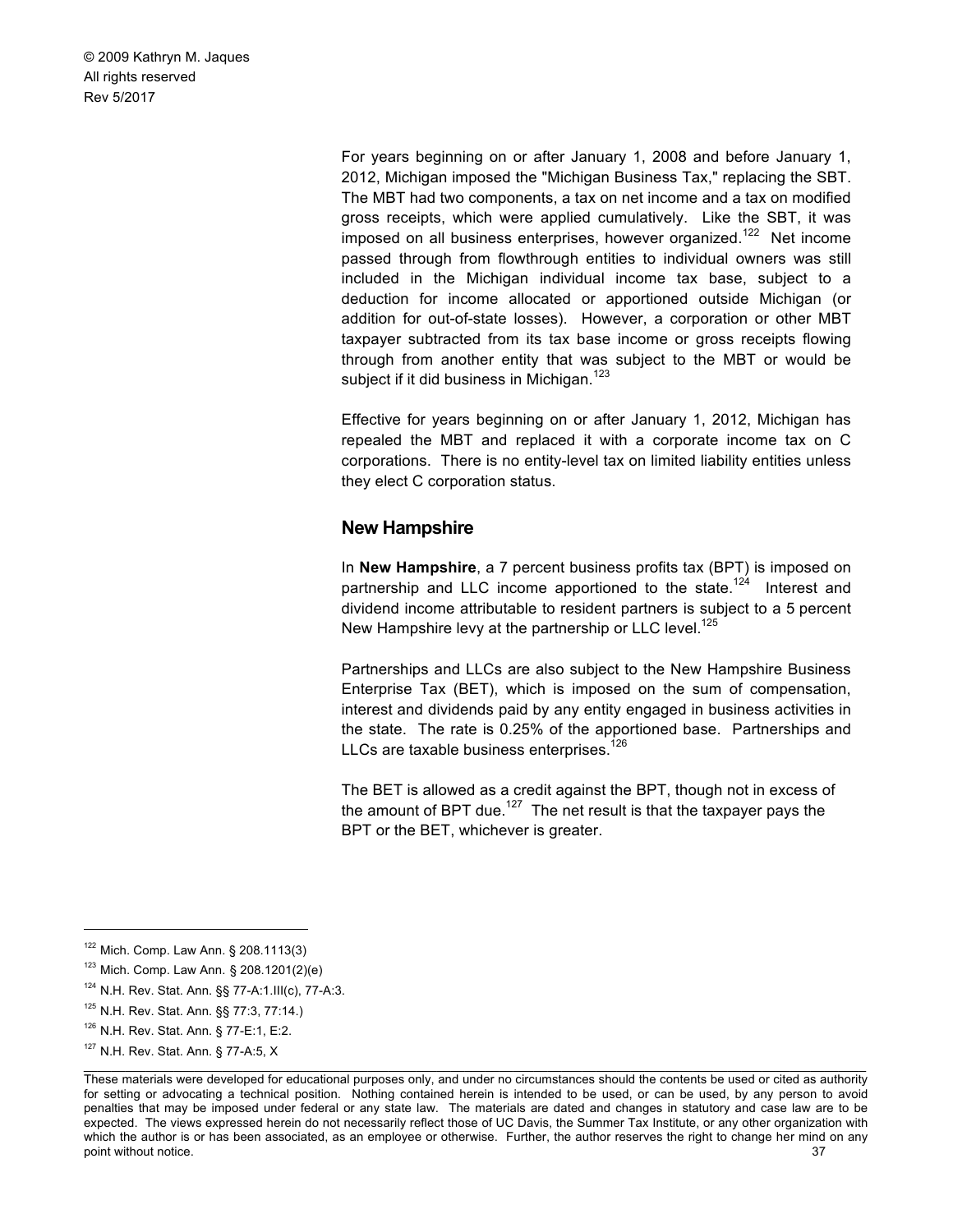# **New York City**

**New York City** imposes an unincorporated business tax on many types of businesses carried on by individuals or partnerships, including LLCs electing to be taxed as partnerships.<sup>128</sup> Residents of the city are subject to a resident income tax, and no deduction is allowed for income that was subject to the unincorporated business tax.

# **Tennessee**

**Tennessee** partnerships, including LLCs taxed as partnerships, are subject to the state's income tax on interest and dividends. Such income is not taxed to an individual resident owner. (Tennessee taxes individuals only on interest and dividend income.)

To help close a \$365 million budget gap, the Tennessee corporate excise (income) tax was extended in 1999 to all entities other than sole proprietorships or general partnerships.<sup>129</sup> Limited partnerships, LLCs (including SMLLCs), and LLPs are specifically included in the list of taxpayers.<sup>130</sup> The law is generally effective for years beginning on or after July 1, 1999.

Amounts subject to self-employment tax in the hands of the owners of an FTE are deductible from the base, but may not reduce it below zero.

To avoid double taxation, a taxpayer may deduct from the excise tax base any flowthrough income from an entity that is subject to the tax and files a return.

Tennessee also imposes a franchise tax at the rate of .25% of net worth. The tax was formerly imposed only on corporations. The 1999 amendments also impose the tax on LLCs, LLPs, and limited partnerships.<sup>131</sup> Entities that are disregarded for federal income tax purposes are not disregarded for Tennessee franchise and excise tax purposes, unless the single member is a corporation.<sup>132</sup> The franchise tax provisions have the same effective dates as the excise tax provisions discussed above.

 <sup>128</sup> NYC Code § 11-502(a))

<sup>&</sup>lt;sup>129</sup> "Excise Tax Law of 1999," Ch. 406 (H.B. 1676), Laws 1999, applicable to tax years beginning on or after July 1, 1999.

<sup>130</sup> Tenn. Code. Ann. § 67-4-2004(16)

<sup>131</sup> "Franchise Tax Act of 1999," Ch. 406 (H.B. 1676), Laws 1999.

<sup>132</sup> Tenn. Code Ann. §67-4-2106

These materials were developed for educational purposes only, and under no circumstances should the contents be used or cited as authority for setting or advocating a technical position. Nothing contained herein is intended to be used, or can be used, by any person to avoid penalties that may be imposed under federal or any state law. The materials are dated and changes in statutory and case law are to be expected. The views expressed herein do not necessarily reflect those of UC Davis, the Summer Tax Institute, or any other organization with which the author is or has been associated, as an employee or otherwise. Further, the author reserves the right to change her mind on any point without notice. 38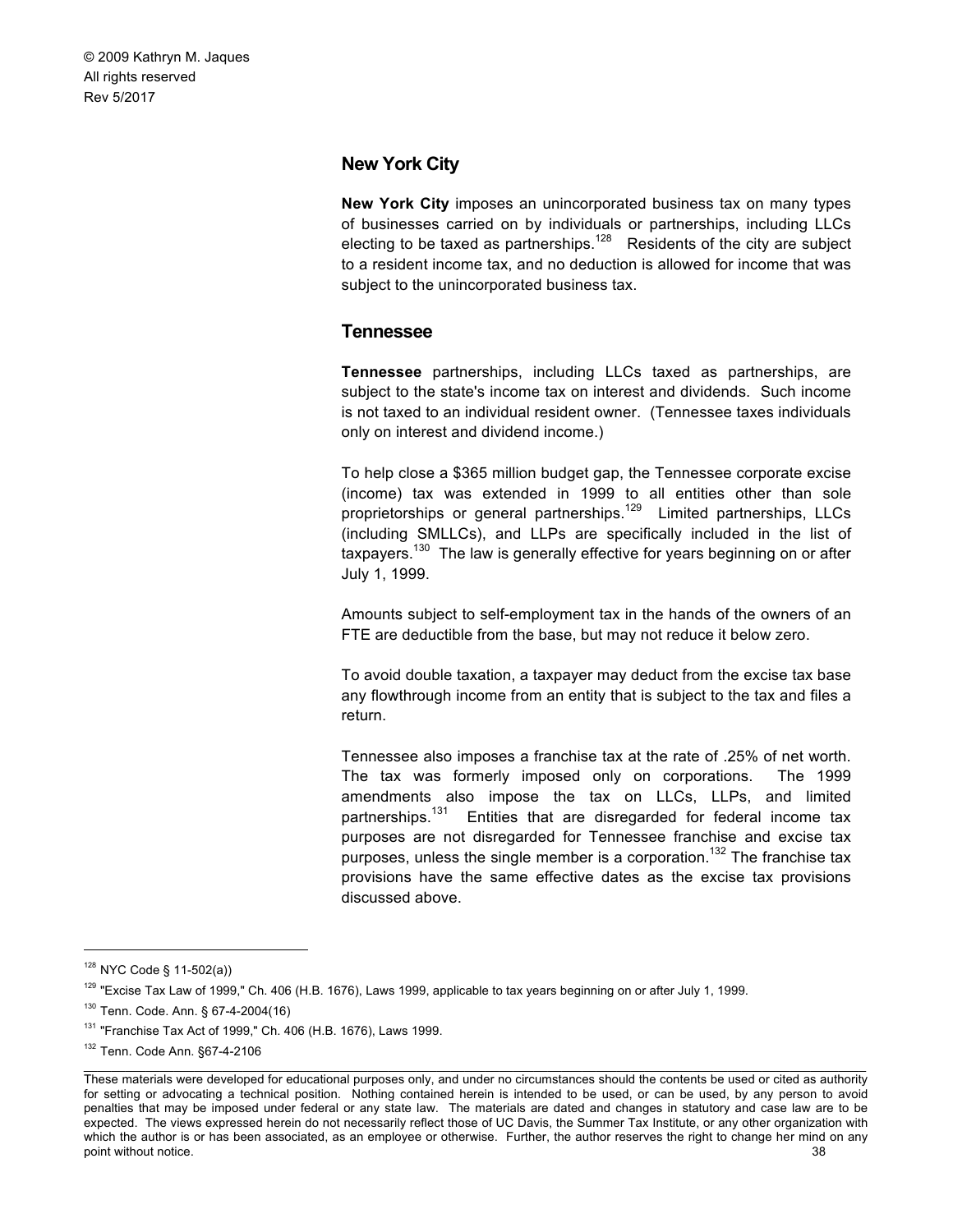# **District of Columbia**

The **District of Columbia** imposes an unincorporated business franchise tax on partnerships, LLCs, LLPs, proprietorships, and other unincorporated businesses, other than professional organizations, based<br>on taxable income.<sup>133</sup> Distributive shares of income subject to the Distributive shares of income subject to the unincorporated business tax are not included in calculating the District of Columbia individual or corporate income tax base.

# **Minnesota**

**Minnesota** subjects S corporations and partnerships, other than farming partnerships, to a minimum tax based on Minnesota source property, payroll and sales (apportionment factor numerators).<sup>134</sup> (Subchapter C corporations are also subject to this minimum tax, in addition to the corporate income tax.) The tax ranges from \$0 for an entity with total Minnesota property, payroll and sales less than \$500,000, to \$5,000 for total property, payroll and sales over \$20 million. In a tiered structure, a partner's distributive share of a lower tier partnership's property, payroll and sales are not included in the property, payroll and sales of the partner.

### **New Jersey**

Beginning in 2002, **New Jersey** imposes a fee of \$150 per partner on all entities taxed as partnerships (including LLCs and LLPs) deriving income from New Jersey sources. The total fee for any entity is capped at \$250,000 and is due with the entity's annual tax return.

# **Income taxes and fees**

A few states, while recognizing the flowthrough status of S corporations, nevertheless impose some kind of tax on the S corporation at the corporate level.

**Taxes imposed at S corporation level**

 <sup>133</sup> D.C. Code Ann. § 47-1808.1

 $\_$  , and the state of the state of the state of the state of the state of the state of the state of the state of the state of the state of the state of the state of the state of the state of the state of the state of the <sup>134</sup> Minn. Stats. § 290.0922

These materials were developed for educational purposes only, and under no circumstances should the contents be used or cited as authority for setting or advocating a technical position. Nothing contained herein is intended to be used, or can be used, by any person to avoid penalties that may be imposed under federal or any state law. The materials are dated and changes in statutory and case law are to be expected. The views expressed herein do not necessarily reflect those of UC Davis, the Summer Tax Institute, or any other organization with which the author is or has been associated, as an employee or otherwise. Further, the author reserves the right to change her mind on any point without notice. 39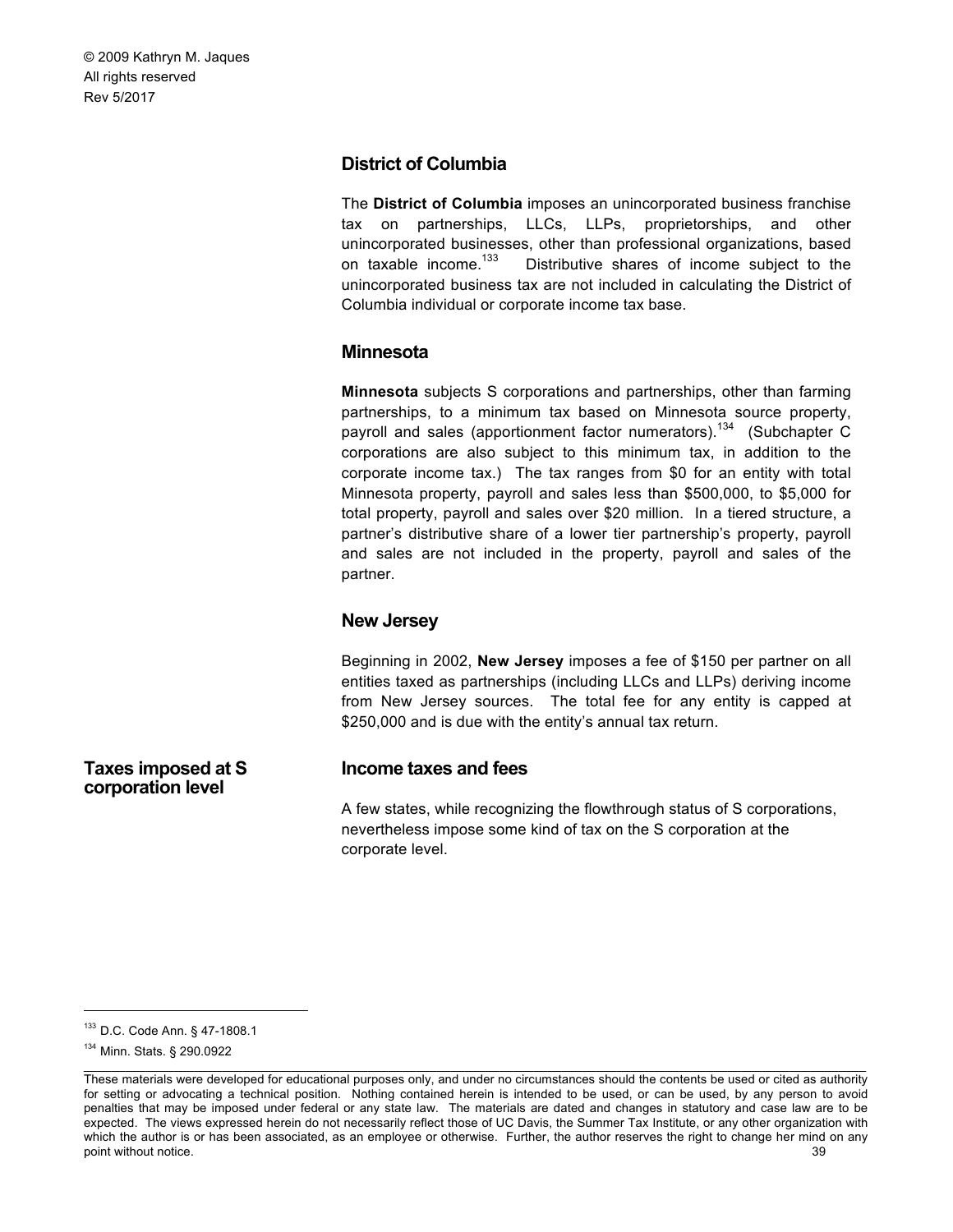### **California**

**California** recognizes S corporations effective for years beginning on or after January 1, 1987. However, the corporate franchise tax is imposed on S corporation income allocated and apportioned to California at a reduced rate of 1.5 percent, but not less than the minimum tax of  $$800.<sup>135</sup>$ 

An S corporation that is a financial corporation is subject to tax at the rate of 1.5% plus the differential between the financial and general corporate rates (currently, 2%, for a total of 3.5%). S corporations are NOT subject to the alternative minimum tax.

#### **Massachusetts**

Taking a leaf from California's book, **Massachusetts** enacted legislation effective for tax years ending on or after December 31, 1989,  $136$  imposing corporate income taxes on S corporations at rates that vary with gross receipts as follows:

| Less than \$6 million                             | $0.0\%$  |
|---------------------------------------------------|----------|
| At least \$6 million but less<br>than \$9 million | $1.83\%$ |
| \$9 million or more                               | 2.75%    |

The rate for S corporations with gross receipts of \$9 million or more is the difference between the rate applicable to C corporation income, minus the rate imposed on Part B taxable income of individuals. For S corporations with gross receipts between \$6 and \$9 million, the rate is 2/3 of the rate applicable to larger S corporations.<sup>137</sup> The rates above apply for tax years 2015 and 2016.

S corporations are also subject to the net worth/property component of the excise tax at the rate of \$2.60 per \$1,000 of the corporation's tangible property or net worth, and to the fixed-dollar minimum tax of \$456 regardless of profitability.

<sup>&</sup>lt;sup>135</sup> Cal. Rev. and Tax. Code § 23802

<sup>136</sup> H 6126, 7/26/89

<sup>137</sup> Mass. Gen. L. Ch. 63 §32D(a)(ii)

 $\_$  , and the state of the state of the state of the state of the state of the state of the state of the state of the state of the state of the state of the state of the state of the state of the state of the state of the These materials were developed for educational purposes only, and under no circumstances should the contents be used or cited as authority for setting or advocating a technical position. Nothing contained herein is intended to be used, or can be used, by any person to avoid penalties that may be imposed under federal or any state law. The materials are dated and changes in statutory and case law are to be expected. The views expressed herein do not necessarily reflect those of UC Davis, the Summer Tax Institute, or any other organization with which the author is or has been associated, as an employee or otherwise. Further, the author reserves the right to change her mind on any point without notice. 40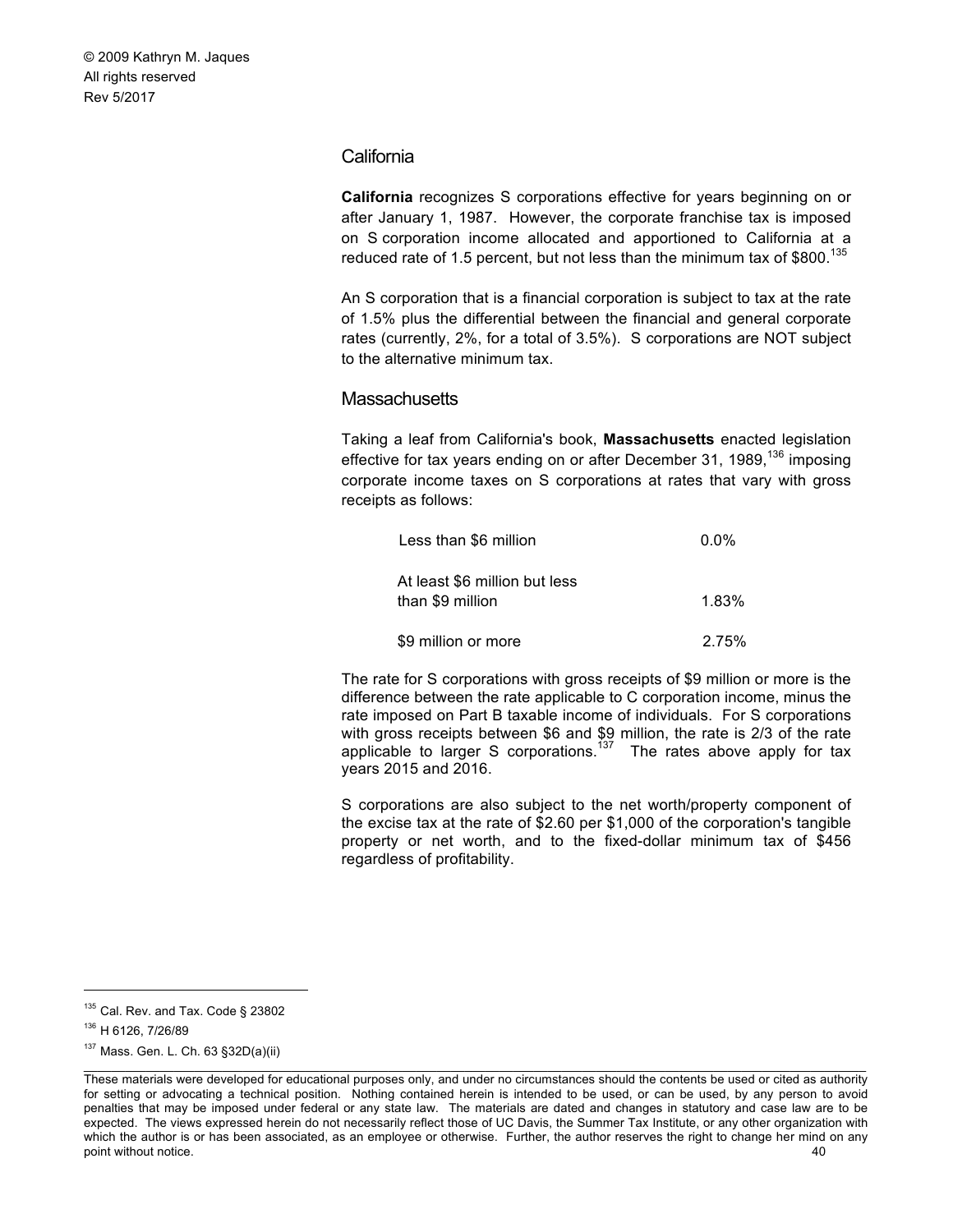> S corporation income subject to corporate-level tax for federal income tax purposes (e.g., built-in gain) is subject to the 8% net income tax that is imposed on C corporations.<sup>138</sup>

> S corporation income also passes through to the stockholders, whether or not distributed.

#### **Michigan**

S corporations, like all business organizations not specifically exempt, were subject to the Michigan Business Tax (for years beginning on or after January 1, 2008 and before January 1, 2012) and the Michigan Single Business Tax (for years beginning before 2008). Income passed through from an S corporation to the stockholder for federal income tax purposes is included in income subject to the Michigan individual income tax, subject to a deduction for income allocated or apportioned outside Michigan (or addition for out-of-state losses). After 2011, the corporate income tax does not apply to an S corporation unless it is a financial institution or an insurance company.<sup>139</sup>

#### Illinois

**Illinois** exempts S corporations from the corporate income tax but imposes its personal property tax replacement tax on them at the rate of 1.5 percent of net income allocated and apportioned to Illinois.<sup>140</sup>

### New York

For years beginning on or after January 1, 2003, S corporations are subject only to the fixed-dollar minimum tax. Before 2008, the amount of the minimum tax varied depending on the level of total gross payroll (within and without New York). For years beginning on or after January 1, 2008, the tax varies from \$25 for corporations with **New York** gross receipts under \$100,000 to \$4,500 for those with NY gross receipts over \$25 million. $141$ 

An S corporation is not subject to the New York Metropolitan Commuter Transit District Surcharge of 17 percent.

<sup>&</sup>lt;sup>138</sup> The Massachusetts corporate tax rate was 9% for years beginning before 2010, reduced to 8.75 percent for years beginning in 2010, 8.5 percent for years beginning in 2011, and 8 percent for years beginning on or after Jan. 1, 2012. Massachusetts Technical Information Release No. 08-11, 08/15/2008.

<sup>139</sup> Corporate Income Tax FAQs—Filing requirements 23 04/11/2012

<sup>&</sup>lt;sup>140</sup> III. Rev. Stat. Ch. 120, ¶ 2-205(c)

<sup>141</sup> N.Y. Tax Law § 210(1)(d)(1)

These materials were developed for educational purposes only, and under no circumstances should the contents be used or cited as authority for setting or advocating a technical position. Nothing contained herein is intended to be used, or can be used, by any person to avoid penalties that may be imposed under federal or any state law. The materials are dated and changes in statutory and case law are to be expected. The views expressed herein do not necessarily reflect those of UC Davis, the Summer Tax Institute, or any other organization with which the author is or has been associated, as an employee or otherwise. Further, the author reserves the right to change her mind on any point without notice. 41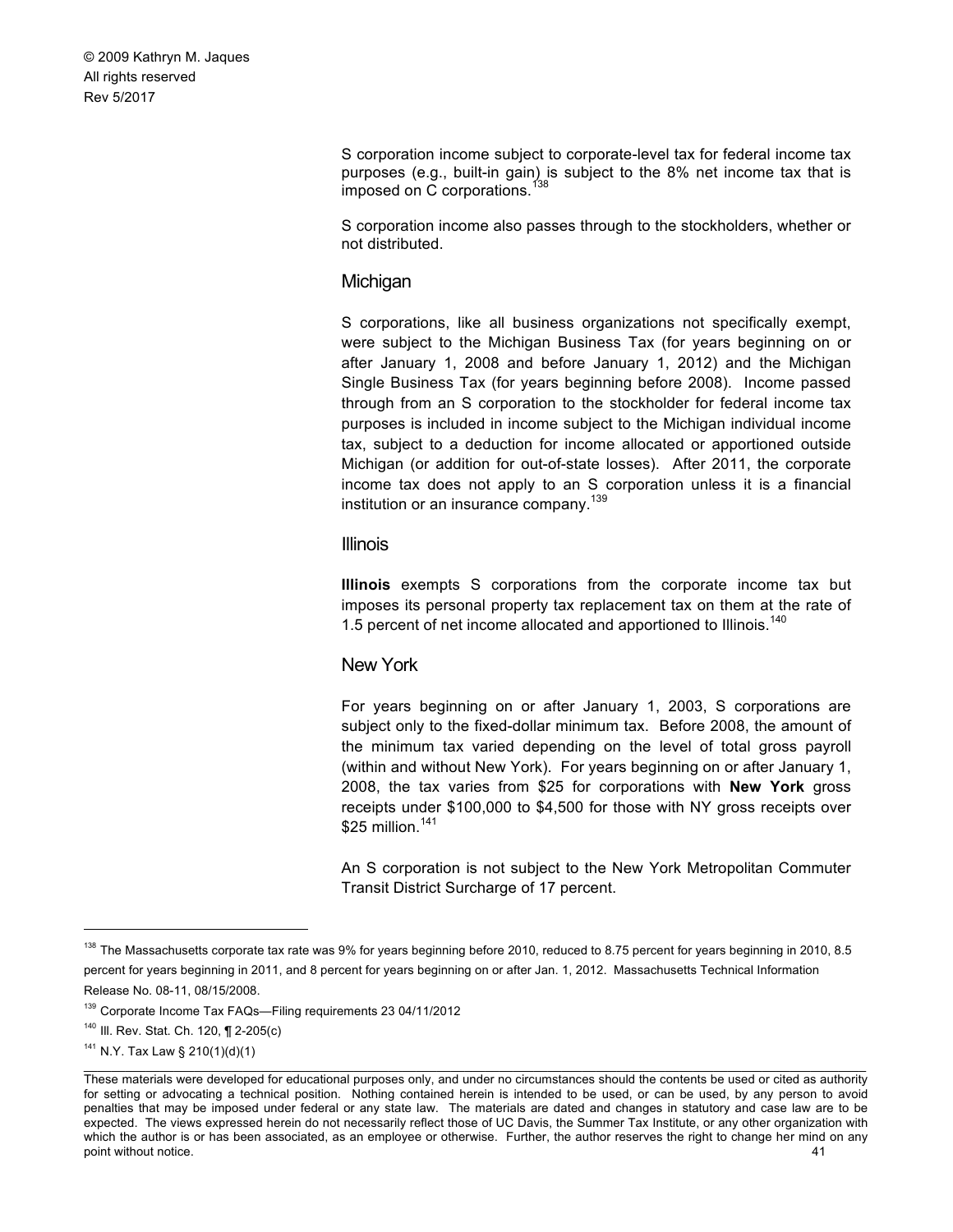# **Connecticut**

For years beginning on or after January 1, 2002, S corporations (and limited partnerships, LLCs and LLPs) organized or qualified to do business in Connecticut must pay an annual business entity tax of \$250.<sup>142</sup> Beginning January 1, 2013, the tax is due only every other year. For the 2013 and 2014 years, the tax was due April 15, 2015.<sup>143</sup>

### New Jersey

**New Jersey** has phased out its corporate level tax on S corporations.<sup>144</sup> Effective for years ending on or after July 1, 2007, S corporations are subject only to the fixed-dollar minimum tax, which varies from \$375 for New Jersey S corporations (i.e., corporations with valid New Jersey S elections in place) with less than \$100,000 of New Jersey gross receipts to \$1,500 for those with over \$1 million.<sup>145</sup>

# **Taxes on built-in gains and net passive investment income**

Some states impose corporate-level taxes on built-in gains (BIG) and excess net passive investment income (PII) to the extent those items are subject to federal income tax under IRC §§ 1374 (BIG) and 1375 (PII). The tax on BIG or PII is generally imposed at the rate that applies to C corporations.

- In **Alaska, Arizona, Arkansas, California, Florida, Georgia, Hawaii, Indiana, Idaho, Iowa, Maine, Massachusetts, Minnesota, Nebraska, New Jersey, New Mexico, North Dakota, Oklahoma, Rhode Island, South Carolina,** and **Utah** both BIG and PII are subject to state tax to the extent federally taxable and apportioned or allocated to the state.
- States that do not tax BIG or PII at the corporate level include **Connecticut, Delaware, Kansas, Missouri, Montana, Nebraska, New York, Illinois**, and **West Virginia.** S corporations are not subject to the **Michigan** corporate income tax.

 <sup>142</sup> Conn. Gen. Stat. § 12-284b(b)

<sup>143</sup> Connecticut Special Notice No. 2013(1), 05/13/2013

<sup>144</sup> N.J. Rev. Stat. § 54:10A-5(c)(2)(ii)

<sup>145</sup> N.J. Rev. Stat. § 54:10A-5(e), as amended effective for years beginning on or after January 1, 2012

These materials were developed for educational purposes only, and under no circumstances should the contents be used or cited as authority for setting or advocating a technical position. Nothing contained herein is intended to be used, or can be used, by any person to avoid penalties that may be imposed under federal or any state law. The materials are dated and changes in statutory and case law are to be expected. The views expressed herein do not necessarily reflect those of UC Davis, the Summer Tax Institute, or any other organization with which the author is or has been associated, as an employee or otherwise. Further, the author reserves the right to change her mind on any point without notice. 42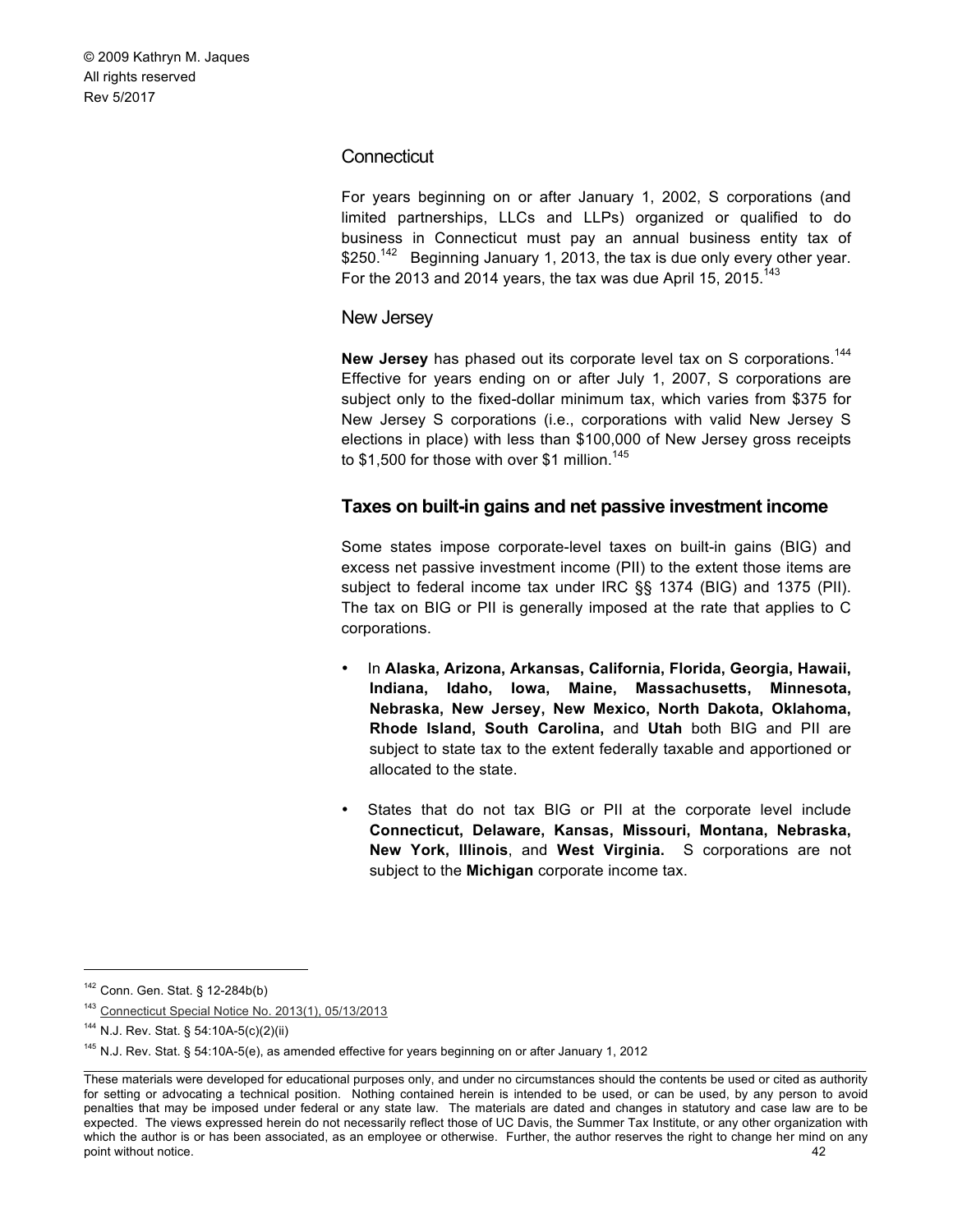> Built-in gains are subject to the federal corporate income tax if the property is disposed of within the "recognition period," previously 10 years from the date of the S election by a corporation that previously was a  $C^{146}$  The 2009 Recovery Act<sup>147</sup> shortened the recognition period to 7 years for BIG property disposed of in years beginning in 2009 and 2010. The Small Business Jobs Act of  $2010^{148}$  shortened the recognition period to 5 years for property disposed of in years beginning in 2011. Congress extended the 5-year provision through 2014 by later legislation. Finally, the Protecting Americans from Tax Hikes (PATH) Act of 2015 made the 5 year provision permanent.<sup>149</sup>

> States that automatically conform to federal law changes ("moving conformity" states) may have conformed to these changes. States that must enact legislation to update their federal conformity may not have conformed.

> States that tax BIG and have not conformed to the shortened recognition periods include **Alabama** and **California. Alaska, Arkansas, Idaho, Hawaii, Indiana, Iowa, Kentucky, Maryland, Massachusetts, Minnesota, New Jersey, Utah,** and **Vermont** conform for all years.

### **Allocation and apportionment**

For purposes of calculating income subject to state tax at the corporate level, states generally use the rules of allocation and apportionment of multistate income that apply to C corporations.

# **Consolidated or unitary combined returns**

Elective consolidation rules generally do not apply to S corporations, since they are generally tied to the federal consolidated return rules. Some states allow or require S corporations to be included in a unitary combined report, while others forbid it.

 <sup>146</sup> IRC § 1374(d)(7)

<sup>147</sup> P.L. 111-5

<sup>148</sup> P.L. 111-240

<sup>149</sup> P.L. 114-113, 12/18/2015

These materials were developed for educational purposes only, and under no circumstances should the contents be used or cited as authority for setting or advocating a technical position. Nothing contained herein is intended to be used, or can be used, by any person to avoid penalties that may be imposed under federal or any state law. The materials are dated and changes in statutory and case law are to be expected. The views expressed herein do not necessarily reflect those of UC Davis, the Summer Tax Institute, or any other organization with which the author is or has been associated, as an employee or otherwise. Further, the author reserves the right to change her mind on any point without notice. 43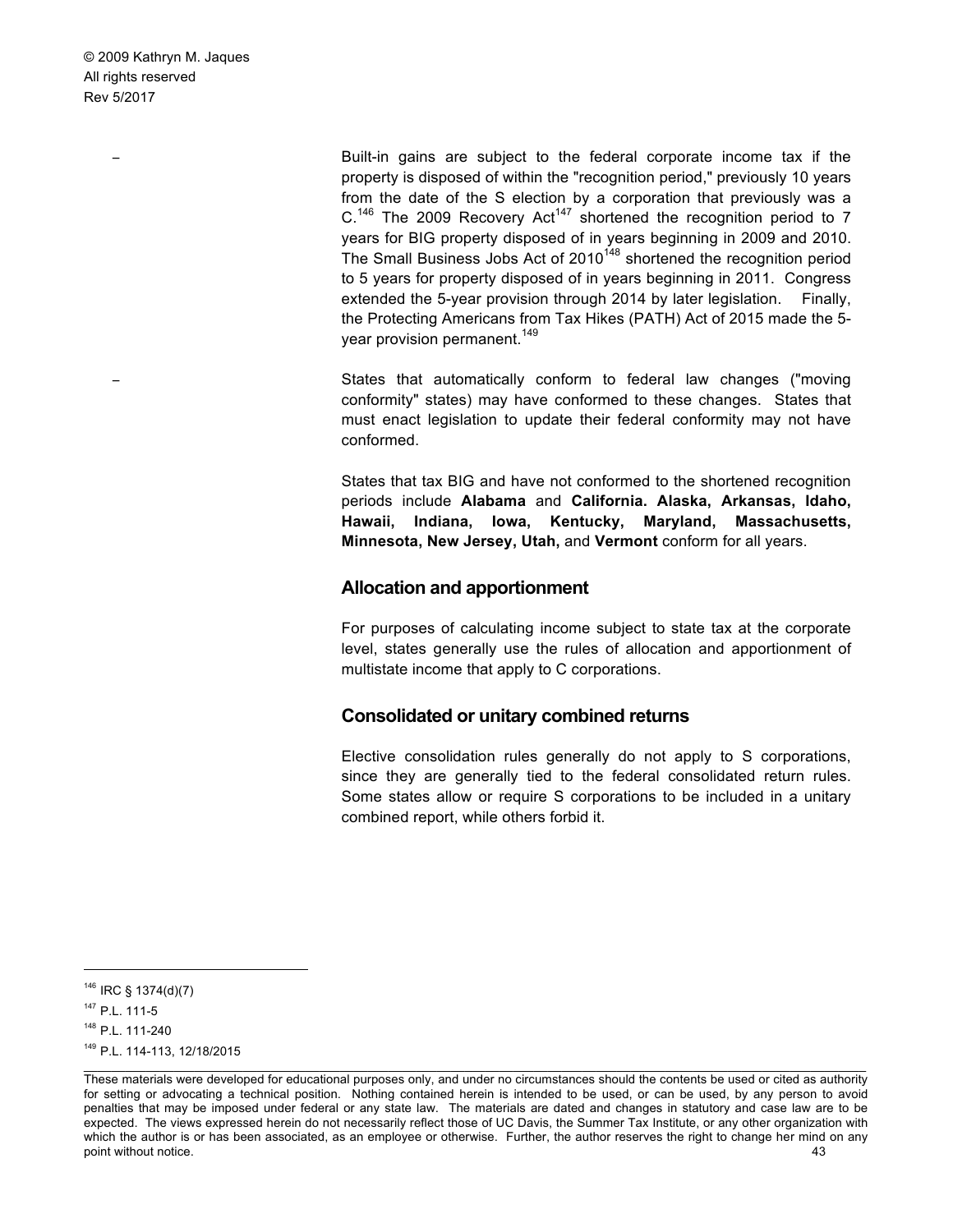- **California** does not allow an S corporation to be included in a combined report, although the FTB may recompute its income on a combined report basis under certain circumstances. It appears that this recalculation would not affect the amount of California income passed through to a nonresident stockholder, but only the amount subject to the corporate-level tax.
- **Arizona** will include an S corporation in a combined report to the extent of its income subject to tax at the corporate level, i.e., BIG and PII.
- **Illinois** requires S corporations that are unitary with other corporations to be included in a return filed on a unitary basis, but they must file a separate return based on that method; i.e., a combined return is not allowed, but unitary combined apportionment is applied to each separate entity.
- **Nebraska** law provides for S corporations to be included in a combined report calculation and flow through to the stockholders the pro rata shares of income apportioned to the state.<sup>150</sup>

# **Net worth or capital stock taxes**

S corporations are subject to franchise taxes measured by net worth, or capital stock taxes, in a number of states, even though they are exempt from corporate-level taxes measured by income.

It may be possible to avoid a net worth or capital stock tax by organizing an LLC and electing S corporation treatment, instead of organizing a corporation to begin with. That works in **Louisiana**, for example, until 2017. 151

<sup>150</sup> Neb. Rev. Stat § 77-2734.01(2)(a)

<sup>151</sup> Louisiana Revenue Information Bulletin No. 04-023, 12/01/2004

These materials were developed for educational purposes only, and under no circumstances should the contents be used or cited as authority for setting or advocating a technical position. Nothing contained herein is intended to be used, or can be used, by any person to avoid penalties that may be imposed under federal or any state law. The materials are dated and changes in statutory and case law are to be expected. The views expressed herein do not necessarily reflect those of UC Davis, the Summer Tax Institute, or any other organization with which the author is or has been associated, as an employee or otherwise. Further, the author reserves the right to change her mind on any point without notice. 44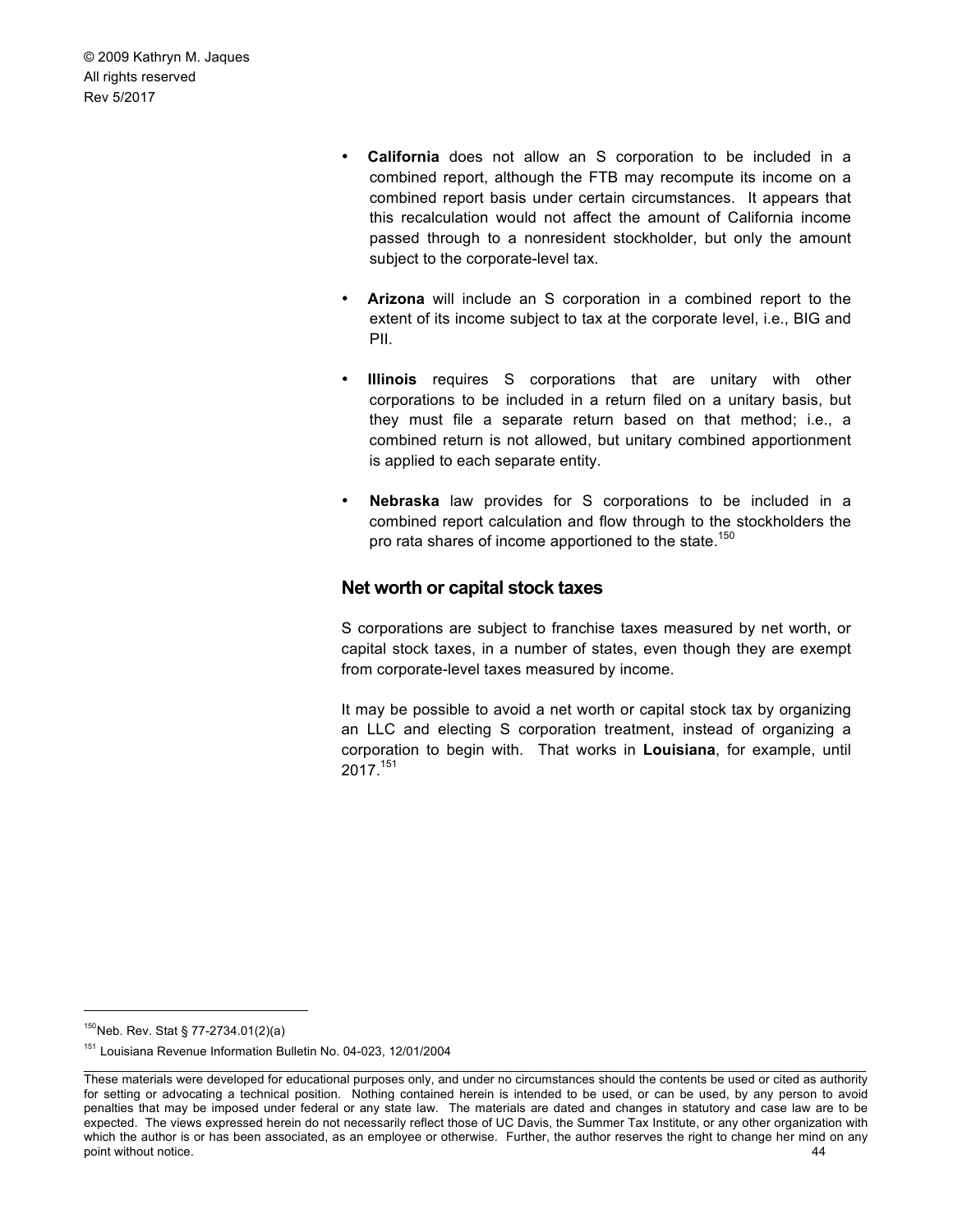# **State taxation of corporate owners**

#### **State income tax issues for corporate owners**

Corporations cannot own stock in S corporations (except that an S corporation may own 100% of the stock of a QSub). Therefore, corporate ownership issues involve corporate partners and corporate members of LLCs and SMLLCs. State statutes, regulations, and rulings dealing with corporate partners are generally assumed to be applicable to corporate members of LLCs that elect partnership treatment, although that may not be the case in every instance.

Issues facing corporate owners of FTEs include:

- How the FTE income or loss will be allocated or apportioned in each of the states involved.
- What the overall result of those allocations and apportionments will be, i.e., whether the lack of uniformity among the states will cause more or less than 100 percent of the corporate owner's income from the FTE to be taxed.

# **States that must be considered**

States that must be considered include those in which the corporation:

- Has no nexus for income tax purposes with the state other than as a result of the operation of the FTE.
- Has nexus for income tax purposes from its own operations, although the FTE is not operating within the state.
- Has nexus for income tax purposes from both its own and the FTE's operations.

#### **Flowthrough of income to corporate owner** In most jurisdictions that impose corporate income taxes or franchise taxes measured by net income, there is a flowthrough of the income (or loss) from an FTE to the corporate owner.

There are a few jurisdictions, however, in which there is no flowthrough. For example:

These materials were developed for educational purposes only, and under no circumstances should the contents be used or cited as authority for setting or advocating a technical position. Nothing contained herein is intended to be used, or can be used, by any person to avoid penalties that may be imposed under federal or any state law. The materials are dated and changes in statutory and case law are to be expected. The views expressed herein do not necessarily reflect those of UC Davis, the Summer Tax Institute, or any other organization with which the author is or has been associated, as an employee or otherwise. Further, the author reserves the right to change her mind on any point without notice 45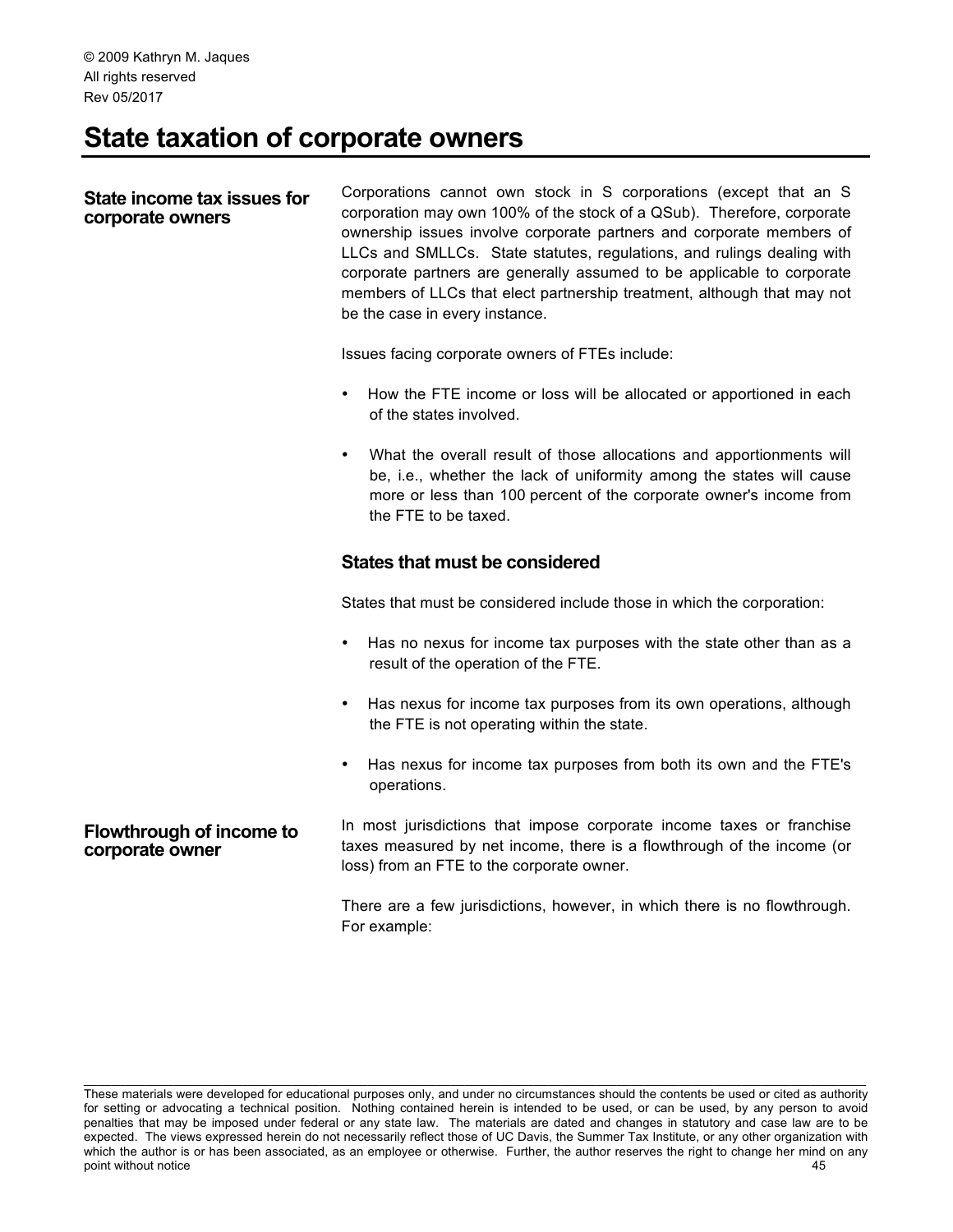**Allocation and apportionment of corporate partner's flowthrough income**

- Under the former **Michigan** Business Tax, a corporation's income or loss from an FTE was removed from the corporation's tax base whether or not the FTE was itself subject to the MBT. $107$
- Under the **New Hampshire** Business Profits Tax, a corporate owner deducts from its gross business profits those amounts that are subject to the N.H. tax at the FTE level.<sup>108</sup>
- Likewise, under the **District of Columbia** Income and Franchise Tax Law, a corporate owner deducts its distributive share of trade or business net income that is subject to the District's unincorporated business franchise tax.<sup>109</sup>

Some states have not addressed in their statutes, regulations, or case law the issue of how to allocate or apportion a corporate owner's distributive share of partnership or LLC income in the multistate context. In those states, the only way to analyze the question is to construe general statutory provisions, whether UDITPA or non-UDITPA, keeping in mind the allocation and apportionment regulations that have been adopted by a few states with similar statutory schemes.

Among those states that have adopted regulations for the apportionment and allocation of FTE income in the hands of a corporate owner, there is no uniformity. A number of different methods can be observed.

# **Apportionment at the partnership level**

One approach is to determine, at the partnership level, whether the partnership's income or loss is business or nonbusiness. If it is nonbusiness income to the partnership, it is allocated, usually to the state where the partnership's activities are conducted, or possibly to the partner's commercial domicile. If the income (or loss) is business income to the partnership, arising from activities conducted in more than one state, it is apportioned at the partnership level to determine how much is allocated to each state by the corporate partner.

There are a few states that apportion a corporate partner's flowthrough income at the partnership level. Examples are **Arkansas,<sup>110</sup> Louisiana,<sup>111</sup>** and **Oklahoma.<sup>112</sup>**

<sup>107</sup> Mich. Comp. Law Ann. § 28.1201(2)(e). The MBT was repealed effective for years beginning on or after January 1, 2012, and replaced with a corporate income tax. A corporate partner's distributive share of partnership income flows through to the partner under the current tax regime.

<sup>108</sup> N.H. Rev. Stats. Ann. § 77-A:4V

<sup>109</sup> D.C. Code Ann. § 47-1802.2(a)(2)(D)

<sup>110</sup> Ark. Code Ann. §26-51-504(a)(1) ; Ark. Code Ann. §26-51-202(a) ; Ark. Corp. Inc. Tax Regs. §1.26-51-802(b)

These materials were developed for educational purposes only, and under no circumstances should the contents be used or cited as authority for setting or advocating a technical position. Nothing contained herein is intended to be used, or can be used, by any person to avoid penalties that may be imposed under federal or any state law. The materials are dated and changes in statutory and case law are to be expected. The views expressed herein do not necessarily reflect those of UC Davis, the Summer Tax Institute, or any other organization with which the author is or has been associated, as an employee or otherwise. Further, the author reserves the right to change her mind on any point without notice 46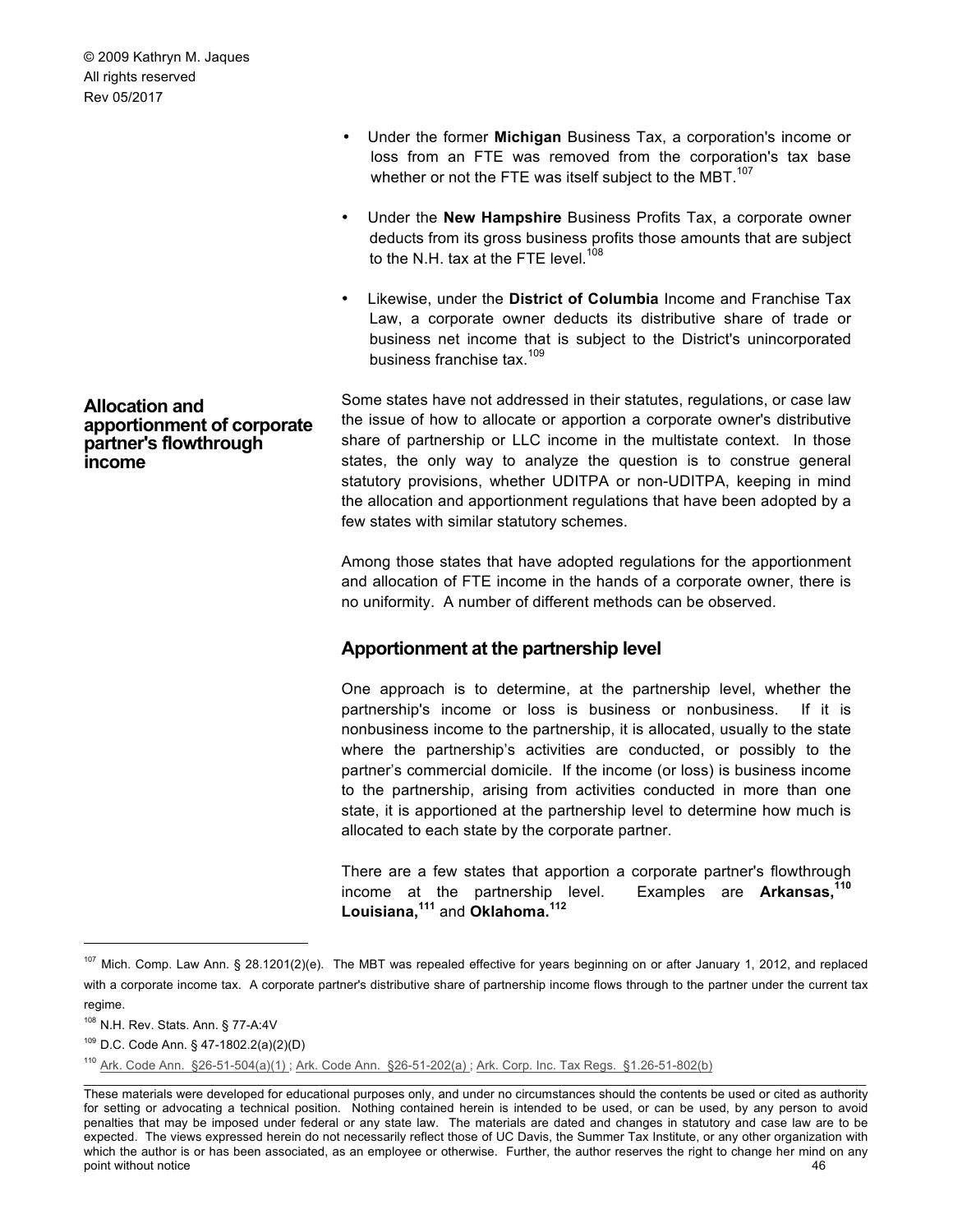# **Apportionment at the partner level with factor relief**

A more common approach is to make the business/nonbusiness determination at the partner level. If the partnership income or loss is business income or loss in the hands of the corporate partner, it is aggregated with the corporation's other income or loss and then is subject to apportionment and allocation at the corporation's level. Most states that take this approach will also allow or require the partner's distributive share of the partnership's apportionment factor values to be included in computing the partner's factors ("factor relief").

State courts have required factor relief even though not provided for in the statute or regulations.<sup>113</sup>

States providing some form of factor relief include **Alabama, Alaska, Arizona, Idaho, Indiana, Iowa, Minnesota, Montana, Maryland, Nebraska, New York, Ohio, Pennsylvania, Rhode Island, Tennessee, Utah** and **Wisconsin**.

# **Apportionment at partner level without factor relief**

In a few states, business income from a partnership is included in the partner's apportionable income but no factor relief is provided, except for inclusion of the distributive share of partnership income in the denominator of the sales factor.

• Under the former (pre-2007) **Texas** franchise tax, income from partnerships and joint ventures was included in apportionable income, and the taxpayer's distributive share of net profit (but not losses) was included in the denominator of the sales factor. The distributive share was assigned to the numerator of the state where the partnership's day-to-day operations were conducted.<sup>114</sup>

The legal form of the partnership may affect a business or nonbusiness income determination at the partner level. Income from limited partnerships may be considered passive investment income and thus more likely to be specifically allocable to either the partner's commercial domicile or the state of the partnership's activities. General partnerships are more likely to be viewed as functionally integrated with the corporate partner's business and thus generate income subject to apportionment.

 <sup>111</sup> La. Rev. Stat. Ann. § 47:287.93(A)(5)

<sup>112</sup> Okla. Stat. 68 §2362(b) ; Okla. Stat. 68 §2363

<sup>113</sup> *Homart Development Company v. Norberg,* 529 A.2d 115 (R.I. Supreme Ct., 1987)

<sup>114</sup> 34 Tex. Adm. Code § 3.549

These materials were developed for educational purposes only, and under no circumstances should the contents be used or cited as authority for setting or advocating a technical position. Nothing contained herein is intended to be used, or can be used, by any person to avoid penalties that may be imposed under federal or any state law. The materials are dated and changes in statutory and case law are to be expected. The views expressed herein do not necessarily reflect those of UC Davis, the Summer Tax Institute, or any other organization with which the author is or has been associated, as an employee or otherwise. Further, the author reserves the right to change her mind on any point without notice 47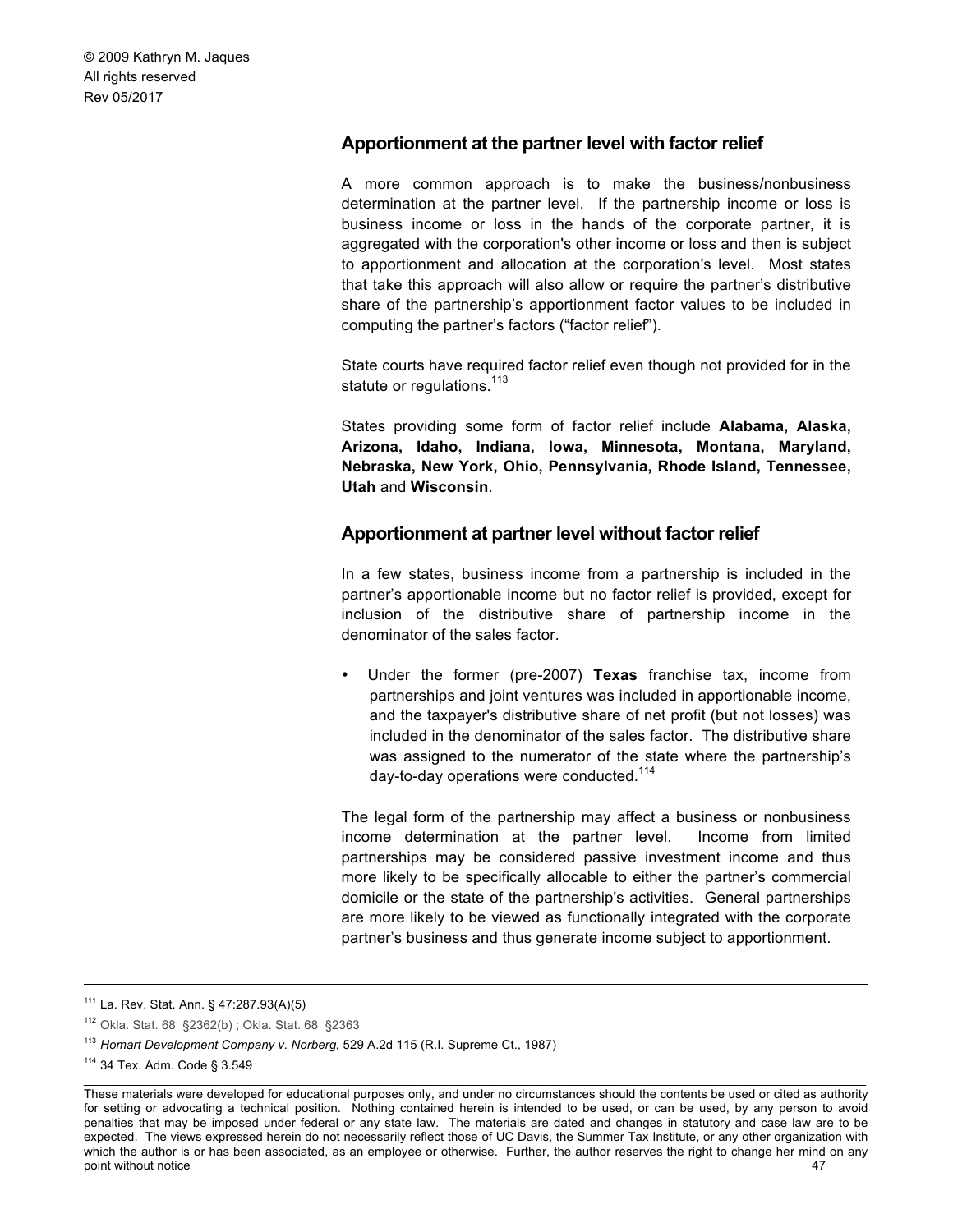> States that appear to distinguish between business and nonbusiness income based on the partnership's legal form include **Georgia**, **Illinois**, and **North Dakota**.

# **Unitary business determination**

Some states provide factor relief if the FTE and the corporate owner are engaged together in a unitary business, disregarding ownership requirements. Examples are **Idaho**, <sup>115</sup> **Illinois**, <sup>116</sup> **California**, **<sup>117</sup>** and **New Jersey.<sup>118</sup>** These states generally distinguish between business and nonbusiness income at the FTE level. Nonbusiness income is allocated to its situs or to the commercial domicile of the entity (**Idaho)** or the commercial domicile of the owner (**California, Illinois).** Business income is added to the owner's other unitary business income and apportioned by a combined formula that includes the owner's profit-andloss or equity interest in the property, payroll, and sales of the FTE.

# California

The California regulation governing allocation and apportionment of partnership income is a special formula adopted under the authority of Cal. Rev. & Tax. Code § 25137 (UDITPA § 18).

The first step is to divide the partnership's income *at the partnership level*  between business and nonbusiness income. The corporate partner's share of each item of nonbusiness income is allocated in accordance with the UDITPA rules as if received directly by the partner.

In order to deal with its share of the business income of the partnership, the corporate partner must determine whether its activities and those of the partnership constitute a unitary business, disregarding the usual ownership requirements.

If there is no unitary relationship between the partnership and the corporate partner, the partnership's business income is apportioned at the partnership level by the partnership's factors and is reported accordingly by the corporate partner.

New Jersey in accordance with the partnership's factors.

 <sup>115</sup> Id. Reg. § 27,5

 $116$  III. Reg. § 3700(d) and III. Income Tax Act § 305

<sup>117</sup> 18 Cal. Code of Regs. § 25137-1

<sup>118</sup> NJ Rev. Stat. § 54:10A-15.6(a); NJ Rev. Stat. § 54:10A-15.7(a). If the partner and partnership are not engaged in a unitary business, the corporate partner must consent to inclusion in its New Jersey taxable income of its distributive share of partnership income apportioned to

These materials were developed for educational purposes only, and under no circumstances should the contents be used or cited as authority for setting or advocating a technical position. Nothing contained herein is intended to be used, or can be used, by any person to avoid penalties that may be imposed under federal or any state law. The materials are dated and changes in statutory and case law are to be expected. The views expressed herein do not necessarily reflect those of UC Davis, the Summer Tax Institute, or any other organization with which the author is or has been associated, as an employee or otherwise. Further, the author reserves the right to change her mind on any point without notice and the set of the set of the set of the set of the set of the set of the set of the set of the set of the set of the set of the set of the set of the set of the set of the set of the set of the set of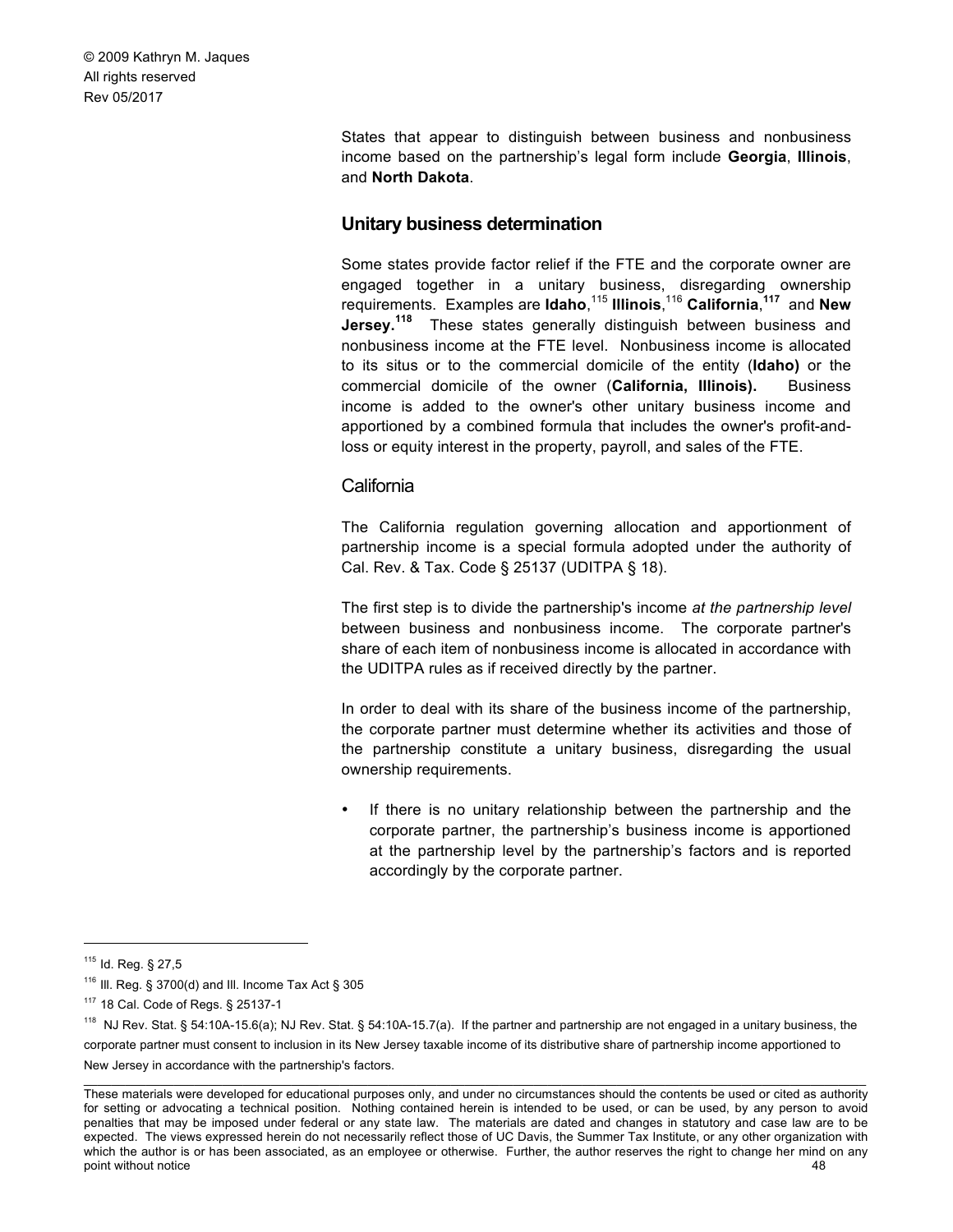- If the corporation and the partnership are engaged in a unitary business, the corporation's share of the business income or loss of the partnership is added to the corporation's other unitary business income. In addition, the partnership's apportionment factors (property, payroll and sales) are "pulled through" to the extent of the corporate partner's percentage interest, and added to the numerators and denominators of the partner's apportionment factors.
- If the corporation and the partnership are not unitary, then the corporation's share of the partnership's business income is treated as income from a separate trade or business. If the partnership does business within and without the state, the corporate partner's share of its income is apportioned in accordance with the partnership's factors. 119

#### Illinois

**Illinois** treatment is similar to California's.<sup>120</sup> However, the Illinois regulation does not contemplate the possibility that the partnership might be engaged in a unitary business with the corporate partner and also have nonbusiness income. If the partnership is not in a unitary relationship with the corporate partner, it appears that its nonbusiness income from intangibles is allocated to the commercial domicile of the partner.

The Illinois regulation was upheld by the Circuit Court of Cook County in  $2001^{121}$ 

<sup>&</sup>lt;sup>119</sup> Language clarifying this point is included in a draft revision of Reg. 25137-1 proposed by FTB staff. The proposed revisions also include replacing references to "income year" with "taxable year" in accordance with current statutory law; clarifying that intercompany sales between a partnership and any member of the corporate partner's unitary group (not just the partner itself) are eliminated in computing the sales factor; and defining "interest in the partnership" as the partner's percentage interest in the profits or losses of the partnership in effect for the year in question. The proposal also clarifies that the rules apply not only to partnership interests owned directly by a taxpayer corporation, but also to indirect interests in lower-tier partnerships. Three interested parties meetings have been held on this proposed regulation, most recently on July 8, 2014. A formal regulatory hearing was anticipated in the spring of 2017, according to the FTB rulemaking calendar; nothing has been scheduled to date. https://www.ftb.ca.gov/law/regs/25137/07082014\_Proposed\_Language.pdf, accessed 05/20/2017.

<sup>120</sup> Ill. Reg. § 3380(d)

<sup>121</sup> *BP Oil Pipeline Co., et al. v. Zehnder, et al.,* Nos. 98 L 50300 and 00 L 50255, May 25, 2001.

These materials were developed for educational purposes only, and under no circumstances should the contents be used or cited as authority for setting or advocating a technical position. Nothing contained herein is intended to be used, or can be used, by any person to avoid penalties that may be imposed under federal or any state law. The materials are dated and changes in statutory and case law are to be expected. The views expressed herein do not necessarily reflect those of UC Davis, the Summer Tax Institute, or any other organization with which the author is or has been associated, as an employee or otherwise. Further, the author reserves the right to change her mind on any point without notice and the set of the set of the set of the set of the set of the set of the set of the set of the set of the set of the set of the set of the set of the set of the set of the set of the set of the set of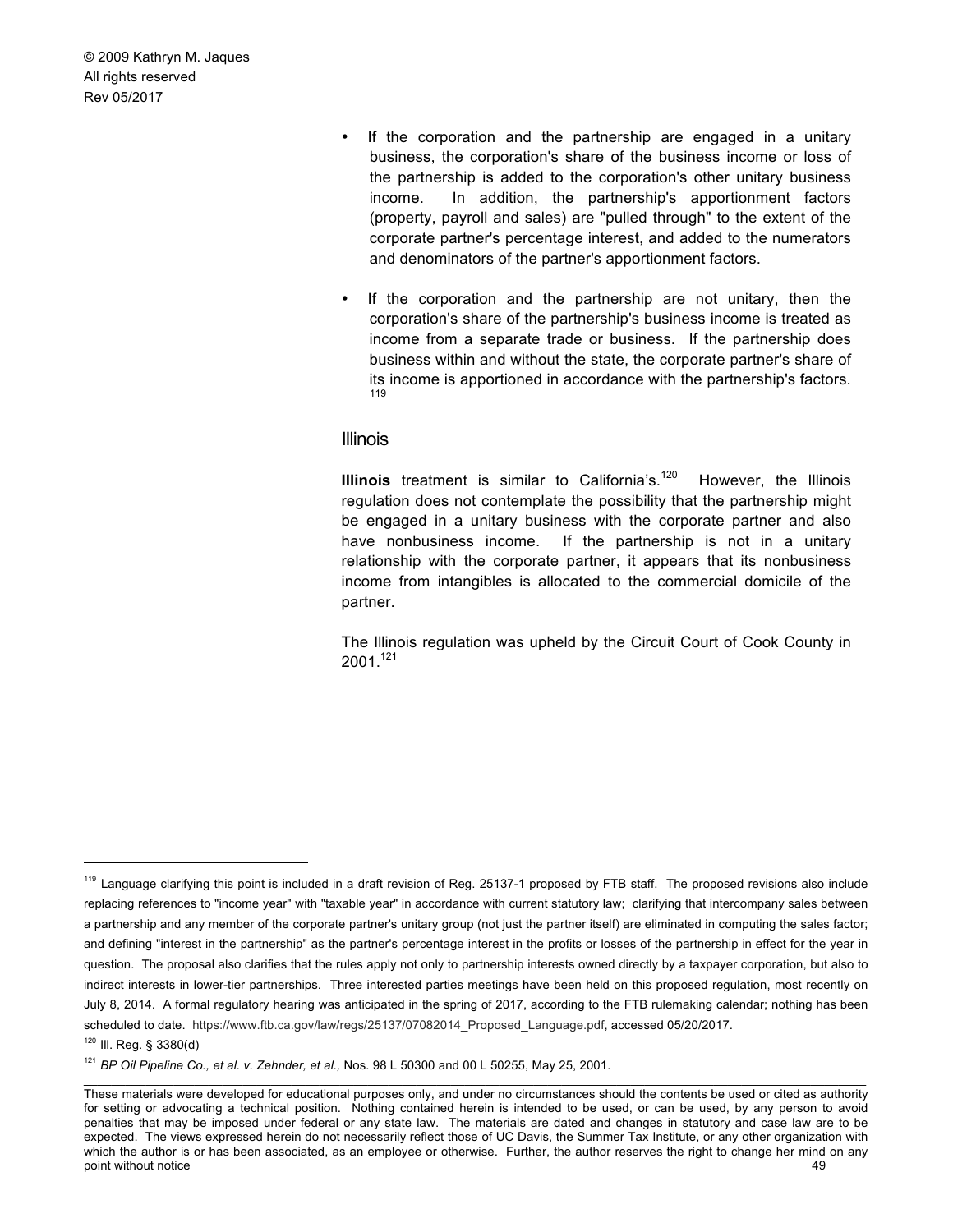#### Idaho

**Idaho** also takes an approach similar to California's, although like Illinois, it does not contemplate dividing income between business and nonbusiness at the partnership level. However, in Idaho, if the income is nonbusiness income to the corporate partner, it is allocated at the partnership level. Thus, nonbusiness income from intangibles appears to be allocated to the commercial domicile of the partnership, rather than that of the corporate partner.<sup>122</sup>

### Indiana

If a partnership and its corporate partner are engaged in a unitary business, **Indiana** includes the partner's distributive share of the partnership's business income in the partner's adjusted gross income subject to apportionment, and includes the partner's distributive share of the partnership's property, payroll and sales in the apportionment factors.<sup>123</sup> The regulation was upheld by the Indiana Tax Court.<sup>124</sup>

#### New Jersey

**New Jersey** applies the "flow-through" method (factor representation) to a corporate partner if the partnership and the corporate partner are engaged in a unitary business.<sup>125</sup>

New Jersey, a non-UDITPA state, distinguishes between "operational" and "nonoperational" income. Operational income is apportioned, while nonoperational income is allocated to its situs. The characterization of income as operational or nonoperational is made at the partnership level.<sup>126</sup> Presumably nonoperational income from intangibles would be assigned to the commercial domicile of the partnership, although the regulation does not specify.

Many states, including **California**, impose taxes on corporations doing business in the state. If a corporation has no connection to the state other than an interest in a partnership or LLC operating there, is it a taxpayer under a "doing business" standard?

**Attribution of "doing business" to corporate partner**

 <sup>122</sup> Id. Reg.§ 27,5

<sup>123</sup> IAC Title 45, reg. 3.1-1-153.

<sup>124</sup> *Hunt Corp. v. Department of Revenue,* 709 N.E.2d 766 (April 20, 1999)

<sup>125</sup> N.J.A.C. § 18:7-7.6

 $126$  N.J.A.C. § 18:7.7-6(i)

These materials were developed for educational purposes only, and under no circumstances should the contents be used or cited as authority for setting or advocating a technical position. Nothing contained herein is intended to be used, or can be used, by any person to avoid penalties that may be imposed under federal or any state law. The materials are dated and changes in statutory and case law are to be expected. The views expressed herein do not necessarily reflect those of UC Davis, the Summer Tax Institute, or any other organization with which the author is or has been associated, as an employee or otherwise. Further, the author reserves the right to change her mind on any point without notice 50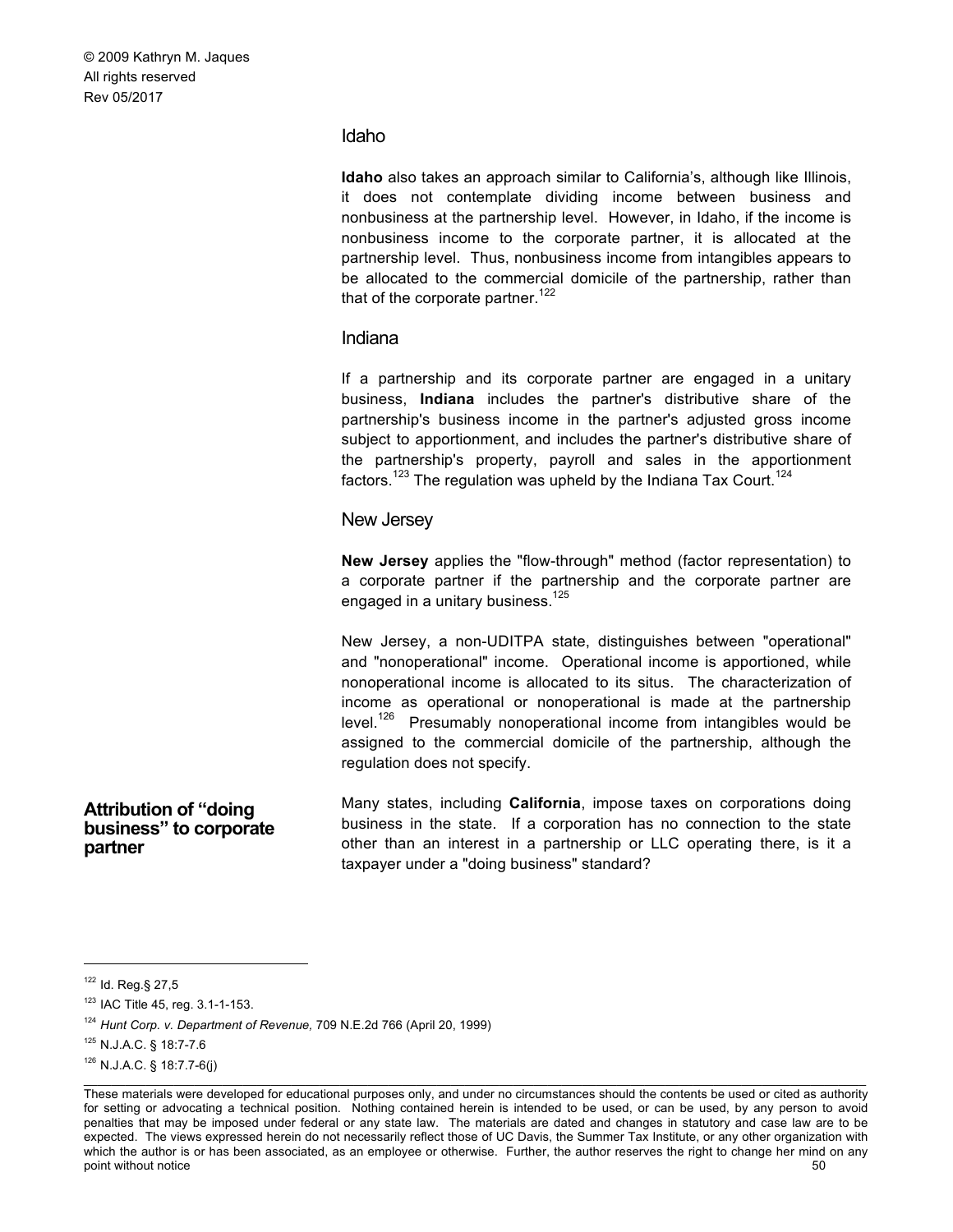# California

Before 1996 the Franchise Tax Board took the view that a corporate partner in a partnership doing business in California is, itself, doing business and therefore subject to the \$800 minimum franchise tax. Application of this principle to a corporation whose only connection with California was a limited interest in a limited partnership doing business in the state was successfully challenged in the *Appeal of Amman & Schmid Finanz AG, et al.,<sup>127</sup>*, and the FTB's petition for rehearing was denied.

A law change effective in 2011 negates the result in *Amman & Schmid* for some taxpayers. California has adopted the "factors presence" definition of "doing business," as proposed by the MTC model statute. An entity that is "doing business," under California law, is subject to the franchise tax rather than the corporate income tax. The property, payroll and sales of the entity include its distributive shares of property, payroll and sales of flowthrough entities.<sup>128</sup>

Thus a corporation whose distributive share of an FTE's property, payroll or sales in California exceeds the levels set by the new statute will be "doing business" as defined by the law and subject to the \$800 minimum franchise tax.

The FTB continues to assert franchise tax liability for corporate general partners. Also, while a corporate limited partner may not be subject to the franchise tax, it remains subject to the corporate income tax (which has no fixed dollar minimum) on any California source income arising from the partnership.<sup>129</sup> The same would presumably be true in the case of a corporate LLC member that is not "doing business" under the criteria established by the Court of Appeal in the *Swart Enterprises* case.<sup>130</sup>

 <sup>127</sup> Cal. St. Bd. of Equal., April 11, 1996

<sup>128</sup> CRTC § 23101 as amended by Stats. 2009, c. 10 (3rd Ex. Sess.), § 7 ; Stats. 2009, c. 17 (3rd Ex. Sess.), § 7

<sup>129</sup> *Appeal of Reitman Atlantic Corp.,* Cal. St. Bd. of Equal., May 31, 2001, fn 9.

<sup>&</sup>lt;sup>130</sup> The FTB's position that a corporate LLC member with no other connection with California is always "doing business" (see FTB Legal Ruling 2014-1, July 22, 2014) was successfully challenged in *Swart Enterprises, Inc. v. FTB,* 7 Cal. App. 5th 497, 01/17/2017; FTB Notice 2017-01, 02/28/2017. The FTB will follow *Swart* in cases with the same facts.

These materials were developed for educational purposes only, and under no circumstances should the contents be used or cited as authority for setting or advocating a technical position. Nothing contained herein is intended to be used, or can be used, by any person to avoid penalties that may be imposed under federal or any state law. The materials are dated and changes in statutory and case law are to be expected. The views expressed herein do not necessarily reflect those of UC Davis, the Summer Tax Institute, or any other organization with which the author is or has been associated, as an employee or otherwise. Further, the author reserves the right to change her mind on any point without notice 51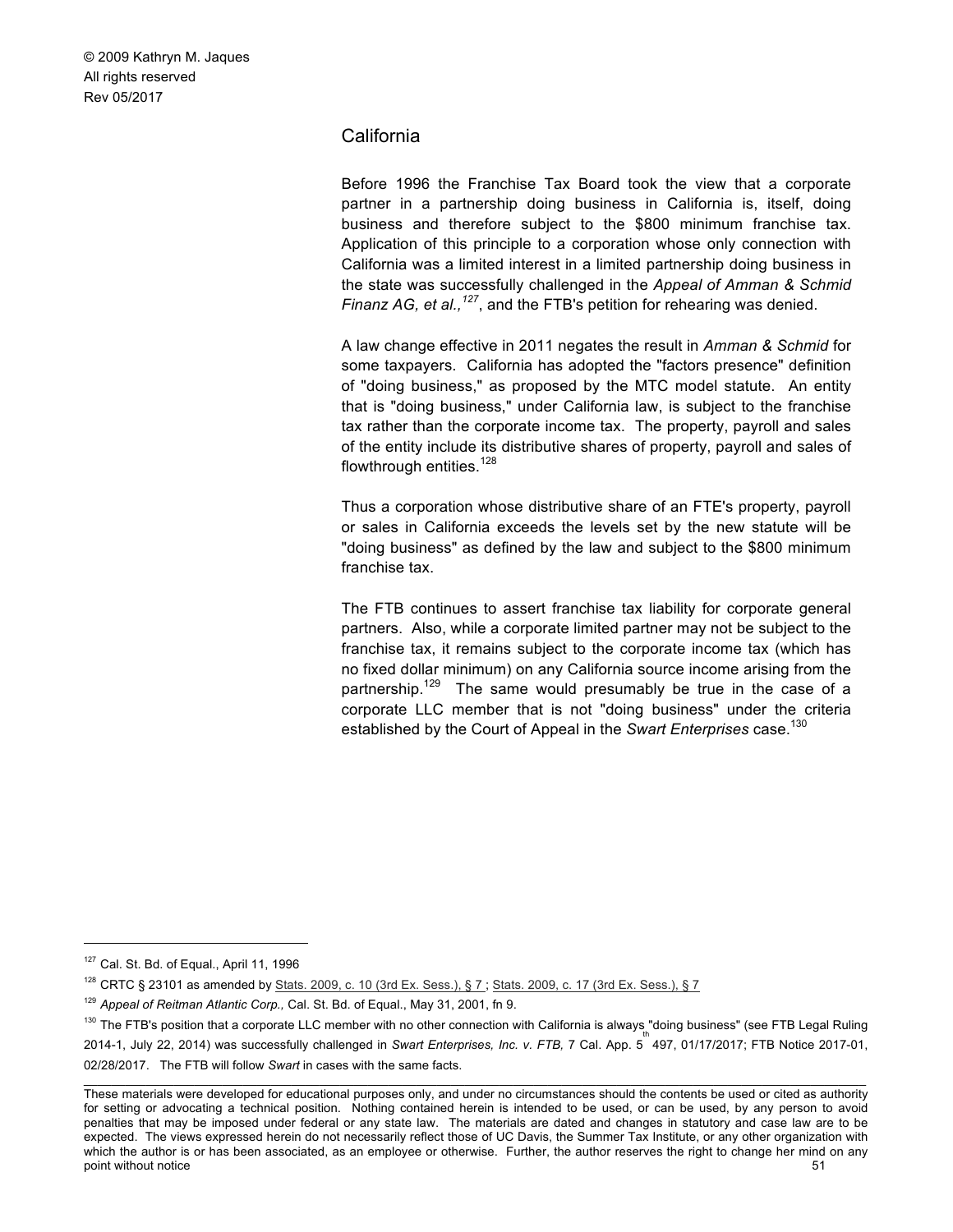# Missouri

| Missouri imposes a franchise tax, measured by the par value of             |
|----------------------------------------------------------------------------|
| outstanding capital stock and surplus, upon corporations "engaged in       |
| business" in the state. <sup>131</sup> Southwestern Bell Telephone Company |
| (SWBT), which had operated a telecommunications system in Missouri         |
| and all 49 other states for many years, went through a reorganization in   |
| 2001. It created a new Delaware corporation (Holdings), which then         |
| created a single-member LLC (LLC). SWBT then converted to a limited        |
| partnership, with Holdings as 99% limited partner and LLC as general       |
| partner. As a result Holdings was the sole owner of SWBT, 99% directly     |
| and 1% indirectly through LLC. SWBT continued to operate its business      |
| as before. As a limited partnership, SWBT was not subject to the           |
| Missouri franchise tax.                                                    |
|                                                                            |
| The Missouri Dept of Revenue asserted franchise tax liability against      |
| Holdings for years 2003 through 2005. The Administrative Hearing           |
| Commission determined that Holdings was not "engaged in business" in       |
| Missouri because it had no property or other assets in Missouri.           |
| However, the Missouri Supreme Court held that Holdings was "engaged"       |
| in business" because it managed the assets of SWBT. It did not matter      |

**Issues in combining partnerships and corporations**

The unitary principle of state taxation as applied by combined reporting states requires taxable income to be calculated with reference to the income and apportionment factors of all of the members of a unitary group. Theoretically, such a combined report should include the income and factors of every entity that is engaged in the unitary business. When individuals and flowthrough entities are involved, however, there are limitations on the use of a combined report.

whether those assets belonged to Holdings directly or indirectly through

As noted above, when a partnership and the corporate partner are engaged in a unitary business, disregarding ownership requirements, California "combines" the partnership with the corporation to the extent of the corporation's interest in its net income and apportionment factors.

LLC and SWBT.<sup>132</sup>

<sup>131</sup> Mo. Rev. Statutes § 147.010

<sup>&</sup>lt;sup>132</sup> Southwestern Bell Telephone Company v. Mo. Dept. of Revenue, 454 S.W.3d 871 (Mo. Supreme Ct. 2015)

These materials were developed for educational purposes only, and under no circumstances should the contents be used or cited as authority for setting or advocating a technical position. Nothing contained herein is intended to be used, or can be used, by any person to avoid penalties that may be imposed under federal or any state law. The materials are dated and changes in statutory and case law are to be expected. The views expressed herein do not necessarily reflect those of UC Davis, the Summer Tax Institute, or any other organization with which the author is or has been associated, as an employee or otherwise. Further, the author reserves the right to change her mind on any point without notice 52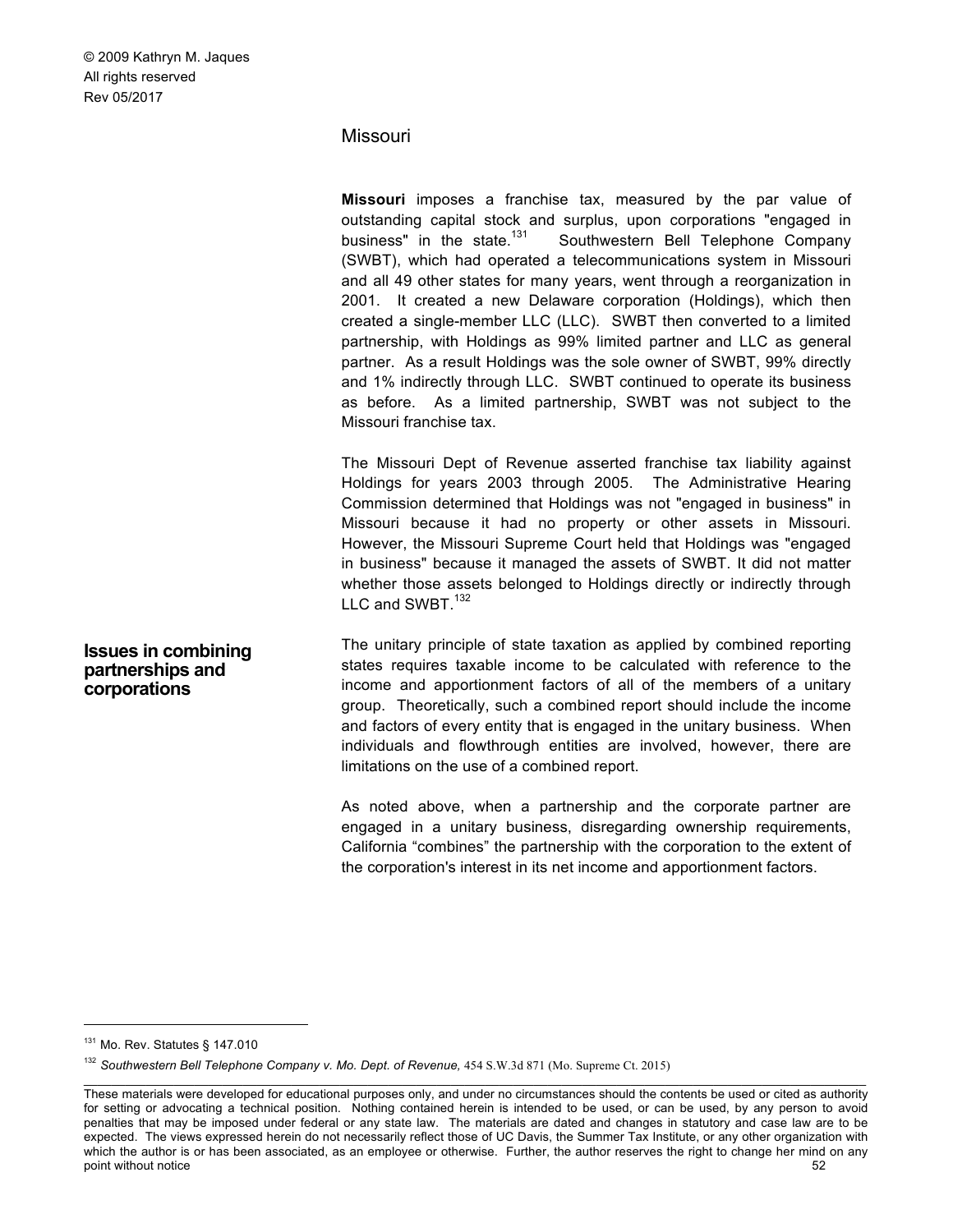# Can a limited partner interest be unitary?

For purposes of 18 Cal. Code of Regs. 25137-1, unity is determined by "established standards." Applying such standards, the question arises whether a limited partner, who by definition cannot be involved in the management of the partnership, can be engaged in a unitary business with the partnership.

In *Appeal of Gasco Gasoline, Inc.*<sup>133</sup> the SBE stated that "it would be extremely difficult to overcome the inherent passive investment nature of a limited partnership interest." The taxpayer, a vertically integrated oil business, invested in a number of oil exploration and drilling partnerships, some of which were limited interests. The partnerships were in the same line of business with the partner, and it was the taxpayer's intent to use the wells as a source of crude oil. However, in fact, only one well ever produced any oil and the taxpayer did not purchase any of it. Both the Superior Court and the Court of Appeal (unpublished decision) agreed that the partnerships were not unitary with the corporate partner.

In two later cases, California courts found unity in factual situations very similar to *Gasco*.<sup>134</sup> However, both of those cases involved working interests in oil and gas wells held directly by the taxpayer's subsidiary, rather than through limited partnerships.

Also, in a series of unpublished decisions in the mid-1990's, the Court of Appeal found a unitary relationship in situations very similar to Gasco's but where the taxpayer did actively participate in its oil and gas interests.

<sup>&</sup>lt;sup>133</sup> Cal. St. Bd. of Equal., June 1, 1988

<sup>134</sup> See *Richmond Wholesale Meat Co. v. Franchise Tax Board* (unpublished), California Court of Appeal, First Appellate District, July 14, 1995, 36 CA4th 990, 42 CRptr 854, and *Yellow Freight System, Inc. v. Franchise Tax Board*, San Francisco Superior Court No. 955046, December 29, 1994.

\_\_\_\_\_\_\_\_\_\_\_\_\_\_\_\_\_\_\_\_\_\_\_\_\_\_\_\_\_\_\_\_\_\_\_\_\_\_\_\_\_\_\_\_\_\_\_\_\_\_\_\_\_\_\_\_\_\_\_\_\_\_\_\_\_\_\_\_\_\_\_\_\_\_\_\_\_\_\_\_\_\_\_\_\_\_\_\_\_\_\_\_\_\_\_\_\_\_\_\_\_\_\_\_\_\_\_\_\_\_\_\_\_ These materials were developed for educational purposes only, and under no circumstances should the contents be used or cited as authority for setting or advocating a technical position. Nothing contained herein is intended to be used, or can be used, by any person to avoid penalties that may be imposed under federal or any state law. The materials are dated and changes in statutory and case law are to be expected. The views expressed herein do not necessarily reflect those of UC Davis, the Summer Tax Institute, or any other organization with which the author is or has been associated, as an employee or otherwise. Further, the author reserves the right to change her mind on any point without notice 53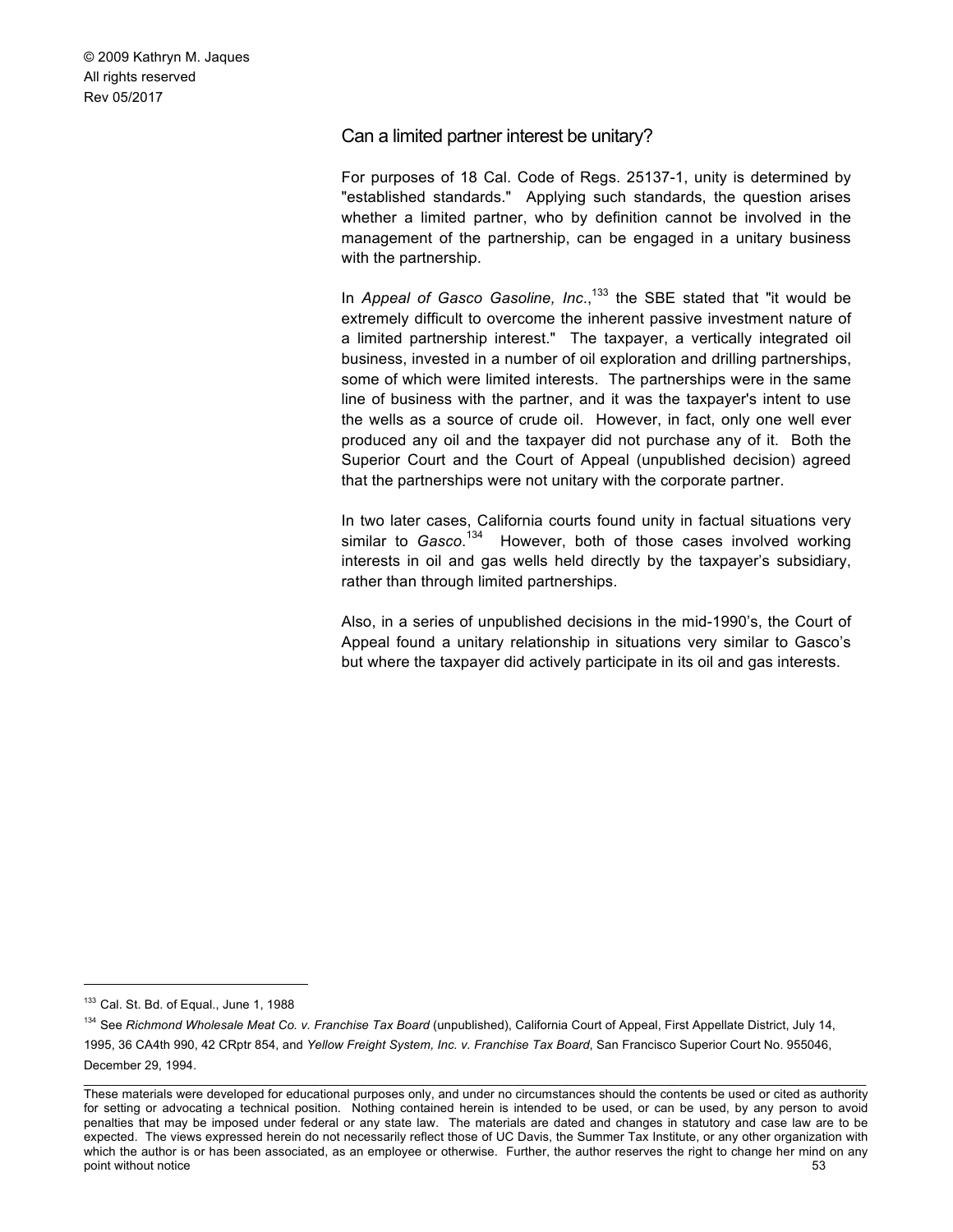> For example, in *For Better Living, Inc. v. FTB*, <sup>135</sup> a corporation involved in several unitary lines of business wanted to expand into the oil industry. FBLI intended to acquire working interests, but in order to gain credibility with the oilfield operator it started out by investing in limited partner interests. Two primary managers of FBLI were very active with these ventures, visiting the sites frequently and following the progress of individual wells via daily drilling logs. Later FBLI acquired direct working interests and participated actively in their management. The Court of Appeal found that the limited partner interests produced business income, and that although FBLI could not participate directly in their management, there were sufficient centralized management and centralized departments to create a unitary relationship with FBLI's other businesses.

Combining a corporation with noncorporate stockholders

18 Cal. Code of Regs. § 25137-1 addresses only combination of a partnership with its corporate partner. There are no rules for combining corporations with stockholders that are partnerships, individuals, or other non-corporate entities.

The Court of Appeal effectively authorized the combination of a corporate subsidiary with its partnership stockholder in *Hugo Neu-Proler International Sales Corporation v. FTB.*<sup>136</sup> In FTB Legal Ruling 91-1<sup>137</sup> the FTB indicated it considered this case to be limited to its particular facts. In general, the FTB would not "fold up" corporations whose stock is held by a partnership through the partnership to the corporate partners. To do so would be to treat C corporations as if they were partnerships.

Cal. Rev. & Tax. Code § 25105, as amended by Ch. 1243, Laws 1994, applicable to income years beginning on or after January 1, 1995, addresses the issues of unity of ownership of stock held by partnerships.

Sec. 25105 defines a "commonly controlled group" includable in a combined report (provided they are engaged in a unitary business).

 <sup>135</sup> Case No. A070544

<sup>136</sup> 195 Cal. App. 3d 326 (1987)

<sup>137</sup> 410:BRL:CL-91-397, November 12, 1991

These materials were developed for educational purposes only, and under no circumstances should the contents be used or cited as authority for setting or advocating a technical position. Nothing contained herein is intended to be used, or can be used, by any person to avoid penalties that may be imposed under federal or any state law. The materials are dated and changes in statutory and case law are to be expected. The views expressed herein do not necessarily reflect those of UC Davis, the Summer Tax Institute, or any other organization with which the author is or has been associated, as an employee or otherwise. Further, the author reserves the right to change her mind on any point without notice 54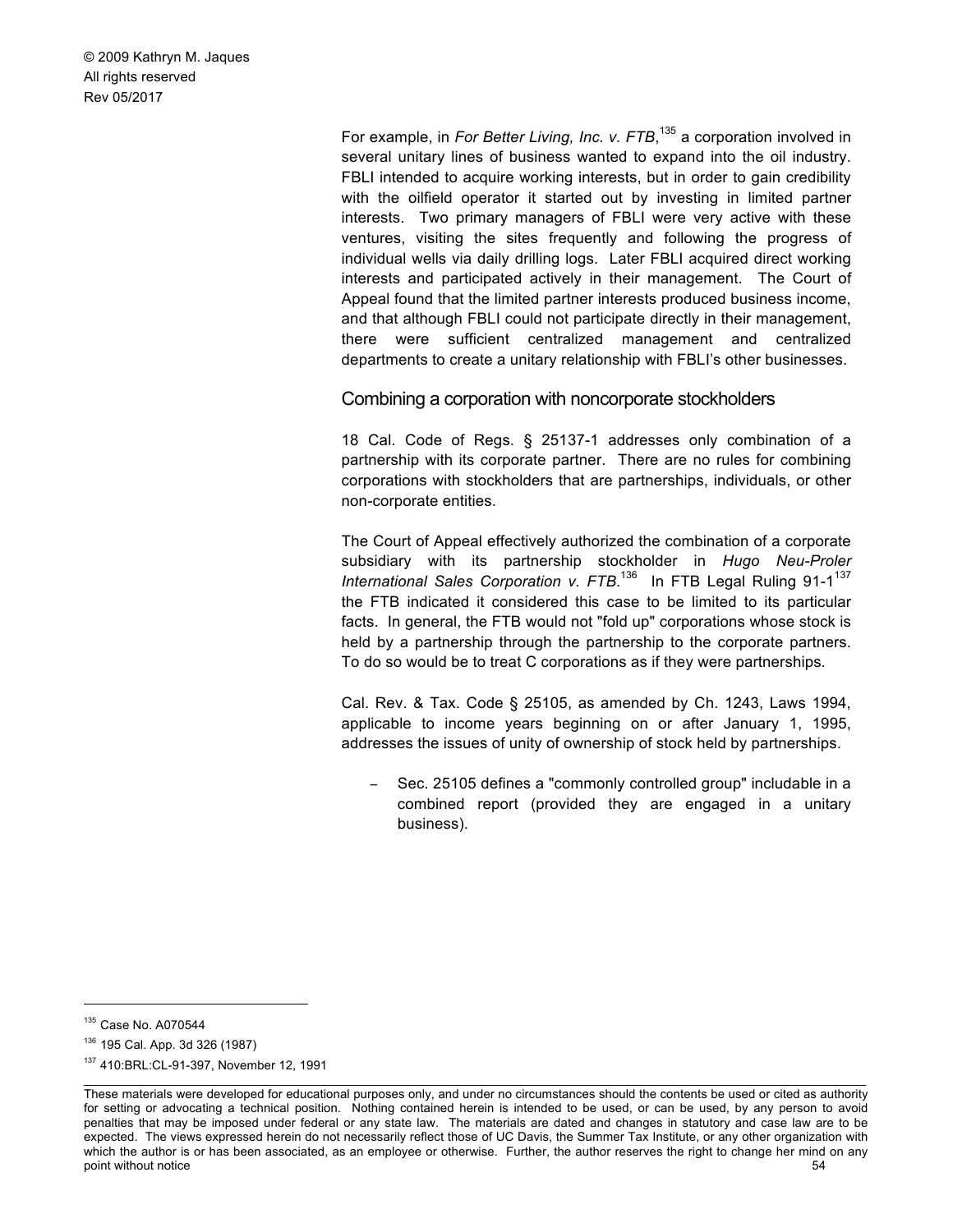- A commonly controlled group includes any two or more corporations if more than 50% of the voting stock of each corporation is owned or controlled by the same person.<sup>138</sup> A "person" for this purpose includes a limited partnership.<sup>139</sup> Thus if more than 50% of the voting stock of each of two or more corporations is held by a limited partnership, the corporations may be combined with each other, but not with the partnership or its partners.
- Stock owned by a partnership is constructively owned by a general partner in proportion to the partner's capital interest in the partnership.140 Thus in the *Hugo Neu* scenario, each of the general partners would constructively have owned 50% of the stock of the DISC, and it could not have been combined with either of them. But if one general partner owned 51% and the other 49%, the DISC (as a whole, not just 51% of it) would be combined with the 51% partner.
- If a member of a commonly controlled group, or stockholders, officers, directors, or employees of a member of a commonly controlled group, is a general partner in a limited partnership, stock held by the partnership is constructively held by the limited partners to the extent of their capital interests.<sup>141</sup> Thus if another member of the commonly controlled group is a limited partner, its percentage share of ownership is taken into account in determining whether the corporation is combinable with the group.

#### ! **Example**

Mr. X owns more than 50% of the stock of Corporation A and Corporation B. B owns 40% of the stock of Corporation C. 30% of C's stock is held by Limited Partnership LP, in which A is a 1% general partner and B is a 60% limited partner. Can A or C, or both, be included in a combined report with B, assuming they are all engaged in a unitary business?

 <sup>138</sup> Cal. Rev. & Tax. Code § 25105(b)(2)

<sup>139</sup> Cal. Rev. & Tax. Code § 25105(f)(2)

<sup>140</sup> Cal. Rev. & Tax. Code § 25105(e)(3)

\_\_\_\_\_\_\_\_\_\_\_\_\_\_\_\_\_\_\_\_\_\_\_\_\_\_\_\_\_\_\_\_\_\_\_\_\_\_\_\_\_\_\_\_\_\_\_\_\_\_\_\_\_\_\_\_\_\_\_\_\_\_\_\_\_\_\_\_\_\_\_\_\_\_\_\_\_\_\_\_\_\_\_\_\_\_\_\_\_\_\_\_\_\_\_\_\_\_\_\_\_\_\_\_\_\_\_\_\_\_\_\_\_  $141$  Cal. Rev. & Tax. Code § 25105(e)(4)

These materials were developed for educational purposes only, and under no circumstances should the contents be used or cited as authority for setting or advocating a technical position. Nothing contained herein is intended to be used, or can be used, by any person to avoid penalties that may be imposed under federal or any state law. The materials are dated and changes in statutory and case law are to be expected. The views expressed herein do not necessarily reflect those of UC Davis, the Summer Tax Institute, or any other organization with which the author is or has been associated, as an employee or otherwise. Further, the author reserves the right to change her mind on any point without notice 55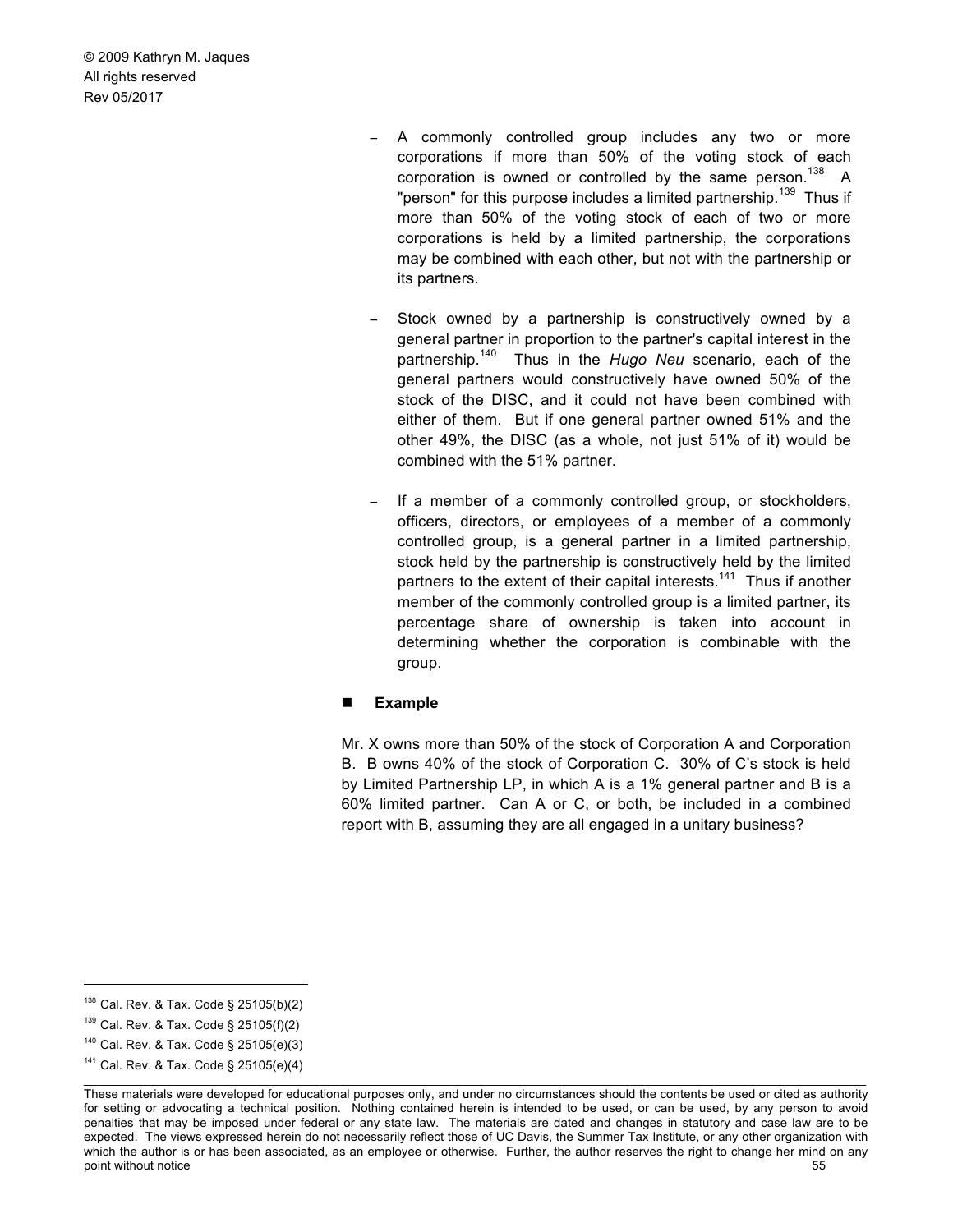> **Answer:** Because A is a general partner in LP and also a member of a commonly controlled group with Corporation B, the Corporation C stock held by LP is constructively owned by B to the extent of its 60% interest in LP. B therefore owns 40% of C directly, plus 60% of 30%, or 18%, through LP, for a total of 58%. A constructively owns another 1% of LP's 30% interest in C. As a result, the AB commonly controlled group collectively owns, directly and indirectly, 58.3% of C. C can be combined with A and B.

> Note that the result would be the same if Mr. X were the general partner in LP, rather than A, because he is a stockholder of A and B.  $\blacksquare$

> What if some of the partners are individuals, rather than corporations? The taxation of individuals is governed by the Personal Income Tax Law. A resident is taxed on all income, regardless of source; therefore, combination and apportionment would have no significance for a resident, except in determining the source of income for purposes of the credit for taxes paid to another state. If the individual is a partner in a partnership that owns stock in one or more corporations, and the individual, the partnership, and the corporations are all engaged in a single unitary business, there is no provision that would pull the corporations' income and apportionment factors up through the partnership to the individual partners.

#### ! **Example**

Mr. X, a nonresident of California, owns 100% of the stock of C Corporation, which does business within and without California. Mr. X is a 99% limited partner in partnership P, which owns real and tangible personal property that is leased to C for use in its business. C Corporation has a 1% general partner interest in P. How will C, P, and Mr. X be required to report for California tax purposes?

**Answer:** C Corporation's California corporate franchise tax return will include its own income and apportionment factors, plus 1% of the income and apportionment factors of P. One percent of the intercompany rent paid to P by C will be eliminated from P's sales factor and C's property factor.

P will be required to file a California partnership return, assuming it owns property in California. Mr. X will file a California personal income tax return and pay tax on his 99% share of P's net income, apportioned by P's factors. If P has no property in California, neither P nor Mr. X will have a California filing requirement.  $\blacksquare$ 

These materials were developed for educational purposes only, and under no circumstances should the contents be used or cited as authority for setting or advocating a technical position. Nothing contained herein is intended to be used, or can be used, by any person to avoid penalties that may be imposed under federal or any state law. The materials are dated and changes in statutory and case law are to be expected. The views expressed herein do not necessarily reflect those of UC Davis, the Summer Tax Institute, or any other organization with which the author is or has been associated, as an employee or otherwise. Further, the author reserves the right to change her mind on any point without notice 56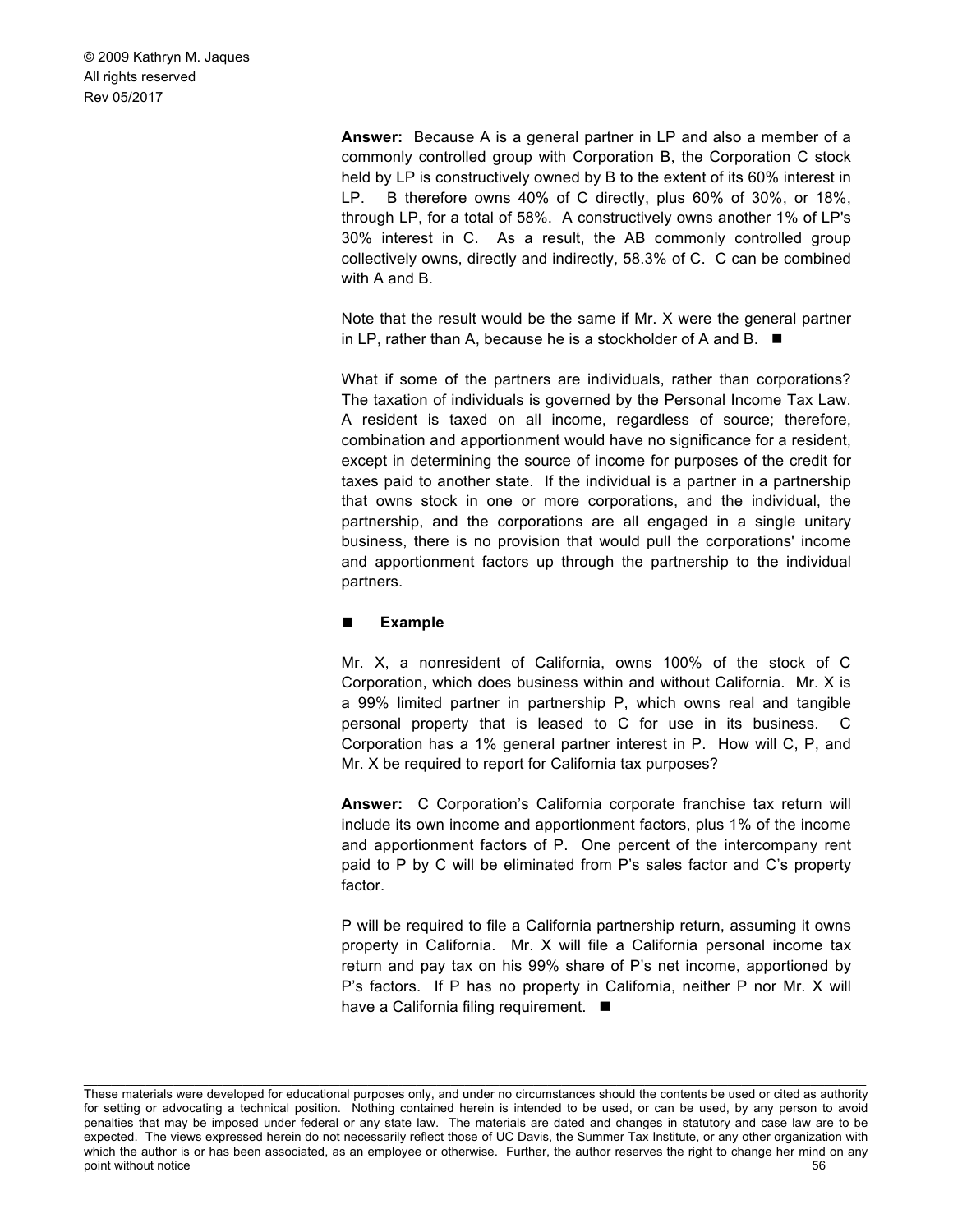The **North Dakota** Supreme Court reached a similar conclusion in *True v. Heitkamp.142* There, the taxpayer sought to include a number of partnerships, S corporations, and C corporations in a combined report. All of the entities were owned by members of the True family, with more than 50% held by the patriarch, H. L. True. The court denied combination, holding that North Dakota law did not provide for the combination of noncorporate taxpayers, and that corporate taxpayers could be combined only if a single entity controlled all the businesses *and was itself a member of the unitary group*. Since Mr. True, as an individual, could not be included in the combined report, no combination was possible. The decision distinguishes *Rain Bird* and *Hugo Neu-Proler International* because the California statute required only "direct or indirect ownership or control," and does not require the controlling entity to be included in the combined report.

#### **Other multistate partnership issues** If the corporate partner has a short period return in which no partnership year end falls, is any partnership income taken into account for that year? Probably not in **California**, due to California's conformity to IRC § 706(a) (partner's distributive share of partnership income is included in the partner's return for the taxable year with or within which the partnership's taxable year ends).

Can all activity in one state be allocated to a certain partner or partners, e.g. those who reside in that state? Such an allocation is fine under the partnership tax rules, as long as it has substantial economic effect; however, the regulations say the partnership has to apportion its income.<sup>143</sup>

 <sup>142</sup> 470 N.W.2d 582 (5/21/91)

 $143$  This is another issue that may be addressed by the proposed FTB regulations.

These materials were developed for educational purposes only, and under no circumstances should the contents be used or cited as authority for setting or advocating a technical position. Nothing contained herein is intended to be used, or can be used, by any person to avoid penalties that may be imposed under federal or any state law. The materials are dated and changes in statutory and case law are to be expected. The views expressed herein do not necessarily reflect those of UC Davis, the Summer Tax Institute, or any other organization with which the author is or has been associated, as an employee or otherwise. Further, the author reserves the right to change her mind on any point without notice 57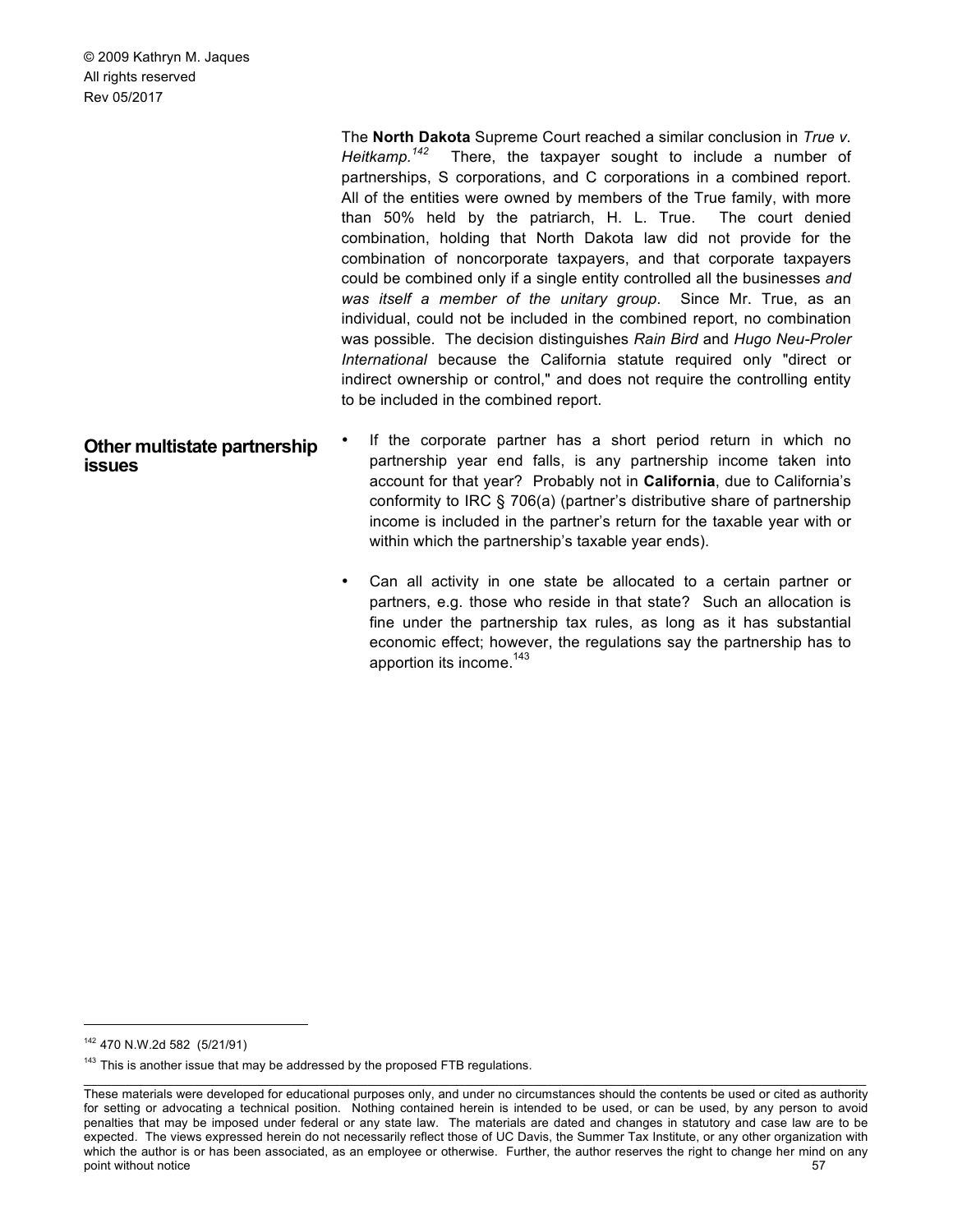# **State taxation of individual owners**

# **Resident individual owners** In general, states that recognize FTE status tax a resident owner on his or her entire distributive share of income, regardless of where the FTE conducts business or derives income. The state of residence usually allows a credit for taxes paid to other states on the same income. The taxpayer, in order to obtain the credit, generally must be taxed on the same item of income in both states in the same taxable year.

A few states tax a resident only on his or her pro rata share of income allocated and apportioned to the state, e.g., **Michigan**, **Nebraska**, **New Mexico**, **Oklahoma**.

FTE income attributed to the state of residence escapes taxation entirely in some states that do not impose individual income taxes, such as **Florida, Texas, Wyoming, South Dakota, Washington,** and **Nevada**. Some of those states tax the income of limited liability entities at the entity level, or impose minimum taxes or fees on them.

# **Credits for taxes paid to other states on S corporation income**

Virtually all states that tax a resident stockholder's entire distributive share of S corporation income will allow credit for taxes paid to other states on S corporation income.

Some states also allow residents credit for taxes paid to other states by the S corporation. This may include taxes paid to one or more of the following:

- States that do not recognize S status
- States where the corporation has elected out of S status
- States requiring payment of taxes by the corporation on behalf of a nonresident stockholder
- States imposing taxes on S corporations at the corporate level, such as tax on BIG or PII and the **California** or **Massachusetts** corporatelevel tax

These materials were developed for educational purposes only, and under no circumstances should the contents be used or cited as authority for setting or advocating a technical position. Nothing contained herein is intended to be used, or can be used, by any person to avoid penalties that may be imposed under federal or any state law. The materials are dated and changes in statutory and case law are to be expected. The views expressed herein do not necessarily reflect those of UC Davis, the Summer Tax Institute, or any other organization with which the author is or has been associated, as an employee or otherwise. Further, the author reserves the right to change her mind on any point without notice 58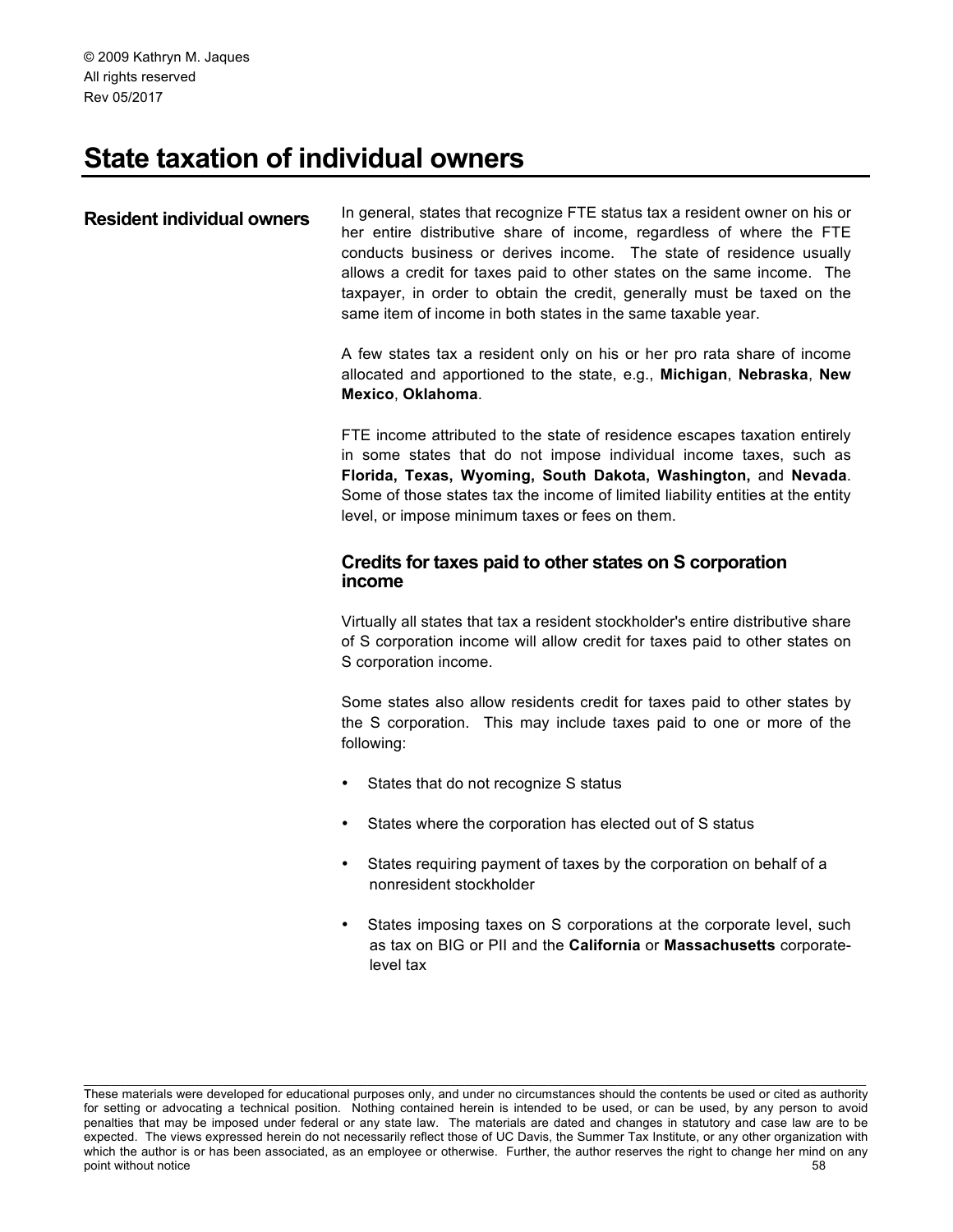# Corporation's payment of tax on behalf of S corporation stockholder

Where an option is permitted to have the nonresident stockholders' tax paid by an S corporation, whether directly or via a composite return, the corporation and stockholders should consider the ramifications of corporate-level payment.

If the tax is paid by the S corporation, all stockholders bear the burden of that tax, including residents who already are taxed directly by the state on 100 percent of their pro rata share. This results, in part, because there is no mechanism in Subchapter S (in contrast to Subchapter K governing partnerships) to specially allocate items of income or loss among stockholders.

At least for federal tax purposes, payment by the corporation reduces the accumulated adjustments account (AAA) and the amount taxed to all stockholders, not just nonresidents.

The **California** Franchise Tax Board staff found in 1986, when it tried to ascertain the federal effect of a withholding requirement for nonresident stockholders, that the IRS would not guarantee in writing that the payment of state taxes on behalf of some stockholders and not others would not create two classes of stock and invalidate the S election. Although the IRS appears never to have raised this issue, there may be some risk. Nevertheless, in 2002 California repealed its requirement that nonresident shareholders consent annually in writing to the state's jurisdiction to tax their flowthrough income, and instituted a withholding requirement for nonresident S corporation stockholders.

Stockholders who are residents of states that do not allow credit for taxes paid to other states at the corporate level will forfeit the credit if they do not pay the tax directly.

# **Other issues for resident S corporation stockholders**

S corporation distributions

These materials were developed for educational purposes only, and under no circumstances should the contents be used or cited as authority for setting or advocating a technical position. Nothing contained herein is intended to be used, or can be used, by any person to avoid penalties that may be imposed under federal or any state law. The materials are dated and changes in statutory and case law are to be expected. The views expressed herein do not necessarily reflect those of UC Davis, the Summer Tax Institute, or any other organization with which the author is or has been associated, as an employee or otherwise. Further, the author reserves the right to change her mind on any point without notice 59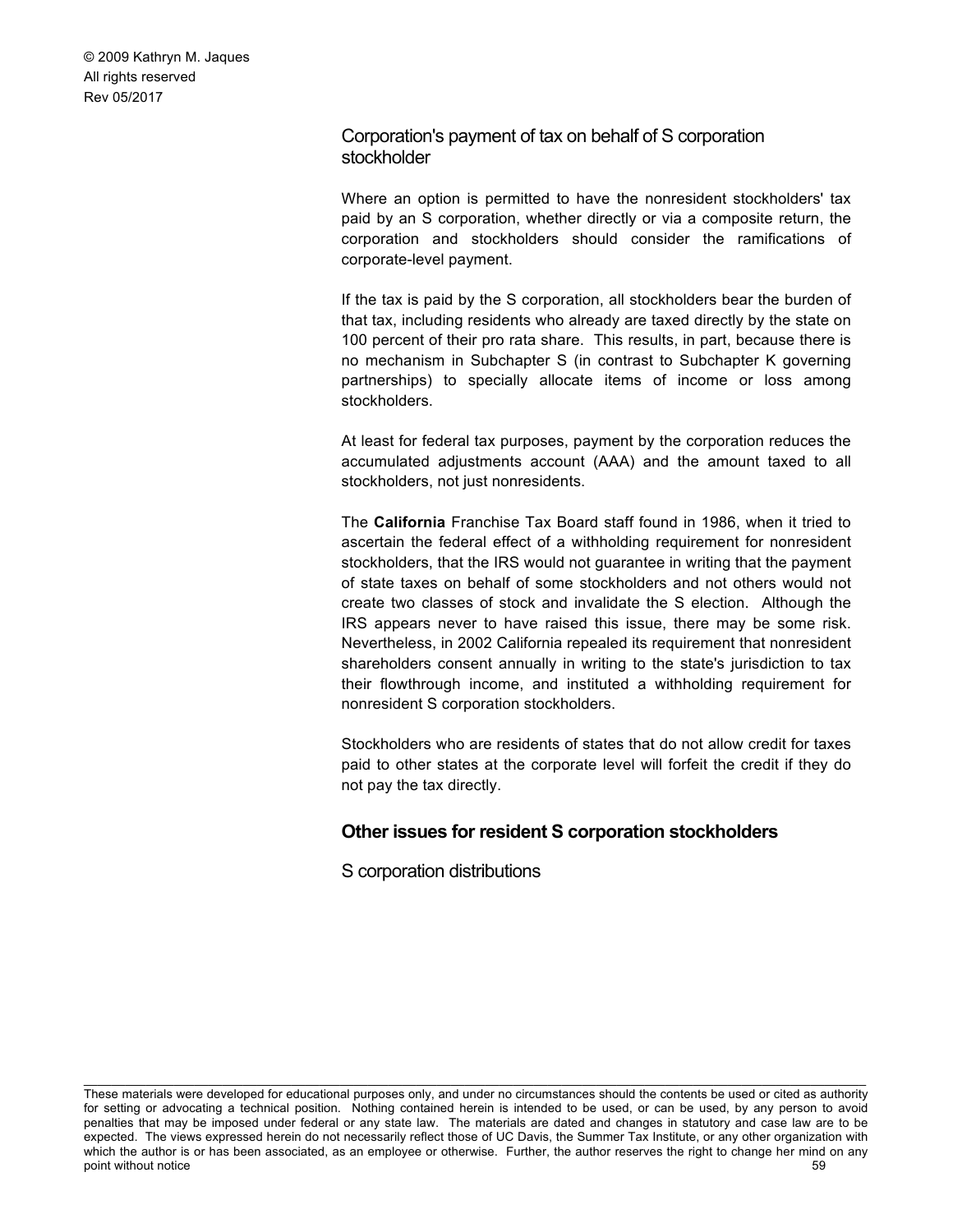- For federal purposes, distributions from S corporations to their stockholders are tax-free to the extent of the stockholder's basis in the corporation. Any additional distribution is taxed as a gain from the sale or exchange of property. If the corporation has C corporation earnings and profits, an additional limitation is imposed on tax-free distributions to the extent of the accumulated adjustments account (AAA), which generally consists of corporate earnings that have been passed through to and taxed to the stockholders. Any distribution in excess of the AAA amount is taxed as a dividend to the extent it does not exceed the accumulated earnings and profits. Distributions in excess of both AAA and accumulated earnings and profits are taxed as gain from the sale of property.<sup>144</sup>
- Some jurisdictions do not recognize S corporation status or did not in the past. As a result, distributions of income earned during the time when S corporation status was not recognized will be treated as dividends. A separate state AAA calculation may be required.

A distribution that constitutes a dividend for state income tax purposes will generally be taxed only by the stockholder's state of residence.

Gain or loss on sale of S corporation stock

Gain or loss on the sale or other disposition of S corporation stock generally has its source at the residence of the stockholder. However, the basis of the stock for state purposes may (or may not) differ from the basis for federal purposes.

#### ! **Example**

Federal law imposes a corporate-level tax on built-in gains (BIG) realized by an S corporation that was previously a Subchapter C corporation.<sup>145</sup> The corporate-level tax is treated as a loss sustained by the S corporation, and passes through to the stockholders as a deduction.<sup>146</sup> **New York** does not impose a corporate level tax on built-in gains, and does not allow the stockholders to deduct their distributive shares of the federal BIG tax. After a NY state audit added the federal income tax back to the stockholders' taxable income, stockholders requested a corresponding increase in their basis in the S corporation's stock.

 <sup>144</sup> IRC § 1368

<sup>145</sup> IRC § 1374

 $146$  IRC § 1366(f)(2)

\_\_\_\_\_\_\_\_\_\_\_\_\_\_\_\_\_\_\_\_\_\_\_\_\_\_\_\_\_\_\_\_\_\_\_\_\_\_\_\_\_\_\_\_\_\_\_\_\_\_\_\_\_\_\_\_\_\_\_\_\_\_\_\_\_\_\_\_\_\_\_\_\_\_\_\_\_\_\_\_\_\_\_\_\_\_\_\_\_\_\_\_\_\_\_\_\_\_\_\_\_\_\_\_\_\_\_\_\_\_\_\_\_ These materials were developed for educational purposes only, and under no circumstances should the contents be used or cited as authority for setting or advocating a technical position. Nothing contained herein is intended to be used, or can be used, by any person to avoid penalties that may be imposed under federal or any state law. The materials are dated and changes in statutory and case law are to be expected. The views expressed herein do not necessarily reflect those of UC Davis, the Summer Tax Institute, or any other organization with which the author is or has been associated, as an employee or otherwise. Further, the author reserves the right to change her mind on any point without notice 60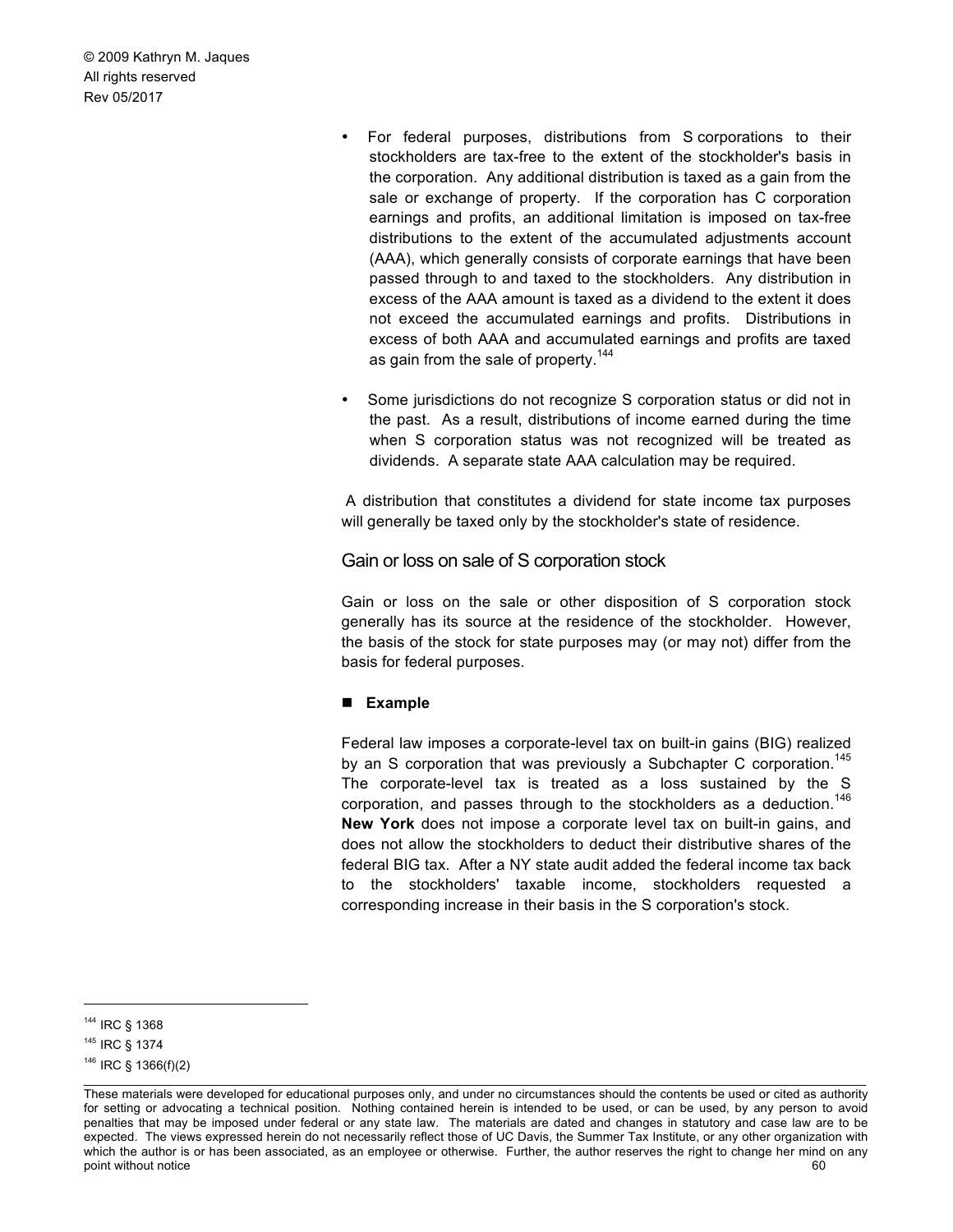**Nonresident individual** 

**owners**

**New York** law defines taxable income as federal taxable income plus and minus certain specified adjustments.<sup>147</sup> There is a specified adjustment for the addback of the federal income tax deduction for an S corporation stockholder,<sup>148</sup> but there is no provision for adjustment in the basis of the S corporation stock or in the gain or loss on its disposition. Therefore the stockholders were denied the basis adjustment.<sup>149</sup>

# **Source of income**

Nonresidents are subject to state income tax only on income arising from sources within the taxing state. In general, source income is defined as follows:

- Income from real or tangible personal property, including gain or loss on the sale or other disposition of such property, if the property is located in the state.
- Income from business activities carried on in the state. If a unitary business is conducted in more than one state, income is usually apportioned among the states by a formula similar to UDITPA.
- Income from personal services performed within the state.<sup>150</sup>
- Income from intangible personal property with a business situs in the state. An intangible has a business situs when it is an asset of a business carried on at a particular location. For example, the accounts receivable, checking and savings accounts, and investments of a business have a situs in the state where the business is carried on. Stock certificates pledged as security for a loan to a business carried on in the state, and held by the lender in the state, also have a business situs in the state. Income from licensing the use of intangible property such as patents, copyrights, etc. may have a business situs at the place where the licensee uses the property to produce income.

 <sup>147</sup> NYTL § 612(a)

<sup>148</sup> NYTL § 612(b)(18)

<sup>149</sup> New York Advisory Opinion TSB-A-11(a)I, 02/11/2011

\_\_\_\_\_\_\_\_\_\_\_\_\_\_\_\_\_\_\_\_\_\_\_\_\_\_\_\_\_\_\_\_\_\_\_\_\_\_\_\_\_\_\_\_\_\_\_\_\_\_\_\_\_\_\_\_\_\_\_\_\_\_\_\_\_\_\_\_\_\_\_\_\_\_\_\_\_\_\_\_\_\_\_\_\_\_\_\_\_\_\_\_\_\_\_\_\_\_\_\_\_\_\_\_\_\_\_\_\_\_\_\_\_ 150 Owners sometimes elect S status intending to minimize employment taxes by limiting their salaries and receiving the remainder of the S corporation's income in the form of distributions not subject to FICA. However, for a nonresident stockholder, wages are sourced where the individual's services are performed, while the distributive share of income is sourced by apportionment at the corporate level. A stockholder residing in a no- or low-tax state, who performs most or all of his or her services in the state of residence, may benefit from maximizing the salary if a significant portion of the S corporation's income is apportioned to a relatively high-tax state.

These materials were developed for educational purposes only, and under no circumstances should the contents be used or cited as authority for setting or advocating a technical position. Nothing contained herein is intended to be used, or can be used, by any person to avoid penalties that may be imposed under federal or any state law. The materials are dated and changes in statutory and case law are to be expected. The views expressed herein do not necessarily reflect those of UC Davis, the Summer Tax Institute, or any other organization with which the author is or has been associated, as an employee or otherwise. Further, the author reserves the right to change her mind on any point without notice 61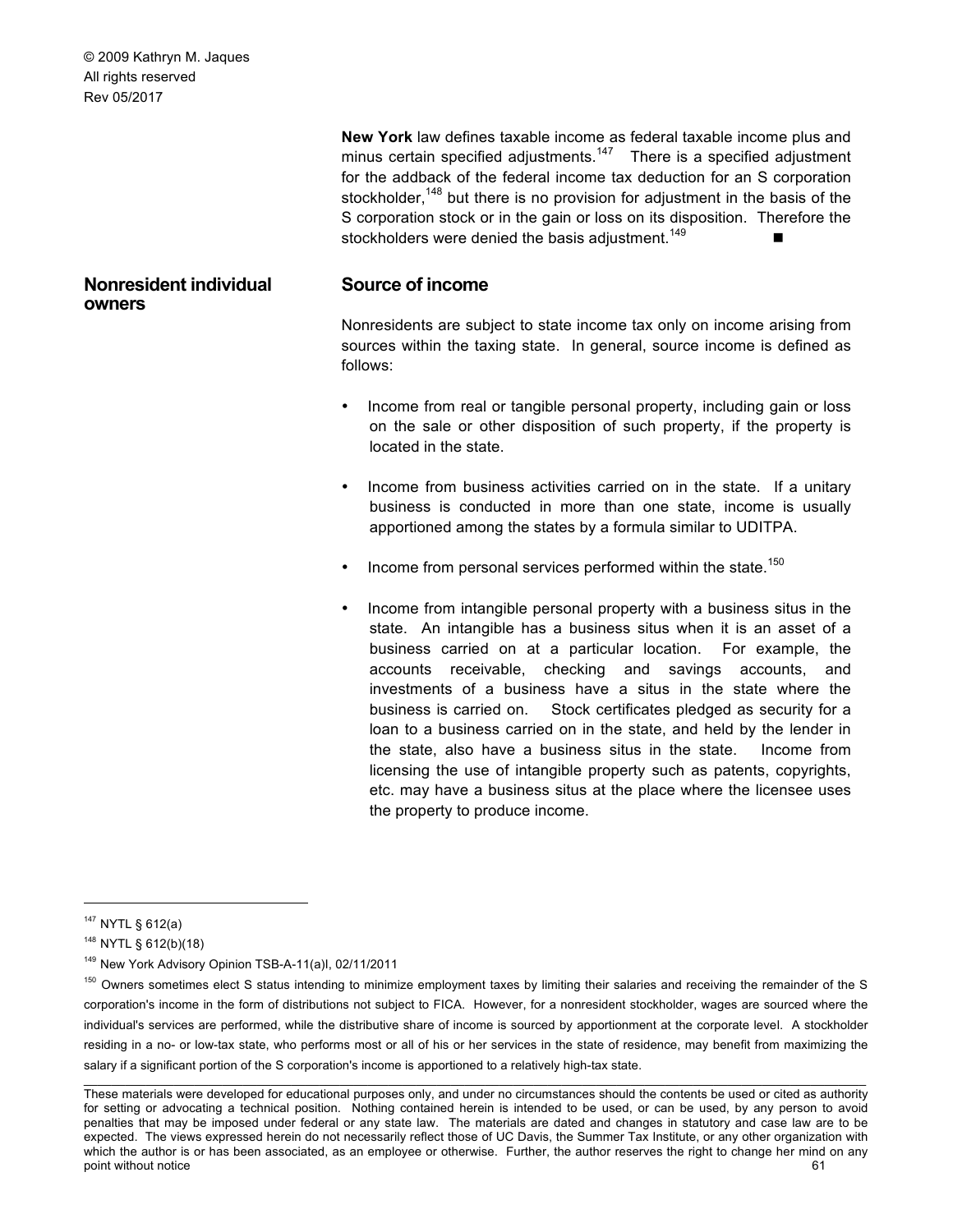> Also, if a nonresident buys or sells intangible property in the state or places orders with brokers in the state so regularly, systematically, and continuously as to constitute doing business, the income may have a source in the state regardless of the situs of the property.<sup>151</sup> Nevertheless, some states specify that income from investment partnerships has its source at the partner's residence.<sup>152</sup>

# **"Combined reporting" for nonresident individuals**

If a nonresident individual owns interests in two or more sole proprietorships or FTEs, one or more of which is doing business in **California**, and the proprietorships or FTEs are engaged together in a unitary business, a California regulation requires a combined apportionment calculation to determine the amount of California source income arising from the unitary business and subject to tax.<sup>153</sup>

The combination rule does not apply to FTEs in which the taxpayer owns less than 20% of the interest. Family attribution rules apply to determine whether a taxpayer's interest in the activity meets the 20% test.

For less than 20% interests, a combined computation may be required at the FTB's discretion, but only if California source income is not clearly reflected after applying the comparable uncontrolled price method prescribed by the IRC § 482 regulations and Cal. Rev. & Tax. Code § 23801(d)(1).

California appears to be the only state that has taken this approach to determining source income of a nonresident individual from flowthrough entities or sole proprietorships. However, the **Michigan** Supreme Court has ruled that for purposes of determining the out-of-state business income of a resident taxpayer, which is excludable under the Michigan law, a taxpayer may combine and apportion the income of two whollyowned S corporations that are engaged together in a unitary business.<sup>154</sup>

 <sup>151</sup> *E.g.* Cal. Rev. & Tax. Code § 17952

<sup>152</sup> *E.g.* Cal. Rev. & Tax. Code § 17955; Mass. G.L. Ch. 62, §17(b)

<sup>&</sup>lt;sup>153</sup> 18 Cal. Code of Regs. § 17951-4, eff. January 23, 2002. The current FTB project to revise Reg. § 25137-1 includes a proposed revision of Reg. § 17951-4 to clarify that the apportionment of income from the unitary business is governed by the UDITPA rules (CRTC §§ 25120- 25139) and not by CRTC § 17952. This amendment is meant to address the issue created by the State Board of Equalization's nonprecedential decision in the *Appeal of Venture Communications, Inc., et al.,* Cal. St. Bd. of Equal., Feb. 5, 2003, in which the Board applied CRTC § 17952 to source income from the sale of a partnership interest (an intangible) by an S corporation to the residence of the Nevada resident stockholder.

\_\_\_\_\_\_\_\_\_\_\_\_\_\_\_\_\_\_\_\_\_\_\_\_\_\_\_\_\_\_\_\_\_\_\_\_\_\_\_\_\_\_\_\_\_\_\_\_\_\_\_\_\_\_\_\_\_\_\_\_\_\_\_\_\_\_\_\_\_\_\_\_\_\_\_\_\_\_\_\_\_\_\_\_\_\_\_\_\_\_\_\_\_\_\_\_\_\_\_\_\_\_\_\_\_\_\_\_\_\_\_\_\_ <sup>154</sup> *Malpass, et al. v. Department of Treasury*, Mich. S. Ct., Dkt. Nos. 144430-144432, 145367-145370, 06/24/2013. See also *Winget v.Dept. of Treasury,* Mich. Ct. pf App. No. 302190, 03/11/2014, clarifying that the S corporations must be unitary.

These materials were developed for educational purposes only, and under no circumstances should the contents be used or cited as authority for setting or advocating a technical position. Nothing contained herein is intended to be used, or can be used, by any person to avoid penalties that may be imposed under federal or any state law. The materials are dated and changes in statutory and case law are to be expected. The views expressed herein do not necessarily reflect those of UC Davis, the Summer Tax Institute, or any other organization with which the author is or has been associated, as an employee or otherwise. Further, the author reserves the right to change her mind on any point without notice 62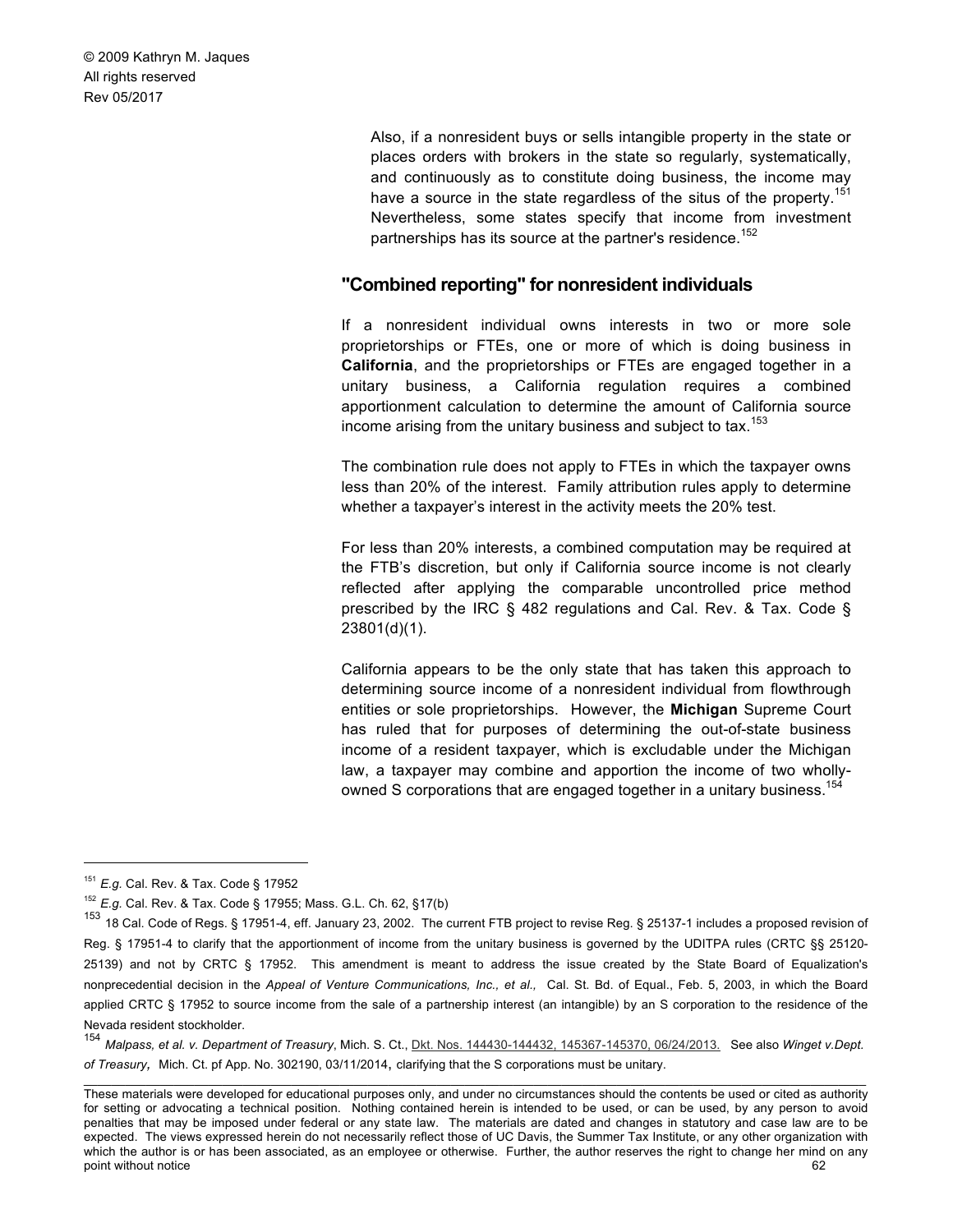# **Part-year resident issues**

For part-year residents, the issue is how to allocate non-source FTE income to the period of residence.

Most states prorate non-source FTE income by the months or weeks of residence and nonresidence. An actual cutoff as of the date of residence change may be allowed.

**California** and **New York** have changed their positions on this matter over the years. Before 2003, **California** held that partnership income becomes taxable at the end of the partnership's year, and includes 100% of the non-California source income or loss if the partner is a resident at that date.<sup>155</sup> The same principle was administratively applied to S corporation stockholders.

However, after the repeal of the accrual rule of former CRTC § 17554,<sup>156</sup> the FTB staff reconsidered its approach to the inclusion and sourcing of flowthrough income for part-year residents. For years beginning on or after January 1, 2002, the FTB applies a proration rule.

If information is available to determine the actual date of realization of an item of income (e.g., the date of sale of an asset by the partnership), that information will be used to assign the income to one period or the other. In the absence of such information, income will be prorated by the days or months of residence and nonresidence.<sup>157</sup>

Many states follow the proration rule. This approach is generally taken by states that require a part-year resident to file two tax returns, a nonresident return for the nonresident period (if there is source income to report) and a resident return for the period of residence. **Massachusetts**  is an example. $158$ 

**New York** has been through a similar series of changes, taking the proration approach before 1987, then switching by regulation to the endof-entity's year approach until that was found invalid by the Tax Appeals Tribunal in 1999. The TAT allowed the taxpayer to prorate by the months.<sup>159</sup>

 <sup>155</sup> *Appeal of Kimbrough*, Cal. St. Bd. of Equal., 1982; *Appeal of Lacey*, Cal. St. Bd. of Equal., 1984.

<sup>156</sup> AB 1115, Ch. 920, Laws 2001

<sup>157</sup> California FTB Legal Ruling 03-1, 4/7/03

<sup>158</sup> *See* 830 CMR 62.17A.1(6)

<sup>159</sup> *Petition of Robert T. and Susan M. Greig,* DTA No. 815529, 9/16/99

These materials were developed for educational purposes only, and under no circumstances should the contents be used or cited as authority for setting or advocating a technical position. Nothing contained herein is intended to be used, or can be used, by any person to avoid penalties that may be imposed under federal or any state law. The materials are dated and changes in statutory and case law are to be expected. The views expressed herein do not necessarily reflect those of UC Davis, the Summer Tax Institute, or any other organization with which the author is or has been associated, as an employee or otherwise. Further, the author reserves the right to change her mind on any point without notice 63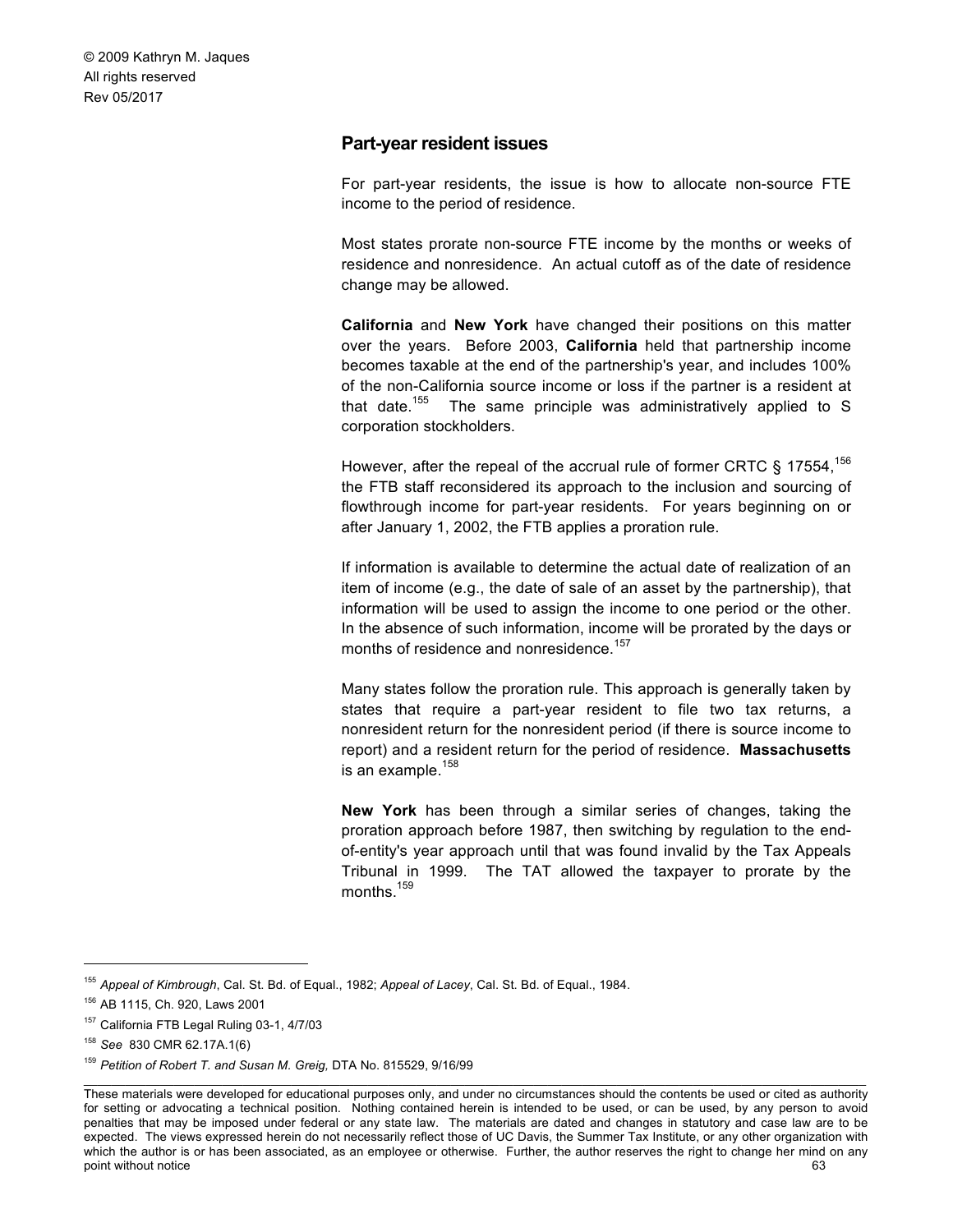> Whether a taxpayer could use an actual cutoff method in lieu of proration by the months was a matter of controversy until 2004, when the New York statute was amended to provide for proration by the days or the use (by the taxpayer) or requirement (by the Department) of an accrual method division of the actual income, deductions, etc. of the FTE.<sup>160</sup> The current rules apply to years beginning on or after January 1, 2004.

# **Source of gain or loss on sale of FTE interest by nonresident owner**

If a nonresident owner sells his or her interest in an FTE, what is the source of the gain or loss? States generally consider a partnership interest or a share of corporate stock to be an intangible asset, and the gain or loss to be sourced at the residence of the owner. As discussed above, gain on the sale of S corporation stock is sourced to the owner's residence. The treatment of partnership or LLC interests is not as clear.

Some states differentiate between the sale of a limited partner interest and a general partner interest. While a limited partner is considered a passive investor, and the limited interest analogous to a share of stock, a general partner interest may be considered to have a business situs where the partnership's business is carried on. The same approach might be applied to an interest in a member-managed LLC.

• In *Appeal of Amyas and Evelyn P. Ames* the taxpayers were nonresident limited partners in a partnership that did business in **California**. The FTB argued that because the partnership operated in California, the partnership interest had a business situs here. The SBE concluded that the gain was not the result of California business operations, but rather the disposition of an intangible asset. As a result, the *mobilia* doctrine applied. The decision does not suggest that a different result would have been obtained if the taxpayer's interest had been general rather than limited.

 <sup>160</sup> L. 2004, S7561 (c. 712), eff. 11/18/2004

<sup>&</sup>lt;sup>161</sup> Cal. St. Bd. of Equal., June 17, 1987

These materials were developed for educational purposes only, and under no circumstances should the contents be used or cited as authority for setting or advocating a technical position. Nothing contained herein is intended to be used, or can be used, by any person to avoid penalties that may be imposed under federal or any state law. The materials are dated and changes in statutory and case law are to be expected. The views expressed herein do not necessarily reflect those of UC Davis, the Summer Tax Institute, or any other organization with which the author is or has been associated, as an employee or otherwise. Further, the author reserves the right to change her mind on any point without notice 64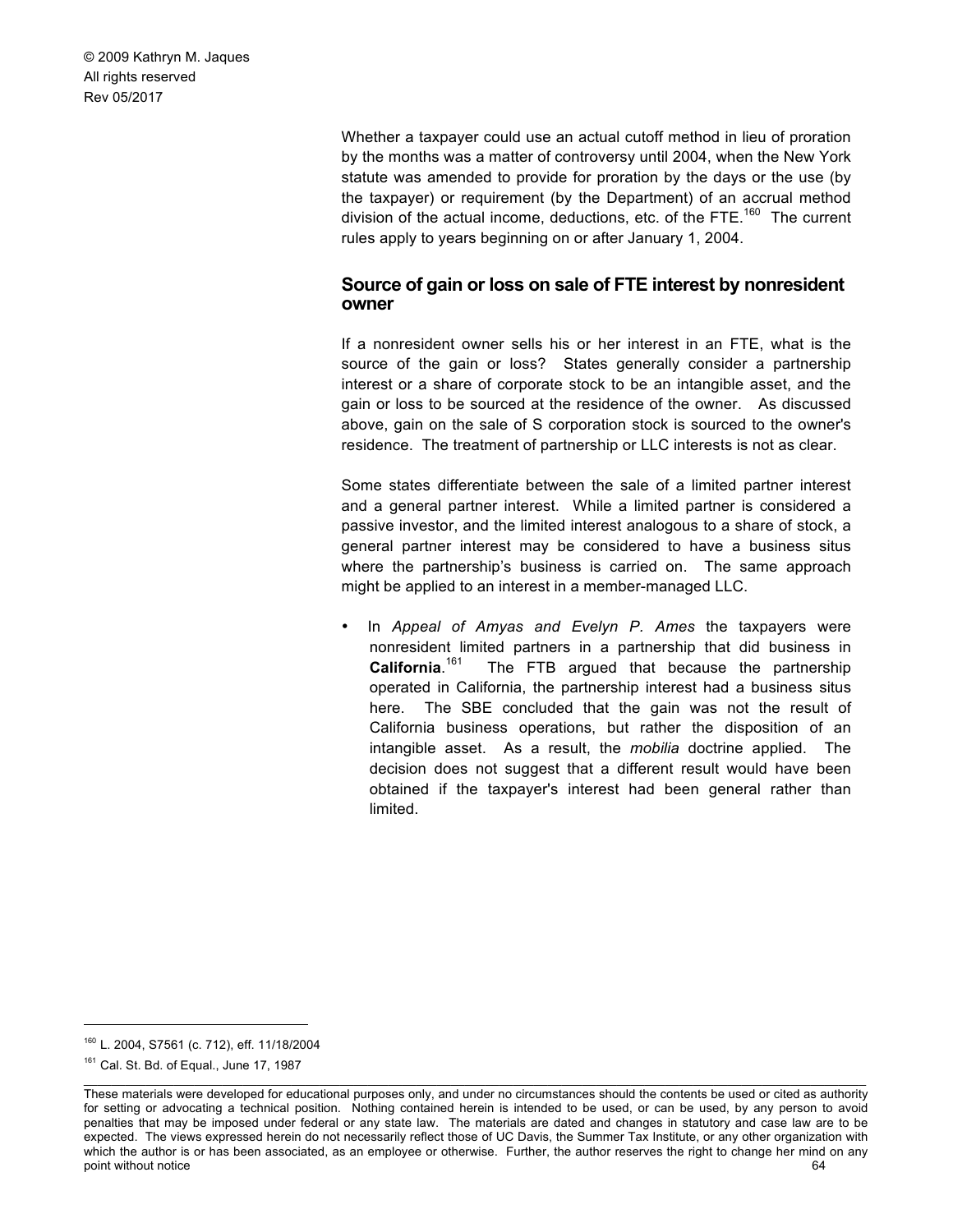> The holding in *Ames* was foreshadowed by the *Appeal of Holiday*  Inns Corporation.<sup>162</sup> In 1988, Cal. Rev. & Tax. Code Sec. 25125 was amended to overturn *Holiday Inns* by allocating nonbusiness gain or loss on the sale of a partnership interest in the ratio of the original cost of partnership property (just before the sale) in California to the total everywhere. This rule applies only to corporate partners; individual partners are still subject to the *Ames* rule.

- **Maine** has adopted a rule similar to California's CRTC Sec. 25125 to apportion gain or loss from the sale of a partnership interest, applicable to sales occurring on or after July 1,  $2005$ .<sup>163</sup> This provision appears to apply to both individual and corporate partners.
- **Ohio** has a statute that requires a nonresident owner of a 20% or greater interest in an FTE doing business in the state to pay individual income tax on an apportioned share of the gain (or loss) on the sale of an interest in the LLC. The statute, as applied to a passive investor in the LLC, was struck down by the Ohio Supreme Court on due process grounds because there was no unitary relationship between the taxpayer and the LLC. The decision suggests that if the owner had been more active in the business, the gain might have been apportionable under due process.<sup>164</sup>
- What if the partnership interest is sold by an intermediate partnership in a tiered structure?

 $162$  Cal. St. Bd. of Equal., 1986.

<sup>163</sup> Laws 2005, H 343, eff. 6/29/2005.

<sup>164</sup> *Corrigan v. Testa,* No. 2014-1836, slip op. 2016-Ohio-2805 (May 4, 2016)

These materials were developed for educational purposes only, and under no circumstances should the contents be used or cited as authority for setting or advocating a technical position. Nothing contained herein is intended to be used, or can be used, by any person to avoid penalties that may be imposed under federal or any state law. The materials are dated and changes in statutory and case law are to be expected. The views expressed herein do not necessarily reflect those of UC Davis, the Summer Tax Institute, or any other organization with which the author is or has been associated, as an employee or otherwise. Further, the author reserves the right to change her mind on any point without notice 65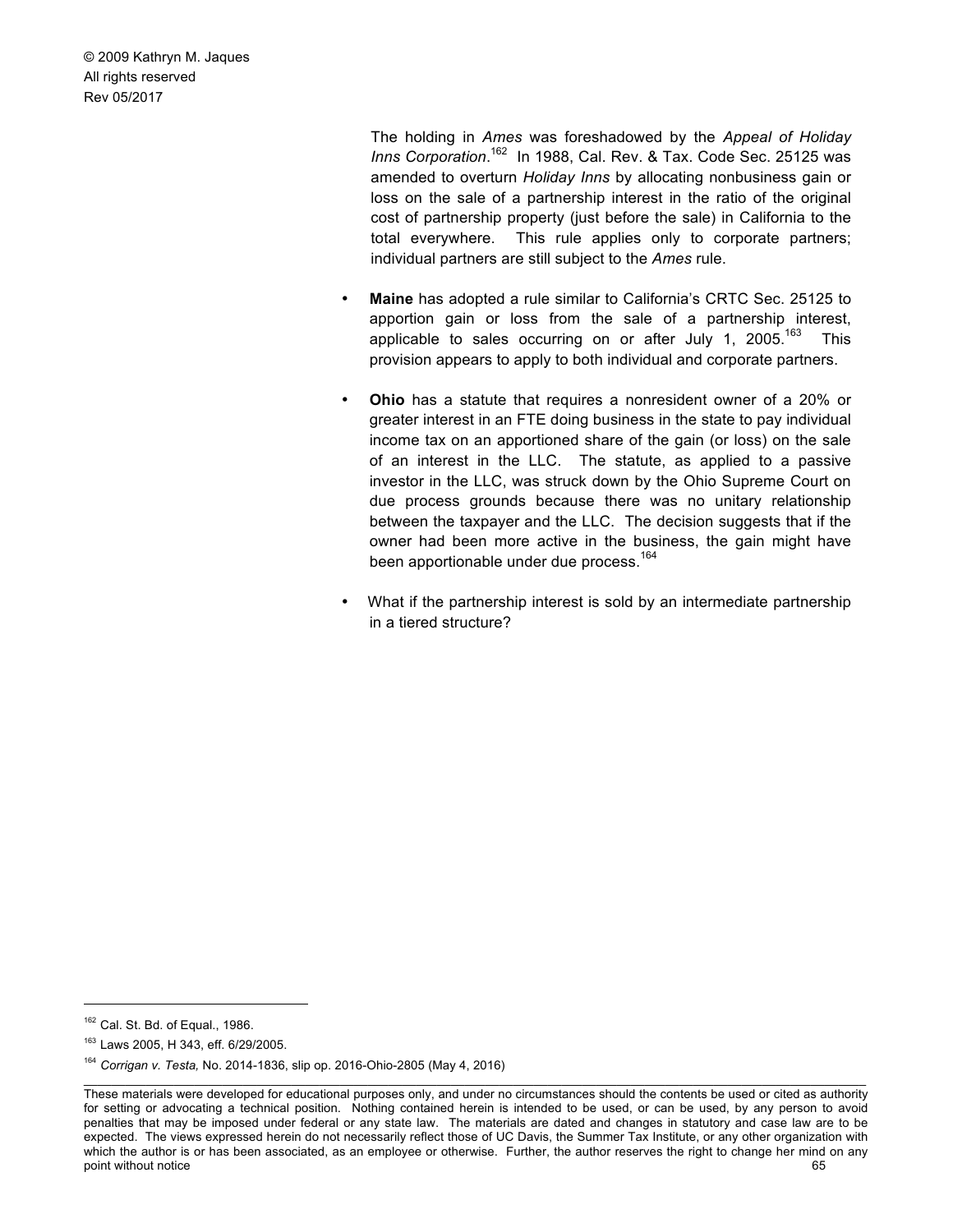#### ! **Example**

A closely-held **California** corporation, C, was a real estate developer. C was a general partner in P1, which in turn was a general partner in P2. P2 was formed to do condominium conversions in **Maryland**. Everyone agreed that P1 and P2 were not engaged in a unitary business with C, and it appears that C had no other business activities outside California, so that UDITPA (and CRTC Sec. 25125) did not come into play. P1 sold its interest in P2 at a gain. The FTB argued that the gain was California source income because C's commercial domicile was in California. The SBE held that the gain should be sourced to the commercial domicile of P1, because it was the entity that sold the intangible. The taxpayer did not meet its burden of proof that P1's commercial domicile was outside California. This is an unpublished SBE decision and therefore is not precedential, but it does raise some interesting planning possibilities. If the taxpayer had set up P1 to have a clear commercial domicile in Maryland, where P2's project was located, presumably the taxpayer would have won.<sup>165</sup>

• A nonresident partner's gain on the sale of an interest in a partnership that owned **New York** real property was not taxable by New York.<sup>166</sup> Similarly, a nonresident was not allowed to deduct a loss on the dissolution of a partnership that had owned an office building in New York. The partnership sold the building at a loss. The nonresident partner was allowed to deduct the loss passed through from the partnership (the difference between his distributive share of the sale price and his inside basis in the property). However, his outside basis in the partnership was larger than his inside basis, and he was not allowed to deduct the difference between his outside and inside basis because the partnership interest was an intangible, sourced to his state of residence.<sup>167</sup>

 <sup>165</sup> *Appeal of Carousel Complex, Inc.,* Cal. St. Bd. of Equal., Jan. 31, 1992 (summary decision).

<sup>166</sup> *Petition of Loehr,* Division of Tax Appeals, ALJ, February 27, 1992

<sup>167</sup> *Petition of Olsheim*, NYS Tax Appeals Tribunal, 824218, 04/10/2014.

These materials were developed for educational purposes only, and under no circumstances should the contents be used or cited as authority for setting or advocating a technical position. Nothing contained herein is intended to be used, or can be used, by any person to avoid penalties that may be imposed under federal or any state law. The materials are dated and changes in statutory and case law are to be expected. The views expressed herein do not necessarily reflect those of UC Davis, the Summer Tax Institute, or any other organization with which the author is or has been associated, as an employee or otherwise. Further, the author reserves the right to change her mind on any point without notice 66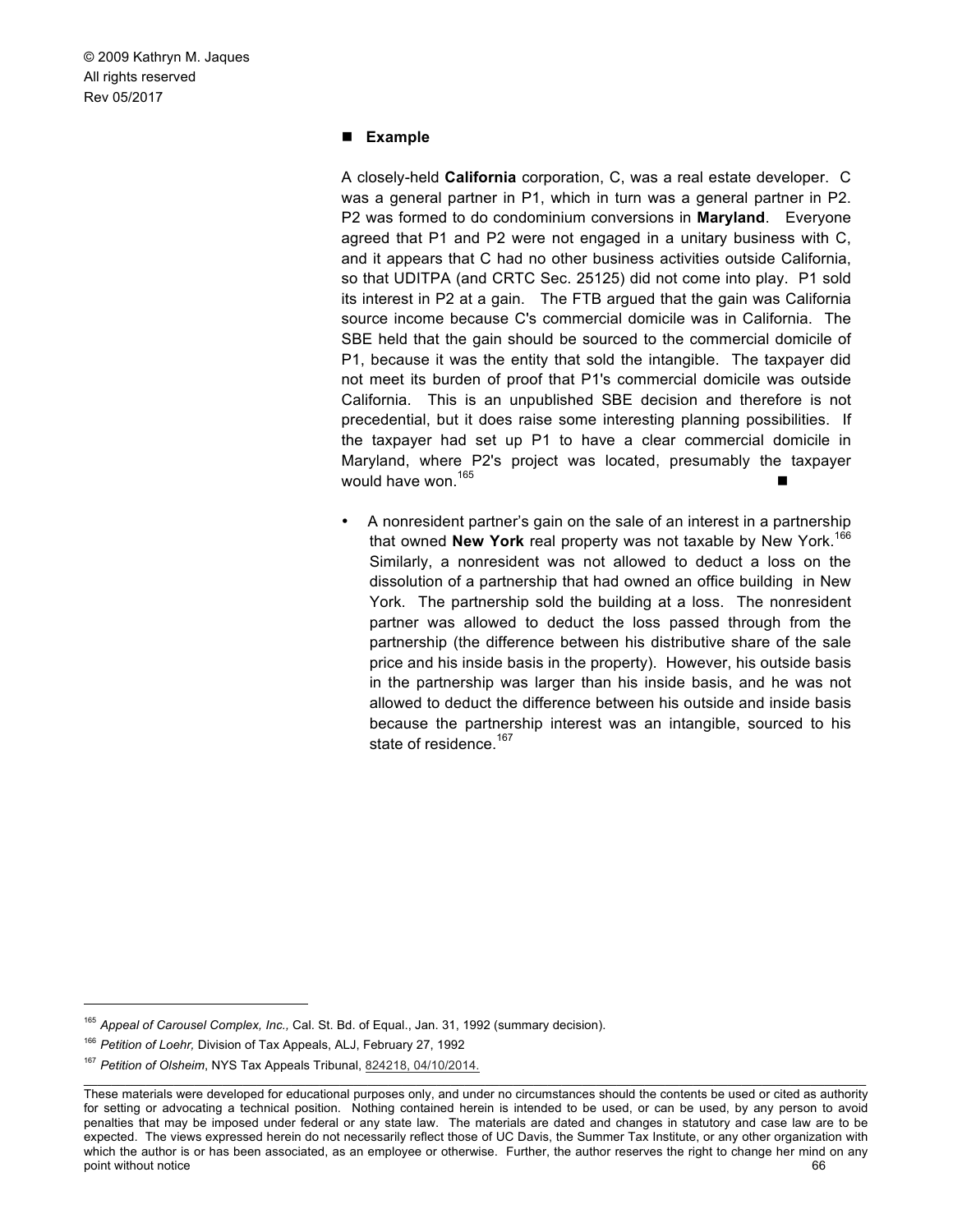- Gains realized by Florida residents on the sale of interests in three **Massachusetts** partnerships did not constitute Massachusetts source income. The partnerships owned income-producing real property in Massachusetts. Each of the Florida residents was a general partner in one or more of three family partnerships organized in Massachusetts, and each sold his or her interest back to the partnership. The Appellate Tax Board considered the income to be from the sale of the partnership interests, an intangible, and not from the sale of an interest in the underlying Massachusetts real estate.<sup>168</sup>
- A Mississippi resident stockholder in an **Alabama**-based S corporation was assessed Alabama tax on his distributive share of gain recognized at the S corporation level on the deemed sale of its Alabama assets pursuant to an election under IRC § 338. The taxpayer argued that the transaction was, in reality, a sale of his stock in the S corporation, and the gain was sourced at his residence. The Alabama Court of Civil Appeals agreed with the Department of Revenue that the character and source of the gain were determined by the  $\S$  338 election.<sup>169</sup>
- The **Oregon** Tax Court differentiated between limited and general partner interests in holding that the sale of a limited partner interest did not generate Oregon source income to a nonresident. The court observed that a general partner interest in the same partnership would have had a situs in Oregon "because, by definition, it was intangible personal property used in a trade or business in Oregon." The fact that the taxpayer's general partner interest was converted to a limited partner interest and sold in the same document on the same day did not change the result. The taxpayer had first tried to sell the general partner interest but was unable to get the other general partner's consent. In converting the interest to a limited partner interest, the seller (and the buyer) gave up significant rights.<sup>170</sup>
- **Idaho** law provides that gain or loss from the sale of a partnership interest or the stock of an S corporation is Idaho source income to a nonresident individual owner, to the extent of the entity's Idaho apportionment percentage in the year immediately preceding the year of sale.<sup>171</sup> This rule is in effect for years beginning on or after January 1, 2005 and was expected to increase annual revenue by \$1 million.

 <sup>168</sup> *Cohen, et al. v. Comm.,* Appellate Tax Board, August 30, 1995.

<sup>169</sup> *James E. Prince, Jr. v. State Department of Revenue*, 2080634, 05/07/2010

<sup>170</sup> *Bishop v. Dept. of Revenue,* 13 OTR 472, April 24, 1996

 $171$  Idaho Code § 63-3026A as amended by HB 25, Ch. 21, Laws 2005, effective  $1/1/05$ 

These materials were developed for educational purposes only, and under no circumstances should the contents be used or cited as authority for setting or advocating a technical position. Nothing contained herein is intended to be used, or can be used, by any person to avoid penalties that may be imposed under federal or any state law. The materials are dated and changes in statutory and case law are to be expected. The views expressed herein do not necessarily reflect those of UC Davis, the Summer Tax Institute, or any other organization with which the author is or has been associated, as an employee or otherwise. Further, the author reserves the right to change her mind on any point without notice 67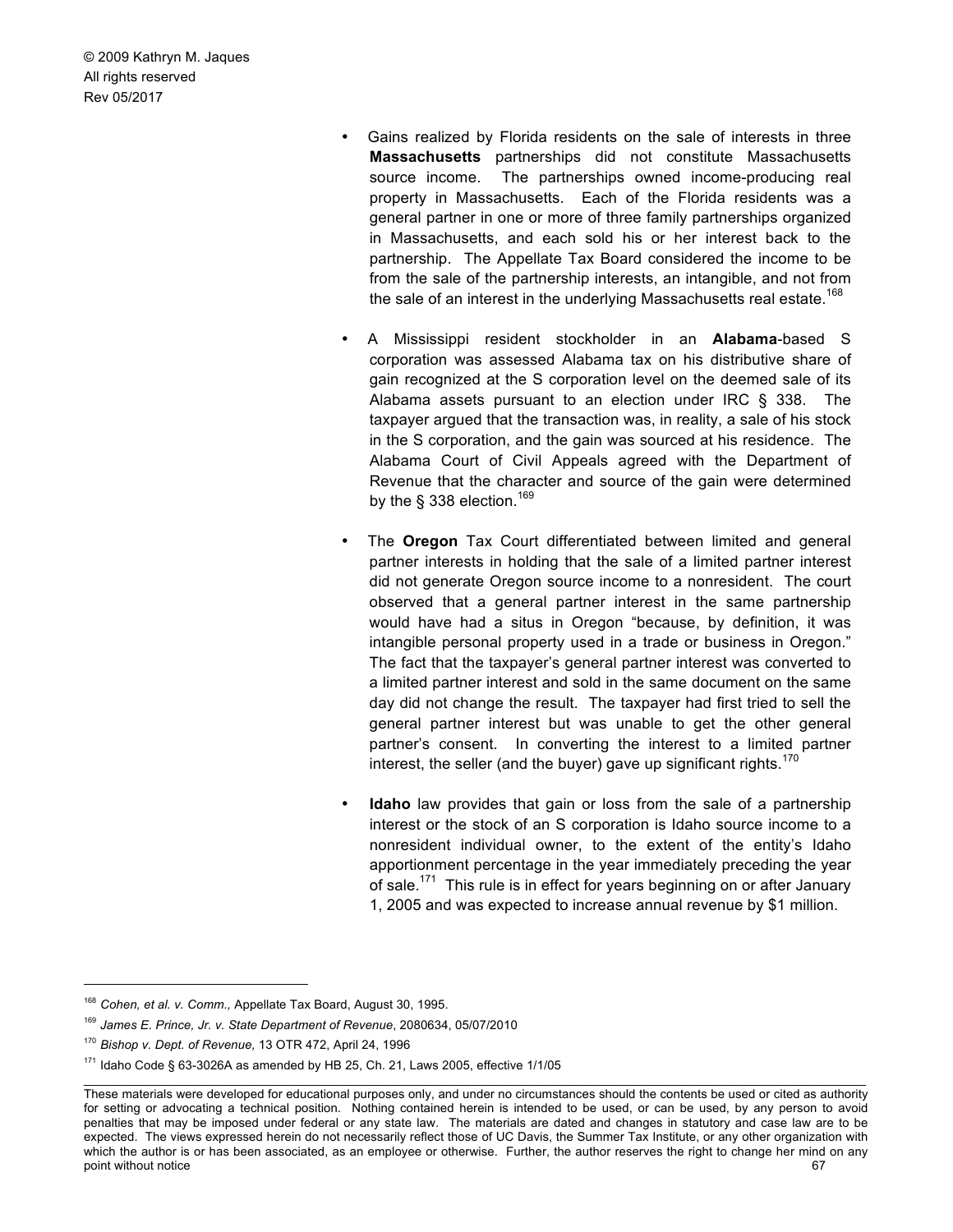# **State tax withholding programs for nonresident owners**

# **Reasons for implementation Filing enforcement and revenue enhancement**

Based on a study matching K-1s to individual income tax returns, the **California** Franchise Tax Board estimated a \$31 million annual "tax gap" due to noncompliance by nonresident partners in the mid-1980's. $172$ According to FTB sources, approximately \$20 million was collected in the first 10 months of its nonresident partner withholding program, despite the fact that FTB was lenient in granting delays and waivers of withholding in the early months.<sup>173</sup>

**New Mexico** expected to collect an additional \$18 million annually from its newly instituted nonresident withholding program. HB 487 (1999) requires partnerships, LLPs, LLCs, and S corporations to withhold taxes from nonresident owners.

# **Acceleration of tax collection**

Withholding can result in early collection of tax by the state, especially from taxpayers who would not otherwise file or pay without filing enforcement contact from the state. Some states require withholding to be calculated and paid quarterly by the FTE. **Maine, Massachusetts, New York** and **Vermont** are examples.

Many taxpayers may choose to leave small amounts of tax withheld "on the table" rather than go to the trouble and expense of filing a return to claim a full or partial refund.

# **Base for withholding Distributive share**

Most states with nonresident owner withholding programs require withholding on the distributive share of income from sources within the state, generally at the time it is credited or paid to the owner. As a result, most withholding is payable at the end of the FTE's taxable year or at the date of distribution, whichever is earlier.

 $172$  \$31 million in 1985 would be more than \$61 million in 2008, according to a popular Internet inflation calculator.

 $173$  According to an internet inflation calculator, \$20 million in 1991 would be more than \$474 million in 2015 dollars.

These materials were developed for educational purposes only, and under no circumstances should the contents be used or cited as authority for setting or advocating a technical position. Nothing contained herein is intended to be used, or can be used, by any person to avoid penalties that may be imposed under federal or any state law. The materials are dated and changes in statutory and case law are to be expected. The views expressed herein do not necessarily reflect those of UC Davis, the Summer Tax Institute, or any other organization with which the author is or has been associated, as an employee or otherwise. Further, the author reserves the right to change her mind on any point without notice 68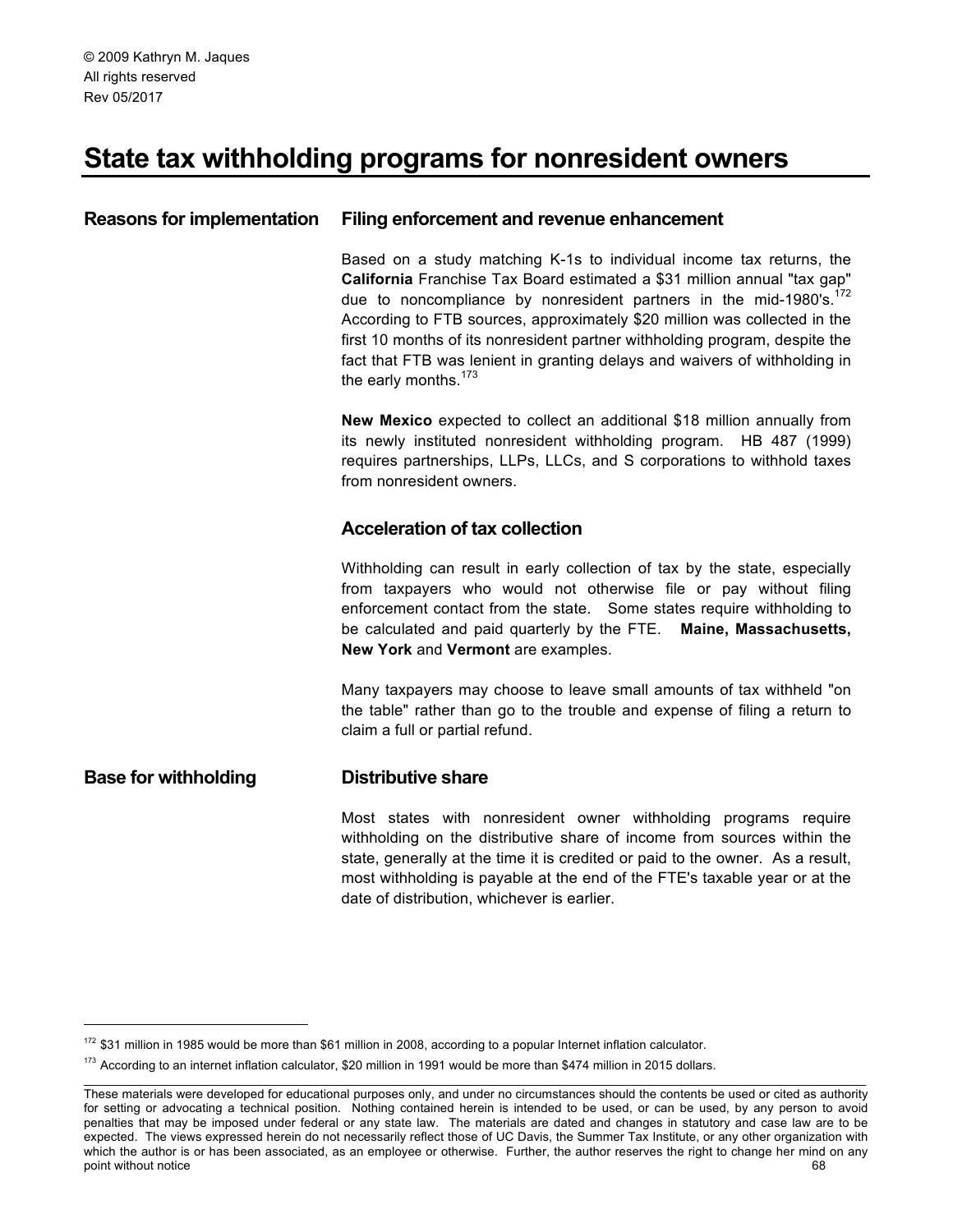# **Distribution of cash or property**

**California** withholding is required on all distributions of cash or property to a nonresident partner or S corporation stockholder to the extent the distribution represents California source income of the current or a prior year. However, the FTB is proposing to change its regulation to require withholding on the distributive share.<sup>174</sup>

**Withholding issues** If withholding is required on the distributive share, or if a distribution consists of property other than cash and no cash is distributed or available for distribution, the partnership may be unable to withhold. Some states forbid the distribution of property unless cash is available to pay the withholding.

> These are the same kinds of problems that arise under IRC Sec. 1446 withholding on the distributive share allocable to non-U.S. partners. As a result of these problems, some investment partnership interests are no longer marketed to foreigners.

> A state may withhold only on income over which it has jurisdiction, e.g., income from sources within the state.

> Tiered structures present difficult problems for withholding, especially on distributive shares as opposed to actual cash or property distributions. Partnership returns and individual income tax returns are due at the same time, and although the partnership may be required to distribute K-1s by January 31, many partnerships fail to meet that deadline. If withholding is required on partnership income distributable to a partner that is itself an FTE, and the lower tier partnership does not report the withholding until near or after the due date of the returns of the upper tier partnership and the partners, the result is confusion and delayed reporting, sometimes resulting in penalties for late filing or late payment.

<sup>174</sup> Proposed Reg. §18662-7. An interested parties meeting on this proposal was held on December 12, 2014. https://www.ftb.ca.gov/law/regs/18662-7/12122014\_Summary\_0f\_Interested\_Parties\_Meetings.pdf.

These materials were developed for educational purposes only, and under no circumstances should the contents be used or cited as authority for setting or advocating a technical position. Nothing contained herein is intended to be used, or can be used, by any person to avoid penalties that may be imposed under federal or any state law. The materials are dated and changes in statutory and case law are to be expected. The views expressed herein do not necessarily reflect those of UC Davis, the Summer Tax Institute, or any other organization with which the author is or has been associated, as an employee or otherwise. Further, the author reserves the right to change her mind on any point without notice 69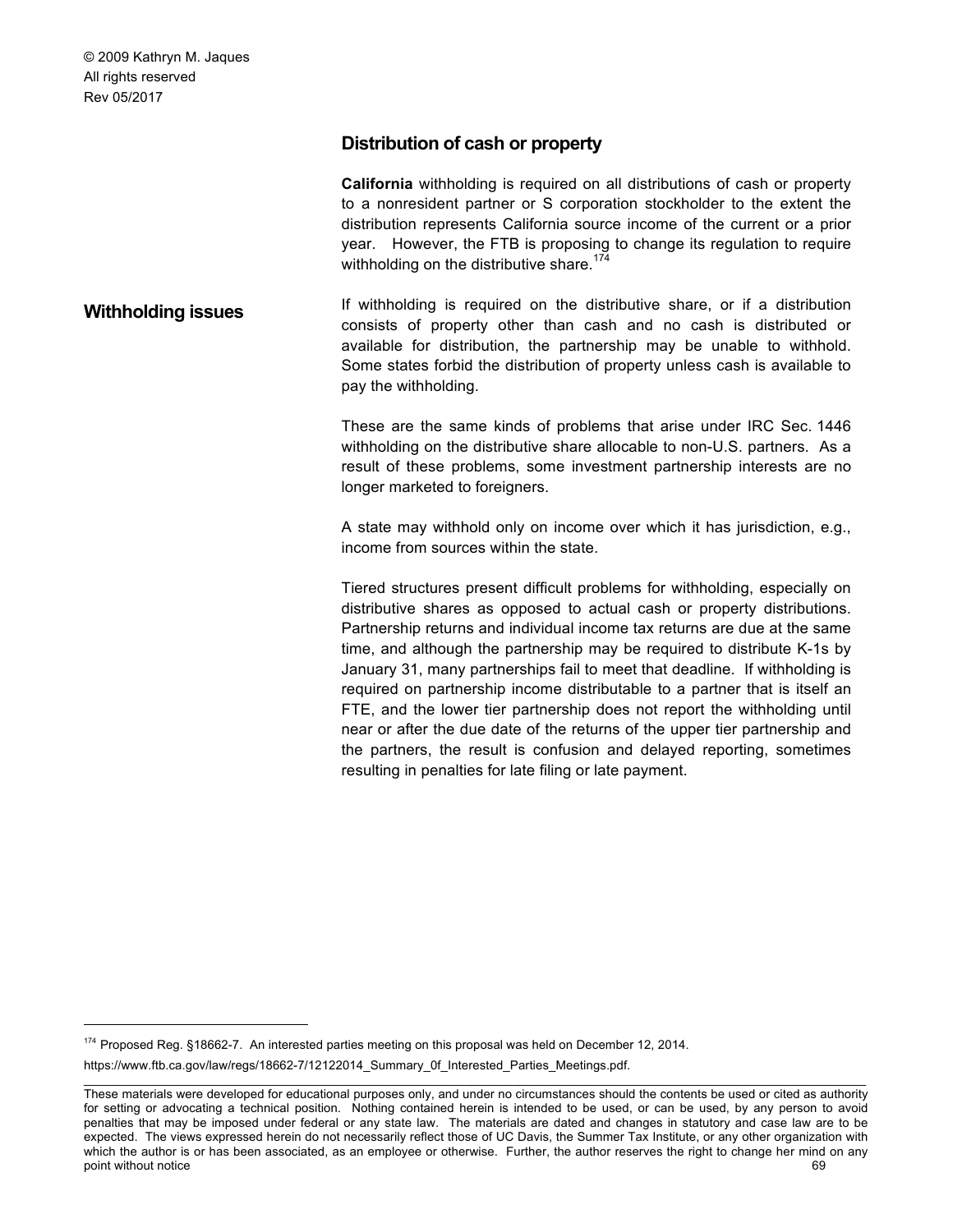# **Composite nonresident returns**

| <b>Introduction</b>                               | Many states have adopted statutory or regulatory provisions allowing an<br>FTE to file a composite return (CR) on behalf of its nonresident individual<br>owners, subject to certain conditions or approvals. Some states extend<br>the composite return procedure to nonresident individual beneficiaries of<br>trusts and estates as well.             |
|---------------------------------------------------|----------------------------------------------------------------------------------------------------------------------------------------------------------------------------------------------------------------------------------------------------------------------------------------------------------------------------------------------------------|
|                                                   | Composite nonresident returns discharge the participating nonresident<br>owners' individual return filing responsibilities. Additionally, CR programs<br>often offer an alternative to mandatory nonresident withholding.                                                                                                                                |
|                                                   | Composite filing has the advantage of administrative simplicity for the<br>individual owner, particularly if the FTE is doing business in a number of<br>states where the owner has no other source income. Disadvantages may<br>include the loss of personal exemptions, deductions or credits and the<br>benefits of graduated tax rates.              |
| <b>Conditions for filing</b><br>composite returns | Elective CR programs generally require the taxpayers who wish to be<br>included to agree to some or all of the following conditions:                                                                                                                                                                                                                     |
|                                                   | Permission to file a composite return must be granted in advance.<br>٠                                                                                                                                                                                                                                                                                   |
|                                                   | The FTE must file a return with the state.<br>٠                                                                                                                                                                                                                                                                                                          |
|                                                   | Only individual owners may be included.<br>٠                                                                                                                                                                                                                                                                                                             |
|                                                   | Only owners who agreed to be included, and who have no other<br>٠<br>income from sources within the state (or whose only other source<br>income is from FTEs that also file CRs) are eligible for inclusion in the<br>CR.                                                                                                                                |
|                                                   | The FTE must notify the owners of the election to participate in the<br>$\bullet$<br>program. An election to participate is final and irrevocable upon filing<br>of the return. Some states require each owner to attach a signed<br>election to the return. Others require the FTE to obtain a power of<br>attorney from each owner included in the CR. |
|                                                   | The owners and the FTE must agree that the FTE will accept and pay<br>٠<br>any assessments of additional tax on the CR. The FTE must agree to<br>represent the individual owners in protest, claim for refund, or appeal<br>proceedings, or in court proceedings relating to the CR.                                                                     |

These materials were developed for educational purposes only, and under no circumstances should the contents be used or cited as authority for setting or advocating a technical position. Nothing contained herein is intended to be used, or can be used, by any person to avoid penalties that may be imposed under federal or any state law. The materials are dated and changes in statutory and case law are to be expected. The views expressed herein do not necessarily reflect those of UC Davis, the Summer Tax Institute, or any other organization with which the author is or has been associated, as an employee or otherwise. Further, the author reserves the right to change her mind on any point without notice 70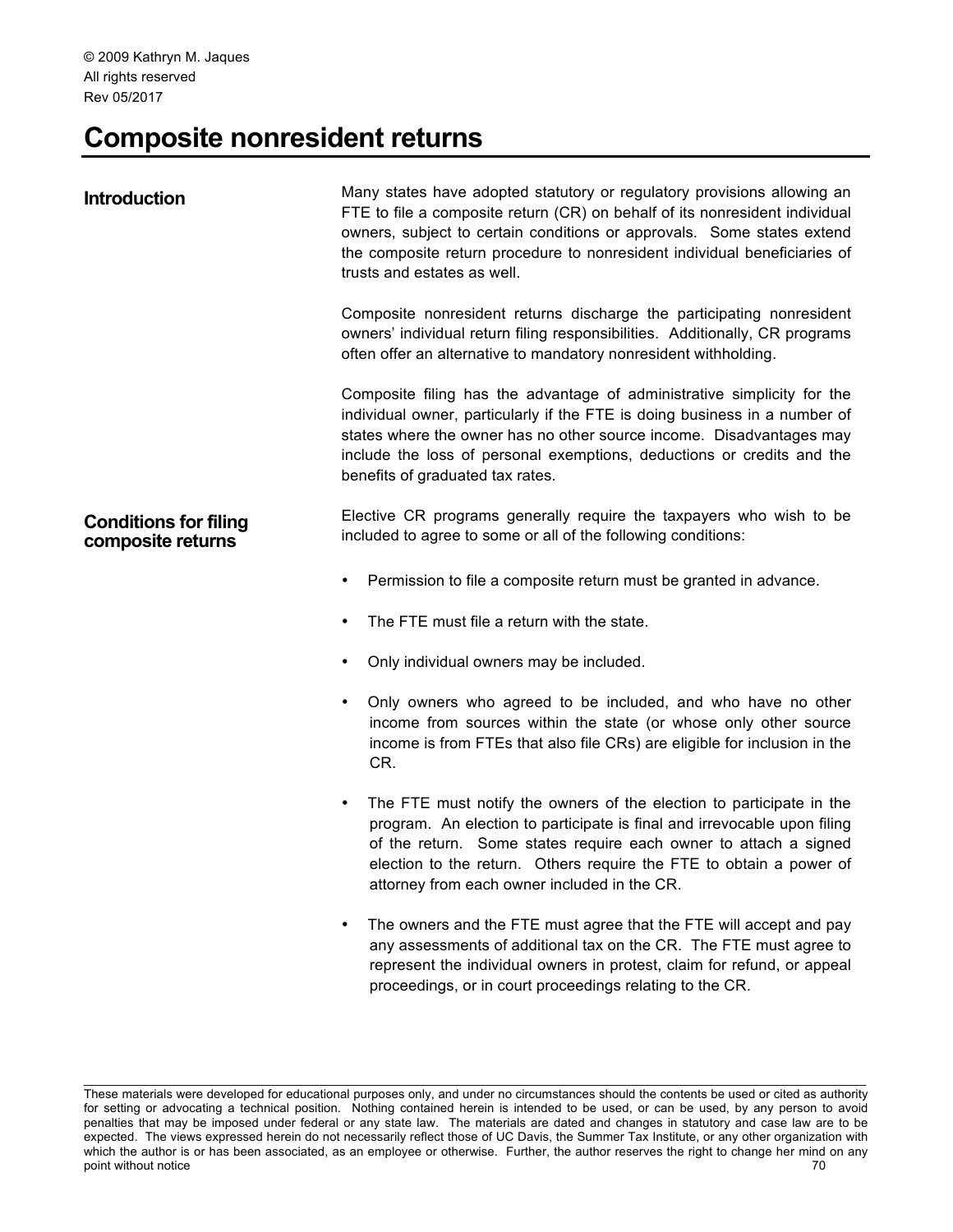|                                       | The FTE must make estimated tax payments on behalf of the<br>nonresident owners included in the CR.                                                                                                                                                                                                                                                                                                                                                                                                                                   |
|---------------------------------------|---------------------------------------------------------------------------------------------------------------------------------------------------------------------------------------------------------------------------------------------------------------------------------------------------------------------------------------------------------------------------------------------------------------------------------------------------------------------------------------------------------------------------------------|
|                                       | The FTE must agree to act as withholding agent in the event that any<br>$\bullet$<br>owner (not just one included in the CR) has a final assessment of tax.                                                                                                                                                                                                                                                                                                                                                                           |
|                                       | No deductions are allowed other than those necessary to determine<br>٠<br>each owner's distributive share of FTE income.                                                                                                                                                                                                                                                                                                                                                                                                              |
|                                       | No credits are allowed other than those attributable to FTE activity.<br>$\bullet$                                                                                                                                                                                                                                                                                                                                                                                                                                                    |
|                                       | Tax for each owner included in the return must be paid at the highest<br>$\bullet$<br>marginal rate. <sup>175</sup>                                                                                                                                                                                                                                                                                                                                                                                                                   |
| <b>Mandatory composite</b><br>returns | Several states now impose mandatory composite return filing on behalf of<br>all nonresident individual partners, whether or not they have other income<br>Illinois and Indiana are examples; in<br>from sources in the state.<br>Vermont, beginning in 2012, the Commissioner of Taxes may require a<br>composite return of a flowthrough entity with more than 50 owners.                                                                                                                                                            |
| <b>Reverse credit states</b>          | Most states allow their residents credit for taxes paid to another state on<br>income also taxed by the residence state. In effect, the residence state<br>cedes the tax to the state where the income arises. However, a handful<br>of states stand in a reverse relationship, whereby the source state cedes<br>the tax to the state of residence. A resident of one of those states who<br>has income with a source in another is allowed a credit on his or her<br>nonresident return for the tax paid to the state of residence. |
|                                       | States involved in these reverse credit relationships are California,<br>Arizona, Indiana, Oregon, and Virginia. Arizona, Indiana, and Virginia<br>also allow credit to residents of the District of Columbia, which does not<br>subject nonresidents to its individual income tax. California also allows<br>credit to residents of Guam.                                                                                                                                                                                            |
|                                       | All states that allow nonresident credits and also permit the filing of<br>composite returns on behalf of nonresident owners of FTEs deny the<br>nonresident credit for tax paid to the state of residence on the income<br>included in the composite return. A composite return of nonresident<br>owners does not provide enough information on an individual basis to<br>compute the credit. Therefore, the owner who elects to be included in a<br>composite return gives up his or her right to the nonresident credit.           |

<sup>175</sup> Before 2009, nonresident owners subject to the Mental Health Services Tax (i.e, those with more than \$1 million of California source income) could not be included in a California composite return. These taxpayers are subject to an additional 1% tax. Beginning in 2009, such individuals may be included in a composite return, and the additional 1% tax must be withheld or paid with the return.

These materials were developed for educational purposes only, and under no circumstances should the contents be used or cited as authority for setting or advocating a technical position. Nothing contained herein is intended to be used, or can be used, by any person to avoid penalties that may be imposed under federal or any state law. The materials are dated and changes in statutory and case law are to be expected. The views expressed herein do not necessarily reflect those of UC Davis, the Summer Tax Institute, or any other organization with which the author is or has been associated, as an employee or otherwise. Further, the author reserves the right to change her mind on any point without notice 71